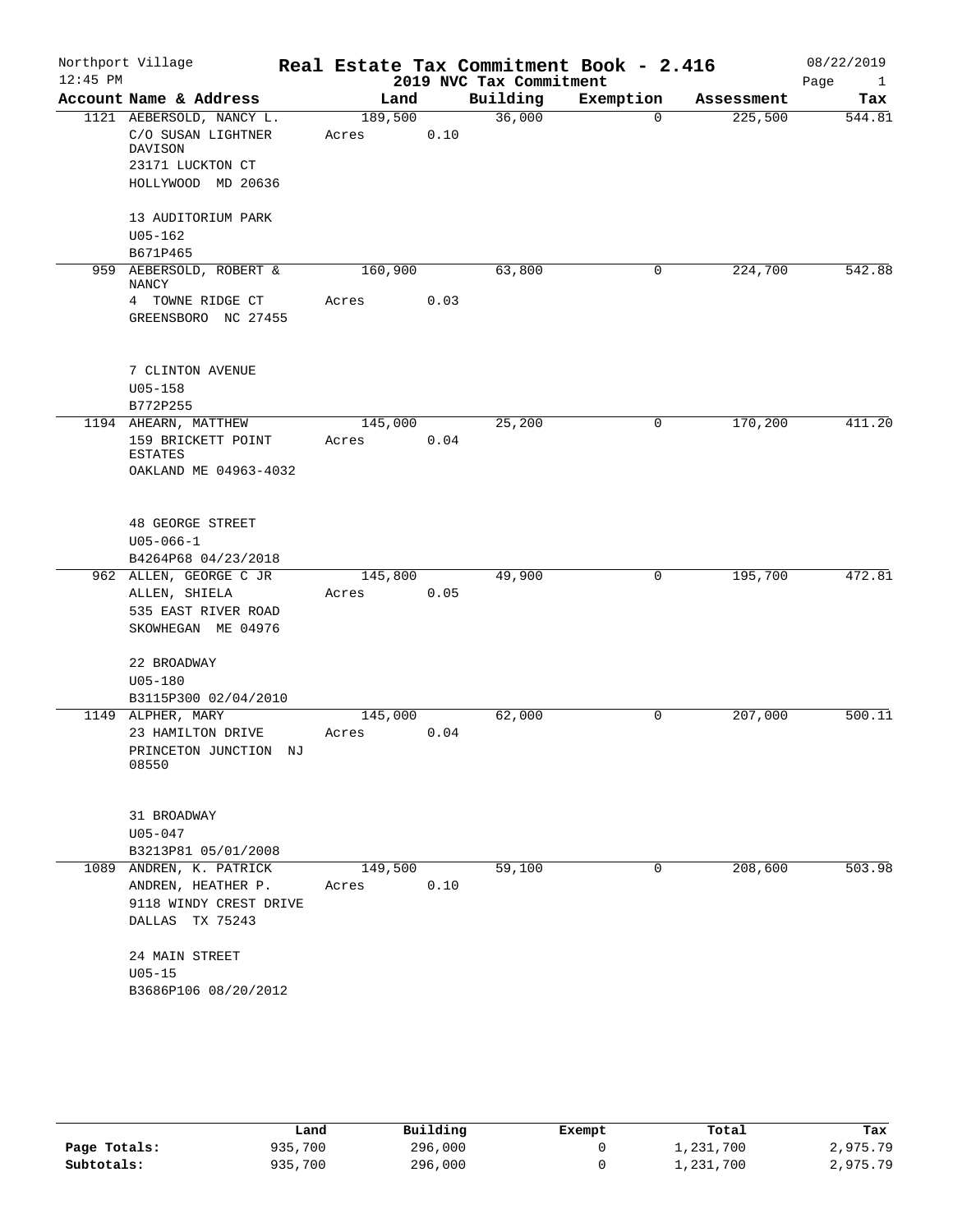| $12:45$ PM | Northport Village                                                       |                                                              |                 |      | 2019 NVC Tax Commitment | Real Estate Tax Commitment Book - 2.416 |            | 08/22/2019<br>Page<br>2 |
|------------|-------------------------------------------------------------------------|--------------------------------------------------------------|-----------------|------|-------------------------|-----------------------------------------|------------|-------------------------|
|            | Account Name & Address                                                  |                                                              | Land            |      | Building                | Exemption                               | Assessment | Tax                     |
|            | PAUL D.                                                                 | 1260 ANDREWS, CLAUDIA L. &                                   | 409,000         |      | 52,300                  | $\Omega$                                | 461,300    | 1,114.50                |
|            | 6 SUSAN DRIVE<br>STEEP FALLS ME<br>04085-9730                           |                                                              | Acres           | 0.08 |                         |                                         |            |                         |
|            | 6 BAY STREET<br>$U05 - 123$<br>B1545P323                                |                                                              |                 |      |                         |                                         |            |                         |
|            | 71 CROSS STREET                                                         | 1150 ANDREWS, DANIEL & ELSIE<br>NORTHPORT ME 04849           | 44,000<br>Acres | 6.00 | 178,900                 | 0                                       | 222,900    | 538.53                  |
|            | $R04 - 43$<br>B1894P340                                                 | 1184 ATLANTIC HIGHWAY                                        |                 |      |                         |                                         |            |                         |
|            | 1275 AROCHO, STEVEN A<br>AROCHO, BARBARA<br>P.O. Box 57511              | WHITESTONE NY 11357                                          | 82,500<br>Acres | 1.40 | 53,400                  | $\mathbf 0$                             | 135,900    | 328.33                  |
|            | 25 BAYSIDE ROAD<br>$U04 - 27$                                           | B4287P134 06/07/2018 B4279P18 06/07/2018 B3946P182           |                 |      |                         |                                         |            |                         |
|            |                                                                         | 03/23/2015 B2922P31 03/22/2006<br>968 ATKINSON, JAMES W. III | 18,600          |      | 0                       | $\mathbf 0$                             | 18,600     | 44.94                   |
|            | & SUSAN E.<br>26 CARRIAGE WAY                                           | COOK, OLIVIA JANE<br>SCARBOROUGH ME 04074                    | Acres           | 0.02 |                         |                                         |            |                         |
|            | 9 OAK STREET<br>U05-114<br>B2415P179                                    |                                                              |                 |      |                         |                                         |            |                         |
|            | 975 BAHOOSH, JAMES B.<br>95 MAIN STREET<br>PO BOX 192<br>UNITY ME 04952 |                                                              | 38,000<br>Acres | 0.08 | 0                       | 0                                       | 38,000     | 91.81                   |
|            | 3 OAK STREET<br>$U05-116$                                               | B4298P28 08/08/2018                                          |                 |      |                         |                                         |            |                         |
|            | 1273 BAHOOSH, JAMES B.<br>PO BOX 192<br>UNITY ME 04988                  |                                                              | 21,500<br>Acres | 0.50 | 0                       | 0                                       | 21,500     | 51.94                   |
|            | 58 CROSS STREET<br>R01-06A                                              | B4236P253 01/04/2018 B4236P251 01/04/2018                    |                 |      |                         |                                         |            |                         |

|              | Land      | Building | Exempt | Total     | Tax      |
|--------------|-----------|----------|--------|-----------|----------|
| Page Totals: | 613,600   | 284,600  |        | 898,200   | 2,170.05 |
| Subtotals:   | 1,549,300 | 580,600  |        | 2,129,900 | 5,145.84 |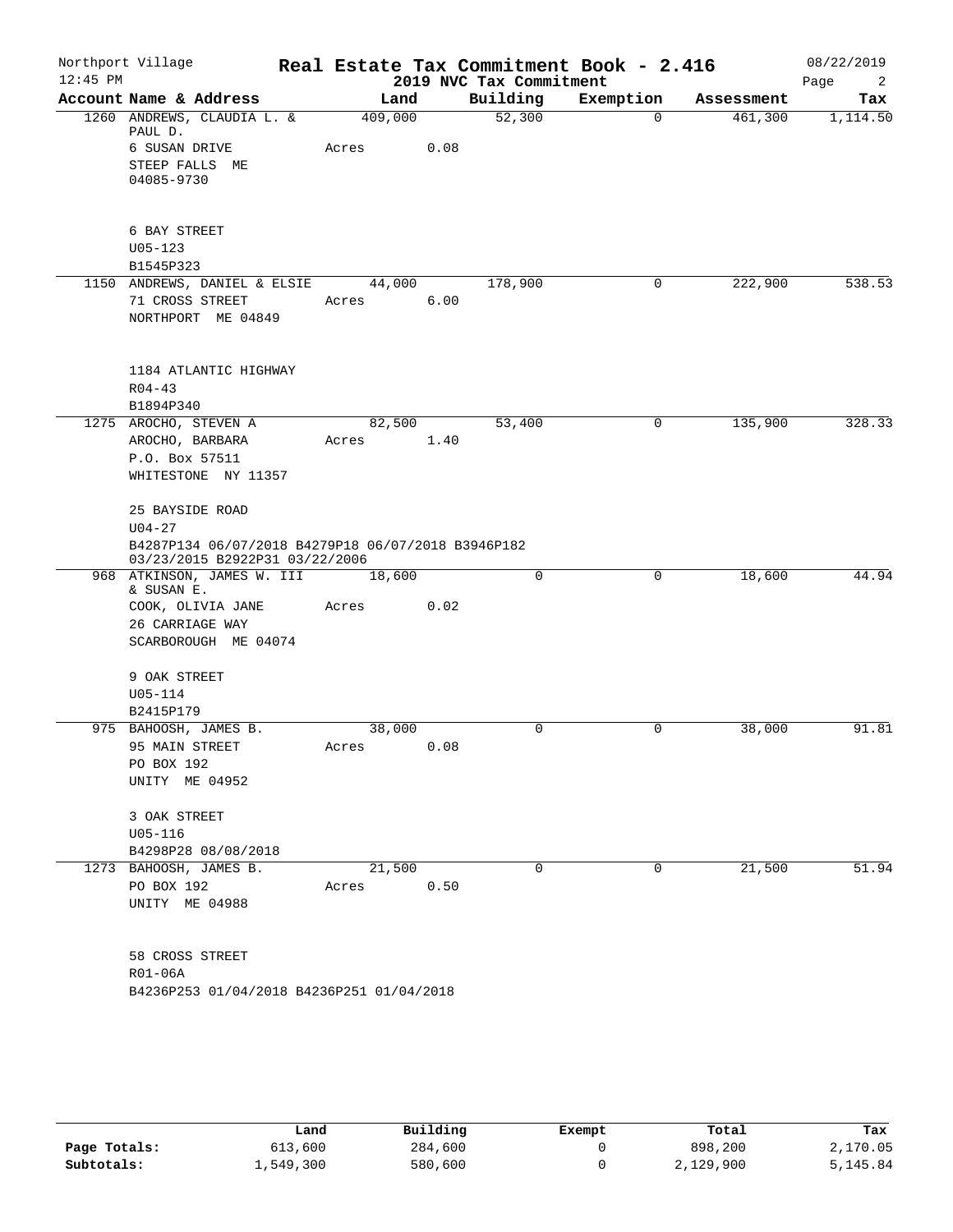| $12:45$ PM | Northport Village                                           | Real Estate Tax Commitment Book - 2.416 |      | 2019 NVC Tax Commitment |             |            | 08/22/2019<br>Page<br>3 |
|------------|-------------------------------------------------------------|-----------------------------------------|------|-------------------------|-------------|------------|-------------------------|
|            | Account Name & Address                                      | Land                                    |      | Building                | Exemption   | Assessment | Tax                     |
|            | 1174 BAHOOSH, JAMES B.<br>PO BOX 192<br>UNITY ME 04988      | 69,000<br>Acres                         | 0.41 | 12,200                  | 0           | 81,200     | 196.18                  |
|            | 500 BLUFF ROAD<br>$U06 - 40$<br>B3926P16 12/19/2014         |                                         |      |                         |             |            |                         |
|            | 1220 BAKER, JULIET<br>SCHOEN-RENE (TRUST)<br>681 SHORE ROAD | 187,800                                 | 1.00 | 147,200                 | 0           | 335,000    | 809.36                  |
|            | NORTHPORT ME 04849                                          | Acres                                   |      |                         |             |            |                         |
|            | <b>681 SHORE ROAD</b><br>$U07 - 09$                         |                                         |      |                         |             |            |                         |
|            | B4146P182 02/17/2017 B2198P286<br>1068 BARAIOLA, SHARON     | 185,800                                 |      | 70,300                  | 0           | 256,100    | 618.74                  |
|            | EASTTY, DIANA                                               | Acres                                   | 0.05 |                         |             |            |                         |
|            | 72 NICHOLAS ROAD                                            |                                         |      |                         |             |            |                         |
|            | YALESVILLE CT 06492                                         |                                         |      |                         |             |            |                         |
|            | 28 BROADWAY<br>U05-177                                      |                                         |      |                         |             |            |                         |
|            | B2448P17 B733P988                                           |                                         |      |                         |             |            |                         |
|            | 1128 BARAIOLA, SHARON                                       | 3,800                                   |      | $\Omega$                | 0           | 3,800      | 9.18                    |
|            | EASTTY, DIANA G.                                            | Acres                                   | 0.07 |                         |             |            |                         |
|            | 72 NICHOLAS ROAD                                            |                                         |      |                         |             |            |                         |
|            | YALESVILLE CT                                               |                                         |      |                         |             |            |                         |
|            | 06492-1048                                                  |                                         |      |                         |             |            |                         |
|            | 26 BROADWAY<br>$U05 - 178$                                  |                                         |      |                         |             |            |                         |
|            | B3766P252 04/26/2013 B1477P330                              |                                         |      |                         |             |            |                         |
|            | 972 BARTLETT, JAMES &                                       | 149,800                                 |      | 49,900                  | 0           | 199,700    | 482.48                  |
|            | <b>BERNADETTE</b>                                           |                                         |      |                         |             |            |                         |
|            | 57 GEORGE STREET<br>NORTHPORT ME 04849                      | Acres                                   | 0.23 |                         |             |            |                         |
|            |                                                             |                                         |      |                         |             |            |                         |
|            | 57 GEORGE STREET<br>$U05 - 044$                             |                                         |      |                         |             |            |                         |
|            | B3717P82 12/14/2012 B764P451                                |                                         |      |                         |             |            |                         |
|            | 1183 BARTON LEE PATRICK                                     | 192,500                                 |      | 87,600                  | $\mathbf 0$ | 280,100    | 676.72                  |
|            | TRUST<br>C/O- MILES FRIEDEN                                 | Acres                                   | 0.14 |                         |             |            |                         |
|            | (TRUSTEE)<br>253 WALDO AVE                                  |                                         |      |                         |             |            |                         |
|            | BELFAST ME 04849                                            |                                         |      |                         |             |            |                         |
|            | 8 BAYVIEW PARK<br>$U05 - 130$                               |                                         |      |                         |             |            |                         |
|            | B4138P181 12/14/2016 B4094P186 08/03/2016 B3995P219         |                                         |      |                         |             |            |                         |
|            | 08/31/2015 B747P468                                         |                                         |      |                         |             |            |                         |

|              | Land      | Building | Exempt | Total     | Tax      |
|--------------|-----------|----------|--------|-----------|----------|
| Page Totals: | 788,700   | 367,200  |        | 1,155,900 | 2,792.66 |
| Subtotals:   | 2,338,000 | 947,800  |        | 3,285,800 | 7,938.50 |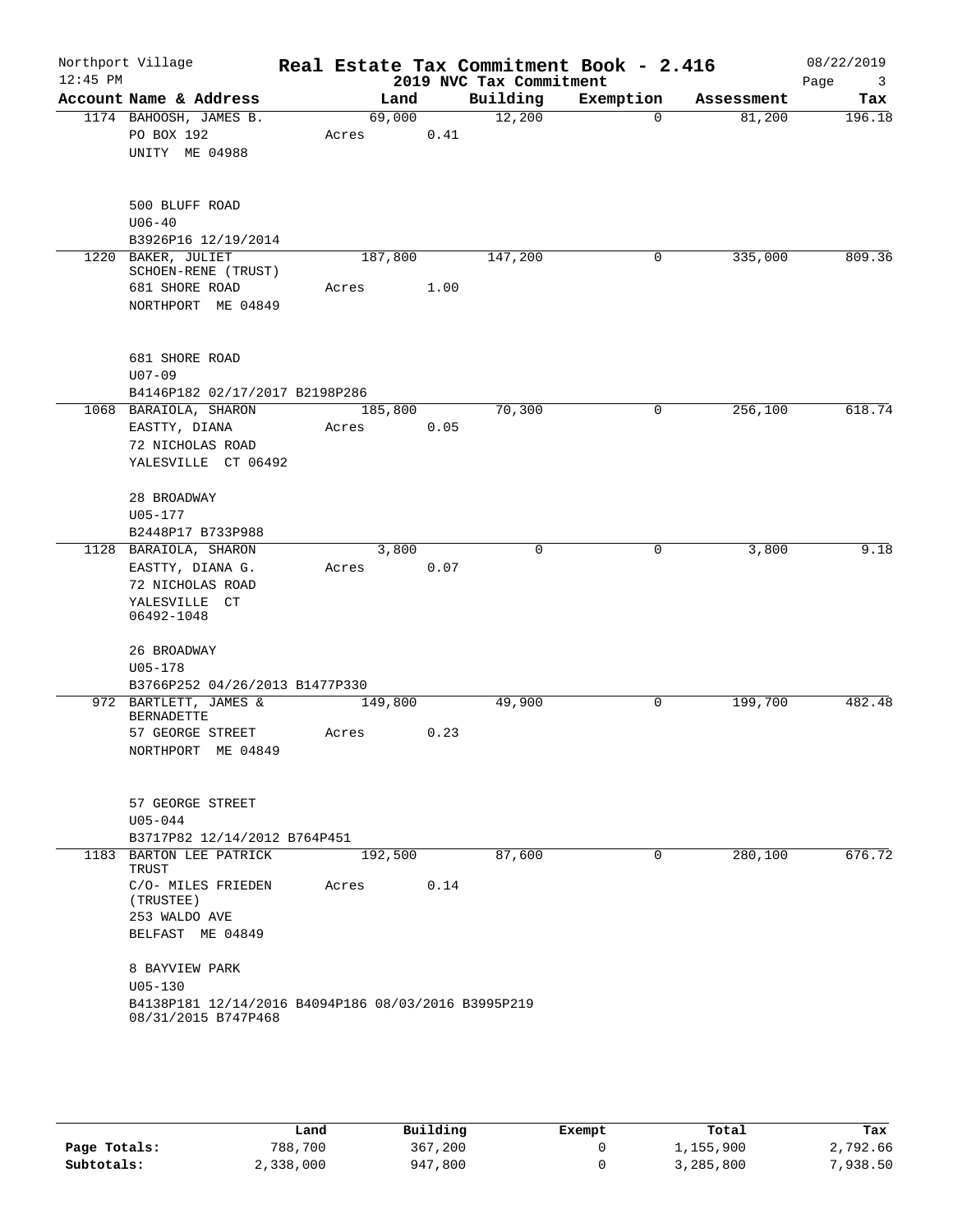|    | Northport Village                     |                  |       | 2019 NVC Tax Commitment | Real Estate Tax Commitment Book - 2.416 |            | 08/22/2019<br>Page<br>4 |
|----|---------------------------------------|------------------|-------|-------------------------|-----------------------------------------|------------|-------------------------|
|    | Account Name & Address                | Land             |       | Building                | Exemption                               | Assessment | Tax                     |
|    | 973 BARTUSEK TRUST, BARBARA           | 276,100          |       | 101,300                 | $\Omega$                                | 377,400    | 911.80                  |
| Ρ. | *DONALD & BARBARA<br>BARTUSEK TRUSTEE | Acres            | 0.15  |                         |                                         |            |                         |
|    | 10841 HUNTING LANE                    |                  |       |                         |                                         |            |                         |
|    | COLUMBIA MD 21044                     |                  |       |                         |                                         |            |                         |
|    | 752 SHORE ROAD<br>$U06 - 03$          |                  |       |                         |                                         |            |                         |
|    | B1546P73                              |                  |       |                         |                                         |            |                         |
|    | 1007 BAUR, SHEILA A.<br>(TRUSTEE)     | 388,400          |       | 120,000                 | 0                                       | 508,400    | 1,228.29                |
|    | 774 SHORE ROAD<br>NORTHPORT ME 04849  | Acres            | 0.30  |                         |                                         |            |                         |
|    | 774 SHORE ROAD                        |                  |       |                         |                                         |            |                         |
|    | $U06 - 18$<br>B4231P114 08/02/2017    |                  |       |                         |                                         |            |                         |
|    | 984 BEAVER, DAWN KENNARD              | 351,400          |       | 44,900                  | 0                                       | 396,300    | 957.46                  |
|    | 10 THOMAS PLACE<br>NORWALK CT 06853   | Acres            | 0.03  |                         |                                         |            |                         |
|    | 8 BAY STREET<br>$U05 - 122$           |                  |       |                         |                                         |            |                         |
|    | B2364P98 10/01/2002                   |                  |       |                         |                                         |            |                         |
|    | 977 BEISER, KARL<br>BEISER, MARTHA    | 173,900<br>Acres | 3.13  | 205,300                 | 0                                       | 379,200    | 916.15                  |
|    | 20 Bayside Road                       |                  |       |                         |                                         |            |                         |
|    | Northport ME 04849                    |                  |       |                         |                                         |            |                         |
|    | 20 BAYSIDE ROAD<br>$U04 - 07$         |                  |       |                         |                                         |            |                         |
|    | B3433P159 04/27/2010                  |                  |       |                         |                                         |            |                         |
|    | 978 BEISER, KARL                      | 77,500           |       | $\mathbf 0$             | $\mathbf 0$                             | 77,500     | 187.24                  |
|    | BEISER, MARTHA                        | Acres            | 18.00 |                         |                                         |            |                         |
|    | 20 Bayside Road                       |                  |       |                         |                                         |            |                         |
|    | Northport ME 04849                    |                  |       |                         |                                         |            |                         |
|    | 15 BAYSIDE ROAD                       |                  |       |                         |                                         |            |                         |
|    | $U04 - 26$                            |                  |       |                         |                                         |            |                         |
|    | B3433P156 04/27/2010                  |                  |       |                         |                                         |            |                         |
| М. | 1256 BERRY, LISA A. & CASEY           | 237,200          |       | 38,600                  | 0                                       | 275,800    | 666.33                  |
|    | 55 SHERMAN LANE<br>AMHERST MA 01002   | Acres            | 0.11  |                         |                                         |            |                         |
|    | 788 SHORE ROAD                        |                  |       |                         |                                         |            |                         |
|    | B4229P26 11/28/2017                   |                  |       |                         |                                         |            |                         |
|    | $U06 - 26$                            |                  |       |                         |                                         |            |                         |

|              | Land      | Building  | Exempt | Total     | Tax       |
|--------------|-----------|-----------|--------|-----------|-----------|
| Page Totals: | 1,504,500 | 510,100   |        | 2,014,600 | 4,867.27  |
| Subtotals:   | 3,842,500 | .,457,900 |        | 5,300,400 | 12,805.77 |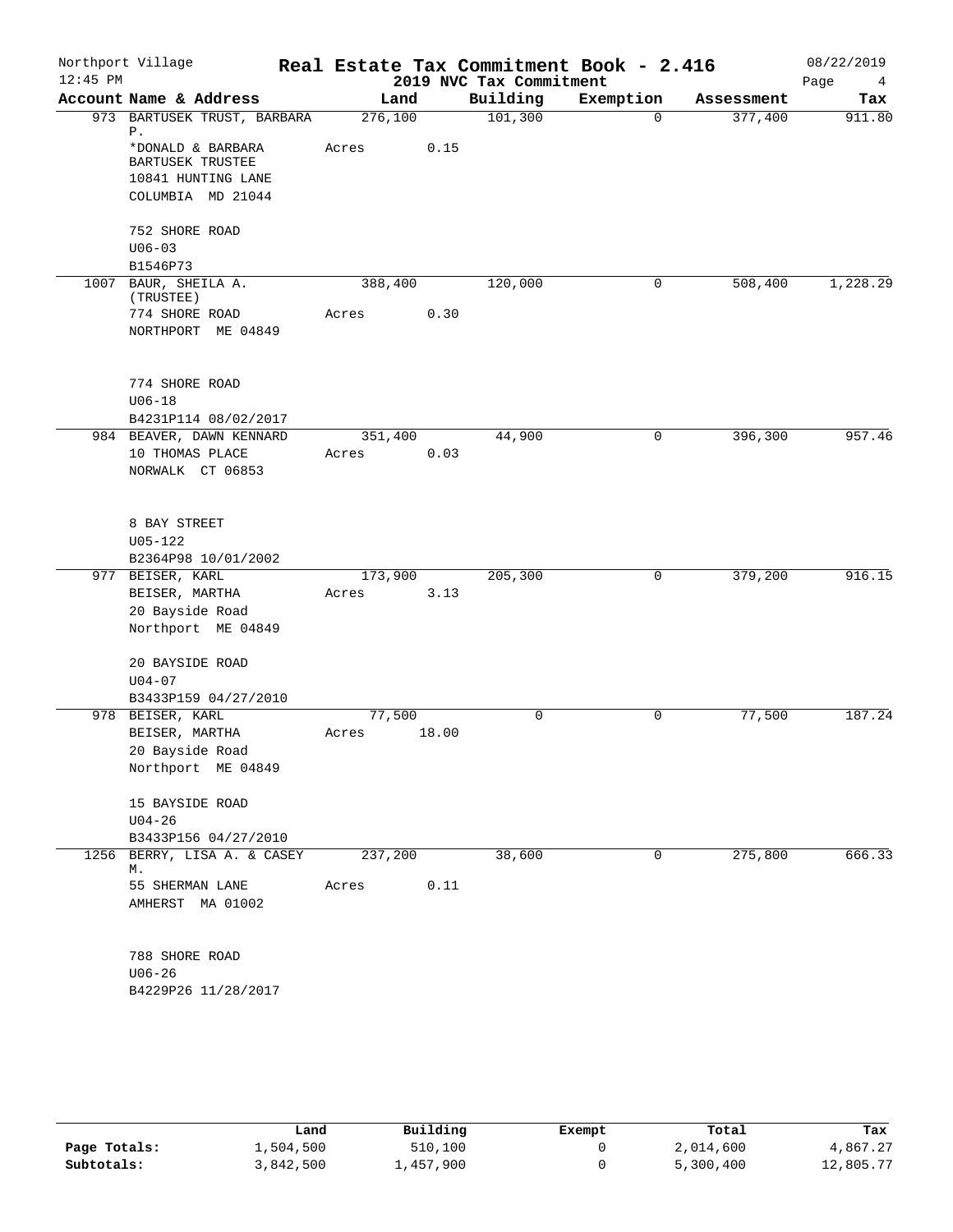| $12:45$ PM                 | Northport Village                                                                                                                               | Real Estate Tax Commitment Book - 2.416 |                      |                                     |             |                        | 08/22/2019              |
|----------------------------|-------------------------------------------------------------------------------------------------------------------------------------------------|-----------------------------------------|----------------------|-------------------------------------|-------------|------------------------|-------------------------|
|                            | Account Name & Address                                                                                                                          | Land                                    |                      | 2019 NVC Tax Commitment<br>Building | Exemption   | Assessment             | Page<br>5<br>Tax        |
|                            | 1152 BEWSHER, ANDREW C.<br>BEWSHER, CELINE<br>247 RIVER ROAD UNIT #1<br>CAMBRIDGE MA 02139                                                      | 145,800<br>Acres                        | 0.05                 | 63,000                              | $\mathbf 0$ | 208,800                | 504.46                  |
|                            | 35 BROADWAY<br>$U05 - 049$<br>B3804P237 09/18/2013                                                                                              |                                         |                      |                                     |             |                        |                         |
|                            | 979 BIXLER, SARAH A.                                                                                                                            | 687,300                                 |                      | 346,500                             | 0           | 1,033,800              | 2,497.66                |
|                            | BIXLER, ALLESON F.<br>*STROUT, ARTHUR E.<br>TRUSTEES<br>23 FAXON FARM ROAD<br>LINCOLNVILLE ME 04849<br>60 Browns Head<br>$U03 - 18$<br>B1701P23 | Acres                                   | 3.60                 |                                     |             |                        |                         |
|                            | 1236 BLOCK, SIDNEY                                                                                                                              | 351,400                                 |                      | 42,000                              | 0           | 393,400                | 950.45                  |
|                            | BLOCK, MARTHA<br>1485 ATLANTIC HWY<br>NORTHPORT ME 04849                                                                                        | Acres                                   | 0.03                 |                                     |             |                        |                         |
|                            | 14 BAY STREET<br>$U05 - 119$<br>B3242P305 07/06/2008                                                                                            |                                         |                      |                                     |             |                        |                         |
|                            | 981 BLOCK, SIDNEY & MARTHA<br>1485 ATLANTIC HWY<br>NORTHPORT ME 04849                                                                           | 351,400<br>Acres                        | 0.03                 | 63,000                              | 0           | 414,400                | 1,001.19                |
|                            | 16 BAY STREET<br>$U05 - 125$<br>B812P309                                                                                                        |                                         |                      |                                     |             |                        |                         |
| 1268                       | BOERS, PETER & SUZANNE<br>REV. TRUST<br>251 HAMMOCK TERRACE<br>VENICE FL 34293                                                                  | 70,700<br>Acres                         | 0.23                 | 56,200                              | 0           | 126,900                | 306.59                  |
|                            | 721 SHORE ROAD<br>$U07 - 21$<br>B3885P327 07/24/2014                                                                                            |                                         |                      |                                     |             |                        |                         |
|                            | 1107 BOOGAART, DOUGLAS<br>609 SHORE ROAD<br>NORTHPORT ME 04849                                                                                  | 188,700<br>Acres                        | 1.47                 | 170,900                             | 0           | 359,600                | 868.79                  |
|                            | 609 SHORE ROAD<br>$U08 - 14$<br>B1407P258                                                                                                       |                                         |                      |                                     |             |                        |                         |
|                            | 1006 BRIGHAM, JOANNA<br>P.O. BOX 2595<br>BANGOR ME 04401                                                                                        | 33,400<br>Acres                         | 0.95                 | 39,600                              | 0           | 73,000                 | 176.37                  |
|                            | 56 CROSS STREET<br>R01-06<br>B3760P208 05/16/2013 B1047P22                                                                                      |                                         |                      |                                     |             |                        |                         |
|                            |                                                                                                                                                 | Land                                    | Building             |                                     | Exempt      | Total                  | Tax                     |
| Page Totals:<br>Subtotals: | 1,828,700<br>5,671,200                                                                                                                          |                                         | 781,200<br>2,239,100 |                                     | 0<br>0      | 2,609,900<br>7,910,300 | 6,305.51<br>19, 111. 28 |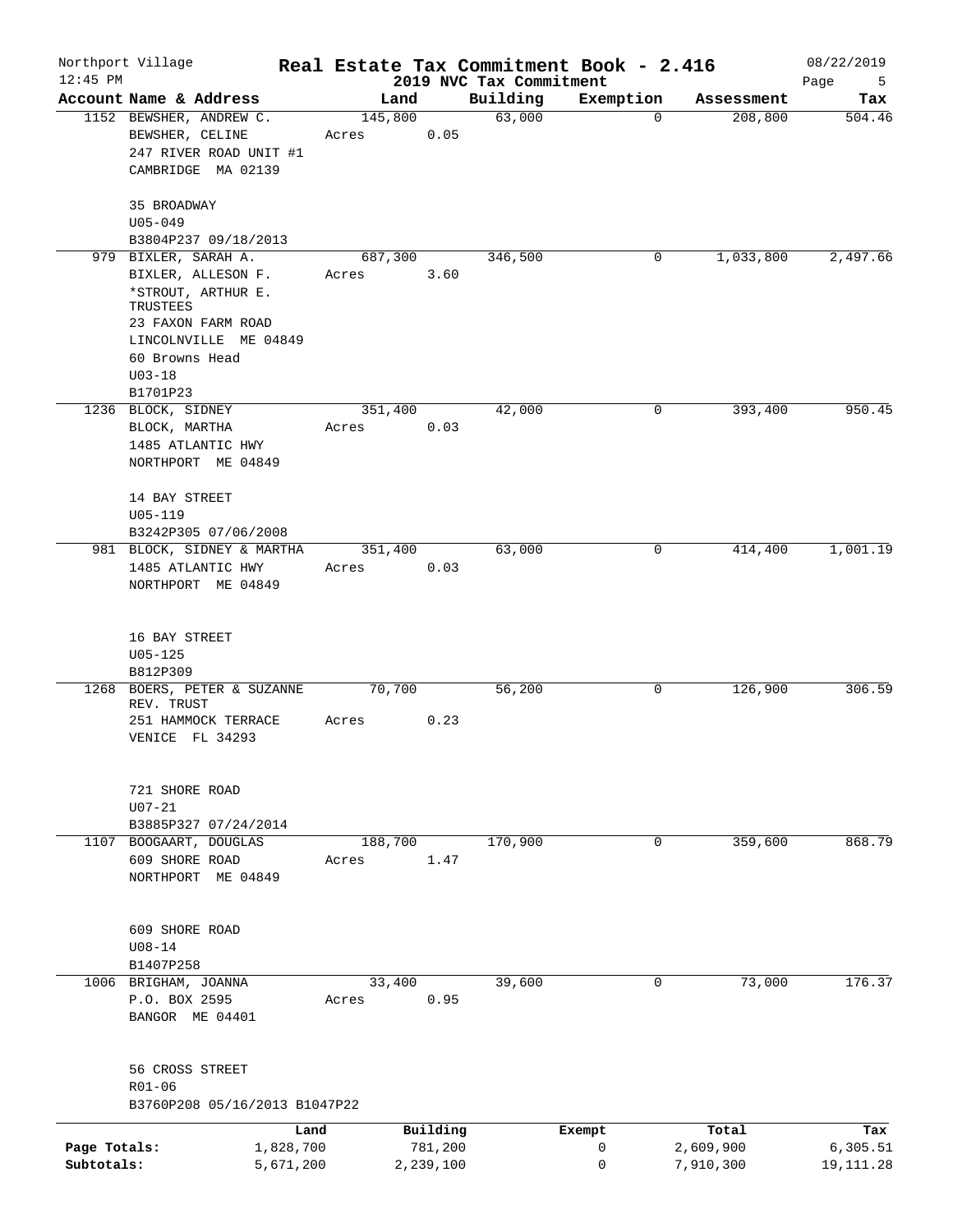| $12:45$ PM   | Northport Village                                                           | Real Estate Tax Commitment Book - 2.416 |                     |                                     |             |                    | 08/22/2019       |
|--------------|-----------------------------------------------------------------------------|-----------------------------------------|---------------------|-------------------------------------|-------------|--------------------|------------------|
|              | Account Name & Address                                                      | Land                                    |                     | 2019 NVC Tax Commitment<br>Building | Exemption   | Assessment         | Page<br>6<br>Tax |
|              | 1251 BRIGHAM, JOANNA                                                        | 188,800                                 |                     | 30,500                              | $\Omega$    | 219,300            | 529.83           |
|              | P.O. BOX 2595<br>Bangor ME 04402                                            | Acres                                   | 3.00                |                                     |             |                    |                  |
|              | 695 SHORE ROAD<br>$U07 - 13$                                                |                                         |                     |                                     |             |                    |                  |
|              | B4234P174 12/28/2017                                                        |                                         |                     |                                     |             |                    |                  |
|              | 1252 BRIGHAM, JOANNA<br>P.O. BOX 2595<br>BANGOR ME 04401                    | 13,100<br>Acres                         | 0.06                | $\mathbf 0$                         | 0           | 13,100             | 31.65            |
|              | 698 SHORE ROAD<br>$U07 - 14$<br>B4234P174 12/28/2017                        |                                         |                     |                                     |             |                    |                  |
|              | 987 BROCKWAY, MARGARET ANN                                                  | 189,500                                 |                     | 99,500                              | 0           | 289,000            | 698.22           |
|              | 10 CRICKET HILL RD.<br>AMHERST NH 03031                                     | Acres                                   | 0.10                |                                     |             |                    |                  |
|              | 3 AUDITORIUM PARK<br>$U05 - 166$<br>B3845P221 02/09/2014 B817P875           |                                         |                     |                                     |             |                    |                  |
|              | 988 BROCKWAY, RICHARD &                                                     | 132,300                                 |                     | 53,800                              | 0           | 186,100            | 449.62           |
|              | MARGARET                                                                    |                                         |                     |                                     |             |                    |                  |
|              | CRICKET HILL RD.<br>AMHERST NH 03031                                        | Acres                                   | 0.02                |                                     |             |                    |                  |
|              | 5 CLINTON AVENUE<br>$U05 - 159$<br>B716P194                                 |                                         |                     |                                     |             |                    |                  |
|              | 1080 BROOKS, JAMES<br>HASHEM, JULIE<br>34 BROWNS HEAD<br>NORTHPORT ME 04849 | 365,100<br>Acres                        | 1.10                | 124,300                             | 0           | 489,400            | 1,182.39         |
|              | 34 Browns Head<br>$U04 - 03$                                                |                                         |                     |                                     |             |                    |                  |
|              | B3612P10 12/21/2011                                                         |                                         |                     |                                     |             |                    |                  |
|              | 1204 BROWN, LAURENCE E. &<br>LAURA A.                                       | 126, 200                                |                     | 59,700                              | $\mathbf 0$ | 185,900            | 449.13           |
|              | 18 NORTHPORT AVE<br>BELFAST ME 04915                                        | Acres                                   | 0.03                |                                     |             |                    |                  |
|              | 29 BROADWAY<br>$U05 - 061$                                                  |                                         |                     |                                     |             |                    |                  |
|              | B2595P323 05/05/2004                                                        |                                         |                     |                                     |             |                    |                  |
|              | 1232 BROWN, SUSAN<br>STANLEY, RALPH C.                                      | 45,400<br>Acres                         | 1.00                | 114,100                             | 0           | 159,500            | 385.35           |
|              | 314 Bluff Road<br>NORTHPORT ME 04849                                        |                                         |                     |                                     |             |                    |                  |
|              | 314 BLUFF ROAD                                                              |                                         |                     |                                     |             |                    |                  |
|              | $U08 - 25$                                                                  |                                         |                     |                                     |             |                    |                  |
|              | B2945P60 06/14/2006                                                         |                                         |                     |                                     |             |                    |                  |
| Page Totals: | 1,060,400                                                                   | Land                                    | Building<br>481,900 |                                     | Exempt<br>0 | Total<br>1,542,300 | Tax<br>3,726.19  |
| Subtotals:   | 6,731,600                                                                   |                                         | 2,721,000           |                                     | 0           | 9,452,600          | 22,837.47        |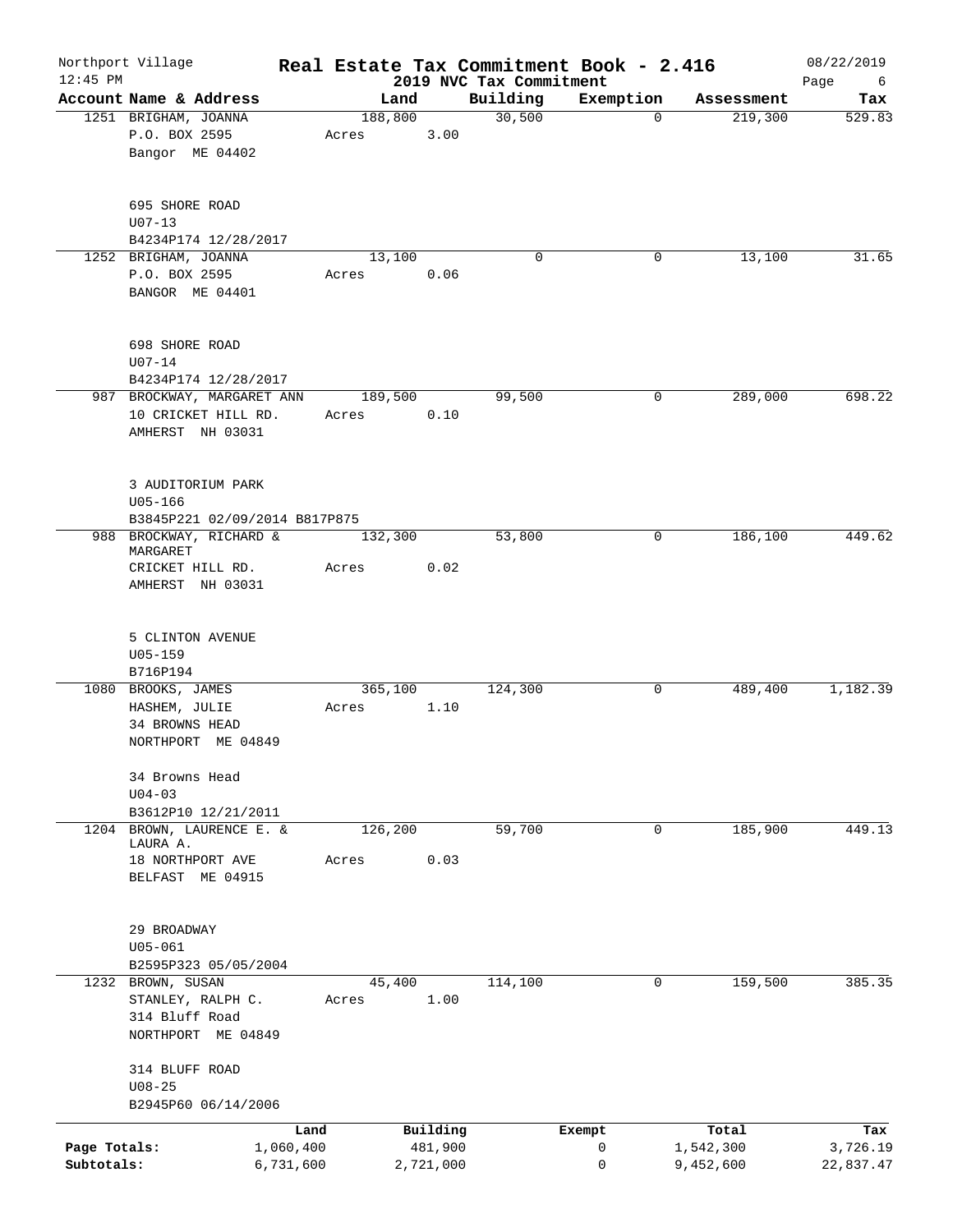| $12:45$ PM | Northport Village                                                                                      |                  |      | 2019 NVC Tax Commitment | Real Estate Tax Commitment Book - 2.416 |            | 08/22/2019<br>Page<br>7 |
|------------|--------------------------------------------------------------------------------------------------------|------------------|------|-------------------------|-----------------------------------------|------------|-------------------------|
|            | Account Name & Address                                                                                 | Land             |      | Building                | Exemption                               | Assessment | Tax                     |
|            | 1233 BRUCE, IAN<br>14 BROADWAY<br>NORTHPORT ME 04849                                                   | 104,000<br>Acres | 0.02 | 36,300                  | $\overline{0}$                          | 140,300    | 338.96                  |
|            | 14 BROADWAY<br>$U05 - 183 - A$<br>B3137P103 08/29/2007                                                 |                  |      |                         |                                         |            |                         |
|            | 1513 BURNS, DEBRA<br>351 CONCORD AVENUE<br>CAMBRIDGE MA 02138                                          | 53,400<br>Acres  | 0.69 | $\mathbf 0$             | 0                                       | 53,400     | 129.01                  |
|            | BLUFF ROAD<br>$U04 - 025 - A$<br>B4298P97 07/30/2018                                                   |                  |      |                         |                                         |            |                         |
|            | 1278 BUTTERS, JAMES AS<br>TRUSTEE 50%<br>BUTTERS, SANDRA 50%<br>1106 CHASE ROAD<br>VEAZIE ME 04401     | 160,900<br>Acres | 0.03 | 32,100                  | 0                                       | 193,000    | 466.29                  |
|            | 9 NORTH AVENUE<br>$U05 - 149$<br>B3445P258 03/30/2010                                                  |                  |      |                         |                                         |            |                         |
|            | 1172 CADILLAC MOUNTAIN<br>REALTY TRUST<br>LINDA NYREN, TRUSTEE<br>779 Shore Road<br>Northport Me 04849 | 68,600<br>Acres  | 0.18 | 160,300                 | 0                                       | 228,900    | 553.02                  |
|            | 779 SHORE ROAD<br>$U06 - 22$<br>B2102P81 10/16/2000                                                    |                  |      |                         |                                         |            |                         |
|            | 1272 CADILLAC MOUNTIAN<br>REALTY TRUST<br>779 SHORE ROAD<br>NORTHPORT ME 04849                         | 28,000<br>Acres  | 0.23 | 0                       | 0                                       | 28,000     | 67.65                   |
|            | 86 CROSS STREET<br>$U03 - 22$<br>B3209P107 04/24/2007                                                  |                  |      |                         |                                         |            |                         |
|            | 974 CANDELARIA, CYNTHIA<br>BURGOON, THOMAS<br>1018 RUSSELL LANE<br>WET CHESTER PA 19382                | 153,300<br>Acres | 0.20 | 61,200                  | $\mathbf 0$                             | 214,500    | 518.23                  |
|            | 70 GEORGE STREET<br>$U04-21-A$<br>B4158P130 04/12/2017                                                 |                  |      |                         |                                         |            |                         |

|              | Land      | Building  | Exempt | Total      | Tax       |
|--------------|-----------|-----------|--------|------------|-----------|
| Page Totals: | 568,200   | 289,900   |        | 858,100    | 2,073.16  |
| Subtotals:   | 7,299,800 | 3,010,900 |        | 10,310,700 | 24,910.63 |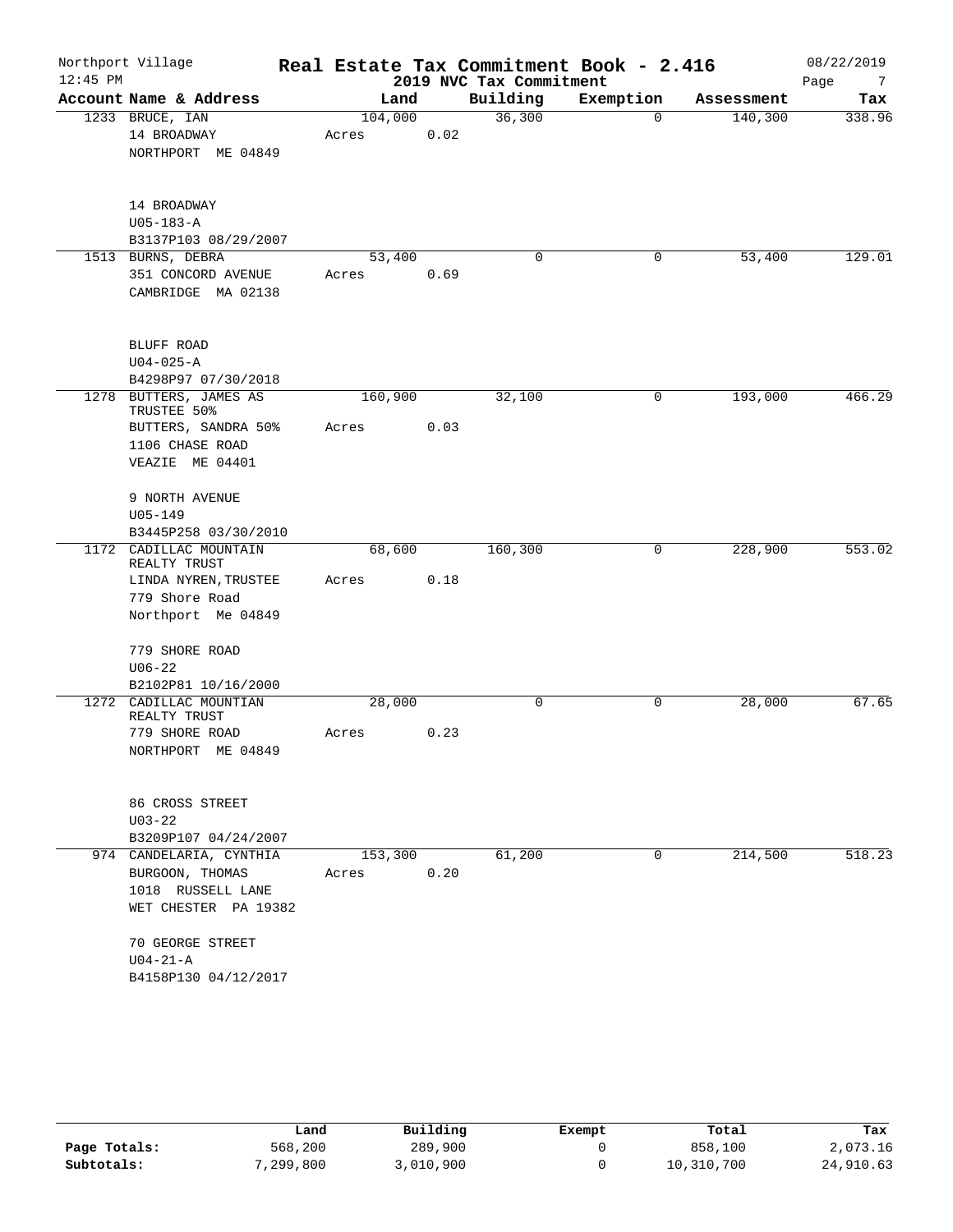| $12:45$ PM   | Northport Village                                                                                                         |                  |                     | 2019 NVC Tax Commitment | Real Estate Tax Commitment Book - 2.416 |                    | 08/22/2019       |
|--------------|---------------------------------------------------------------------------------------------------------------------------|------------------|---------------------|-------------------------|-----------------------------------------|--------------------|------------------|
|              | Account Name & Address                                                                                                    | Land             |                     | Building                | Exemption                               | Assessment         | Page<br>8<br>Tax |
|              | 1723 CANNELL, JULIAN E<br>CANNELL, DOROTHY A<br>625 SHORE ROAD<br>NORTHPORT ME 04849                                      | 35,800<br>Acres  | 0.95                | $\mathbf 0$             | $\mathbf 0$                             | 35,800             | 86.49            |
|              | SHORE ROAD<br>$U08 - 21A - 1$<br>B3271P98 10/31/2008                                                                      |                  |                     |                         |                                         |                    |                  |
|              | 884 CANNELL, JULIAN E                                                                                                     | 54,400           |                     | 202,300                 | 0                                       | 256,700            | 620.19           |
|              | 625 SHORE ROAD<br>NORTHPORT ME 04849                                                                                      | Acres            | 0.95                |                         |                                         |                    |                  |
|              | 625 SHORE ROAD<br>$U08 - 21 - A$                                                                                          |                  |                     |                         |                                         |                    |                  |
|              | B3336P36 06/03/2009<br>1485 CASSIDY, ANGELA H.                                                                            | 54,800           |                     | $\mathbf 0$             | 0                                       | 54,800             | 132.40           |
|              | 2596 FORREST WAY AVE NE Acres<br>ATLANTA GA 30305                                                                         |                  | 0.07                |                         |                                         |                    |                  |
|              | MAIN STREET<br>$U05 - 011 - A$<br>B2560P262 02/13/2004                                                                    |                  |                     |                         |                                         |                    |                  |
|              | 1083 CASSIDY, C. MICHAEL &                                                                                                | 149,500          |                     | 64,900                  | 0                                       | 214,400            | 517.99           |
|              | ANGELA H.<br>2596 FORREST WAY N.E.<br>ATLANTA GA 30305                                                                    | Acres            | 0.11                |                         |                                         |                    |                  |
|              | 26 MAIN STREET<br>$U05 - 016$<br>B2293P105                                                                                |                  |                     |                         |                                         |                    |                  |
|              | 1302 CENTRAL MAINE POWER CO.<br>C/O- AVANGRID<br>MANAGEMENT COMPANY<br>ONE CITY CENTER, 5TH<br>FLOOR<br>PORTLAND ME 04101 | 822,700          |                     | $\mathbf 0$             | 0                                       | 822,700            | 1,987.64         |
|              | POLES&LINES, VILLAGE 1/3<br>$P-02$                                                                                        |                  |                     |                         |                                         |                    |                  |
|              | 1002 CHAPLES, NANCY<br>C/O JUDY CHAPLES<br>12 WOOD LANE<br>NORTHPORT ME 04849                                             | $\mathbf 0$      |                     | 14,100                  | $\mathbf 0$                             | 14,100             | 34.07            |
|              | 12 WOOD LANE<br>$R04 - 33 - "ON - 6"$                                                                                     |                  |                     |                         |                                         |                    |                  |
|              | 1004 CHITTICK, THOMAS & MARY<br>24 HAYWOOD STREET<br>PORTLAND ME 04102                                                    | 126,200<br>Acres | 0.03                | 37,200                  | 0                                       | 163,400            | 394.77           |
|              | 3 MAIN STREET<br>$U05 - 090$<br>B709P580                                                                                  |                  |                     |                         |                                         |                    |                  |
|              |                                                                                                                           |                  |                     |                         |                                         |                    |                  |
| Page Totals: | Land<br>1,243,400                                                                                                         |                  | Building<br>318,500 |                         | Exempt<br>0                             | Total<br>1,561,900 | Tax<br>3,773.55  |
| Subtotals:   | 8,543,200                                                                                                                 |                  | 3,329,400           |                         | 0                                       | 11,872,600         | 28,684.18        |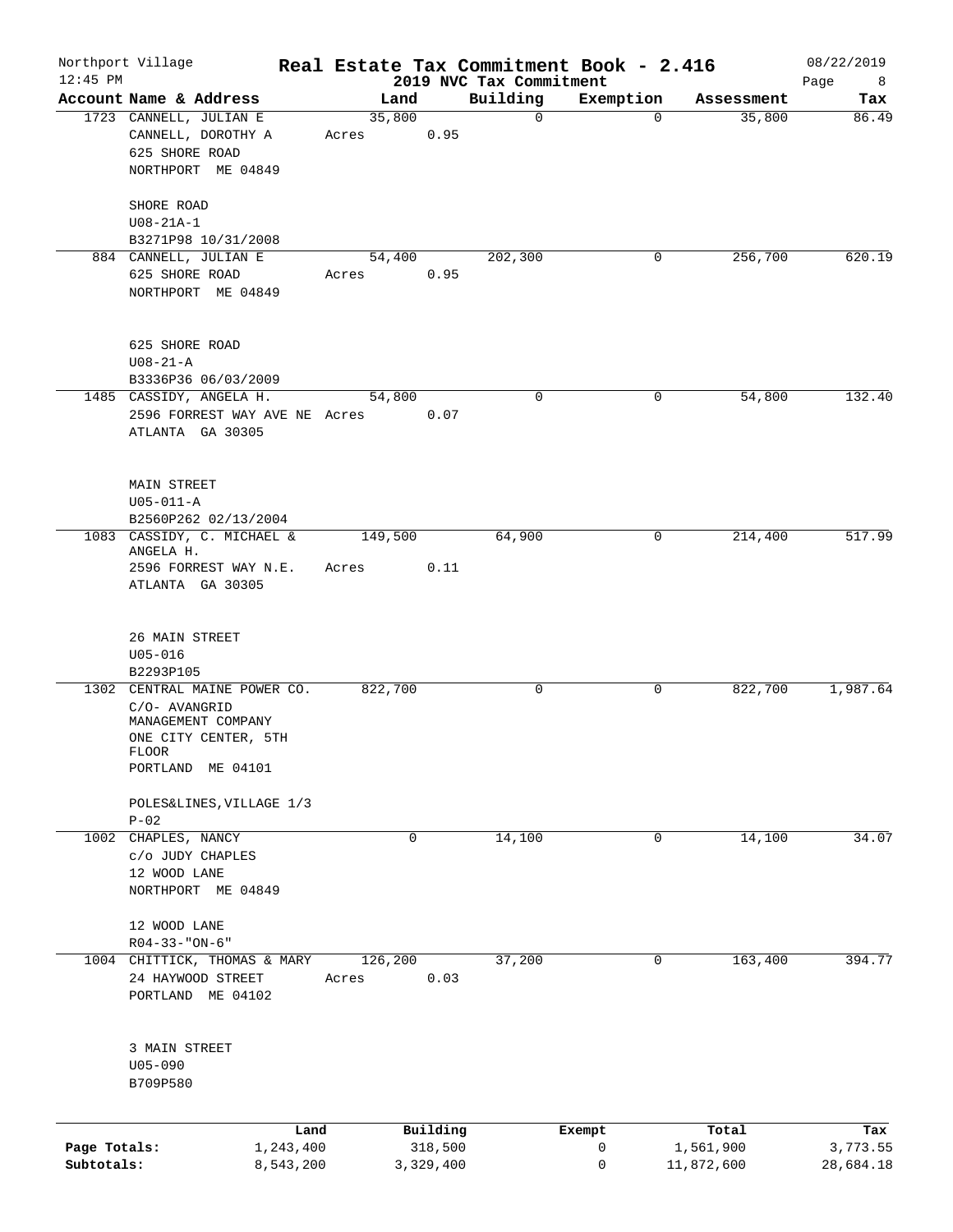| $12:45$ PM | Northport Village                                        |         |      | 2019 NVC Tax Commitment | Real Estate Tax Commitment Book - 2.416 |            | 08/22/2019<br>Page<br>9 |
|------------|----------------------------------------------------------|---------|------|-------------------------|-----------------------------------------|------------|-------------------------|
|            | Account Name & Address                                   | Land    |      | Building                | Exemption                               | Assessment | Tax                     |
|            | 1005 CHRISTENSEN, CLIFFORD &<br>MARCELL                  | 185,000 |      | 41,400                  | $\Omega$                                | 226,400    | 546.98                  |
|            | 70 WASHINGTON STREET                                     | Acres   | 0.04 |                         |                                         |            |                         |
|            | CAMDEN ME 04843                                          |         |      |                         |                                         |            |                         |
|            | 15 BAY STREET                                            |         |      |                         |                                         |            |                         |
|            | $U05 - 117$                                              |         |      |                         |                                         |            |                         |
|            | B859P267                                                 |         |      |                         |                                         |            |                         |
|            | 986 CLARK, KIMBERLY                                      | 149,800 |      | 67,100                  | 0                                       | 216,900    | 524.03                  |
|            | SEBOLD, SCOTT                                            | Acres   | 0.20 |                         |                                         |            |                         |
|            | P.O. BOX 387                                             |         |      |                         |                                         |            |                         |
|            | LINCOLNVILLE ME 04849                                    |         |      |                         |                                         |            |                         |
|            | 89 CLINTON AVENUE                                        |         |      |                         |                                         |            |                         |
|            | $U05 - 043$                                              |         |      |                         |                                         |            |                         |
|            | B3785P125 07/08/2013                                     |         |      |                         |                                         |            |                         |
|            | 969 CLARKE, JODI V.                                      | 188,800 |      | 142,800                 | 0                                       | 331,600    | 801.15                  |
|            | THE OLD VICARAGE, MAIN<br>ROAD, PENTRICH                 | Acres   | 0.09 |                         |                                         |            |                         |
|            | DERBYSHIRE DE5 3RE UK                                    |         |      |                         |                                         |            |                         |
|            |                                                          |         |      |                         |                                         |            |                         |
|            | 11 AUDITORIUM PARK                                       |         |      |                         |                                         |            |                         |
|            | $U05 - 163$                                              |         |      |                         |                                         |            |                         |
|            | B3369P1 08/31/2009                                       |         |      |                         |                                         |            |                         |
|            | 1021 COHEN, RICHARD M.                                   | 126,200 |      | 60,700                  | $\mathbf 0$                             | 186,900    | 451.55                  |
|            | MEDOFF, JESSICA                                          | Acres   | 0.03 |                         |                                         |            |                         |
|            | 47 FLORIDA HILL ROAD                                     |         |      |                         |                                         |            |                         |
|            | RIDGEFIELD CT 06877                                      |         |      |                         |                                         |            |                         |
|            | 23 GEORGE STREET                                         |         |      |                         |                                         |            |                         |
|            | $U05 - 014$<br>B4208P170 09/29/2017 B4202P246 09/11/2017 |         |      |                         |                                         |            |                         |
|            | 1542 COLE, ROBERT E.                                     | 76,400  |      | 123,600                 | 0                                       | 200,000    | 483.20                  |
|            | COLE, JEAN M.                                            | Acres   | 0.82 |                         |                                         |            |                         |
|            | 45 UNION STREET                                          |         |      |                         |                                         |            |                         |
|            | BELFAST ME 04915                                         |         |      |                         |                                         |            |                         |
|            | 14 COBE ROAD                                             |         |      |                         |                                         |            |                         |
|            | $U06 - 40 - A$                                           |         |      |                         |                                         |            |                         |
|            | B4141P266 01/31/2017                                     |         |      |                         |                                         |            |                         |
|            | 1013 CONNER, MARY ELLEN                                  | 149,500 |      | 30,500                  | $\mathbf 0$                             | 180,000    | 434.88                  |
|            | 32 LONGRAIL PARK APT F Acres                             |         | 0.11 |                         |                                         |            |                         |
|            | BANGOR ME 04401                                          |         |      |                         |                                         |            |                         |
|            | 37 MAIN STREET                                           |         |      |                         |                                         |            |                         |
|            | $U05 - 025$                                              |         |      |                         |                                         |            |                         |
|            | B1182P276                                                |         |      |                         |                                         |            |                         |
|            |                                                          |         |      |                         |                                         |            |                         |

|              | Land      | Building  | Exempt | Total        | Tax        |
|--------------|-----------|-----------|--------|--------------|------------|
| Page Totals: | 875,700   | 466,100   |        | 1,341,800    | 3, 241, 79 |
| Subtotals:   | 9,418,900 | 3,795,500 |        | 13, 214, 400 | 31,925.97  |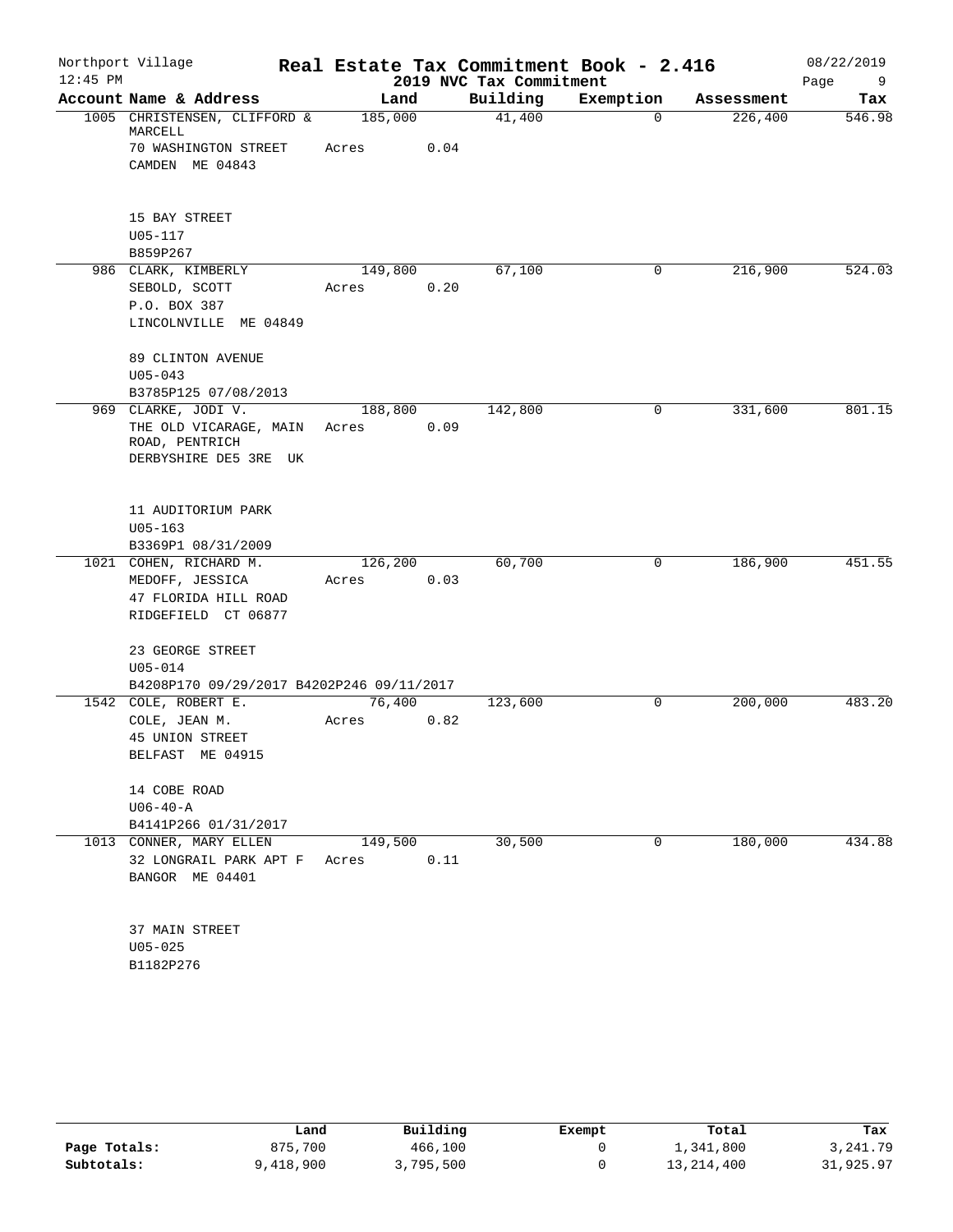| Northport Village                                                              |                                                                                                                                                                                 |       |                                                                                                                                 | Real Estate Tax Commitment Book - 2.416 |                                        | 08/22/2019<br>10<br>Page                |
|--------------------------------------------------------------------------------|---------------------------------------------------------------------------------------------------------------------------------------------------------------------------------|-------|---------------------------------------------------------------------------------------------------------------------------------|-----------------------------------------|----------------------------------------|-----------------------------------------|
| Account Name & Address                                                         |                                                                                                                                                                                 |       | Building                                                                                                                        | Exemption                               | Assessment                             | Tax                                     |
| 1198 CONNOLLY, KYLE B. &<br>SHELBY L.<br>49 BAYSIDE ROAD<br>NORTHPORT ME 04849 | Acres                                                                                                                                                                           | 23.28 | 118,200                                                                                                                         | $\Omega$                                | 221,100                                | 534.18                                  |
| 49 BAYSIDE ROAD<br>R01-03A                                                     |                                                                                                                                                                                 |       |                                                                                                                                 |                                         |                                        |                                         |
|                                                                                |                                                                                                                                                                                 |       |                                                                                                                                 | 0                                       |                                        | 426.67                                  |
| GEORGENE                                                                       |                                                                                                                                                                                 |       |                                                                                                                                 |                                         |                                        |                                         |
| 1142 ATLANTIC HIGHWAY<br>NORTHPORT ME 04849                                    | Acres                                                                                                                                                                           |       |                                                                                                                                 |                                         |                                        |                                         |
| 1142 ATLANTIC HIGHWAY<br>$R04 - 39$                                            |                                                                                                                                                                                 |       |                                                                                                                                 |                                         |                                        |                                         |
|                                                                                |                                                                                                                                                                                 |       |                                                                                                                                 |                                         |                                        | 493.35                                  |
| JAMES J.<br>56 JEFFERSON STREET<br>NEWBURYPORT MA 01950                        | Acres                                                                                                                                                                           | 0.05  |                                                                                                                                 |                                         |                                        |                                         |
| 16 GRIFFIN STREET<br>$U05 - 084$<br>B2680P308 10/05/2004                       |                                                                                                                                                                                 |       |                                                                                                                                 |                                         |                                        |                                         |
| 1788 COUGHLIN, JAMIE SUE                                                       |                                                                                                                                                                                 |       | $\mathbf 0$                                                                                                                     | 0                                       | 42,500                                 | 102.68                                  |
| 1525 BRITTON ROAD<br>LYNN HAVEN FL 32444                                       | Acres                                                                                                                                                                           | 3.00  |                                                                                                                                 |                                         |                                        |                                         |
| BLUFF ROAD<br>$U05 - 021 - 1$                                                  |                                                                                                                                                                                 |       |                                                                                                                                 |                                         |                                        |                                         |
| B4192P137 07/27/2017                                                           |                                                                                                                                                                                 |       |                                                                                                                                 |                                         |                                        |                                         |
| J., COUGHLIN, JONATHAN<br>R.                                                   |                                                                                                                                                                                 |       |                                                                                                                                 |                                         |                                        | 439.95                                  |
| WILSON, JULIE A.<br>COUGHLIN                                                   | Acres                                                                                                                                                                           | 0.09  |                                                                                                                                 |                                         |                                        |                                         |
| 105 BISHOPS REACH<br>SMITHFIELD VA 23430                                       |                                                                                                                                                                                 |       |                                                                                                                                 |                                         |                                        |                                         |
| 526 BLUFF ROAD<br>$U05 - 024$                                                  |                                                                                                                                                                                 |       |                                                                                                                                 |                                         |                                        |                                         |
|                                                                                |                                                                                                                                                                                 |       |                                                                                                                                 |                                         |                                        |                                         |
| J., COUGHLIN, JONATHAN<br>R.                                                   |                                                                                                                                                                                 |       |                                                                                                                                 |                                         |                                        | 131.67                                  |
| WILSON, JULIE A.<br>COUGHLIN<br>105 BISHOPS REACH<br>SMITHFIELD VA 23430       | Acres                                                                                                                                                                           |       |                                                                                                                                 |                                         |                                        |                                         |
| 497 BLUFF ROAD<br>$U05 - 021$                                                  |                                                                                                                                                                                 |       |                                                                                                                                 |                                         |                                        |                                         |
|                                                                                | 1010 COOMBS, RICHARD &<br>B773P829<br>CORBETT, NANCY $\overline{K}$ . &<br>COUGHLIN, KRISTOPHER<br>C/O JIM & JEAN COUGHLIN<br>B4304P316 08/13/2018<br>1011 COUGHLIN, KRISTOPHER |       | Land<br>102,900<br>B4160P53 04/25/2017 B4247P01 02/09/2018<br>61,600<br>18.00<br>145,800<br>42,500<br>148,800<br>43,900<br>3.70 | 115,000<br>58,400<br>33,300<br>10,600   | 2019 NVC Tax Commitment<br>0<br>0<br>0 | 176,600<br>204,200<br>182,100<br>54,500 |

|              | Land      | Building  | Exempt | Total      | Tax       |
|--------------|-----------|-----------|--------|------------|-----------|
| Page Totals: | 545,500   | 335,500   |        | 881,000    | 2,128.50  |
| Subtotals:   | 9,964,400 | 4,131,000 |        | 14,095,400 | 34,054.47 |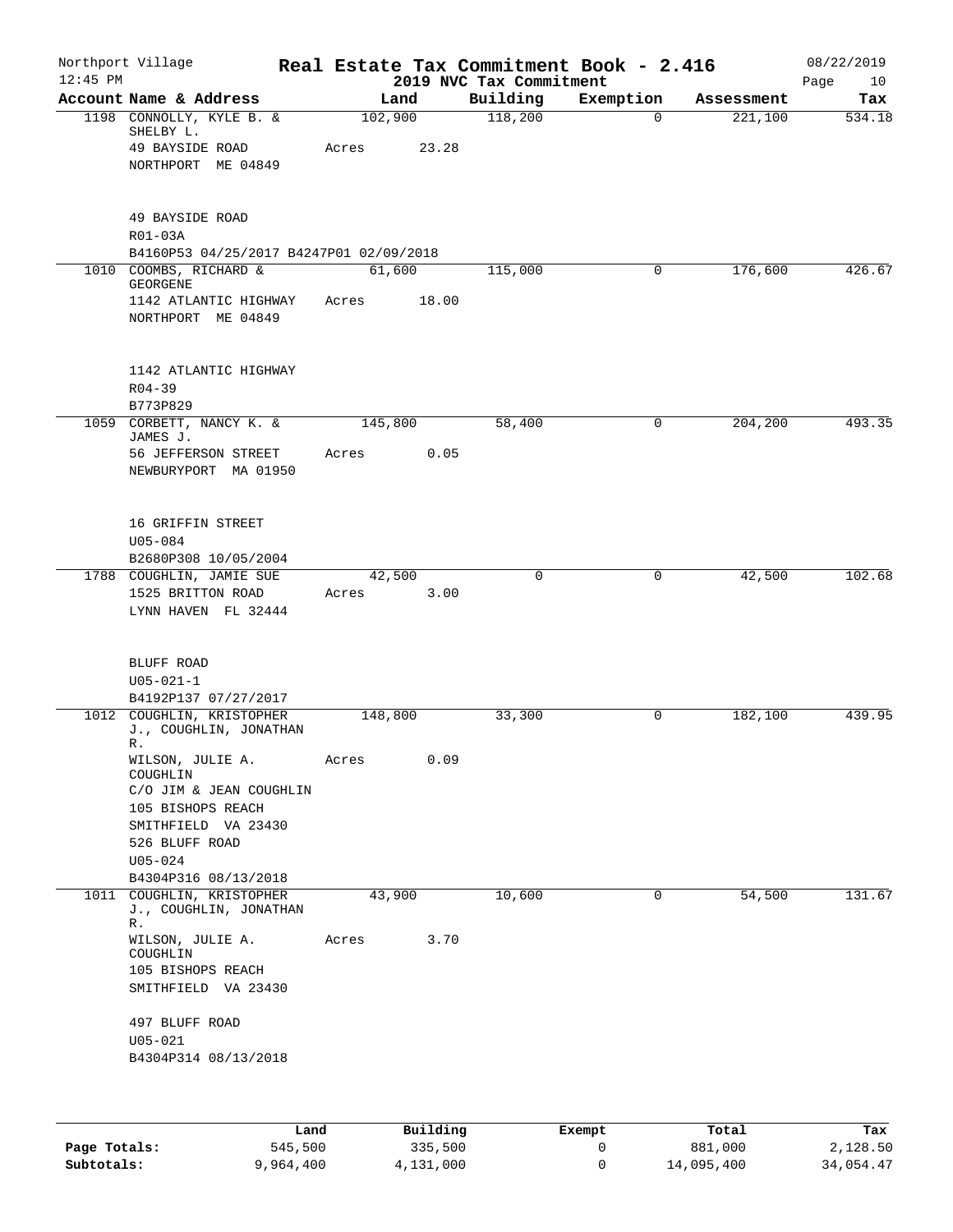| $12:45$ PM | Northport Village                                                    |                      |      | 2019 NVC Tax Commitment | Real Estate Tax Commitment Book - 2.416 |            | 08/22/2019<br>Page<br>11 |
|------------|----------------------------------------------------------------------|----------------------|------|-------------------------|-----------------------------------------|------------|--------------------------|
|            | Account Name & Address                                               | Land                 |      | Building                | Exemption                               | Assessment | Tax                      |
|            | 1479 COUPE, CHARLES F &<br>ELAINE F                                  | 115,500              |      | 170,400                 | $\Omega$                                | 285,900    | 690.73                   |
|            | 24 KELLY COVE                                                        | Acres                | 2.70 |                         |                                         |            |                          |
|            | NORTHPORT ME 04849                                                   |                      |      |                         |                                         |            |                          |
|            | 24 Kelly Cove Lane                                                   |                      |      |                         |                                         |            |                          |
|            | $U07 - 37 - 7$                                                       |                      |      |                         |                                         |            |                          |
|            | B2152P32                                                             |                      |      |                         |                                         |            |                          |
|            | 1014 COUTURE LIVING TRUST                                            | 52,800               | 2.40 | 132,600                 | 0                                       | 185,400    | 447.93                   |
|            | COUTURE, PETER A. &<br>PATRICIA                                      | Acres                |      |                         |                                         |            |                          |
|            | 334 BLUFF ROAD                                                       |                      |      |                         |                                         |            |                          |
|            | NORTHPORT ME 04849                                                   |                      |      |                         |                                         |            |                          |
|            | 334 BLUFF ROAD                                                       |                      |      |                         |                                         |            |                          |
|            | $U08 - 21$                                                           |                      |      |                         |                                         |            |                          |
|            | B4115P198 11/01/2016 B4109P185 10/14/2016<br>1015 CRESSEY, WILLIAM & | 185,800              |      | 50,800                  | 0                                       | 236,600    | 571.63                   |
|            | VIRGINIA                                                             |                      |      |                         |                                         |            |                          |
|            | 41 Ocean Street                                                      | Acres                | 0.05 |                         |                                         |            |                          |
|            | Belfast ME 04915                                                     |                      |      |                         |                                         |            |                          |
|            | 4 BAYVIEW PARK                                                       |                      |      |                         |                                         |            |                          |
|            | $U05 - 128$                                                          |                      |      |                         |                                         |            |                          |
|            | B815P172                                                             |                      |      |                         |                                         |            |                          |
| 1050       | CRESSEY, WILLIAM &<br>VIRGINIA 1/3                                   | 31,600               |      | 0                       | 0                                       | 31,600     | 76.35                    |
|            | FREEMAN, PETER & NANCY<br>1/3                                        | Acres                | 0.18 |                         |                                         |            |                          |
|            | ROHWEDER, JUDITH 1/3                                                 |                      |      |                         |                                         |            |                          |
|            | 41 OCEAN STREET                                                      |                      |      |                         |                                         |            |                          |
|            | BELFAST ME 04915                                                     |                      |      |                         |                                         |            |                          |
|            | 818 SHORE ROAD                                                       |                      |      |                         |                                         |            |                          |
|            | $U06 - 37$<br>B3229P327 05/29/2008                                   |                      |      |                         |                                         |            |                          |
|            | 1016 CROFOOT, DR. DAVID &                                            | 430,600              |      | 210,600                 | 0                                       | 641,200    | 1,549.14                 |
|            | BEVERLY                                                              |                      |      |                         |                                         |            |                          |
|            | 800 SHORE ROAD<br>NORTHPORT ME 04849                                 | Acres                | 0.61 |                         |                                         |            |                          |
|            |                                                                      |                      |      |                         |                                         |            |                          |
|            | 800 SHORE ROAD                                                       |                      |      |                         |                                         |            |                          |
|            | $U06 - 31$                                                           |                      |      |                         |                                         |            |                          |
|            | B747P473<br>1125 CROSBY, MARK                                        | $4\overline{29,700}$ |      | 157,400                 | 0                                       | 587,100    | 1,418.43                 |
|            | 618 SHORE ROAD                                                       | Acres                | 0.90 |                         |                                         |            |                          |
|            | NORTHPORT ME 04849                                                   |                      |      |                         |                                         |            |                          |
|            | 620 SHORE ROAD                                                       |                      |      |                         |                                         |            |                          |
|            | $U08 - 19$                                                           |                      |      |                         |                                         |            |                          |
|            | B1639P111                                                            |                      |      |                         |                                         |            |                          |
|            |                                                                      |                      |      |                         |                                         |            |                          |
|            |                                                                      |                      |      |                         |                                         |            |                          |

|              | Land       | Building  | Exempt | Total      | Tax       |
|--------------|------------|-----------|--------|------------|-----------|
| Page Totals: | 1,246,000  | 721,800   |        | 1,967,800  | 4,754.21  |
| Subtotals:   | 11,210,400 | 4,852,800 |        | 16,063,200 | 38,808.68 |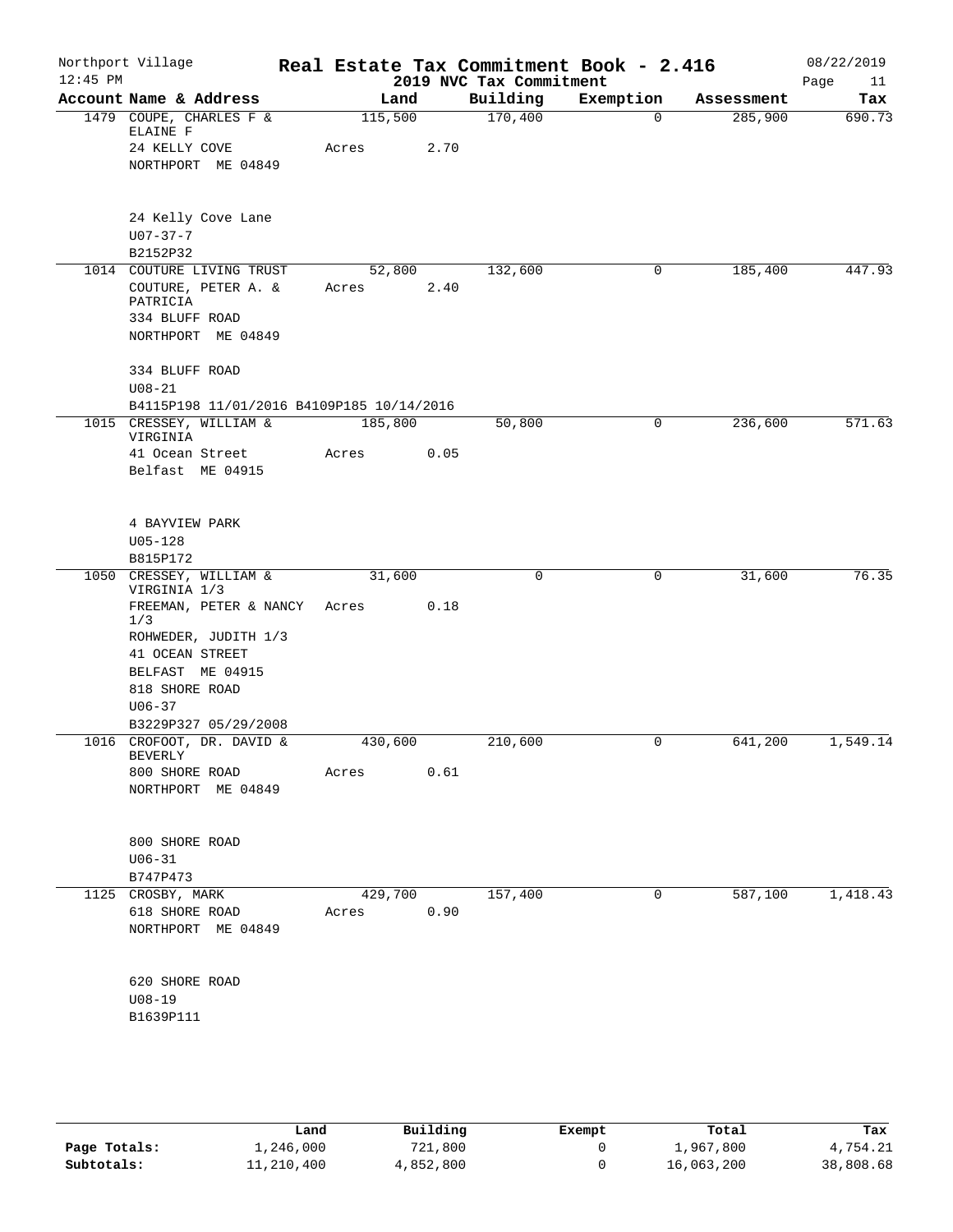| Northport Village                       |                                                                                                                                                                                                                                                                                                                                |                                                           |                                                                                    |             |                                              | 08/22/2019<br>Page<br>12                                     |
|-----------------------------------------|--------------------------------------------------------------------------------------------------------------------------------------------------------------------------------------------------------------------------------------------------------------------------------------------------------------------------------|-----------------------------------------------------------|------------------------------------------------------------------------------------|-------------|----------------------------------------------|--------------------------------------------------------------|
| Account Name & Address                  |                                                                                                                                                                                                                                                                                                                                |                                                           | Building                                                                           | Exemption   | Assessment                                   | Tax                                                          |
| 980 CROWE, JOHN & LESLIE -              |                                                                                                                                                                                                                                                                                                                                |                                                           | 30,900                                                                             | $\Omega$    | 91,900                                       | 222.03                                                       |
| CROWE FAMILY LIVING<br>TRUST            | Acres                                                                                                                                                                                                                                                                                                                          | 7.25                                                      |                                                                                    |             |                                              |                                                              |
| 49 ARBORWOOD DRIVE                      |                                                                                                                                                                                                                                                                                                                                |                                                           |                                                                                    |             |                                              |                                                              |
| BURLINGTON MA 01803                     |                                                                                                                                                                                                                                                                                                                                |                                                           |                                                                                    |             |                                              |                                                              |
| 322 BLUFF ROAD                          |                                                                                                                                                                                                                                                                                                                                |                                                           |                                                                                    |             |                                              |                                                              |
|                                         |                                                                                                                                                                                                                                                                                                                                |                                                           |                                                                                    |             |                                              |                                                              |
| 1018 CROWE, JOHN & M LESLIE             |                                                                                                                                                                                                                                                                                                                                |                                                           | 142,000                                                                            | 0           | 291,600                                      | 704.51                                                       |
| CROWE FAMILY LIVING                     | Acres                                                                                                                                                                                                                                                                                                                          | 0.15                                                      |                                                                                    |             |                                              |                                                              |
|                                         |                                                                                                                                                                                                                                                                                                                                |                                                           |                                                                                    |             |                                              |                                                              |
| BURLINGTON MA 01803                     |                                                                                                                                                                                                                                                                                                                                |                                                           |                                                                                    |             |                                              |                                                              |
| 23 ROGERS LANE                          |                                                                                                                                                                                                                                                                                                                                |                                                           |                                                                                    |             |                                              |                                                              |
|                                         |                                                                                                                                                                                                                                                                                                                                |                                                           |                                                                                    |             |                                              |                                                              |
|                                         |                                                                                                                                                                                                                                                                                                                                |                                                           |                                                                                    |             |                                              | 522.34                                                       |
|                                         |                                                                                                                                                                                                                                                                                                                                |                                                           |                                                                                    |             |                                              |                                                              |
| NORTHPORT ME 04849                      |                                                                                                                                                                                                                                                                                                                                |                                                           |                                                                                    |             |                                              |                                                              |
|                                         |                                                                                                                                                                                                                                                                                                                                |                                                           |                                                                                    |             |                                              |                                                              |
|                                         |                                                                                                                                                                                                                                                                                                                                |                                                           |                                                                                    |             |                                              |                                                              |
|                                         |                                                                                                                                                                                                                                                                                                                                |                                                           |                                                                                    |             |                                              |                                                              |
| 1025 DEAN, JAMES                        |                                                                                                                                                                                                                                                                                                                                |                                                           | 45,500                                                                             | $\mathbf 0$ | 232,800                                      | 562.44                                                       |
|                                         |                                                                                                                                                                                                                                                                                                                                | 0.07                                                      |                                                                                    |             |                                              |                                                              |
| P.O. Box 177                            |                                                                                                                                                                                                                                                                                                                                |                                                           |                                                                                    |             |                                              |                                                              |
| SHELDONVILLE MA 02070                   |                                                                                                                                                                                                                                                                                                                                |                                                           |                                                                                    |             |                                              |                                                              |
| 7 BAYVIEW PARK                          |                                                                                                                                                                                                                                                                                                                                |                                                           |                                                                                    |             |                                              |                                                              |
|                                         |                                                                                                                                                                                                                                                                                                                                |                                                           |                                                                                    |             |                                              |                                                              |
|                                         |                                                                                                                                                                                                                                                                                                                                |                                                           |                                                                                    |             |                                              | 163.08                                                       |
|                                         |                                                                                                                                                                                                                                                                                                                                |                                                           |                                                                                    |             |                                              |                                                              |
| NEWBURY MA 01951-1613                   |                                                                                                                                                                                                                                                                                                                                |                                                           |                                                                                    |             |                                              |                                                              |
|                                         |                                                                                                                                                                                                                                                                                                                                |                                                           |                                                                                    |             |                                              |                                                              |
| $U05 - 184$                             |                                                                                                                                                                                                                                                                                                                                |                                                           |                                                                                    |             |                                              |                                                              |
| B3233P332 06/26/2008                    |                                                                                                                                                                                                                                                                                                                                |                                                           |                                                                                    |             |                                              |                                                              |
| 1143 DEANGELIS, DOUGLAS J               |                                                                                                                                                                                                                                                                                                                                |                                                           | 57,700                                                                             | 0           | 246,500                                      | 595.54                                                       |
| 110 HAY STREET<br>NEWBURY MA 01951-1613 | Acres                                                                                                                                                                                                                                                                                                                          |                                                           |                                                                                    |             |                                              |                                                              |
| 14 AUDITORIUM PARK<br>$U05 - 175$       |                                                                                                                                                                                                                                                                                                                                |                                                           |                                                                                    |             |                                              |                                                              |
|                                         | TRUSTEES<br>$U08 - 24$<br>B2884P254 01/14/2006<br>TRUSTEES<br>TRUST<br>49 ARBORWOOD DRIVE<br>$U05 - 004$<br>B2861P239 10/26/2005<br>1028 CROWLEY, MARGORIE<br>13 GRIFFEN STREET<br>13 GRIFFIN STREET<br>$U05 - 073$<br>B1797P297<br>$U05 - 131$<br>B1243P331<br>1144 DEANGELIS, DOUGLAS J<br>110 HAY STREET<br>5 PLEASANT LANE | Acres<br>C/O PATRICIA PROVENCHER Acres<br>67,500<br>Acres | Land<br>61,000<br>149,600<br>149,600<br>0.15<br>187,300<br>0.01<br>188,800<br>0.09 | 66,600<br>0 | 2019 NVC Tax Commitment<br>0<br>$\mathsf{O}$ | Real Estate Tax Commitment Book - 2.416<br>216,200<br>67,500 |

|              | Land       | Building  | Exempt | Total      | Tax       |
|--------------|------------|-----------|--------|------------|-----------|
| Page Totals: | 803,800    | 342,700   |        | 1,146,500  | 2,769.94  |
| Subtotals:   | 12,014,200 | 5,195,500 |        | 17,209,700 | 41,578.62 |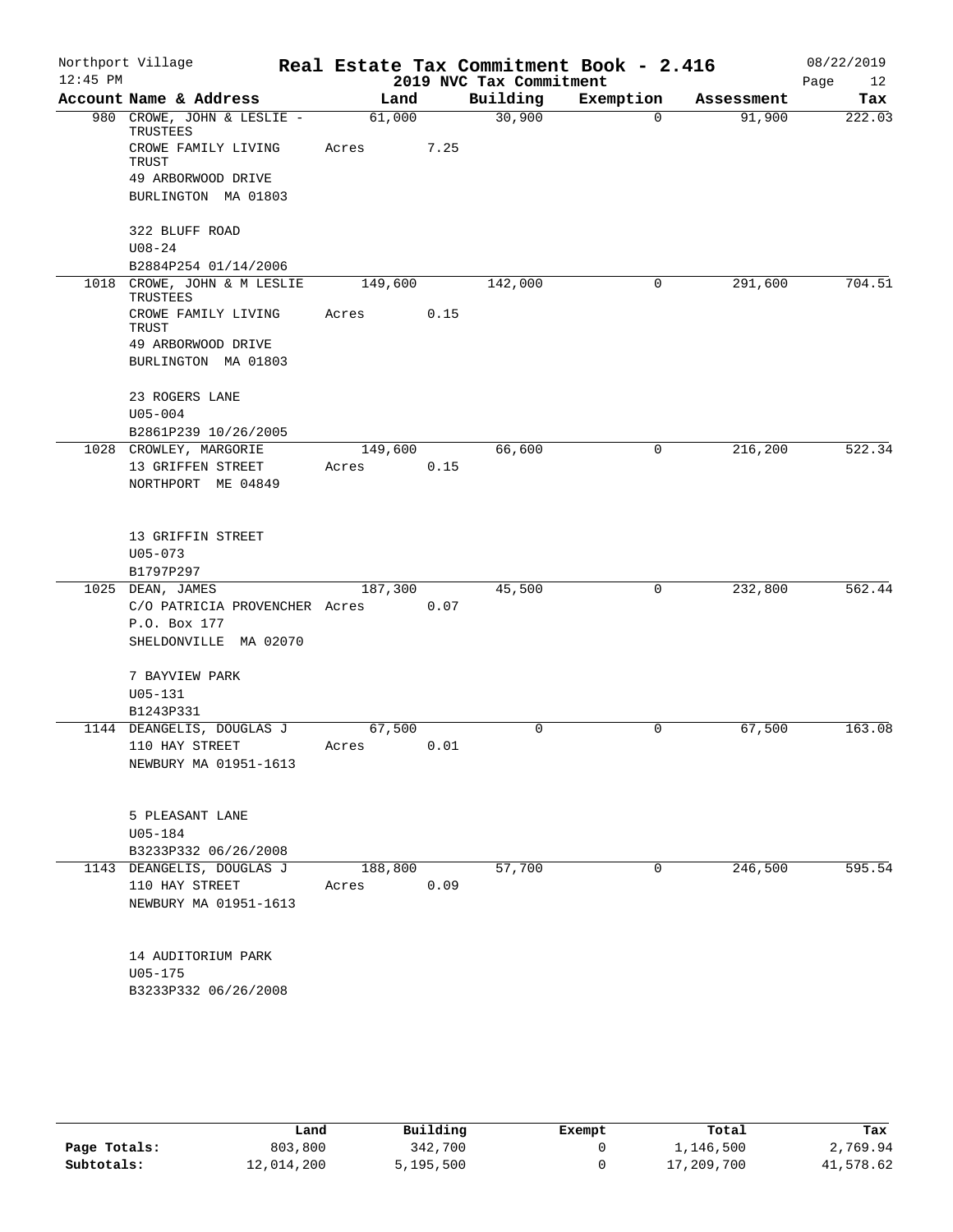|            | Northport Village                                         |         |      |                         | Real Estate Tax Commitment Book - 2.416 |            | 08/22/2019 |
|------------|-----------------------------------------------------------|---------|------|-------------------------|-----------------------------------------|------------|------------|
| $12:45$ PM |                                                           |         |      | 2019 NVC Tax Commitment |                                         |            | Page<br>13 |
|            | Account Name & Address                                    | Land    |      | Building                | Exemption                               | Assessment | Tax        |
|            | 1229 DEFRANZO, ANTHONY                                    | 145,000 |      | 52,900                  | $\Omega$                                | 197,900    | 478.13     |
|            | DEFRANZO, BETH ANN                                        | Acres   | 0.04 |                         |                                         |            |            |
|            | 490 GROVELAND STREET                                      |         |      |                         |                                         |            |            |
|            | ABINGTON MA 02351                                         |         |      |                         |                                         |            |            |
|            | 31 MAIN STREET                                            |         |      |                         |                                         |            |            |
|            | $U05 - 027 - A$                                           |         |      |                         |                                         |            |            |
|            | B4191P238 08/07/2017                                      |         |      |                         |                                         |            |            |
|            | 961 DESMARAIS, STEPHEN M. &                               | 187,800 |      | 70,900                  | 0                                       | 258,700    | 625.02     |
|            | LINDA S.<br>709 Taunton Road                              | Acres   | 1.00 |                         |                                         |            |            |
|            | Wilmington DE 19803                                       |         |      |                         |                                         |            |            |
|            |                                                           |         |      |                         |                                         |            |            |
|            | 673 SHORE ROAD                                            |         |      |                         |                                         |            |            |
|            | $U07 - 08$                                                |         |      |                         |                                         |            |            |
|            | B1556P110                                                 |         |      |                         |                                         |            |            |
|            | 1026 DIAMOND, SUSAN                                       | 39,500  |      | $\mathbf 0$             | 0                                       | 39,500     | 95.43      |
|            | 26 LORAINE STREET                                         | Acres   | 0.10 |                         |                                         |            |            |
|            | PORTLAND ME 04103                                         |         |      |                         |                                         |            |            |
|            |                                                           |         |      |                         |                                         |            |            |
|            | 24 MAPLE STREET                                           |         |      |                         |                                         |            |            |
|            | $U05 - 010$                                               |         |      |                         |                                         |            |            |
|            | B3764P267 05/29/2013 B666P522                             |         |      |                         |                                         |            |            |
|            | 1027 DIAMOND, SUSAN                                       | 126,200 |      | 57,900                  | $\mathbf 0$                             | 184,100    | 444.79     |
|            | 26 LORAINE STREET                                         | Acres   | 0.03 |                         |                                         |            |            |
|            | PORTLAND ME 04103                                         |         |      |                         |                                         |            |            |
|            |                                                           |         |      |                         |                                         |            |            |
|            | 13 BROADWAY                                               |         |      |                         |                                         |            |            |
|            | $U05 - 053$                                               |         |      |                         |                                         |            |            |
|            | B3764P267 05/29/2013 B906P80<br>1316 DIBLASI, STEVEN L. & | 76,900  |      | 47,000                  | 0                                       | 123,900    | 299.34     |
|            | MARIE A.                                                  |         |      |                         |                                         |            |            |
|            | 102 BAYVIEW ROAD                                          | Acres   | 0.23 |                         |                                         |            |            |
|            | DUXBURY MA 02332                                          |         |      |                         |                                         |            |            |
|            |                                                           |         |      |                         |                                         |            |            |
|            | 725 SHORE ROAD                                            |         |      |                         |                                         |            |            |
|            | $U07 - 22 - A$                                            |         |      |                         |                                         |            |            |
|            | B1097P290                                                 |         |      |                         |                                         |            |            |
| 1022       | DINKEL, DENNIS L                                          | 145,800 |      | 48,100                  | 0                                       | 193,900    | 468.46     |
|            | DINKEL, FRANCINE B                                        | Acres   | 0.05 |                         |                                         |            |            |
|            | 519 CLARK HILL ROAD                                       |         |      |                         |                                         |            |            |
|            | NEW BOSTON NH 03070                                       |         |      |                         |                                         |            |            |
|            | 14 GRIFFIN STREET                                         |         |      |                         |                                         |            |            |
|            | $U05 - 083$                                               |         |      |                         |                                         |            |            |
|            | B2845P178 10/25/2005                                      |         |      |                         |                                         |            |            |

|              | Land       | Building  | Exempt | Total      | Tax       |
|--------------|------------|-----------|--------|------------|-----------|
| Page Totals: | 721,200    | 276,800   |        | 998,000    | 2,411.17  |
| Subtotals:   | 12,735,400 | 5,472,300 |        | 18,207,700 | 43,989.79 |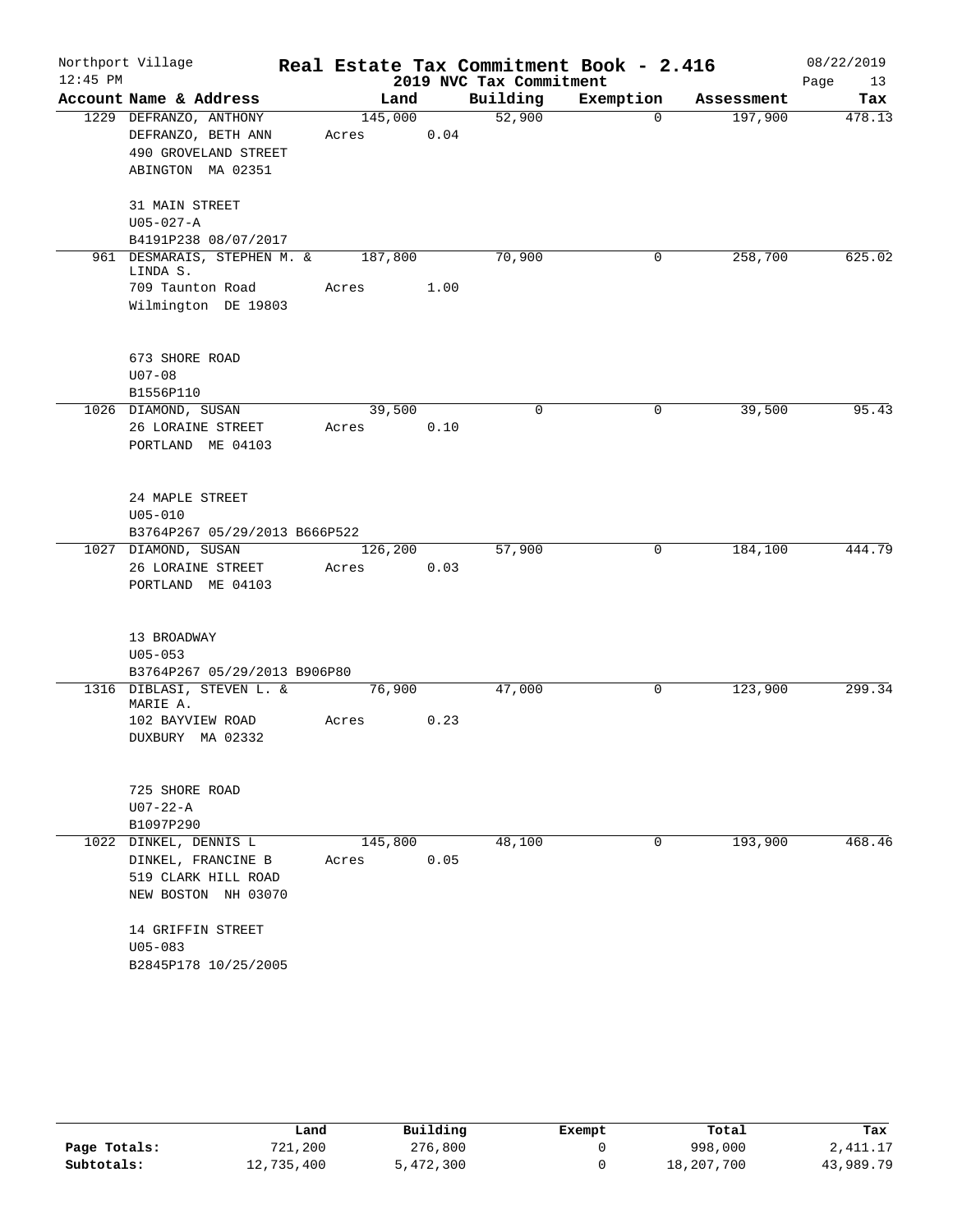| Northport Village<br>$12:45$ PM |                                                                                                                                                                                                                 |       |         |      | 2019 NVC Tax Commitment | Real Estate Tax Commitment Book - 2.416 |            | 08/22/2019<br>Page<br>14 |
|---------------------------------|-----------------------------------------------------------------------------------------------------------------------------------------------------------------------------------------------------------------|-------|---------|------|-------------------------|-----------------------------------------|------------|--------------------------|
|                                 | Account Name & Address                                                                                                                                                                                          |       | Land    |      | Building                | Exemption                               | Assessment | Tax                      |
|                                 | 1238 DIXON, JIMMY L. &<br>MARTHA C.<br>101 Virginia Street<br>ST. SIMONS ISLAND GA<br>31522                                                                                                                     | Acres | 172,000 | 0.42 | 160, 500                | $\Omega$                                | 332,500    | 803.32                   |
|                                 | 705 SHORE ROAD<br>$U07 - 17$<br>B2332P176                                                                                                                                                                       |       |         |      |                         |                                         |            |                          |
|                                 | 1240 DIXON, MARTHA C.<br>101 Virginia Street<br>ST SIMONS ISLAND GA<br>31522                                                                                                                                    | Acres | 89,900  | 0.23 | 0                       | $\mathbf 0$                             | 89,900     | 217.20                   |
|                                 | 709 SHORE ROAD<br>$U07 - 18$<br>B1085P78                                                                                                                                                                        |       |         |      |                         |                                         |            |                          |
| 1030                            | DOLBASHIAN, ANNE LIFE<br><b>ESTATE</b><br><b>46 CROSS STREET</b><br>NORTHPORT Me 04849                                                                                                                          | Acres | 34,000  | 1.00 | 82,300                  | 0                                       | 116,300    | 280.98                   |
|                                 | 46 CROSS STREET<br>$R01 - 05$<br>B2892P249 01/25/2006                                                                                                                                                           |       |         |      |                         |                                         |            |                          |
|                                 | 1033 DRINKWATER, GEORGE &<br><b>CHARLEEN</b><br>1162 ATLANTIC HIGHWAY<br>NORTHPORT ME 04849                                                                                                                     | Acres | 52,400  | 6.50 | 34,500                  | $\mathbf 0$                             | 86,900     | 209.95                   |
|                                 | 1162 ATLANTIC HIGHWAY<br>$R04 - 42$<br>B3955P303 04/27/2015 B3958P336 05/10/2015 B1821P216                                                                                                                      |       |         |      |                         |                                         |            |                          |
|                                 | 1672 DUBROW, DONNA (TRUSTEE)<br>DONNA P. DUBROW<br>REVOCABLE TRUST OF 2001<br>814 SHORE ROAD<br>NORTHPORT ME 04849                                                                                              | Acres | 78,500  | 0.24 | 188,200                 | 0                                       | 266,700    | 644.35                   |
|                                 | 809 SHORE ROAD<br>U06-34A<br>B4363P246 03/25/2019                                                                                                                                                               |       |         |      |                         |                                         |            |                          |
|                                 | 1055 DUBROW, DONNA P.<br>(TRUSTEE)<br>DONNA P. DUBROW<br>REVOCABLE TRUST OF 2001<br>814 SHORE ROAD<br>NORTHPORT ME 04849<br>814 SHORE ROAD<br>$U06 - 33$<br>B4363P246 03/25/2019 B4363P244 04/11/2019 B1976P142 | Acres | 732,000 | 1.70 | 348,600                 | 0                                       | 1,080,600  | 2,610.73                 |

|              | Land       | Building  | Exempt | Total      | Tax       |
|--------------|------------|-----------|--------|------------|-----------|
| Page Totals: | 1,158,800  | 814,100   |        | 1,972,900  | 4,766.53  |
| Subtotals:   | 13,894,200 | 6,286,400 |        | 20,180,600 | 48,756.32 |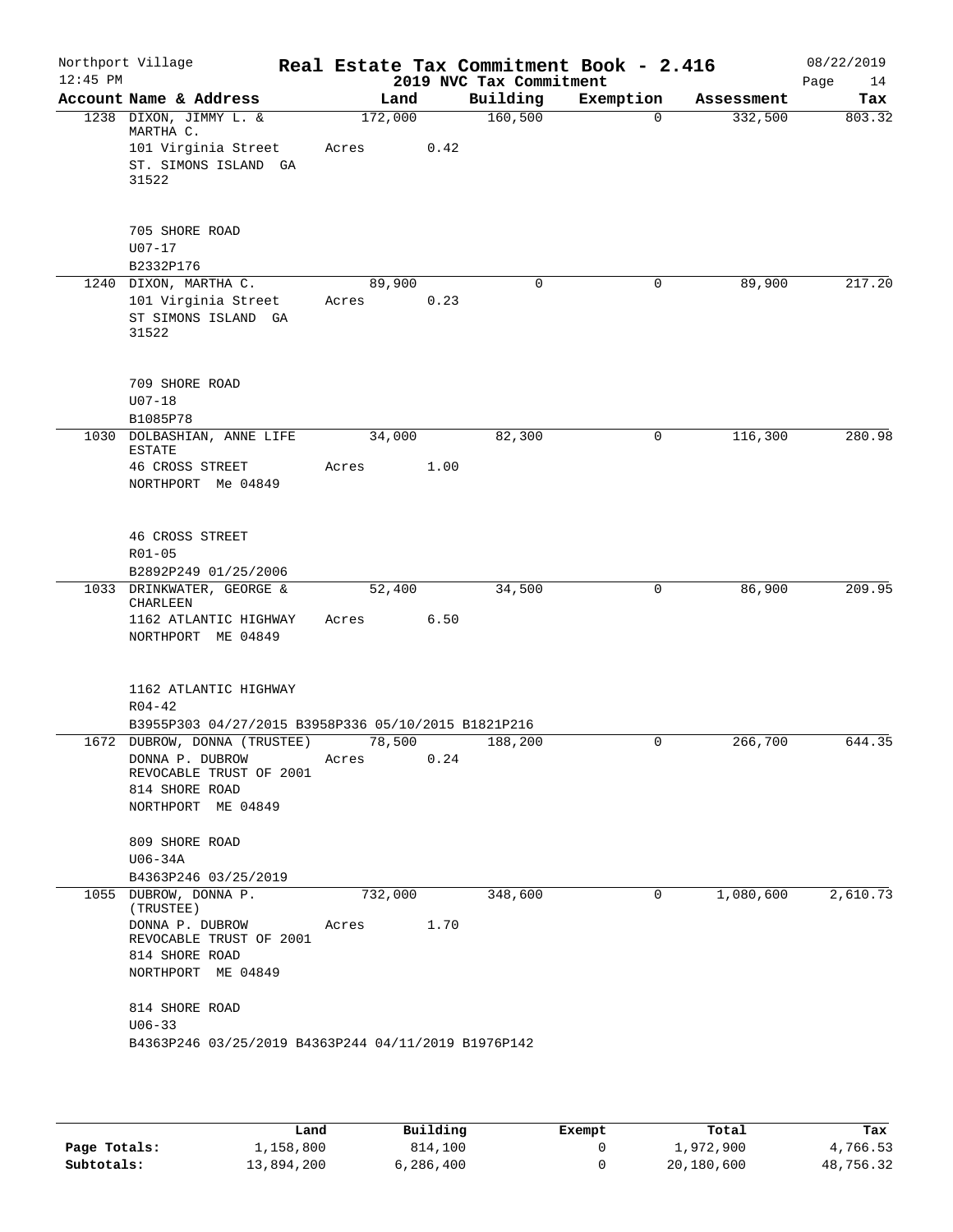| $12:45$ PM | Northport Village                                                                    |                  |      | 2019 NVC Tax Commitment | Real Estate Tax Commitment Book - 2.416 |            | 08/22/2019<br>Page<br>15 |
|------------|--------------------------------------------------------------------------------------|------------------|------|-------------------------|-----------------------------------------|------------|--------------------------|
|            | Account Name & Address                                                               | Land             |      | Building                | Exemption                               | Assessment | Tax                      |
|            | 1200 DUBROW, ETHAN<br>DUBROW, SUZANNE<br>29 TALL OAKS DRIVE<br>NORTHPORT ME 04849    | 104,500<br>Acres | 0.44 | 59,400                  | $\mathbf 0$                             | 163,900    | 395.98                   |
|            | 805 SHORE ROAD<br>$U06 - 34$                                                         |                  |      |                         |                                         |            |                          |
|            | B3915P71 11/06/2014 B3226P327 06/11/2008<br>1063 DUBROW, ETHAN & SUZANNE             | 628,700          |      | 232,300                 | 0                                       | 861,000    | 2,080.18                 |
|            | <b>RICO</b><br>29 TALL OAKS DRIVE<br>NORTHPORT ME 04849                              | Acres            | 2.00 |                         |                                         |            |                          |
|            | 29 Tall Oaks Drive<br>$U04 - 04$                                                     |                  |      |                         |                                         |            |                          |
|            | B4087P136 08/08/2016                                                                 |                  |      |                         |                                         |            |                          |
|            | 1471 DUGAN, BARBARA J.<br>PITCAIRN, JAN DUGAN<br>161 GREEN ST.<br>ANNAPOLIS MD 21401 | 120,000          |      | 66,200                  | 0                                       | 186,200    | 449.86                   |
|            | 1 BROADWAY<br>$U05 - 105 - 3$<br>B4228P38 11/30/2017 B3708P285 10/23/2012 B1980P79   |                  |      |                         |                                         |            |                          |
|            | 1035 DUGGAN, THOMAS & JANET<br>15 NORTH WAY<br>CHAPPAQUA NY 10514                    | 407,000<br>Acres | 0.06 | 125,200                 | 0                                       | 532,200    | 1,285.80                 |
|            | 1 PARK ROW<br>U05-197                                                                |                  |      |                         |                                         |            |                          |
|            | B814P915<br>990 DURKEE, MICHAEL A. &<br>LINDA                                        | 58,800           |      | 60,300                  | 0                                       | 119,100    | 287.75                   |
|            | 514 BLUFF ROAD<br>NORTHPORT ME 04849                                                 | Acres            | 1.40 |                         |                                         |            |                          |
|            | 514 BLUFF ROAD<br>$U05 - 020$                                                        |                  |      |                         |                                         |            |                          |
|            | B3909P284 10/12/2014 B3870P288 06/16/2014 B3762P65                                   |                  |      |                         |                                         |            |                          |
|            | 05/17/2013 B1341P137<br>1244 DUSO, HEIDI                                             | 70,400           |      | 72,000                  | 0                                       | 142,400    | 344.04                   |
|            | 4 STONE DRIVE<br>NORTHPORT ME 04849                                                  | Acres            | 0.19 |                         |                                         |            |                          |
|            | 763 SHORE ROAD<br>$U06 - 13$                                                         |                  |      |                         |                                         |            |                          |
|            | B4120P218 11/18/2016                                                                 |                  |      |                         |                                         |            |                          |

|              | Land       | Building  | Exempt | Total      | Tax       |  |
|--------------|------------|-----------|--------|------------|-----------|--|
| Page Totals: | 1,389,400  | 615,400   |        | 2,004,800  | 4,843.61  |  |
| Subtotals:   | 15,283,600 | 6,901,800 |        | 22,185,400 | 53,599.93 |  |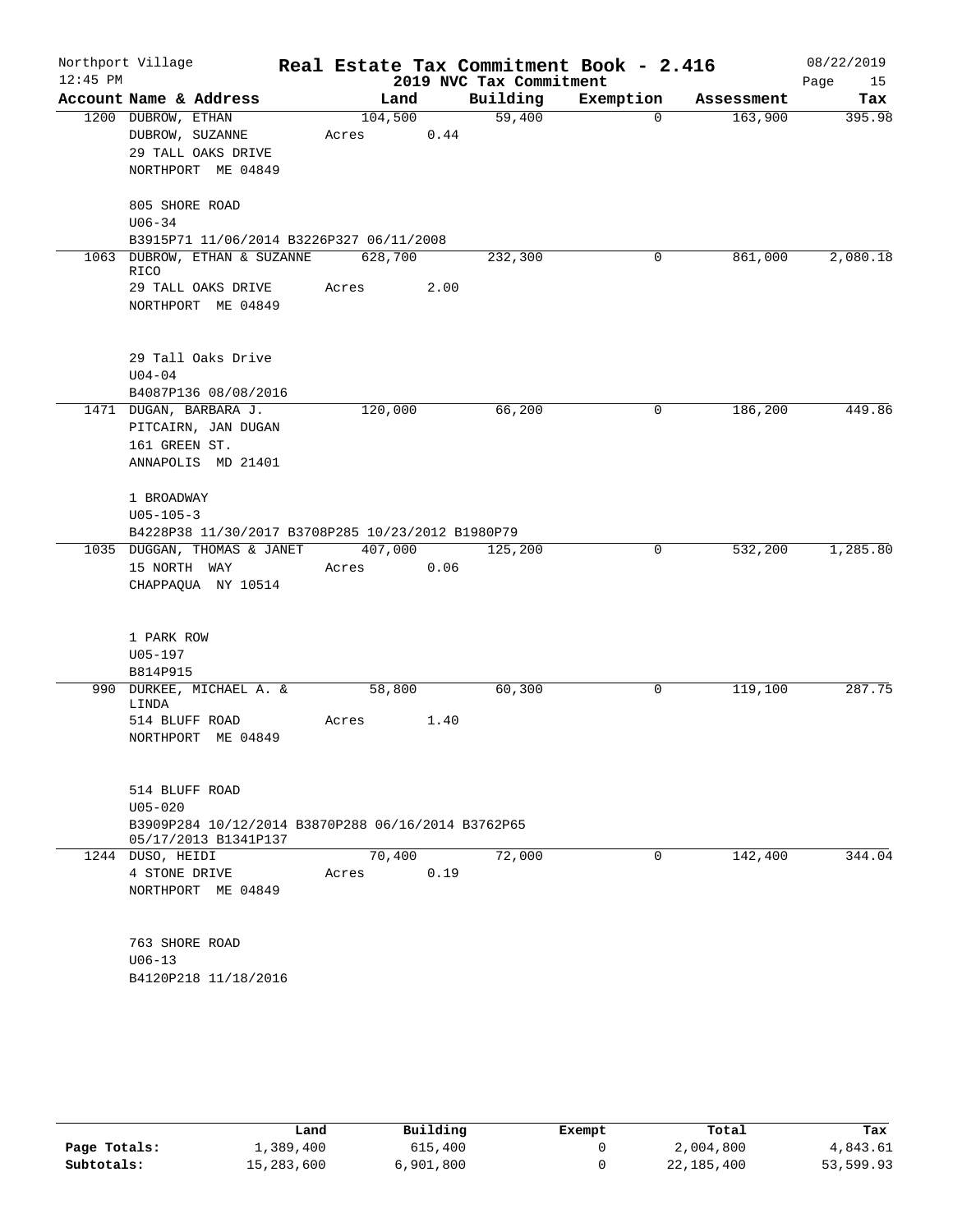| $12:45$ PM | Northport Village                               | Real Estate Tax Commitment Book - 2.416 |      | 2019 NVC Tax Commitment |                |            | 08/22/2019<br>16<br>Page |
|------------|-------------------------------------------------|-----------------------------------------|------|-------------------------|----------------|------------|--------------------------|
|            | Account Name & Address                          | Land                                    |      | Building                | Exemption      | Assessment | Tax                      |
|            | 1038 DYER, MARILYN & WARREN-                    | 147,300                                 |      | 28,600                  | $\Omega$       | 175,900    | 424.97                   |
|            | TRUSTEES<br>OF THE DYER FAMILY<br>NOMINEE TRUST | Acres                                   | 0.07 |                         |                |            |                          |
|            | 11944 ORANGE BLOSSOM<br>DRIVE                   |                                         |      |                         |                |            |                          |
|            | SEMINOLE FL 34642                               |                                         |      |                         |                |            |                          |
|            | 19 BROADWAY<br>$U05 - 056$                      |                                         |      |                         |                |            |                          |
|            | B3568P165 07/18/2011                            |                                         |      |                         |                |            |                          |
|            | 1037 DYER, MARILYN &                            | 149,600                                 |      | 43,100                  | 0              | 192,700    | 465.56                   |
|            | WARREN-TRUSTEES<br>OF THE DYER FAMILY           | Acres                                   | 0.14 |                         |                |            |                          |
|            | NOMINEE TRUST                                   |                                         |      |                         |                |            |                          |
|            | 11944 ORANGE BLOSSOM                            |                                         |      |                         |                |            |                          |
|            | DRIVE                                           |                                         |      |                         |                |            |                          |
|            | SEMINOLE FL 34642                               |                                         |      |                         |                |            |                          |
|            | 15 BROADWAY                                     |                                         |      |                         |                |            |                          |
|            | $U05 - 054$<br>B3568P163 07/18/2011             |                                         |      |                         |                |            |                          |
|            | 1039 DYKSTRA II, JOHN R.,                       | 305,800                                 |      | 39,500                  | 0              | 345,300    | 834.24                   |
|            | 9 PARK ROW                                      | Acres                                   | 0.05 |                         |                |            |                          |
|            | NORTHPORT ME 04849                              |                                         |      |                         |                |            |                          |
|            |                                                 |                                         |      |                         |                |            |                          |
|            | 9 PARK ROW                                      |                                         |      |                         |                |            |                          |
|            | $U05 - 193$                                     |                                         |      |                         |                |            |                          |
|            | B1155P307                                       |                                         |      |                         |                |            |                          |
|            | 1047 EASTTY, WILLIAM J.                         | 57,000                                  |      | 55,700                  | 0              | 112,700    | 272.28                   |
|            | EASTTY, DIANA G.                                | Acres                                   | 0.12 |                         |                |            |                          |
|            | 1 MARGAUXS WAY                                  |                                         |      |                         |                |            |                          |
|            | NORFOLK MA 02056                                |                                         |      |                         |                |            |                          |
|            | 753 SHORE ROAD                                  |                                         |      |                         |                |            |                          |
|            | $U06 - 04$                                      |                                         |      |                         |                |            |                          |
|            | B3580P206 09/07/2011<br>1041 EINSTEIN, MAUREEN  | 185,800                                 |      | 129,200                 | $\overline{0}$ | 315,000    | 761.04                   |
|            | EINSTEIN, FREDERICK Acres                       |                                         | 0.05 |                         |                |            |                          |
|            | BLAIR                                           |                                         |      |                         |                |            |                          |
|            | PO BOX 353                                      |                                         |      |                         |                |            |                          |
|            | BELFAST ME 04915                                |                                         |      |                         |                |            |                          |
|            | 20 RUGGLES PARK                                 |                                         |      |                         |                |            |                          |
|            | $U05 - 144$                                     |                                         |      |                         |                |            |                          |
|            | B3849P184 03/07/2014 B2844P266 10/21/2005       |                                         |      |                         |                |            |                          |
|            | 1067 EKBERG, MARYANN K                          | 145,800                                 |      | 99,900                  | $\mathbf 0$    | 245,700    | 593.61                   |
|            | 17 FORGE VILLAGE ROAD                           | Acres                                   | 0.05 |                         |                |            |                          |
|            | WESTFORD MA 01886                               |                                         |      |                         |                |            |                          |
|            | 8 GRIFFIN STREET                                |                                         |      |                         |                |            |                          |
|            | $U05 - 081$                                     |                                         |      |                         |                |            |                          |
|            | B3264P275 10/03/2008                            |                                         |      |                         |                |            |                          |
|            |                                                 |                                         |      |                         |                |            |                          |

|              | Land       | Building   | Exempt | Total      | Tax       |
|--------------|------------|------------|--------|------------|-----------|
| Page Totals: | 991,300    | 396,000    |        | 1,387,300  | 3,351.70  |
| Subtotals:   | 16,274,900 | , 297, 800 |        | 23,572,700 | 56,951.63 |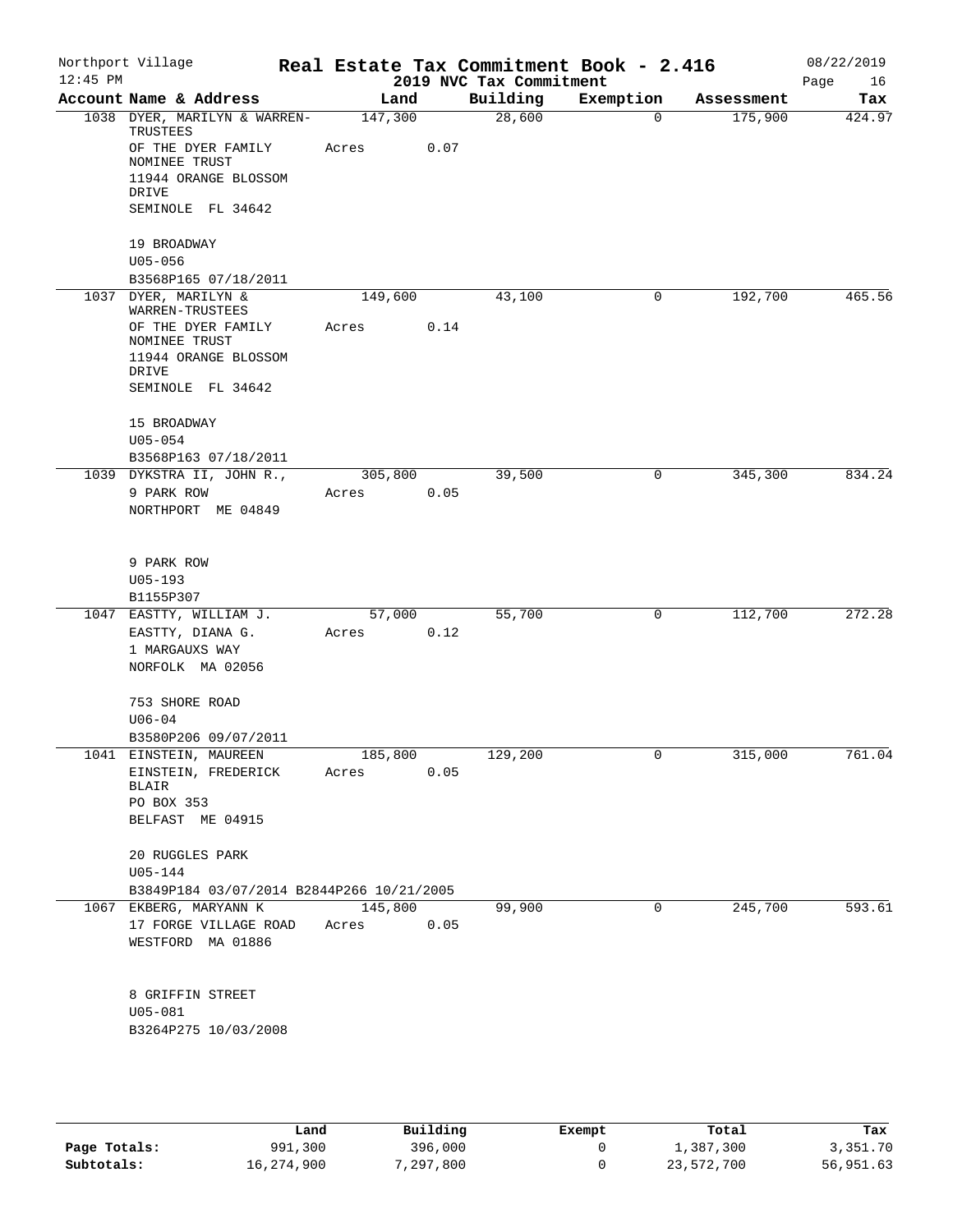| $12:45$ PM | Northport Village                        |         |      | 2019 NVC Tax Commitment | Real Estate Tax Commitment Book - 2.416 |            | 08/22/2019<br>Page<br>17 |
|------------|------------------------------------------|---------|------|-------------------------|-----------------------------------------|------------|--------------------------|
|            | Account Name & Address                   | Land    |      | Building                | Exemption                               | Assessment | Tax                      |
|            | 1043 ELDRIDGE, CHRISTOPHER<br>M.H.       | 349,100 |      | 221,600                 | $\Omega$                                | 570,700    | 1,378.81                 |
|            | *ELDRIDGE, GERTRUDE                      | Acres   | 0.46 |                         |                                         |            |                          |
|            | 16 BAYSIDE ROAD                          |         |      |                         |                                         |            |                          |
|            | NORTHPORT ME 04849                       |         |      |                         |                                         |            |                          |
|            | 16 BAYSIDE ROAD                          |         |      |                         |                                         |            |                          |
|            | $U04 - 08$                               |         |      |                         |                                         |            |                          |
|            | B1759P263                                |         |      |                         |                                         |            |                          |
|            | 1450 ELDRIDGE, GERTRUDE                  | 53,100  |      | 5,700                   | 0                                       | 58,800     | 142.06                   |
|            | 16 BAYSIDE ROAD                          | Acres   | 0.54 |                         |                                         |            |                          |
|            | NORTHPORT ME 04849                       |         |      |                         |                                         |            |                          |
|            | 16 BAYSIDE ROAD                          |         |      |                         |                                         |            |                          |
|            | $U04 - 08 - A$                           |         |      |                         |                                         |            |                          |
|            | B1884P149                                |         |      |                         |                                         |            |                          |
|            | 1072 ELLSWORTH, SPENCER T.               | 148,800 |      | 68,000                  | 0                                       | 216,800    | 523.79                   |
|            | ELLSWORTH, EMMA L.                       | Acres   | 0.09 |                         |                                         |            |                          |
|            | 10480 SOUTHWEST EAST                     |         |      |                         |                                         |            |                          |
|            | RIDGE STREET APT 126                     |         |      |                         |                                         |            |                          |
|            | PORTLAND OR 97225                        |         |      |                         |                                         |            |                          |
|            | 30 GEORGE STREET                         |         |      |                         |                                         |            |                          |
|            | $U05 - 085$                              |         |      |                         |                                         |            |                          |
|            | B3503P126 11/15/2010                     |         |      |                         |                                         |            |                          |
|            | 1250 ELSSNER, PAUL ANDREAS               | 185,800 |      | 70,400                  | 0                                       | 256,200    | 618.98                   |
|            | VON DIRKE, JUTTA C.                      | Acres   | 0.05 |                         |                                         |            |                          |
|            | 162 CHEROKEE ROAD                        |         |      |                         |                                         |            |                          |
|            | ASHVILLE NC 28804                        |         |      |                         |                                         |            |                          |
|            | 6 NORTH AVENUE                           |         |      |                         |                                         |            |                          |
|            | $U05 - 155$                              |         |      |                         |                                         |            |                          |
|            | B3810P131 10/08/2013 B3809P19 10/03/2013 |         |      |                         |                                         |            |                          |
|            | 1040 FACEY, JACQUELINE &<br>JAMES W.     | 148,800 |      | 35,100                  | 0                                       | 183,900    | 444.30                   |
|            | P O BOX 394                              | Acres   | 0.09 |                         |                                         |            |                          |
|            | GRANBY CT 06035                          |         |      |                         |                                         |            |                          |
|            | 5 MAIN STREET                            |         |      |                         |                                         |            |                          |
|            | $U05 - 089$                              |         |      |                         |                                         |            |                          |
|            | 1274 FAMILY TRUST U/A GALEN              | 563,500 |      | 315,100                 | 0                                       | 878,600    | 2,122.70                 |
|            | R. PLUMMER                               |         |      |                         |                                         |            |                          |
|            | 2006 TRUST-BARBARA A<br>PLUMMER TTEE     | Acres   | 1.69 |                         |                                         |            |                          |
|            | 670 SHORE ROAD                           |         |      |                         |                                         |            |                          |
|            | NORTHPORT ME 04849                       |         |      |                         |                                         |            |                          |
|            | 670 SHORE ROAD                           |         |      |                         |                                         |            |                          |
|            | $U07 - 05$                               |         |      |                         |                                         |            |                          |
|            | B3430P282 04/13/2010                     |         |      |                         |                                         |            |                          |
|            |                                          |         |      |                         |                                         |            |                          |

|              | Land       | Building  | Exempt | Total      | Tax       |
|--------------|------------|-----------|--------|------------|-----------|
| Page Totals: | 1,449,100  | 715,900   |        | 2,165,000  | 5,230.64  |
| Subtotals:   | 17,724,000 | 8,013,700 |        | 25,737,700 | 62,182.27 |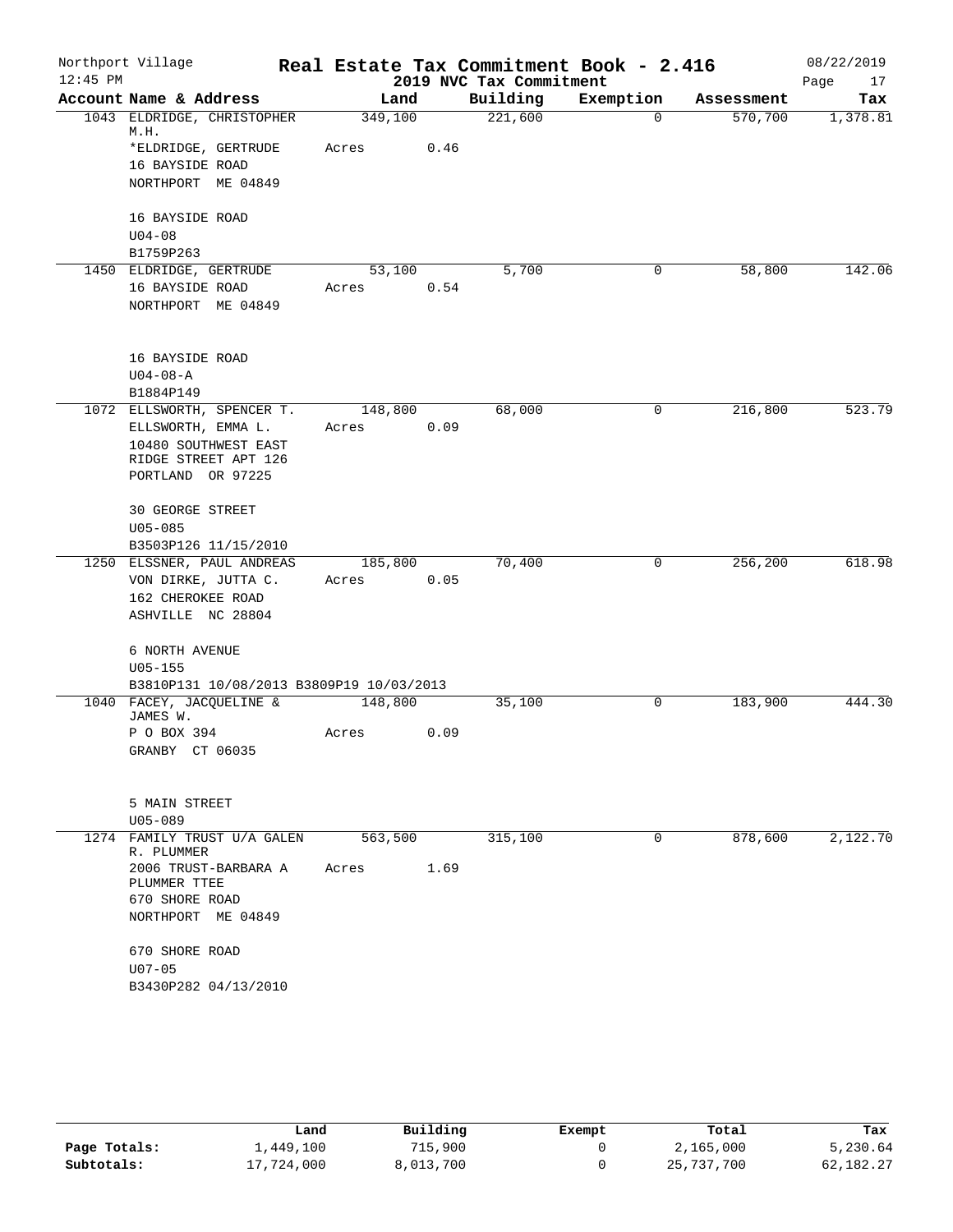|                            | Northport Village                                                                             |                         |         |                      |                                     | Real Estate Tax Commitment Book - 2.416 |                         | 08/22/2019            |
|----------------------------|-----------------------------------------------------------------------------------------------|-------------------------|---------|----------------------|-------------------------------------|-----------------------------------------|-------------------------|-----------------------|
| $12:45$ PM                 | Account Name & Address                                                                        |                         | Land    |                      | 2019 NVC Tax Commitment<br>Building | Exemption                               | Assessment              | Page<br>18<br>Tax     |
|                            | 1476 FARGEY, ROBERT M.<br>MILLER, TRUNDY F.<br>11 KELLY COVE LANE<br>NORTHPORT ME 04849       | Acres                   | 47,100  | 1.03                 | 242,300                             | 0                                       | 289,400                 | 699.19                |
|                            | 11 KELLY COVE LANE<br>$U07 - 37 - 4$                                                          |                         |         |                      |                                     |                                         |                         |                       |
|                            | B3699P339 10/24/2012 B2039P249<br>1249 FIELD, BRYAN T.                                        |                         | 76,900  |                      | 112,100                             | 0                                       | 189,000                 | 456.62                |
|                            | FIELD, SHILO<br>37746 BROOKS LANE<br>PURCELLVILLE VA 20132                                    | Acres                   |         | 0.23                 |                                     |                                         |                         |                       |
|                            | 769 SHORE ROAD<br>$U06 - 16$                                                                  |                         |         |                      |                                     |                                         |                         |                       |
|                            | B3639P244 04/03/2012 B3638P148 03/15/2012                                                     |                         |         |                      | 95,200                              | 0                                       |                         | 585.88                |
|                            | 1054 FIELD, FRANKLIN A.W.<br>33 MAIN STREET<br>NORTHPORT ME 04849                             | Acres                   | 147,300 | 0.07                 |                                     |                                         | 242,500                 |                       |
|                            | 33 MAIN STREET<br>$U05 - 027 - B$<br>B1884P17                                                 |                         |         |                      |                                     |                                         |                         |                       |
|                            | 1056 FISCHER, SHARON<br>56 BOWER STREET<br>MEDFORD MA 02155                                   | Acres                   | 149,600 | 0.12                 | 74,900                              | 0                                       | 224,500                 | 542.39                |
|                            | 29 GEORGE STREET<br>$U05 - 030$<br>B831P187                                                   |                         |         |                      |                                     |                                         |                         |                       |
|                            | 1387 FLAGG, RUTH B. FLAGG,<br>ROBERT H.<br>330 PINEAPPLE STREET<br>TARPON SPRINGS FL<br>34689 | Acres                   | 75,700  | 0.51                 | 62,700                              | 0                                       | 138,400                 | 334.37                |
|                            | 539 BLUFF ROAD<br>$U05 - 023$                                                                 |                         |         |                      |                                     |                                         |                         |                       |
|                            | 1186 FLEMING, SUELLYN<br>FLEMING, JOHN J.<br>38 BROADWAY STREET<br>NORTHPORT ME 04849         | Acres                   | 341,600 | 0.40                 | 101,600                             | 0                                       | 443,200                 | 1,070.77              |
|                            | 38 BROADWAY<br>$U04-19$<br>B3640P181 04/13/2012 B1551P261                                     |                         |         |                      |                                     |                                         |                         |                       |
|                            | 1058 FLEMING, SUELLYN<br>FLEMING, JOHN J.<br>38 BROADWAY STREET<br>NORTHPORT ME 04849         | Acres                   | 530,700 | 1.59                 | 127,500                             | 0                                       | 658,200                 | 1,590.21              |
|                            | 42 BROADWAY<br>$U04-18$<br>B3640P181 04/13/2012 B831P801                                      |                         |         |                      |                                     |                                         |                         |                       |
|                            |                                                                                               | Land                    |         | Building             |                                     | Exempt                                  | Total                   | Tax                   |
| Page Totals:<br>Subtotals: |                                                                                               | 1,368,900<br>19,092,900 |         | 816,300<br>8,830,000 |                                     | 0<br>0                                  | 2,185,200<br>27,922,900 | 5,279.43<br>67,461.70 |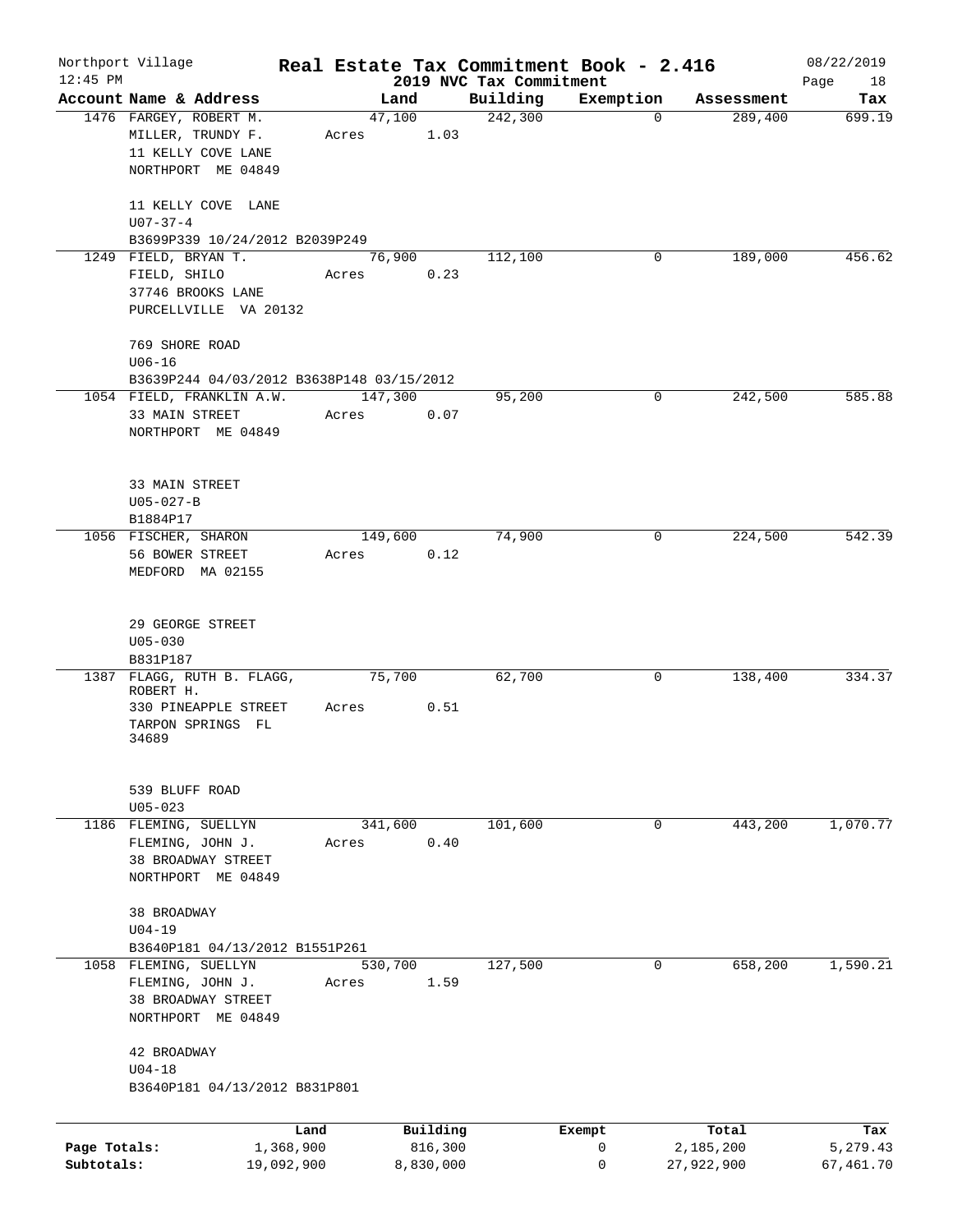| $12:45$ PM                 | Northport Village                                                                                                 |                  |                      | 2019 NVC Tax Commitment | Real Estate Tax Commitment Book - 2.416 |                         | 08/22/2019            |
|----------------------------|-------------------------------------------------------------------------------------------------------------------|------------------|----------------------|-------------------------|-----------------------------------------|-------------------------|-----------------------|
|                            | Account Name & Address                                                                                            | Land             |                      | Building                | Exemption                               | Assessment              | Page<br>19<br>Tax     |
|                            | 1060 FREEMAN, PETER & NANCY<br>18 Miranda Circle<br>Saco Me 04072                                                 | 185,000<br>Acres | 0.04                 | 41,500                  | $\mathbf 0$                             | 226,500                 | 547.22                |
|                            | 6 BAYVIEW PARK<br>$U05 - 129$<br>B1048P188                                                                        |                  |                      |                         |                                         |                         |                       |
|                            | 1061 FRY, ALLEN L., JR. &                                                                                         | 347,000          |                      | 107,400                 | 0                                       | 454,400                 | 1,097.83              |
|                            | MARY C.<br>Po Box 233<br>WILMINGTON NY 12997                                                                      | Acres            | 0.06                 |                         |                                         |                         |                       |
|                            | 1 CLINTON AVENUE<br>$U05 - 161$<br>B4008P06 10/07/2015                                                            |                  |                      |                         |                                         |                         |                       |
|                            | 1079 FRYER, RYAN & LISA<br>205 DINGLE RIDGE ROAD<br>BREWSTER NY 10509                                             | 145,000<br>Acres | 0.04                 | 131,800                 | 0                                       | 276,800                 | 668.75                |
|                            | 11 GEORGE STREET<br>$U05 - 006$<br>B4211P237 10/05/2017                                                           |                  |                      |                         |                                         |                         |                       |
|                            | 1217 FULLER, GORDON<br>42 GEORGE STREET<br>NORTHPORT ME 04849                                                     | 154,700<br>Acres | 0.17                 | 77,300                  | 0                                       | 232,000                 | 560.51                |
|                            | 42 GEORGE STREET<br>$U05 - 070$<br>B3848P27 03/09/2014 B1833P18                                                   |                  |                      |                         |                                         |                         |                       |
|                            | 1062 FULTON IV, ANDREW<br>5 BAYVIEW PARK<br>NORTHPORT ME 04849                                                    | 189,500<br>Acres | 0.11                 | 141,000                 | 0                                       | 330,500                 | 798.49                |
|                            | 5 BAYVIEW PARK<br>$U05 - 132$<br>B1863P217                                                                        |                  |                      |                         |                                         |                         |                       |
|                            | 1064 FULTON, EDITHE<br>*HERBERT SMITH<br>537 RIVER TERRACE<br>TOMS RIVER NJ 08755                                 | 318,100<br>Acres | 0.20                 | 64,200                  | 0                                       | 382,300                 | 923.64                |
|                            | 754 SHORE ROAD<br>$U06 - 05$<br>B1113P354                                                                         |                  |                      |                         |                                         |                         |                       |
|                            | 1051 GATEWOOD, EILEEN S.<br>10 BRECKENRIDGE PARKWAY Acres<br>ASHEVILLE NC 28804                                   | 76,500           | 43.00                | 68,200                  | $\mathbf 0$                             | 144,700                 | 349.60                |
|                            | 1136 ATLANTIC HIGHWAY<br>$R04 - 35$<br>B3748P238 04/04/2013 B3748P236 04/04/2013 B3668P250<br>07/12/2012 B721P927 |                  |                      |                         |                                         |                         |                       |
|                            |                                                                                                                   | Land             | Building             |                         | Exempt                                  | Total                   | Tax                   |
| Page Totals:<br>Subtotals: | 1,415,800<br>20,508,700                                                                                           |                  | 631,400<br>9,461,400 |                         | 0<br>0                                  | 2,047,200<br>29,970,100 | 4,946.04<br>72,407.74 |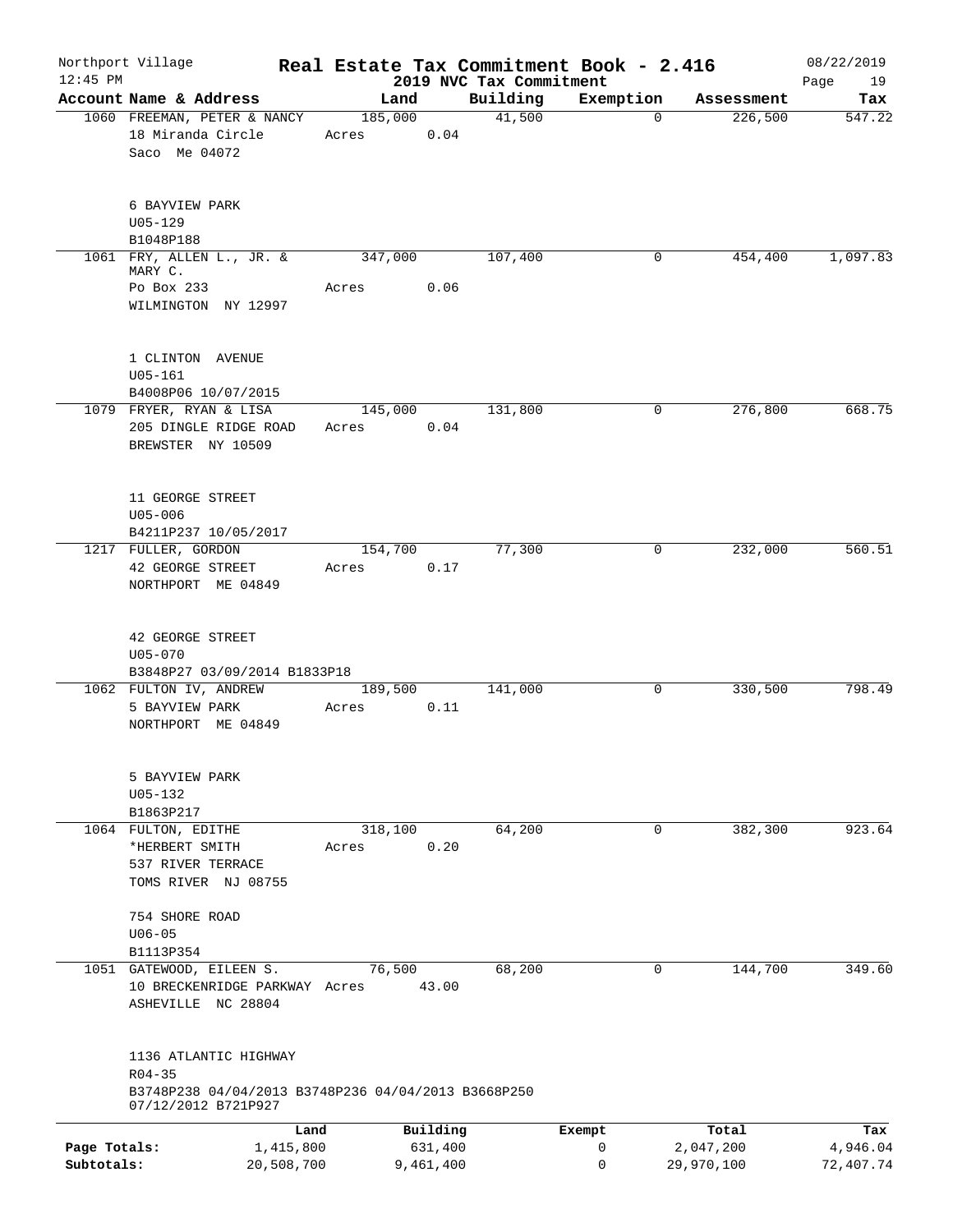|                                                                                                                       |                                                                                                                                                                                           |                                                                                                    |                                                                                                               | Real Estate Tax Commitment Book - 2.416                       |                                      | 08/22/2019<br>Page<br>20 |
|-----------------------------------------------------------------------------------------------------------------------|-------------------------------------------------------------------------------------------------------------------------------------------------------------------------------------------|----------------------------------------------------------------------------------------------------|---------------------------------------------------------------------------------------------------------------|---------------------------------------------------------------|--------------------------------------|--------------------------|
|                                                                                                                       |                                                                                                                                                                                           |                                                                                                    |                                                                                                               |                                                               | Assessment                           | Tax                      |
| CROSBY, CARA V.<br>1919 CHESTNUT STREET<br>APT 1014<br>PHILADELPHIA PA<br>19103-3415<br>27 MAIN STREET<br>$U05 - 028$ | 149,900<br>Acres                                                                                                                                                                          | 0.25                                                                                               | 50,100                                                                                                        | $\Omega$                                                      | 200,000                              | 483.20                   |
|                                                                                                                       |                                                                                                                                                                                           |                                                                                                    | 93,900                                                                                                        | 0                                                             | 492,800                              | 1,190.60                 |
| 99 KERNS HILL ROAD<br>MANCHESTER ME 04351                                                                             | Acres                                                                                                                                                                                     | 0.95                                                                                               |                                                                                                               |                                                               |                                      |                          |
| 56 BROADWAY<br>$U04 - 14$                                                                                             |                                                                                                                                                                                           |                                                                                                    |                                                                                                               |                                                               |                                      |                          |
|                                                                                                                       |                                                                                                                                                                                           |                                                                                                    | $\mathbf 0$                                                                                                   | $\mathsf{O}$                                                  | 39,600                               | 95.67                    |
| CUMMINGS-GERRY,<br><b>RACHELLE</b><br>59 UNDERWOOD ROAD<br>FALMOUTH ME 04105                                          | Acres                                                                                                                                                                                     | 0.13                                                                                               |                                                                                                               |                                                               |                                      |                          |
| 23 GRIFFIN STREET<br>$U05 - 037$                                                                                      |                                                                                                                                                                                           |                                                                                                    |                                                                                                               |                                                               |                                      |                          |
|                                                                                                                       |                                                                                                                                                                                           |                                                                                                    | 79,600                                                                                                        | 0                                                             | 229,100                              | 553.51                   |
| TRUSTEE<br>7223<br>ASHINGTON DRIVE<br>DALLAS TX 75225                                                                 | Acres                                                                                                                                                                                     | 0.11                                                                                               |                                                                                                               |                                                               |                                      |                          |
| 11 BROADWAY<br>$U05 - 079$<br>B2636P85 07/17/2004                                                                     |                                                                                                                                                                                           |                                                                                                    |                                                                                                               |                                                               |                                      |                          |
|                                                                                                                       |                                                                                                                                                                                           |                                                                                                    | 115,900                                                                                                       | 0                                                             | 199,000                              | 480.78                   |
| NORTHPORT ME 04849                                                                                                    | Acres                                                                                                                                                                                     |                                                                                                    |                                                                                                               |                                                               |                                      |                          |
| 10 BAYSIDE ROAD<br>$U04 - 09$                                                                                         |                                                                                                                                                                                           |                                                                                                    |                                                                                                               |                                                               |                                      |                          |
|                                                                                                                       |                                                                                                                                                                                           |                                                                                                    |                                                                                                               |                                                               |                                      |                          |
|                                                                                                                       |                                                                                                                                                                                           |                                                                                                    | 71,200                                                                                                        | 0                                                             | 217,000                              | 524.27                   |
| GOLDBLUM, HENRY M.<br>&JANE<br>672 RIVERVIEW DRIVE<br>TOTOWA NJ 07512                                                 | Acres                                                                                                                                                                                     | 0.05                                                                                               |                                                                                                               |                                                               |                                      |                          |
| 3 GRIFFIN STREET<br>U05-077<br>B1638P150                                                                              |                                                                                                                                                                                           |                                                                                                    |                                                                                                               |                                                               |                                      |                          |
| $12:45$ PM                                                                                                            | Account Name & Address<br>1105 GAVIN, THOMAS J.<br>1065 GERRITY BRUCE<br>1290 GERRY, CHARLES II<br>GNUTTI, ALAN N. -<br>1101 GODHOLM, CLAIRE<br>10 BAYSIDE ROAD<br>1070 GOLDBLUM, VIOLETT | B4102P260 09/22/2016 B2402P191<br>B1633P137 08/07/1996 B643P527<br>08/25/2014 B3197P299 03/17/2008 | Land<br>398,900<br>39,600<br>B4318P251 10/01/2018 B4315P54 10/04/2018<br>149,500<br>83,100<br>1.70<br>145,800 | Building<br>B4247P32 02/23/2018 B3902P88 09/01/2014 B3894P177 | 2019 NVC Tax Commitment<br>Exemption |                          |

|              | Land       | Building  | Exempt | Total      | Tax         |
|--------------|------------|-----------|--------|------------|-------------|
| Page Totals: | 966,800    | 410,700   |        | ⊥,377,500  | 3,328.03    |
| Subtotals:   | 21,475,500 | 9,872,100 |        | 31,347,600 | 75, 735. 77 |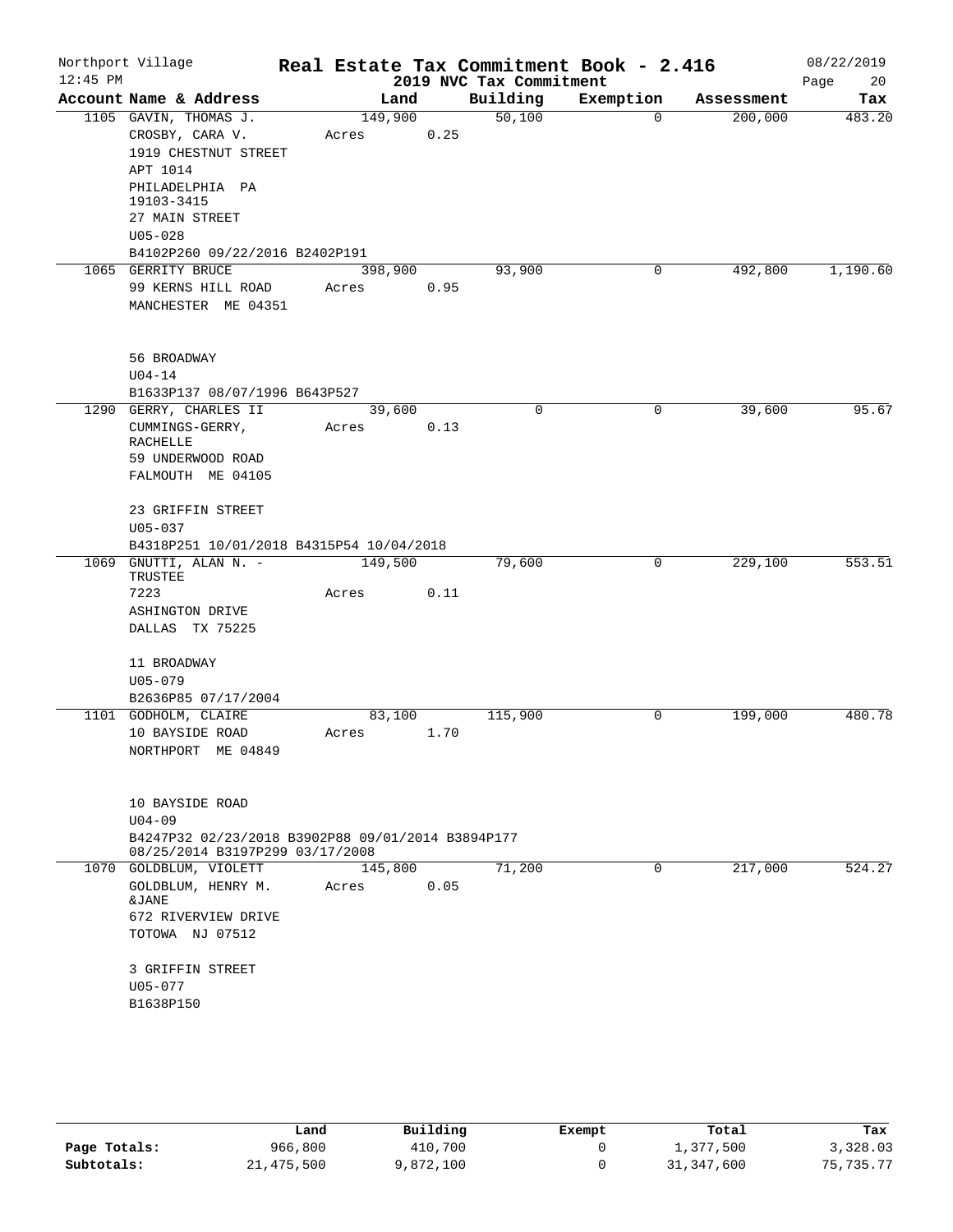| $12:45$ PM | Northport Village                                                                                                                                |                  |      | 2019 NVC Tax Commitment | Real Estate Tax Commitment Book - 2.416 |            | 08/22/2019<br>Page<br>21 |
|------------|--------------------------------------------------------------------------------------------------------------------------------------------------|------------------|------|-------------------------|-----------------------------------------|------------|--------------------------|
|            | Account Name & Address                                                                                                                           | Land             |      | Building                | Exemption                               | Assessment | Tax                      |
|            | 1045 GORRIS-HICOCK, KAREN A.<br>HICOCK, ANDREW R.<br>296 HOWARD STREET<br>SEARSMONT ME<br>04973-3345                                             | 151,700<br>Acres | 0.18 | 56,900                  | $\Omega$                                | 208,600    | 503.98                   |
|            | <b>34 MAIN STREET</b><br>$U05 - 018$<br>B3510P110 12/22/2010                                                                                     |                  |      |                         |                                         |            |                          |
|            | 1073 GRANSTON, PRISCILLA<br>PO BOX 1375<br>CAMDEN ME 04843                                                                                       | 310,100<br>Acres | 0.19 | 62,300                  | 0                                       | 372,400    | 899.72                   |
|            | 780 SHORE ROAD<br>$U06 - 23$<br>B1270P223                                                                                                        |                  |      |                         |                                         |            |                          |
|            | 1075 GRAY, ASHLEY & ADELAIDE<br>(ESTATE OF)<br>C/O- MARGARET KLOTZLE<br>PO BOX 584<br>SEARSPORT ME 04974                                         | 79,600<br>Acres  | 0.50 | 0                       | 0                                       | 79,600     | 192.31                   |
|            | 783 SHORE ROAD<br>$U06 - 25$<br>B3929P298 01/05/2015 B749P446                                                                                    |                  |      |                         |                                         |            |                          |
|            | 1281 GREEN, CARY F.<br>GREEN, JUSTINE F.<br>3335 WOOD VALLEY ROAD<br>ATLANTA GA 30327                                                            | 264,800<br>Acres | 0.03 | 69,300                  | 0                                       | 334,100    | 807.19                   |
|            | 3 PARK ROW<br>$U05 - 196$<br>B4211P223 10/06/2017                                                                                                |                  |      |                         |                                         |            |                          |
|            | 1112 GREER, KARA M.<br>145 FRONT STREET UNIT<br>1558<br>WORCESTER MA 01608                                                                       | 149,700<br>Acres | 0.16 | 129,800                 | 0                                       | 279,500    | 675.27                   |
|            | 39 BROADWAY<br>$U04 - 20$<br>B3873P304 06/27/2014 B3648P63 05/09/2012 B2038P255                                                                  |                  |      |                         |                                         |            |                          |
|            | 1133 GRINDLE, LARRY & KIM                                                                                                                        | 226,400          |      | 70,200                  | 0                                       | 296,600    | 716.59                   |
|            | *% WELLLS FARGO REAL<br>ESTATE SVCS<br>MAC X2502-011 1 HOME<br>CAMPUS<br>DES MOINES IA<br>50328-0001<br>764 SHORE ROAD<br>$U06 - 14$<br>B1834P16 | Acres            | 0.10 |                         |                                         |            |                          |

|              | Land       | Building   | Exempt | Total      | Tax       |
|--------------|------------|------------|--------|------------|-----------|
| Page Totals: | 1,182,300  | 388,500    |        | 1,570,800  | 3,795.06  |
| Subtotals:   | 22,657,800 | 10,260,600 |        | 32,918,400 | 79,530.83 |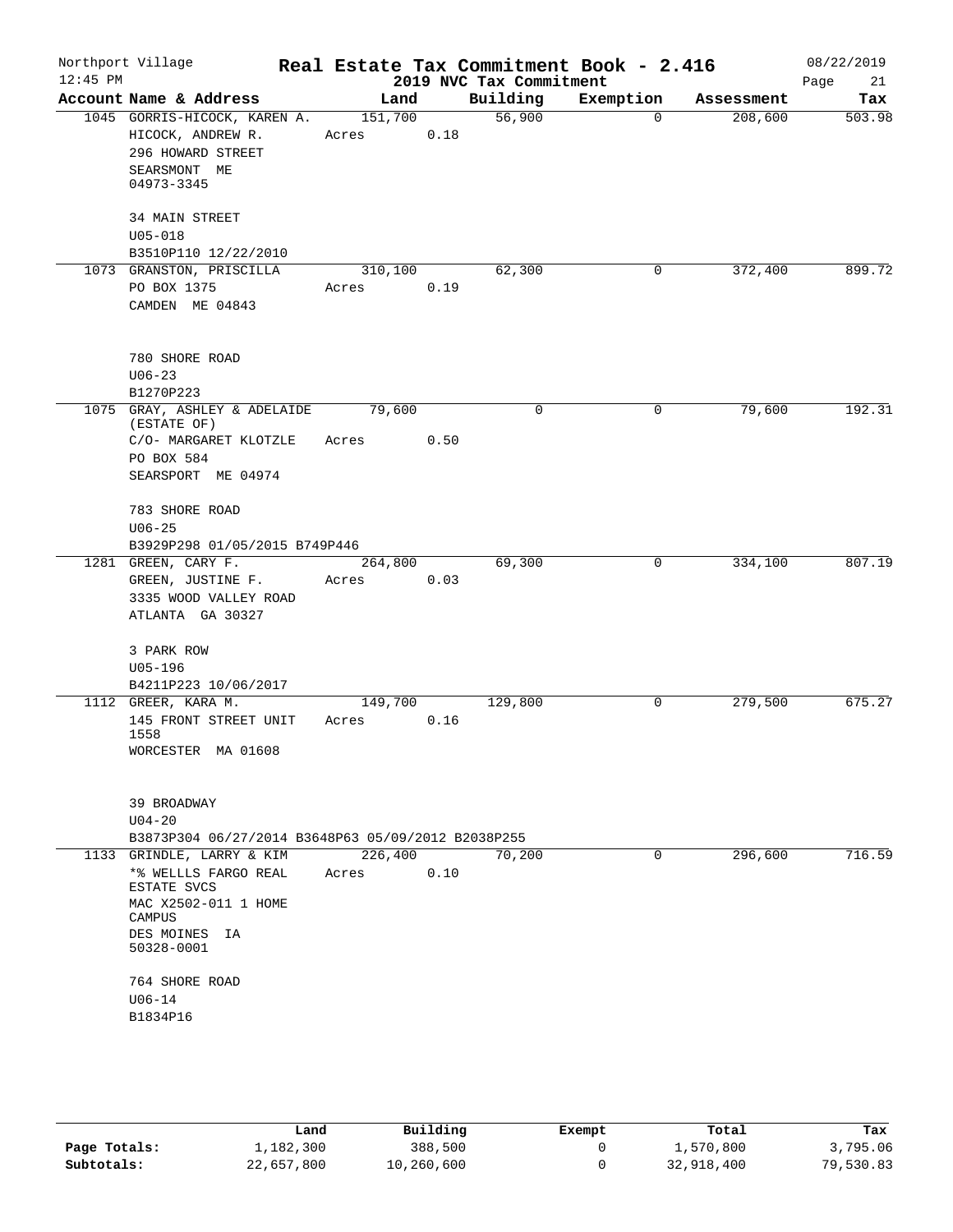| $12:45$ PM                 | Northport Village                                                                                                    | Real Estate Tax Commitment Book - 2.416 |                                   |                                     |                  |                                  | 08/22/2019                    |
|----------------------------|----------------------------------------------------------------------------------------------------------------------|-----------------------------------------|-----------------------------------|-------------------------------------|------------------|----------------------------------|-------------------------------|
|                            | Account Name & Address                                                                                               | Land                                    |                                   | 2019 NVC Tax Commitment<br>Building | Exemption        | Assessment                       | 22<br>Page<br>Tax             |
|                            | 1115 HALL, SANDRA JEAN<br>45 FIELDSTONE DRIVE<br>BELFAST ME 04915                                                    | 185,000<br>Acres                        | 0.04                              | 53,100                              | $\Omega$         | 238,100                          | 575.25                        |
|                            | 6 AUDITORIUM PARK<br>$U05 - 171$                                                                                     |                                         |                                   |                                     |                  |                                  |                               |
|                            | B3822P312 11/09/2013 B941P70                                                                                         |                                         |                                   |                                     |                  |                                  |                               |
|                            | 1123 HANDWERGER, BEVERLY S.<br>TRUSTEE OF THE BEVERLY<br>HANWERGER R TRUST<br>10 GEORGE STREET<br>NORTHPORT ME 04849 | 185,800<br>Acres                        | 0.05                              | 79,500                              | 0                | 265,300                          | 640.96                        |
|                            | 10 GEORGE STREET<br>$U05 - 139$                                                                                      |                                         |                                   |                                     |                  |                                  |                               |
|                            | B3154P147 09/10/2007<br>971 HANRAHAN, MARY T.                                                                        | 145,000                                 |                                   | 67,400                              | 0                | 212,400                          | 513.16                        |
|                            | 21 GEORGE STREET<br>NORTHPORT ME 04849                                                                               | Acres                                   | 0.04                              |                                     |                  |                                  |                               |
|                            | 21 GEORGE STREET<br>$U05 - 009$                                                                                      |                                         |                                   |                                     |                  |                                  |                               |
|                            | 1328 HARVEY, RALPH &<br>ETHERLYN<br>10 WOOD LANE<br>NORTHPORT ME 04849                                               | $\mathbf 0$                             |                                   | 14,200                              | 0                | 14,200                           | 34.31                         |
|                            | 10 WOOD LANE<br>$R04 - 33 - "ON - 7"$                                                                                |                                         |                                   |                                     |                  |                                  |                               |
|                            | 1173 HAVERTY, WILLIAM J.<br>1063 WASHINGTON STREET<br>CANTON MA 02021                                                | 150,200<br>Acres                        | 0.36                              | 95,600                              | 0                | 245,800                          | 593.85                        |
|                            | 38 MAIN STREET<br>$U05 - 019$<br>B1913P96                                                                            |                                         |                                   |                                     |                  |                                  |                               |
| 1087                       | HAYWARD, WILBER JR.&<br>RACHAEL M.                                                                                   | 126, 200                                |                                   | 37,500                              | 0                | 163,700                          | 395.50                        |
|                            | WOLLEY, MARGARET<br>HAYWARD-<br>31 WHITMAN AVE.<br>MELROSE MA 02176                                                  | Acres                                   | 0.03                              |                                     |                  |                                  |                               |
|                            | 38 CLINTON STREET<br>$U05 - 062$<br>B3135P188 09/08/2007                                                             |                                         |                                   |                                     |                  |                                  |                               |
|                            | 1401 HENDRIX, RANDALL<br>15 STEAMBOAT AVE<br>SEARSPORT ML 04974                                                      | $\mathbf 0$                             |                                   | 14,900                              | $\mathbf 0$      | 14,900                           | 36.00                         |
|                            | 22 WOOD LANE<br>$R04 - 33 - "ON-1"$                                                                                  |                                         |                                   |                                     |                  |                                  |                               |
|                            |                                                                                                                      |                                         |                                   |                                     |                  |                                  |                               |
| Page Totals:<br>Subtotals: | 792,200<br>23,450,000                                                                                                | Land                                    | Building<br>362,200<br>10,622,800 |                                     | Exempt<br>0<br>0 | Total<br>1,154,400<br>34,072,800 | Tax<br>2,789.03<br>82, 319.86 |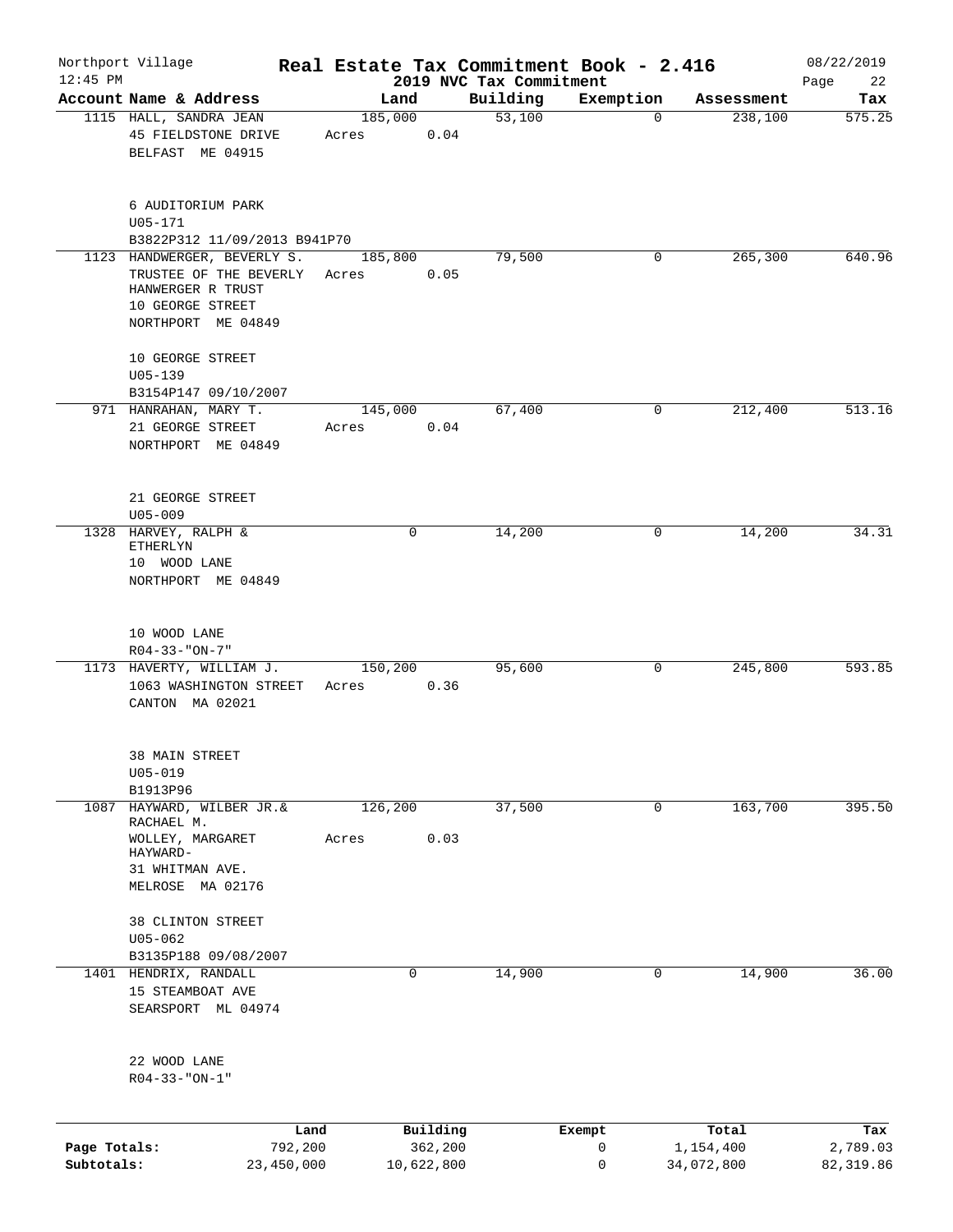| $12:45$ PM                 | Northport Village                                                    |                         |                  |                       |                                     | Real Estate Tax Commitment Book - 2.416 |                         | 08/22/2019            |
|----------------------------|----------------------------------------------------------------------|-------------------------|------------------|-----------------------|-------------------------------------|-----------------------------------------|-------------------------|-----------------------|
|                            | Account Name & Address                                               |                         | Land             |                       | 2019 NVC Tax Commitment<br>Building | Exemption                               | Assessment              | Page<br>23<br>Tax     |
|                            | 966 HICKMAN, AMANDA Y.<br>249 CONCORD STREET<br>CARLISLE MA 01741    |                         | 147,300<br>Acres | 0.07                  | 97,700                              | $\Omega$                                | 245,000                 | 591.92                |
|                            | 12 GRIFFIN STREET<br>$U05 - 082$<br>B3144P283 10/04/2007             |                         |                  |                       |                                     |                                         |                         |                       |
|                            | 1093 HIGGINS, HARBERT & RUTH                                         |                         | 185,800          |                       | 32,600                              | 0                                       | 218,400                 | 527.65                |
|                            | (ESTATE)<br>18643 LOWER LAKE ROAD<br>MONUMENT CO 80132               |                         | Acres            | 0.05                  |                                     |                                         |                         |                       |
|                            | 3 NORTH AVENUE<br>$U05 - 152$<br>B1253P280                           |                         |                  |                       |                                     |                                         |                         |                       |
| 1090                       | HILTY, HARRIETTE &                                                   |                         | 147,300          |                       | 29,100                              | 0                                       | 176,400                 | 426.18                |
|                            | JAMES (REVOCABLE TRUST)<br>5615 WESTOVER DRIVE<br>KNOXVILLE TN 37919 |                         | Acres            | 0.07                  |                                     |                                         |                         |                       |
|                            | 23 BROADWAY<br>$U05 - 058$                                           |                         |                  |                       |                                     |                                         |                         |                       |
|                            | B3722P150 12/20/2012 B3360P239<br>964 HOFFBERG, ALISON B.            |                         | 145,800          |                       | 52,700                              | $\mathbf 0$                             | 198,500                 | 479.58                |
|                            | HOFFBERG, BYRON N.<br>P.O. BOX 127<br>BUTLER MD 21023                |                         | Acres            | 0.05                  |                                     |                                         |                         |                       |
|                            | 10 MAIN STREET<br>$U05 - 096$<br>B4330P163 11/30/2018                |                         |                  |                       |                                     |                                         |                         |                       |
|                            | 1094 HOIKALA, KAREN A.                                               |                         | 149,500          |                       | 33,100                              | 0                                       | 182,600                 | 441.16                |
|                            | 17 CHANNEL STREET<br>MATTAPOISETT MA 02739                           |                         | Acres            | 0.11                  |                                     |                                         |                         |                       |
|                            | 38 GEORGE STREET<br>$U05 - 071$                                      |                         |                  |                       |                                     |                                         |                         |                       |
|                            | B4113P246 10/17/2016 B998P252<br>1124 HOMANS, FREDERICK W.           |                         | 160,900          |                       | 109,000                             | $\mathbf{0}$                            | 269,900                 | 652.08                |
|                            | 9 BROADWAY<br>NORTHPORT ME 04849                                     |                         | Acres            | 0.03                  |                                     |                                         |                         |                       |
|                            | 9 BROADWAY<br>$U05 - 078$                                            |                         |                  |                       |                                     |                                         |                         |                       |
|                            | B2546P160 01/08/2004                                                 |                         |                  |                       |                                     |                                         |                         |                       |
|                            | 1095 HOMANS, HARRISON<br>23 Maple Street<br>Northport ME 04849       |                         | 148,000<br>Acres | 0.08                  | 121,900                             | 0                                       | 269,900                 | 652.08                |
|                            | 23 MAPLE STREET<br>$U05 - 013$<br>B2269P277                          |                         |                  |                       |                                     |                                         |                         |                       |
|                            |                                                                      | Land                    |                  | Building              |                                     | Exempt                                  | Total                   | Tax                   |
| Page Totals:<br>Subtotals: |                                                                      | 1,084,600<br>24,534,600 |                  | 476,100<br>11,098,900 |                                     | 0<br>0                                  | 1,560,700<br>35,633,500 | 3,770.65<br>86,090.51 |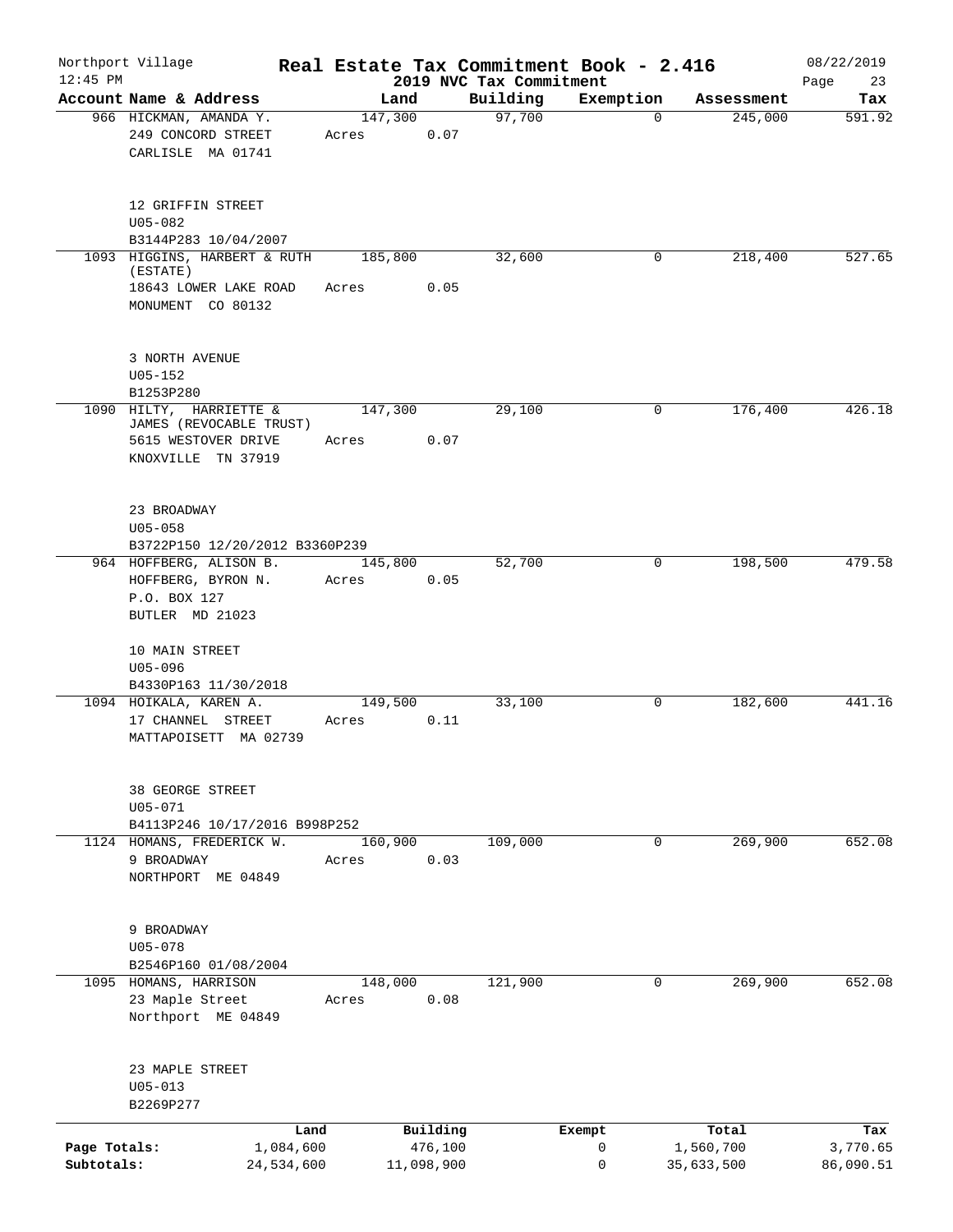| $12:45$ PM | Northport Village                                                                                                                 |                  |      | 2019 NVC Tax Commitment | Real Estate Tax Commitment Book - 2.416 |            | 08/22/2019<br>Page<br>24 |
|------------|-----------------------------------------------------------------------------------------------------------------------------------|------------------|------|-------------------------|-----------------------------------------|------------|--------------------------|
|            | Account Name & Address                                                                                                            | Land             |      | Building                | Exemption                               | Assessment | Tax                      |
|            | 1097 HOMOLA, ALMA<br>386 COLLEGE AVE.<br>ORONO ME 04473                                                                           | 306,500<br>Acres | 0.06 | 56,400                  | $\mathbf 0$                             | 362,900    | 876.77                   |
|            | 11 PARK ROW<br>$U05 - 192$<br>B665P26                                                                                             |                  |      |                         |                                         |            |                          |
|            | 1269 HOROWITZ, LEE ANN<br>PO BOX 257<br>SEARSPORT ME 04974                                                                        | 149,500<br>Acres | 0.11 | 38,800                  | 0                                       | 188,300    | 454.93                   |
|            | 34 GRIFFIN STREET<br>$U05 - 033$<br>B1033P336                                                                                     |                  |      |                         |                                         |            |                          |
|            | 1141 HOUGHTON, LELAND J.P.<br>HOUGHTON, LINDA E.<br>21 BROADWAY<br>NORTHPORT ME 04849                                             | 147,300<br>Acres | 0.07 | 59,000                  | 0                                       | 206,300    | 498.42                   |
|            | 21 BROADWAY<br>$U05 - 057$<br>B2680P157 10/21/2004                                                                                |                  |      |                         |                                         |            |                          |
|            | 1396 HOWARD, TODD C.<br>HOWARD, ELIZABETH C.<br>9623 ATHLONE DRIVE<br>DALLAS TX 75218                                             | 50,200<br>Acres  | 1.10 | 99,300                  | 0                                       | 149,500    | 361.19                   |
|            | 436 BLUFF ROAD<br>$U06 - 42 - 2$<br>B3443P229 05/25/2010                                                                          |                  |      |                         |                                         |            |                          |
|            | 1185 HOY, JOHN W.<br>SAUER, MARY M.<br>14 HARVEY BROOK DRIVE<br>FREEPORT ME 04032                                                 | 160,900<br>Acres | 0.03 | 34,900                  | 0                                       | 195,800    | 473.05                   |
|            | 2 SEA STREET<br>$U05 - 134$<br>B4329P157 11/19/2018                                                                               |                  |      |                         |                                         |            |                          |
| 1283       | HUNING, JAMES & DIANE<br>TRUSTEES<br>JAMES & DIANE HUNING<br>REV TRUST<br>1441 Rhode Island Ave<br>NW #613<br>WASHINGTON DC 20005 | 257,400<br>Acres | 0.13 | 192,200                 | 0                                       | 449,600    | 1,086.23                 |
|            | 792 SHORE ROAD<br>$U06 - 28$<br>B3309P75 03/23/2009                                                                               |                  |      |                         |                                         |            |                          |

|              | Land       | Building   | Exempt | Total        | Tax       |
|--------------|------------|------------|--------|--------------|-----------|
| Page Totals: | 1,071,800  | 480,600    |        | 1,552,400    | 3,750.59  |
| Subtotals:   | 25,606,400 | 11,579,500 |        | 37, 185, 900 | 89,841.10 |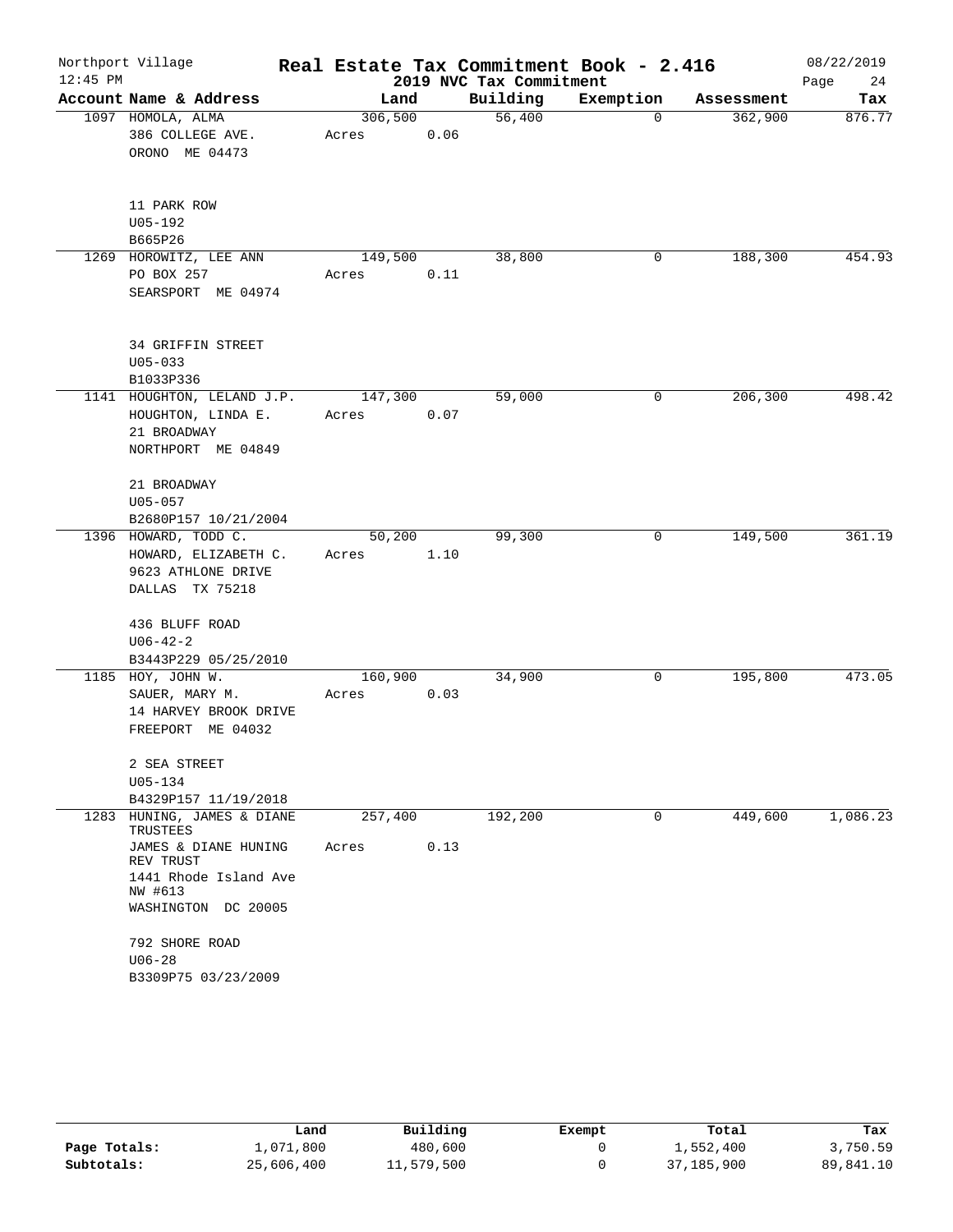| Northport Village                                                                             |                                                                                  |                               |                                                                |                                                    |                         | 08/22/2019<br>Page<br>25                |
|-----------------------------------------------------------------------------------------------|----------------------------------------------------------------------------------|-------------------------------|----------------------------------------------------------------|----------------------------------------------------|-------------------------|-----------------------------------------|
| Account Name & Address                                                                        | Land                                                                             |                               | Building                                                       | Exemption                                          | Assessment              | Tax                                     |
| 1098 Huntoon, Gwendolyn Lee                                                                   | 224,900                                                                          |                               | 110,600                                                        | $\mathbf 0$                                        | 335,500                 | 810.57                                  |
| El-Jaroudi, Rasha &<br>Nadim 1.5% each                                                        | Acres                                                                            | 0.19                          |                                                                |                                                    |                         |                                         |
| 21 Fieldstone Drive                                                                           |                                                                                  |                               |                                                                |                                                    |                         |                                         |
| Pittsburgh PA 15220                                                                           |                                                                                  |                               |                                                                |                                                    |                         |                                         |
| 78 BROADWAY                                                                                   |                                                                                  |                               |                                                                |                                                    |                         |                                         |
|                                                                                               |                                                                                  |                               |                                                                |                                                    |                         |                                         |
| 1044 HUNTOON, LINDSAY 99%<br>DOUCETTE, DANIEL B. 1%<br>3 ESSEX GREEN LANE<br>PEABODY MA 01960 | 149,700<br>Acres                                                                 | 0.16                          | 31,500                                                         | 0                                                  | 181,200                 | 437.78                                  |
| 65 GEORGE STREET                                                                              |                                                                                  |                               |                                                                |                                                    |                         |                                         |
| 09/07/2012                                                                                    |                                                                                  |                               |                                                                |                                                    |                         |                                         |
| 1395 IRELAND, MARY                                                                            |                                                                                  |                               | 169,500                                                        | 0                                                  | 227,500                 | 549.64                                  |
| 22 ISLAND VIEW ROAD<br>NORTHPORT ME 04849                                                     | Acres                                                                            | 5.00                          |                                                                |                                                    |                         |                                         |
| 22 ISLAND VIEW ROAD<br>$U06 - 42 - 1$                                                         |                                                                                  |                               |                                                                |                                                    |                         |                                         |
| B3376P194 09/23/2009                                                                          |                                                                                  |                               |                                                                |                                                    |                         |                                         |
| ISHIBASHI, MATTHEW -<br>TRUSTEE<br>TRUST<br>95 LONGVIEW DRIVE<br>PRINCETON NJ 08540           | 153,300                                                                          | 0.80                          | 65,600                                                         | 0                                                  | 218,900                 | 528.86                                  |
| 32 WEST STREET                                                                                |                                                                                  |                               |                                                                |                                                    |                         |                                         |
|                                                                                               |                                                                                  |                               |                                                                |                                                    |                         |                                         |
| 992 JENNINGS, LUTHER &                                                                        | 414,900                                                                          |                               | 51,200                                                         | 0                                                  | 466,100                 | 1,126.10                                |
| 992 GREEN GIANT ROAD<br>TOWNSEND DE 19734                                                     | Acres                                                                            | 0.85                          |                                                                |                                                    |                         |                                         |
| 62 BROADWAY<br>$U04-13$                                                                       |                                                                                  |                               |                                                                |                                                    |                         |                                         |
| B4193P074 08/11/2017                                                                          |                                                                                  |                               |                                                                |                                                    |                         |                                         |
| 1042 KAHN, KENNETH & ANNE L.<br>12 1/2 CHARTER OAK<br>PLACE                                   | Acres                                                                            | 0.02                          | 35,300                                                         | 0                                                  | 167,600                 | 404.92                                  |
| HARTFORD CT 06106<br>16 BROADWAY<br>$U05 - 183$<br>B1788P92                                   |                                                                                  |                               |                                                                |                                                    |                         |                                         |
|                                                                                               | 97.8<br>$U04 - 11$<br>$U04 - 23$<br>$U05 - 040$<br>B2585P280 03/28/2014<br>LINDA | SAMUEL ISHIBASHI FAMILY Acres | B3659P323 06/03/2012 B3459P167 07/04/2010<br>58,000<br>132,300 | B3808P162 09/30/2013 B3795P55 08/10/2013 B3685P107 | 2019 NVC Tax Commitment | Real Estate Tax Commitment Book - 2.416 |

|              | Land       | Building   | Exempt | Total      | Tax       |
|--------------|------------|------------|--------|------------|-----------|
| Page Totals: | 1,133,100  | 463,700    |        | 1,596,800  | 3,857.87  |
| Subtotals:   | 26,739,500 | 12,043,200 |        | 38,782,700 | 93,698.97 |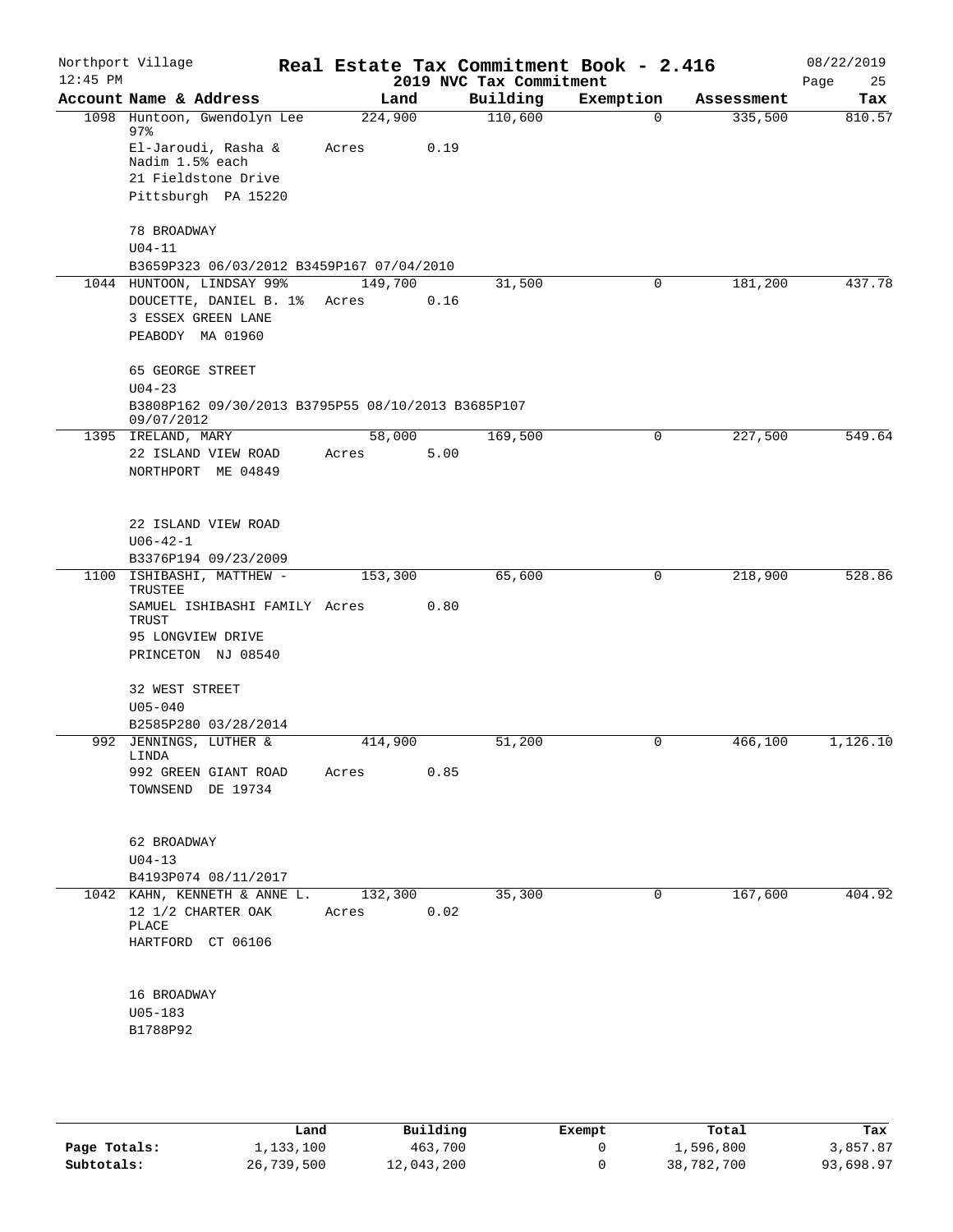| Northport Village<br>$12:45$ PM |                                            |                                                                           |       |         |      | 2019 NVC Tax Commitment | Real Estate Tax Commitment Book - 2.416 |             |            | 08/22/2019<br>Page<br>26 |
|---------------------------------|--------------------------------------------|---------------------------------------------------------------------------|-------|---------|------|-------------------------|-----------------------------------------|-------------|------------|--------------------------|
|                                 |                                            | Account Name & Address                                                    |       | Land    |      | Building                | Exemption                               |             | Assessment | Tax                      |
|                                 | 1477 KARRON, LARRY                         | KARRON, SUSAN M.<br>20 WATER STREET<br>KENNEBUNK ME 04043                 | Acres | 47,200  | 1.10 | 148,900                 |                                         | 0           | 196,100    | 473.78                   |
|                                 | $U07 - 37 - 5$                             | 4 Kelly Cove Lane                                                         |       |         |      |                         |                                         |             |            |                          |
|                                 |                                            | B4328P54 11/15/2018 B4116P280 11/04/2016 B2122P156                        |       |         |      |                         |                                         |             |            |                          |
|                                 |                                            | 1212 KAVAGE, TED & PAT                                                    |       | 305,800 |      | 57,600                  |                                         | 0           | 363,400    | 877.97                   |
|                                 |                                            | 396 HARMONY LANE<br>TITUSVILLE FL 32780                                   | Acres |         | 0.05 |                         |                                         |             |            |                          |
|                                 | 13 PARK ROW<br>$U05 - 191$                 |                                                                           |       |         |      |                         |                                         |             |            |                          |
|                                 | B1295P185                                  |                                                                           |       |         |      |                         |                                         |             |            |                          |
|                                 | LAURIE O.                                  | 1241 KAZILIONIS, STEPHEN &                                                |       | 145,800 |      | 86,300                  |                                         | $\mathbf 0$ | 232,100    | 560.75                   |
|                                 | 7                                          | APPLEBEE CIRCLE<br>PORTLAND ME 04103                                      | Acres |         | 0.05 |                         |                                         |             |            |                          |
|                                 | $U05 - 005$                                | 9 GEORGE STREET                                                           |       |         |      |                         |                                         |             |            |                          |
|                                 | B1989P62                                   |                                                                           |       |         |      | 38,200                  |                                         | 0           | 136,900    | 330.75                   |
| 1315 KELLER, KATENIA            | 731 SHORE ROAD                             | O'KEEFFE, SUSAN M.<br>NORTHPORT ME 04849                                  | Acres | 98,700  | 0.39 |                         |                                         |             |            |                          |
|                                 | 731 SHORE ROAD<br>$U07 - 22$               |                                                                           |       |         |      |                         |                                         |             |            |                          |
|                                 |                                            | B3912P223 10/29/2014                                                      |       |         |      |                         |                                         |             |            |                          |
|                                 | $#6-1$<br>MANCHESTER NH                    | 1086 KELLY, JAMES KING &<br>SHARLENE W. (TRUST)<br>795 ELM STREET, APT    | Acres | 411,000 | 0.10 | 62,200                  |                                         | 0           | 473,200    | 1,143.25                 |
|                                 | 03101-2111<br>12 BAY STREET<br>$U05 - 120$ |                                                                           |       |         |      |                         |                                         |             |            |                          |
|                                 |                                            | B4235P208 12/29/2017 B3792P125 08/12/2013                                 |       |         |      |                         |                                         |             |            |                          |
|                                 | MANCHESTER NH<br>03101-2111                | 1104 KELLY, JAMES KING &<br>SHARLENE W. (TRUST)<br>795 ELM STREET APT 6-1 | Acres | 145,800 | 0.05 | 50,500                  |                                         | 0           | 196,300    | 474.26                   |
|                                 | 14 MAIN STREET<br>$U05 - 098$              | B4235P206 12/29/2017 B2152P275                                            |       |         |      |                         |                                         |             |            |                          |
|                                 |                                            |                                                                           |       |         |      |                         |                                         |             |            |                          |

|              | Land       | Building   | Exempt | Total      | Tax       |
|--------------|------------|------------|--------|------------|-----------|
| Page Totals: | 1,154,300  | 443,700    |        | 1,598,000  | 3,860.76  |
| Subtotals:   | 27,893,800 | 12,486,900 |        | 40,380,700 | 97,559.73 |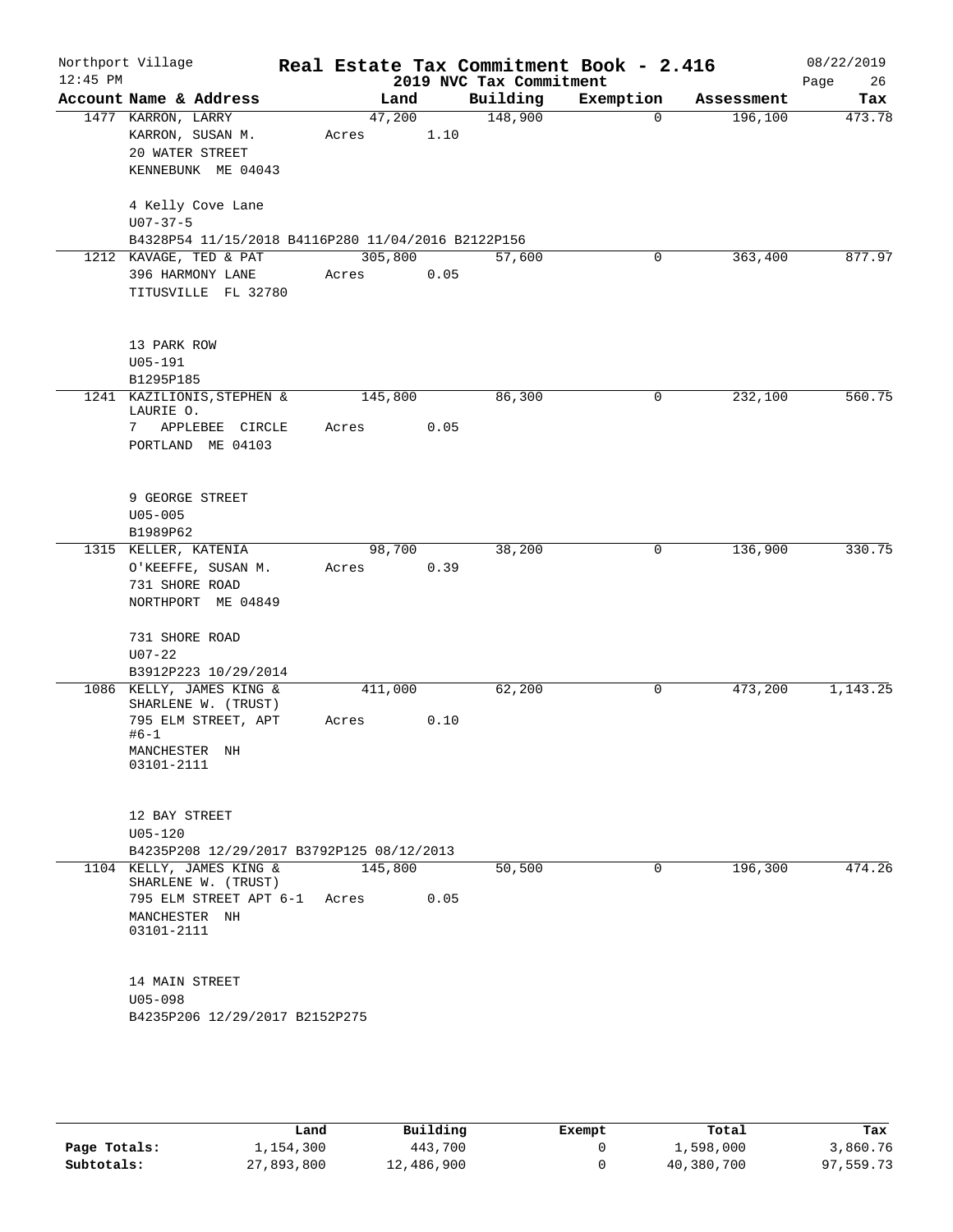|            | Northport Village                         |         |      |                         | Real Estate Tax Commitment Book - 2.416 |            | 08/22/2019 |
|------------|-------------------------------------------|---------|------|-------------------------|-----------------------------------------|------------|------------|
| $12:45$ PM |                                           |         |      | 2019 NVC Tax Commitment |                                         |            | Page<br>27 |
|            | Account Name & Address                    | Land    |      | Building                | Exemption                               | Assessment | Tax        |
|            | 970 KELLY-HAMM, ALAN                      | 150,100 |      | 80,200                  | $\mathbf 0$                             | 230,300    | 556.40     |
|            | FRIEDEN, MILES D                          | Acres   | 0.32 |                         |                                         |            |            |
|            | <b>67 CLINTON STREET</b>                  |         |      |                         |                                         |            |            |
|            | NORTHPORT ME 04849                        |         |      |                         |                                         |            |            |
|            | 67 CLINTON AVENUE                         |         |      |                         |                                         |            |            |
|            | $U05 - 198$                               |         |      |                         |                                         |            |            |
|            | B4326P135 11/16/2018 B4249P108 02/26/2018 |         |      |                         |                                         |            |            |
|            | 1106 KIMBALL, ORRIN & MARY                | 104,000 |      | 34,600                  | 0                                       | 138,600    | 334.86     |
|            | 2909 WESTERN AVENUE                       | Acres   | 0.02 |                         |                                         |            |            |
|            | NEWBURGH ME 04444                         |         |      |                         |                                         |            |            |
|            | 10 MAPLE STREET                           |         |      |                         |                                         |            |            |
|            | $U05 - 108$                               |         |      |                         |                                         |            |            |
|            | B458P437                                  |         |      |                         |                                         |            |            |
|            | 1286 KIPNIS, LYNNE FAMILY                 | 163,100 |      | 158,200                 | 0                                       | 321,300    | 776.26     |
|            | TRUST                                     |         |      |                         |                                         |            |            |
|            | 26 RIDGEMONT DRIVE                        | Acres   | 0.39 |                         |                                         |            |            |
|            | ST. LOUIS MO 63105                        |         |      |                         |                                         |            |            |
|            | 701 SHORE ROAD                            |         |      |                         |                                         |            |            |
|            | $U07 - 16$                                |         |      |                         |                                         |            |            |
|            | B3907P84 10/10/2014                       |         |      |                         |                                         |            |            |
|            | 1285 KIPNIS, LYNNE FAMILY                 | 12,600  |      | $\Omega$                | 0                                       | 12,600     | 30.44      |
|            | TRUST                                     |         |      |                         |                                         |            |            |
|            | 26 RIDGEMOORE DRIVE                       | Acres   | 0.02 |                         |                                         |            |            |
|            | ST. LOUIS MO 63105                        |         |      |                         |                                         |            |            |
|            | 702 SHORE ROAD                            |         |      |                         |                                         |            |            |
|            | $U07 - 15$                                |         |      |                         |                                         |            |            |
|            | B3907P84 10/10/2014                       |         |      |                         |                                         |            |            |
|            | 1074 KLOTZLE, MARGARET G.                 | 389,700 |      | 49,200                  | 0                                       | 438,900    | 1,060.38   |
|            | PO BOX 584                                | Acres   | 0.42 |                         |                                         |            |            |
|            | SEARSPORT ME 04974                        |         |      |                         |                                         |            |            |
|            | 784 SHORE ROAD                            |         |      |                         |                                         |            |            |
|            | $U06 - 24$                                |         |      |                         |                                         |            |            |
|            | B4213P226 09/06/2017                      |         |      |                         |                                         |            |            |
|            | 1023 KNOTT, DONALD                        | 31,800  |      | $\Omega$                | 0                                       | 31,800     | 76.83      |
|            | KNOTT, JOHANNAH M                         | Acres   | 0.02 |                         |                                         |            |            |
|            | 411 WALNUT STREET                         |         |      |                         |                                         |            |            |
|            | #12594                                    |         |      |                         |                                         |            |            |
|            | GREEN COVE SPRING FL                      |         |      |                         |                                         |            |            |
|            | 32043-3443                                |         |      |                         |                                         |            |            |
|            | 2 NORTH AVENUE                            |         |      |                         |                                         |            |            |
|            | $U05 - 160 - A$                           |         |      |                         |                                         |            |            |
|            | B3332P314 05/27/2009                      |         |      |                         |                                         |            |            |

|              | Land       | Building   | Exempt | Total      | Tax        |
|--------------|------------|------------|--------|------------|------------|
| Page Totals: | 851,300    | 322,200    |        | 1,173,500  | 2,835.17   |
| Subtotals:   | 28,745,100 | 12,809,100 |        | 41,554,200 | 100,394.90 |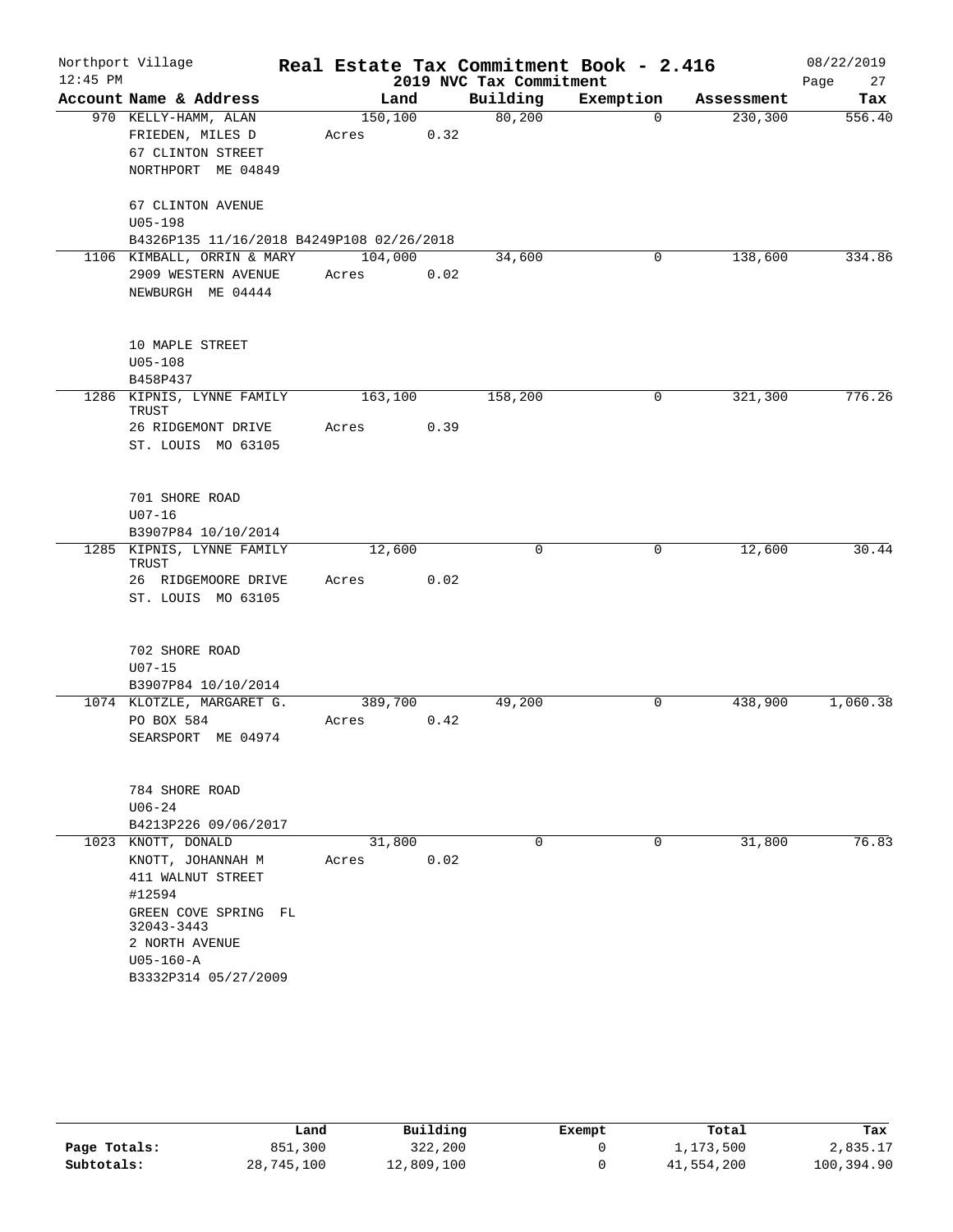|              | Northport Village                    | Real Estate Tax Commitment Book - 2.416 |            |                                     |             |            | 08/22/2019        |
|--------------|--------------------------------------|-----------------------------------------|------------|-------------------------------------|-------------|------------|-------------------|
| $12:45$ PM   | Account Name & Address               | Land                                    |            | 2019 NVC Tax Commitment<br>Building | Exemption   | Assessment | Page<br>28<br>Tax |
|              | 1108 KNOTT, DONALD                   | 132,300                                 |            | 60,900                              | $\mathbf 0$ | 193,200    | 466.77            |
|              | KNOTT, JOHANNAH M                    | Acres                                   | 0.02       |                                     |             |            |                   |
|              | 411 WALNUT STREET                    |                                         |            |                                     |             |            |                   |
|              | #12594                               |                                         |            |                                     |             |            |                   |
|              | GREEN COVE SPRING FL                 |                                         |            |                                     |             |            |                   |
|              | 32043-3443                           |                                         |            |                                     |             |            |                   |
|              | 3 CLINTON AVENUE                     |                                         |            |                                     |             |            |                   |
|              | $U05 - 160$                          |                                         |            |                                     |             |            |                   |
|              | B3332P314 05/27/2009                 |                                         |            |                                     |             |            |                   |
|              | 1111 KOSEL, JOAN                     | 344,200                                 |            | 96,900                              | 0           | 441,100    | 1,065.70          |
|              | 48 BROADWAY                          | Acres                                   | 0.23       |                                     |             |            |                   |
|              | NORTHPORT ME 04849                   |                                         |            |                                     |             |            |                   |
|              | 48 BROADWAY                          |                                         |            |                                     |             |            |                   |
|              | $U04 - 17$                           |                                         |            |                                     |             |            |                   |
|              | B900P135                             |                                         |            |                                     |             |            |                   |
|              | 1180 KUHN, CAROL                     | 88,500                                  |            | 91,400                              | 0           | 179,900    | 434.64            |
|              | 663 Shore Road                       | Acres                                   | 3.50       |                                     |             |            |                   |
|              | Northport ME 04849                   |                                         |            |                                     |             |            |                   |
|              |                                      |                                         |            |                                     |             |            |                   |
|              | 663 SHORE ROAD                       |                                         |            |                                     |             |            |                   |
|              | $U07 - 04$                           |                                         |            |                                     |             |            |                   |
|              | B2615P9 06/21/2004                   |                                         |            |                                     |             |            |                   |
|              | 1781 KUREK, ALEC CHRISTOPHER         | 98,300                                  |            | $\Omega$                            | 0           | 98,300     | 237.49            |
|              | KUREK, ALICIA KNOX                   | Acres                                   | 2.50       |                                     |             |            |                   |
|              | 54 WINDEMERE WAY                     |                                         |            |                                     |             |            |                   |
|              | COLCHESTER VT 05446                  |                                         |            |                                     |             |            |                   |
|              |                                      |                                         |            |                                     |             |            |                   |
|              | $U07-33B$<br>B4161P284 04/28/2017    |                                         |            |                                     |             |            |                   |
|              | 1751 LACOSTE, DONALD T.              | 30,800                                  |            | 0                                   | 0           | 30,800     | 74.41             |
|              | LACOSTE, MARGARET C.                 | Acres                                   | 1.40       |                                     |             |            |                   |
|              | 20 SLEEPY HOLLOW ROAD                |                                         |            |                                     |             |            |                   |
|              | WOLFEBORO NH 03894                   |                                         |            |                                     |             |            |                   |
|              | BLUFF ROAD                           |                                         |            |                                     |             |            |                   |
|              | $U07 - 33 - A$                       |                                         |            |                                     |             |            |                   |
|              | B3607P249 12/14/2011                 |                                         |            |                                     |             |            |                   |
|              | 1282 LANNAN, MICHAEL T               | 266,900                                 |            | 86,100                              | $\mathbf 0$ | 353,000    | 852.85            |
|              | LANNAN, JENNIFER E                   | Acres                                   | 0.14       |                                     |             |            |                   |
|              | 102 SUDBURY ROAD<br>CONCORD MA 01742 |                                         |            |                                     |             |            |                   |
|              |                                      |                                         |            |                                     |             |            |                   |
|              | 790 SHORE ROAD<br>$U06 - 27$         |                                         |            |                                     |             |            |                   |
|              | B3211P32 04/28/2008                  |                                         |            |                                     |             |            |                   |
|              | 963 LANNAN, MICHAEL T.               | 2,300                                   |            | 105,100                             | $\mathbf 0$ | 107,400    | 259.48            |
|              | 102 SUDBURY ROAD                     | Acres                                   | 0.03       |                                     |             |            |                   |
|              | CONCORD MA 01742                     |                                         |            |                                     |             |            |                   |
|              |                                      |                                         |            |                                     |             |            |                   |
|              | 8 MAIN STREET                        |                                         |            |                                     |             |            |                   |
|              | $U05 - 095$                          |                                         |            |                                     |             |            |                   |
|              | B3694P340 10/04/2012 B725P132        |                                         |            |                                     |             |            |                   |
|              |                                      | Land                                    | Building   |                                     | Exempt      | Total      | Tax               |
| Page Totals: |                                      | 963,300                                 | 440,400    |                                     | 0           | 1,403,700  | 3,391.34          |
| Subtotals:   | 29,708,400                           |                                         | 13,249,500 |                                     | $\mathbf 0$ | 42,957,900 | 103,786.24        |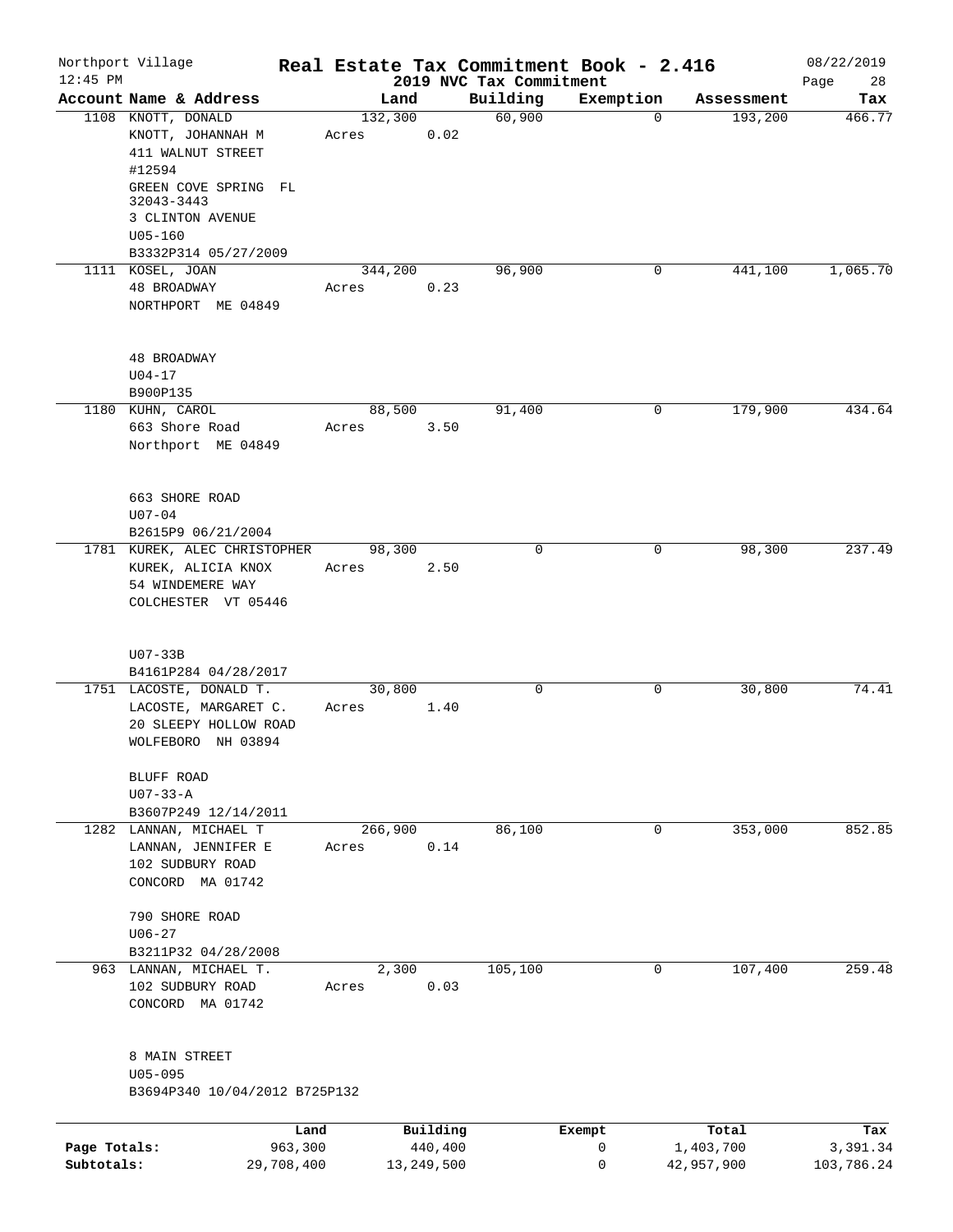|            | Northport Village                          |       |         |      |                         | Real Estate Tax Commitment Book - 2.416 |            | 08/22/2019 |
|------------|--------------------------------------------|-------|---------|------|-------------------------|-----------------------------------------|------------|------------|
| $12:45$ PM |                                            |       |         |      | 2019 NVC Tax Commitment |                                         |            | 29<br>Page |
|            | Account Name & Address                     |       | Land    |      | Building                | Exemption                               | Assessment | Tax        |
|            | 965 LANNAN, MICHAEL T.                     |       | 1,500   |      | $\mathbf 0$             | $\Omega$                                | 1,500      | 3.62       |
|            | 102 SUDBURY ROAD                           | Acres |         | 0.03 |                         |                                         |            |            |
|            | CONCORD MA 01742                           |       |         |      |                         |                                         |            |            |
|            | 7 MAPLE STREET                             |       |         |      |                         |                                         |            |            |
|            | $U05 - 103$                                |       |         |      |                         |                                         |            |            |
|            | B3694P340 10/04/2012 B801P628              |       |         |      |                         |                                         |            |            |
|            | 1258 LEADBETTER, SCOTT R                   |       | 148,800 |      | 49,400                  | 0                                       | 198,200    | 478.85     |
|            | LEADBETTER, KELLY W                        | Acres |         | 0.09 |                         |                                         |            |            |
|            | 4 SILVER RODGE<br>VEAZIE ME 04401          |       |         |      |                         |                                         |            |            |
|            |                                            |       |         |      |                         |                                         |            |            |
|            | 22 GEORGE STREET                           |       |         |      |                         |                                         |            |            |
|            | $U05 - 110$                                |       |         |      |                         |                                         |            |            |
|            | B3387P238 10/19/2009                       |       |         |      |                         |                                         |            |            |
|            | 1765 LEADBETTER, SCOTT R. &<br>KELLY W.    |       | 147,300 |      | 116,500                 | 0                                       | 263,800    | 637.34     |
|            | 4 SILVER RIDGE                             | Acres |         | 0.07 |                         |                                         |            |            |
|            | VEAZIE ME 04401                            |       |         |      |                         |                                         |            |            |
|            | 14 MAPLE STREET                            |       |         |      |                         |                                         |            |            |
|            | $U05 - 110 - 01$                           |       |         |      |                         |                                         |            |            |
|            | B3878P49 07/08/2014                        |       |         |      |                         |                                         |            |            |
|            | 1495 LEARY, JAMES                          |       | 39,700  |      | $\Omega$                | $\mathbf 0$                             | 39,700     | 95.92      |
|            | LEARY, VIVIEN M.                           | Acres |         | 0.18 |                         |                                         |            |            |
|            | 251 FAIRVIEW AVENUE                        |       |         |      |                         |                                         |            |            |
|            | BAYPORT NY 11705                           |       |         |      |                         |                                         |            |            |
|            | BAYSIDE-MAIN/MAPLE                         |       |         |      |                         |                                         |            |            |
|            | $U05 - 017$                                |       |         |      |                         |                                         |            |            |
|            | B4269P72 05/15/2018                        |       |         |      |                         |                                         |            |            |
|            | 1036 LEDYARD, BRYNNA                       |       | 411,100 |      | 72,100                  | 0                                       | 483,200    | 1,167.41   |
|            | OVERGAAG, PAUL W.                          | Acres |         | 0.12 |                         |                                         |            |            |
|            | 22 MILTON STREET                           |       |         |      |                         |                                         |            |            |
|            | SOMERVILLE MA 02144                        |       |         |      |                         |                                         |            |            |
|            | 1 NORTH AVENUE                             |       |         |      |                         |                                         |            |            |
|            | $U05 - 153$                                |       |         |      |                         |                                         |            |            |
|            | B3074P124 04/12/2007                       |       |         |      |                         |                                         |            |            |
|            | 1747 LEEKOMP FAMILY REVOC.<br>LIVING TRUST |       | 188,600 |      | 148,100                 | 0                                       | 336,700    | 813.47     |
|            | C/O- LEE, ELIZABETH A.<br>(TRUSTEE)        | Acres |         | 1.39 |                         |                                         |            |            |
|            | 5696 LAKEVIEW TERRACE                      |       |         |      |                         |                                         |            |            |
|            | LAKEVIEW NY 14085                          |       |         |      |                         |                                         |            |            |
|            | 613 SHORE ROAD                             |       |         |      |                         |                                         |            |            |
|            | $U08 - 14 - A$                             |       |         |      |                         |                                         |            |            |
|            | B4234P86 12/28/2017 B3568P227 07/27/2011   |       |         |      |                         |                                         |            |            |

|              | Land       | Building   | Exempt | Total      | Tax        |
|--------------|------------|------------|--------|------------|------------|
| Page Totals: | 937,000    | 386,100    |        | 1,323,100  | 3,196.61   |
| Subtotals:   | 30,645,400 | 13,635,600 |        | 44,281,000 | 106,982.85 |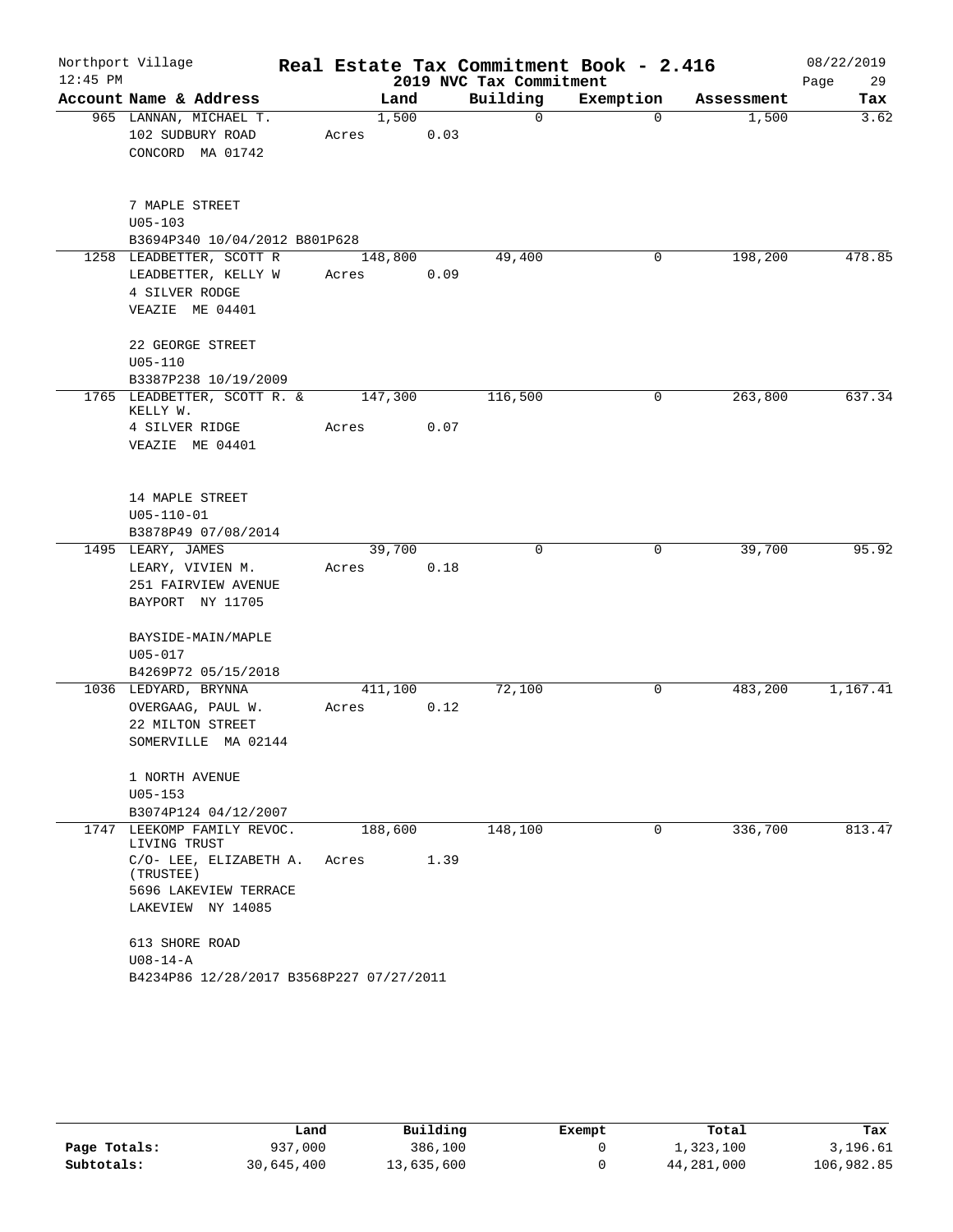|                                                                                                                                            |                  |                                                    | 2019 NVC Tax Commitment | Real Estate Tax Commitment Book - 2.416 |            | 08/22/2019<br>Page<br>30 |
|--------------------------------------------------------------------------------------------------------------------------------------------|------------------|----------------------------------------------------|-------------------------|-----------------------------------------|------------|--------------------------|
| Account Name & Address                                                                                                                     | Land             |                                                    | Building                | Exemption                               | Assessment | Tax                      |
| 1227 LERETTE TRUST<br>4229 HITCH BOULEVARD<br>MOORPARK CA 93021                                                                            | 81,200<br>Acres  | 1.49                                               | 87,000                  | 0                                       | 168,200    | 406.37                   |
| 580 BLUFF ROAD<br>$U04 - 24 - A$<br>B3849P6 12/12/2013 B2853P323 11/08/2005                                                                |                  |                                                    |                         |                                         |            |                          |
| 1224 LEWIS, JAMES JR.<br>LEWIS, ANITA<br>*COUSINS, MARY-ANN SEZAK<br>6832 PINEY RIVER ROAD<br>NORTH<br>BON AQUA TN 37025<br>606 SHORE ROAD | 332,600<br>Acres | 0.47                                               | 68,600                  | 0                                       | 401,200    | 969.30                   |
| $U08 - 15$<br>B4232P89 12/20/2017                                                                                                          |                  |                                                    |                         |                                         |            |                          |
| 1699 LEWIS, JEFFREY<br>MCLANE, NANCY C.<br>P.O. BOX 280<br>BIRCHRUNVILLE PA 19421                                                          | 290,900<br>Acres | 1.70                                               | 57,200                  | 0                                       | 348,100    | 841.01                   |
| 8 BAYSIDE ROAD<br>$U04 - 09 - A$<br>B3163P350 12/03/2007                                                                                   |                  |                                                    |                         |                                         |            |                          |
| 1031 LEWTON, CHRISTOPHER<br>LEWTON, JOANNA<br>323 13TH STREET SE<br>WASHINGTON DC 20003                                                    | Acres            | 0.07                                               | 44,300                  | 0                                       | 191,600    | 462.91                   |
| 6 PLEASANT STREET<br>$U05 - 068$<br>B2734P191 03/11/2005                                                                                   |                  |                                                    |                         |                                         |            |                          |
| 1567 LIGHTNER FAMILY<br>PARTNERSHIP<br>III<br>32 CHURCH STREET<br>BELFAST ME 04915                                                         |                  | 0.07                                               |                         | 0                                       |            | 427.87                   |
| U05-107-A<br>B2942P295 05/26/2006                                                                                                          |                  |                                                    |                         |                                         |            |                          |
| 1120 LIGHTNER III, E. ALLAN<br>P.O. BOX 775<br>BELFAST ME 04915                                                                            | Acres            | 0.15                                               | 64,700                  | 0                                       | 214,300    | 517.75                   |
| 6 MAPLE STREET<br>$U05 - 107$<br>B4177P251 06/07/2017                                                                                      |                  |                                                    |                         |                                         |            |                          |
|                                                                                                                                            |                  | 147,300<br>C/O- E. ALLAN LIGHTNER Acres<br>149,600 | 147,300                 | 29,800                                  |            | 177,100                  |

|              |            | Building   |        |            |            |
|--------------|------------|------------|--------|------------|------------|
|              | Land       |            | Exempt | Total      | Tax        |
| Page Totals: | 1,148,900  | 351,600    |        | 1,500,500  | 3,625.21   |
| Subtotals:   | 31,794,300 | 13,987,200 |        | 45,781,500 | 110,608.06 |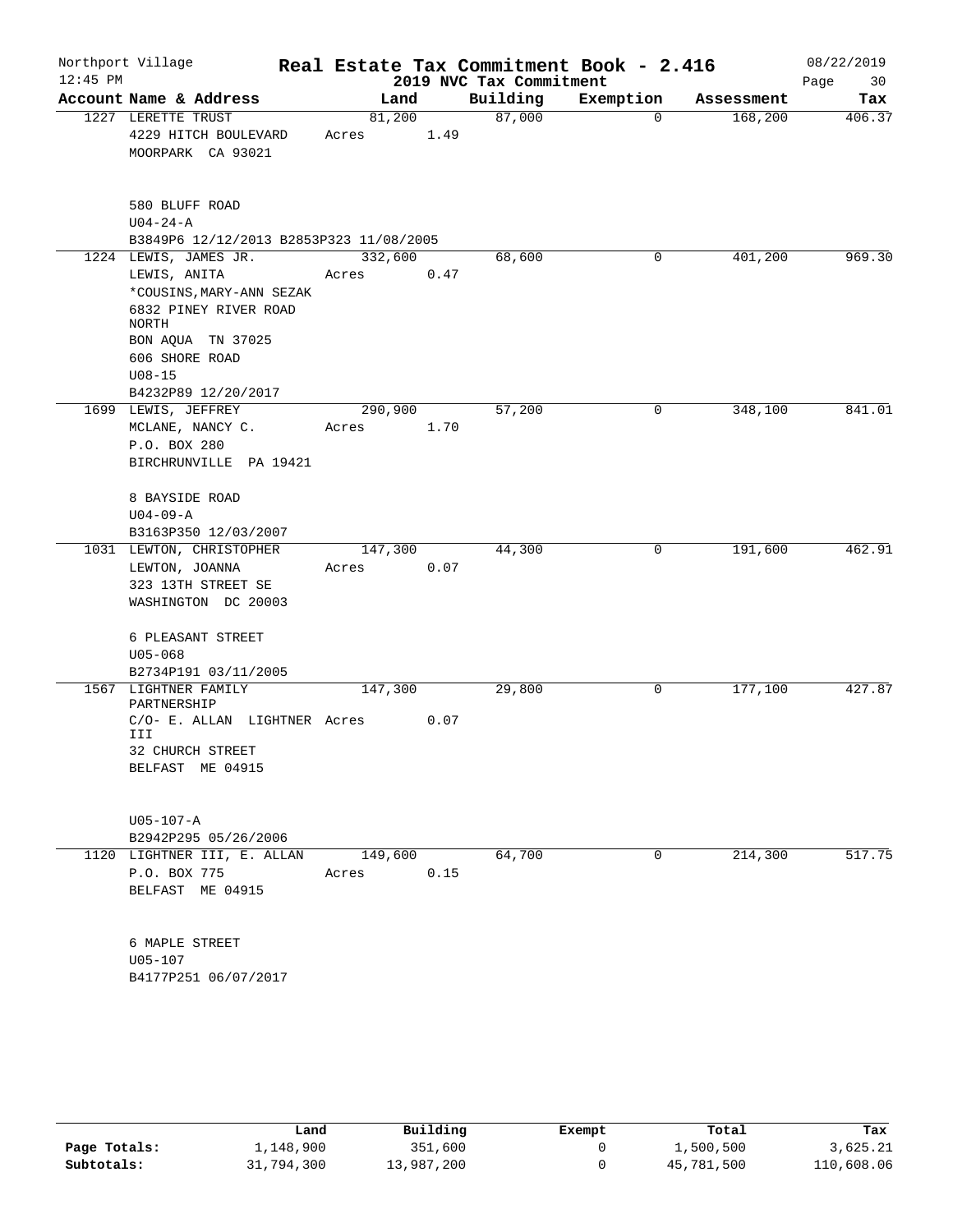| $12:45$ PM                 | Northport Village                                                                |                  |                       | 2019 NVC Tax Commitment | Real Estate Tax Commitment Book - 2.416 |                         | 08/22/2019             |
|----------------------------|----------------------------------------------------------------------------------|------------------|-----------------------|-------------------------|-----------------------------------------|-------------------------|------------------------|
|                            | Account Name & Address                                                           | Land             |                       | Building                | Exemption                               | Assessment              | Page<br>31<br>Tax      |
|                            | 1077 LINCOLN, ADELAIDE M.<br>106 GRAFTON<br>ARLINGTON MA 02474                   | 145,000<br>Acres | 0.04                  | 36,000                  |                                         | 181,000<br>$\Omega$     | 437.30                 |
|                            | 3 PLEASANT STREET<br>$U05 - 052$<br>B4229P110 11/10/2017                         |                  |                       |                         |                                         |                         |                        |
|                            | 1122 LINCOLN, FREDERIC B.<br>25 PINE STREET<br>ARLINGTON MA 02474                | 297,100<br>Acres | 0.17                  | 41,300                  |                                         | 338,400<br>0            | 817.57                 |
|                            | 54 BROADWAY<br>$U04 - 15$<br>B1564P6                                             |                  |                       |                         |                                         |                         |                        |
|                            | 1208 LIPMAN, JOEL A<br>LIPMAN, CYNTHIA L<br>3320 SCARSBOROUGH<br>TOLEDO OH 43615 | 176,600<br>Acres | 0.46                  | 24,600                  |                                         | 201,200<br>0            | 486.10                 |
|                            | 713 SHORE ROAD<br>$U07-19$<br>B2842P270 10/07/2005                               |                  |                       |                         |                                         |                         |                        |
|                            | 1292 LITTLEFIELD, JEFFREY F.<br>27 BROWN ROAD<br>MORRILL ME 04952                | 139,500<br>Acres | 49.90                 | 159,800                 |                                         | 299,300<br>0            | 723.11                 |
|                            | 1100 ATLANTIC HIGHWAY<br>$R04 - 33$<br>B4351P88 02/21/2019 B4013P241 10/28/2015  |                  |                       |                         |                                         |                         |                        |
|                            | 999 LLOYD-STILL, DOROTHY &<br>JOHN D.<br>806 CLINTON PLACE<br>EVANSTON IL 60201  | 187,300<br>Acres | 0.07                  | 69,600                  |                                         | 256,900<br>0            | 620.67                 |
|                            | 10 AUDITORIUM PARK<br>$U05 - 173$<br>B1702P233                                   |                  |                       |                         |                                         |                         |                        |
|                            | 1211 LOJEK, JOHN D.<br>5 WHITING AVE.<br>DEDHAM MA 02026                         | 154,800<br>Acres | 0.20                  | 69,600                  |                                         | 0<br>224,400            | 542.15                 |
|                            | 35 CLINTON AVENUE<br>$U05 - 046$<br>B3483P135 02/26/2010                         |                  |                       |                         |                                         |                         |                        |
|                            | 1126 LOPEZ, MRS. KENNETH<br>51 HUNTINGTON ROAD<br>HADLEY MA 01035                | 148,800<br>Acres | 0.09                  | 36,300                  |                                         | $\mathbf 0$<br>185,100  | 447.20                 |
|                            | 11 MAIN STREET<br>U05-086<br>B440P82                                             |                  |                       |                         |                                         |                         |                        |
|                            | Land                                                                             |                  | Building              |                         | Exempt                                  | Total                   | Tax                    |
| Page Totals:<br>Subtotals: | 1,249,100<br>33,043,400                                                          |                  | 437,200<br>14,424,400 |                         | 0<br>0                                  | 1,686,300<br>47,467,800 | 4,074.10<br>114,682.16 |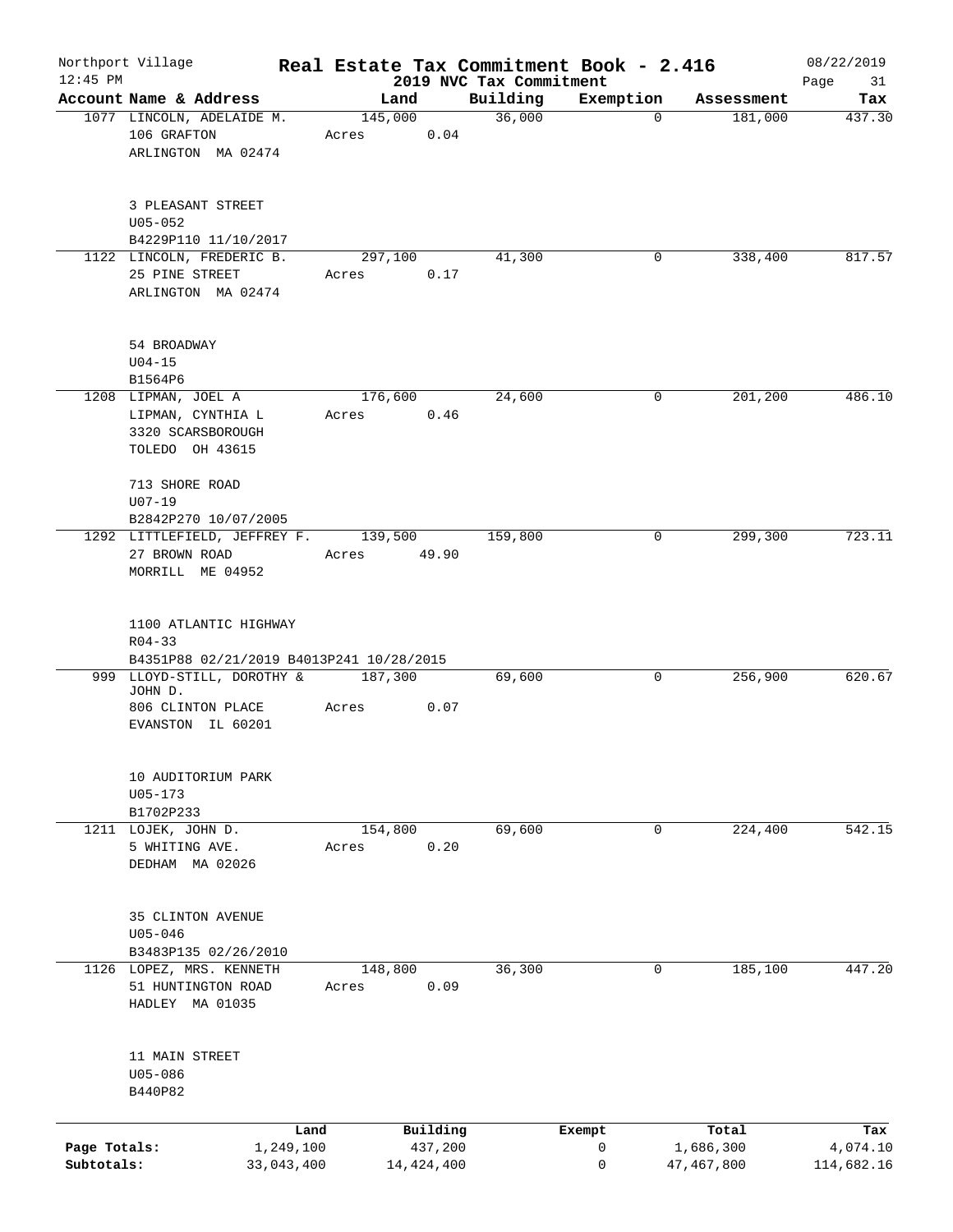| $12:45$ PM                 | Northport Village                                                                   | Real Estate Tax Commitment Book - 2.416 |                       | 2019 NVC Tax Commitment |           |                         | 08/22/2019<br>32<br>Page |
|----------------------------|-------------------------------------------------------------------------------------|-----------------------------------------|-----------------------|-------------------------|-----------|-------------------------|--------------------------|
|                            | Account Name & Address                                                              | Land                                    |                       | Building                | Exemption | Assessment              | Tax                      |
|                            | 1129 LORD, EDWARD R.<br>5 PARK ROW<br>NORTHPORT Me 04849                            | 305,000<br>Acres                        | 0.04                  | 70,900                  | $\Omega$  | 375,900                 | 908.17                   |
|                            | 5 PARK ROW<br>$U05 - 195$                                                           |                                         |                       |                         |           |                         |                          |
|                            | 1127 LORD, EDWARD R.                                                                | 144,900                                 |                       | 7,000                   | 0         | 151,900                 | 366.99                   |
|                            | 5 Park Row<br>Northport Me 04849                                                    | Acres                                   | 0.25                  |                         |           |                         |                          |
|                            | 41 BROADWAY<br>$U04 - 21 - B$<br>B828P870                                           |                                         |                       |                         |           |                         |                          |
|                            | 1130 LOVEJOY, EDWARD &                                                              | 309,600                                 |                       | 50,400                  | 0         | 360,000                 | 869.76                   |
|                            | MARGARET<br>LOVEJOY, EDWARD E. IV<br>70 MILLER STREET<br>BELFAST ME 04915           | Acres                                   | 0.15                  |                         |           |                         |                          |
|                            | 21 PARK ROW<br>$U05 - 187$<br>B1639P346                                             |                                         |                       |                         |           |                         |                          |
|                            | 1259 LUND, ELIZABETH A.<br>5217 PEABODY<br>DULUTH MN 55804                          | 2,300<br>Acres                          | 0.03                  | $\mathbf 0$             | 0         | 2,300                   | 5.56                     |
|                            | 13 OAK STREET<br>$U05 - 113 - A$<br>B694P69                                         |                                         |                       |                         |           |                         |                          |
|                            | 1253 LUNDY, JASON S.<br>LUNDY, JENNIKA S.<br>66 GEORGE STREET<br>NORTHPORT ME 04849 | 153,400<br>Acres                        | 0.25                  | 69,600                  | 0         | 223,000                 | 538.77                   |
|                            | 66 GEORGE STREET<br>$U04 - 22$<br>B3099P1 06/20/2007 B1424P337                      |                                         |                       |                         |           |                         |                          |
|                            | 996 MACARTHUR, ROBERT W.<br>281 GREELY ROAD<br>CUMBERLAND CTR ME<br>04021-3815      | 340,700<br>Acres                        | 0.23                  | 55,300                  | 0         | 396,000                 | 956.74                   |
|                            | 770 SHORE ROAD<br>$U06 - 17$<br>B3956P181 08/21/2015                                |                                         |                       |                         |           |                         |                          |
|                            | 1116 MAGUIRE, EILEEN<br>15 COBE ROAD<br>NORTHPORT ME 04849                          | 80,700<br>Acres                         | 0.50                  | 101,100                 | 0         | 181,800                 | 439.23                   |
|                            | 15 COBE ROAD<br>$U06 - 38 - A$<br>B3898P269 08/21/2014                              |                                         |                       |                         |           |                         |                          |
|                            |                                                                                     | Land                                    | Building              |                         | Exempt    | Total                   | Tax                      |
| Page Totals:<br>Subtotals: | 1,336,600<br>34,380,000                                                             |                                         | 354,300<br>14,778,700 |                         | 0<br>0    | 1,690,900<br>49,158,700 | 4,085.22<br>118,767.38   |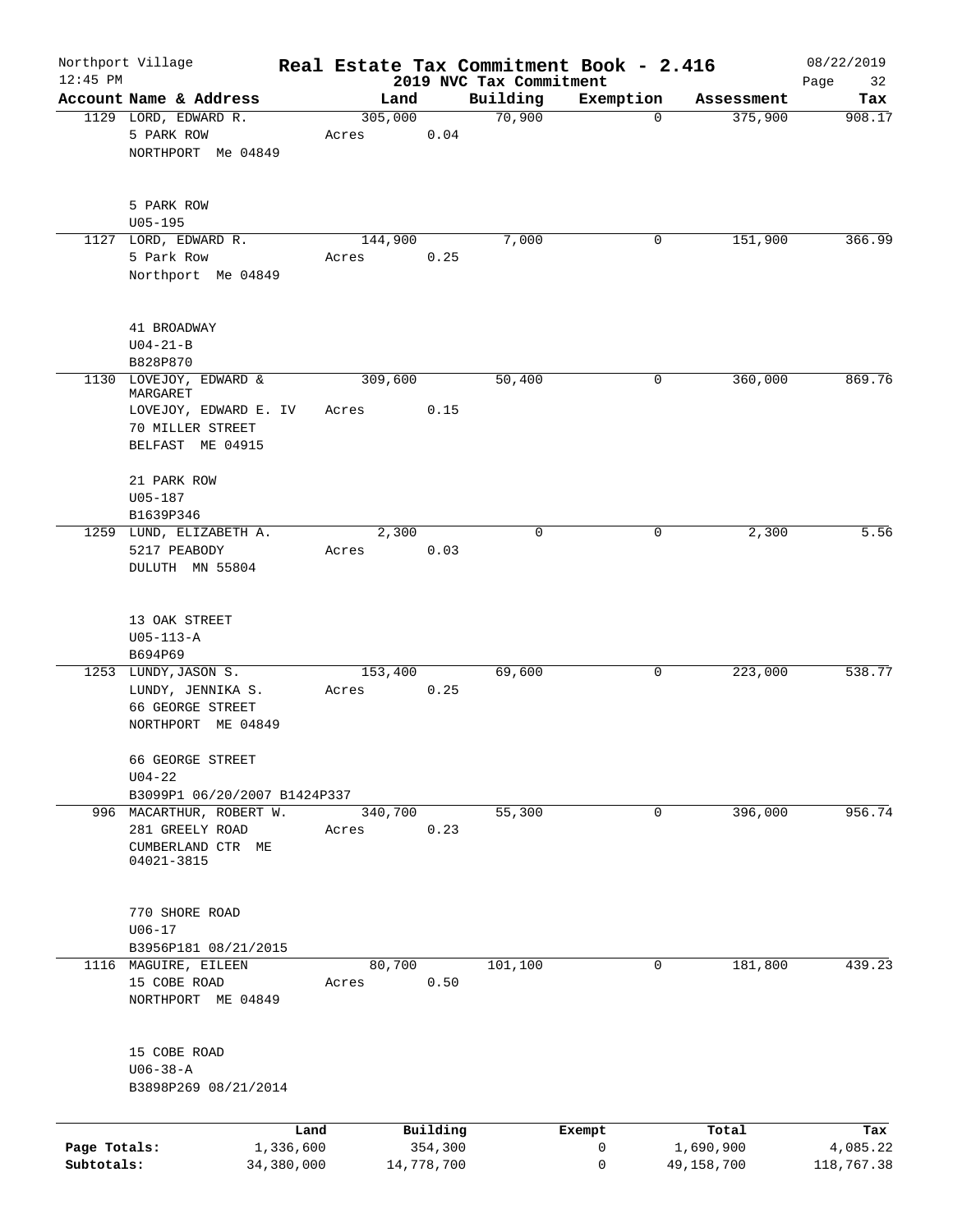| $12:45$ PM | Northport Village                                                                                                                                                                                        |                  |      | Real Estate Tax Commitment Book - 2.416<br>2019 NVC Tax Commitment |           |            | 08/22/2019<br>Page<br>33 |
|------------|----------------------------------------------------------------------------------------------------------------------------------------------------------------------------------------------------------|------------------|------|--------------------------------------------------------------------|-----------|------------|--------------------------|
|            | Account Name & Address                                                                                                                                                                                   | Land             |      | Building                                                           | Exemption | Assessment | Tax                      |
|            | 1271 MAKAHUSZ FAMILY REVOC.<br>TRUST<br>7 CEDAR LANE<br>MERRIMACK NH 03054                                                                                                                               | 150,300<br>Acres | 0.40 | 99,500                                                             | 0         | 249,800    | 603.52                   |
|            | 536 BLUFF ROAD<br>$U05 - 034$<br>B4105P92 07/28/2016 B3938P145 10/24/2014 B3175P50<br>01/04/2008                                                                                                         |                  |      |                                                                    |           |            |                          |
| 1110       | MANNER DUNN, ELIZABETH<br>W.<br>922 Woodview Road<br>Brielle NJ 08730-1226                                                                                                                               | 322,800<br>Acres | 0.09 | 59,500                                                             | 0         | 382,300    | 923.64                   |
|            | 1 AUDITORIUM PARK<br>$U05 - 167$<br>B1320P311                                                                                                                                                            |                  |      |                                                                    |           |            |                          |
|            | 1136 MARBLE, THOMAS TRUSTEE<br>DEFRANZO, BETH ANN<br>TRUSTEE<br>MARBLE FAMILY<br>IRREVOCABLE TRUST<br>359 WEST WATER STREET<br>ROCKLAND MA 02370<br>10 SEA STREET<br>$U05 - 138$<br>B3376P124 06/02/2009 | 146,500<br>Acres | 0.06 | 38,500                                                             | 0         | 185,000    | 446.96                   |
|            | 1139 MARTIN, JAMES<br>6 Calvin Road<br>JAMAICA PLAIN MA 02130                                                                                                                                            | 186,500<br>Acres | 0.06 | 34,000                                                             | 0         | 220,500    | 532.73                   |
|            | 8 AUDITORIUM PARK<br>$U05 - 172$<br>B3374P92 08/20/2009                                                                                                                                                  |                  |      |                                                                    |           |            |                          |
|            | 1472 MARXSEN, SANDRA V.<br>MARXSEN, WILLIAM B.<br>8 VILLAGE GREEN CIRCLE<br>SAVANNAH GA 31411                                                                                                            | 120,000          |      | 55,000                                                             | 0         | 175,000    | 422.80                   |
|            | 1 BROADWAY Unit 4<br>$U05 - 105 - 4$<br>B3905P64 10/01/2014                                                                                                                                              |                  |      |                                                                    |           |            |                          |
|            | 1046 MASEYCHIK, TAMMY S. &<br>MASEYCHIK, CHRIS<br>*% WELLS FARGO REAL<br>ESTATE SVCS<br>MAC X2502-011 1 HOME<br>CAMPUS<br>DES MOINES IA<br>50328-0001<br>5 NORTH AVENUE<br>$U05 - 151$<br>B2015P56       | 186,500<br>Acres | 0.06 | 34,100                                                             | 0         | 220,600    | 532.97                   |
|            |                                                                                                                                                                                                          |                  |      |                                                                    |           |            |                          |

|              | Land       | Building   | Exempt | Total      | Tax        |
|--------------|------------|------------|--------|------------|------------|
| Page Totals: | 1,112,600  | 320,600    |        | 1,433,200  | 3,462.62   |
| Subtotals:   | 35,492,600 | 15,099,300 |        | 50,591,900 | 122,230.00 |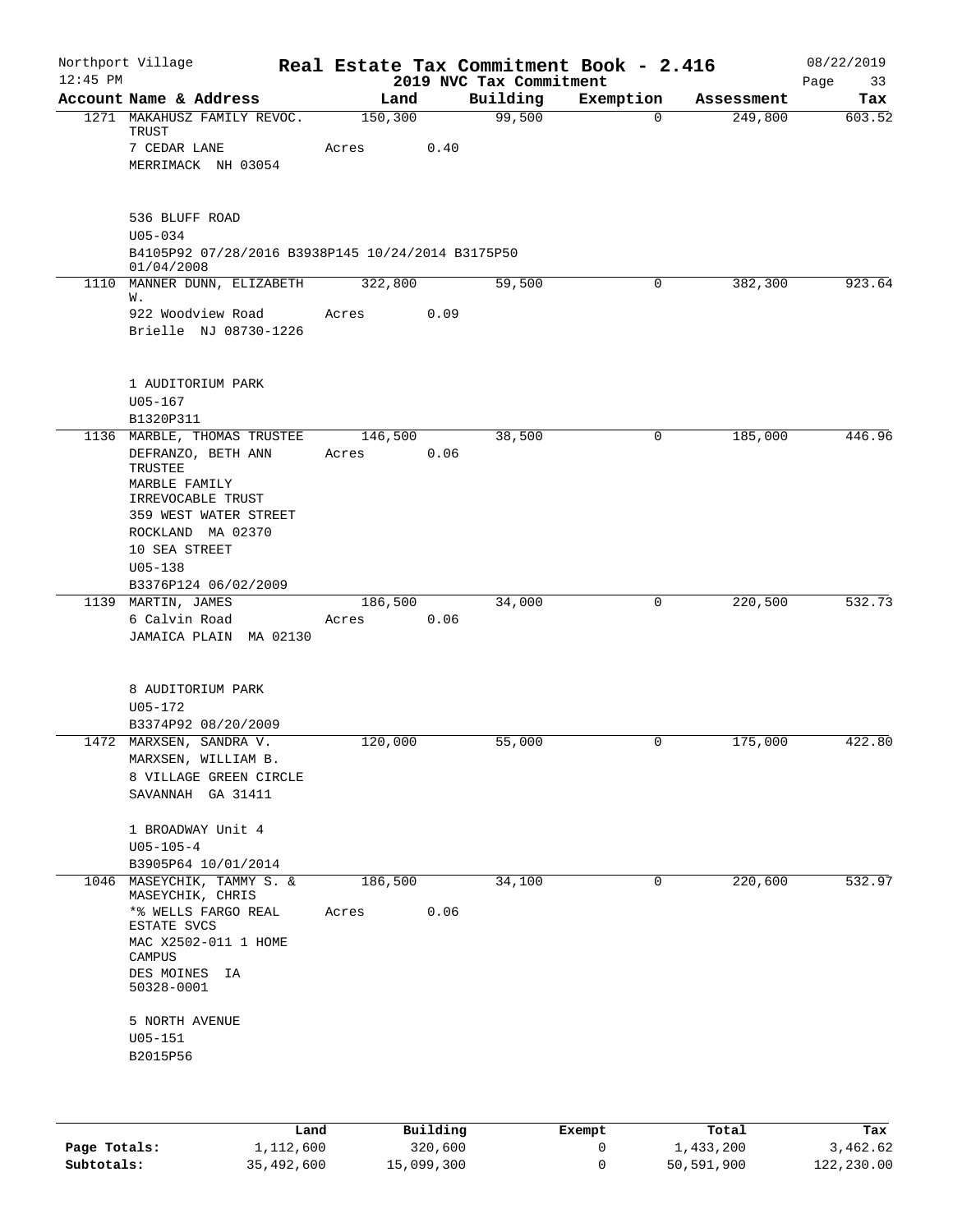| $12:45$ PM                 | Northport Village                                                                      |                         |         |                       |                                     | Real Estate Tax Commitment Book - 2.416 |                         | 08/22/2019             |
|----------------------------|----------------------------------------------------------------------------------------|-------------------------|---------|-----------------------|-------------------------------------|-----------------------------------------|-------------------------|------------------------|
|                            | Account Name & Address                                                                 |                         | Land    |                       | 2019 NVC Tax Commitment<br>Building | Exemption                               | Assessment              | Page<br>34<br>Tax      |
|                            | 1270 MATTHEWS, VICTORIA L.<br>33 GRIFFIN STREET<br>NORTHPORT ME 04849                  | Acres                   | 150,200 | 0.36                  | 84,400                              |                                         | 234,600<br>$\Omega$     | 566.79                 |
|                            | 33 GRIFFIN STREET<br>$U05 - 035$<br>B2230P85                                           |                         |         |                       |                                     |                                         |                         |                        |
|                            | 1029 MCILVAINE, PATRICIA M.<br>913 Bonnie Brae Street<br>WALLA WALLA WA 99362          | Acres                   | 145,000 | 0.04                  | 32,500                              |                                         | 177,500<br>0            | 428.84                 |
|                            | 4 SEA STREET<br>$U05 - 135$<br>B1321P116                                               |                         |         |                       |                                     |                                         |                         |                        |
|                            | 1131 McKAY, PRISCILLA R.<br>127 ALBERMARLE ROAD<br>NEWTONVILLE MA 02460                | Acres                   | 148,800 | 0.09                  | 47,500                              |                                         | 196,300<br>0            | 474.26                 |
|                            | 31 GEORGE STREET<br>$U05 - 031$<br>B4225P189 10/26/2017 B4182P35 06/27/2017 B709P271   |                         |         |                       |                                     |                                         |                         |                        |
|                            | 1184 MELONE, ANTHONY R. &<br>DIANE A.<br>4 KENDALL HILL ROAD<br>STERLING MA 01564-1425 | Acres                   | 148,000 | 0.08                  | 134,600                             |                                         | 282,600<br>0            | 682.76                 |
|                            | 17 GRIFFIN STREET<br>$U05 - 072$<br>B4093P55 08/22/2016 B1118P18                       |                         |         |                       |                                     |                                         |                         |                        |
|                            | 1147 METCALF, GEORGE & JUDY<br>53 PEARL STREET<br>BATH ME 04530                        | Acres                   | 148,800 | 0.09                  | 48,800                              |                                         | 197,600<br>0            | 477.40                 |
|                            | 9 MAPLE STREET<br>$U05 - 102$<br>B4088P325 08/06/2016 B1445P47                         |                         |         |                       |                                     |                                         |                         |                        |
|                            | 1766 METCALF, GEORGE F.<br>53 PEARL STREET<br>BATH ME 04530                            | Acres                   | 36,800  | 4.77                  | $\mathbf 0$                         |                                         | 36,800<br>0             | 88.91                  |
|                            | COBE ROAD<br>$U06-40B$<br>B4152P114 03/21/2017                                         |                         |         |                       |                                     |                                         |                         |                        |
|                            | 1209 METCALF, GEORGE F.<br>53 PEARL STREET<br>BATH ME 04530                            | Acres                   | 145,000 | 0.04                  | 37,000                              |                                         | $\mathbf 0$<br>182,000  | 439.71                 |
|                            | 13 MAPLE STREET<br>$U05 - 101$<br>B4051P131 04/05/2016                                 |                         |         |                       |                                     |                                         |                         |                        |
|                            |                                                                                        | Land                    |         | Building              |                                     | Exempt                                  | Total                   | Tax                    |
| Page Totals:<br>Subtotals: |                                                                                        | 922,600<br>36, 415, 200 |         | 384,800<br>15,484,100 |                                     | 0<br>0                                  | 1,307,400<br>51,899,300 | 3,158.67<br>125,388.67 |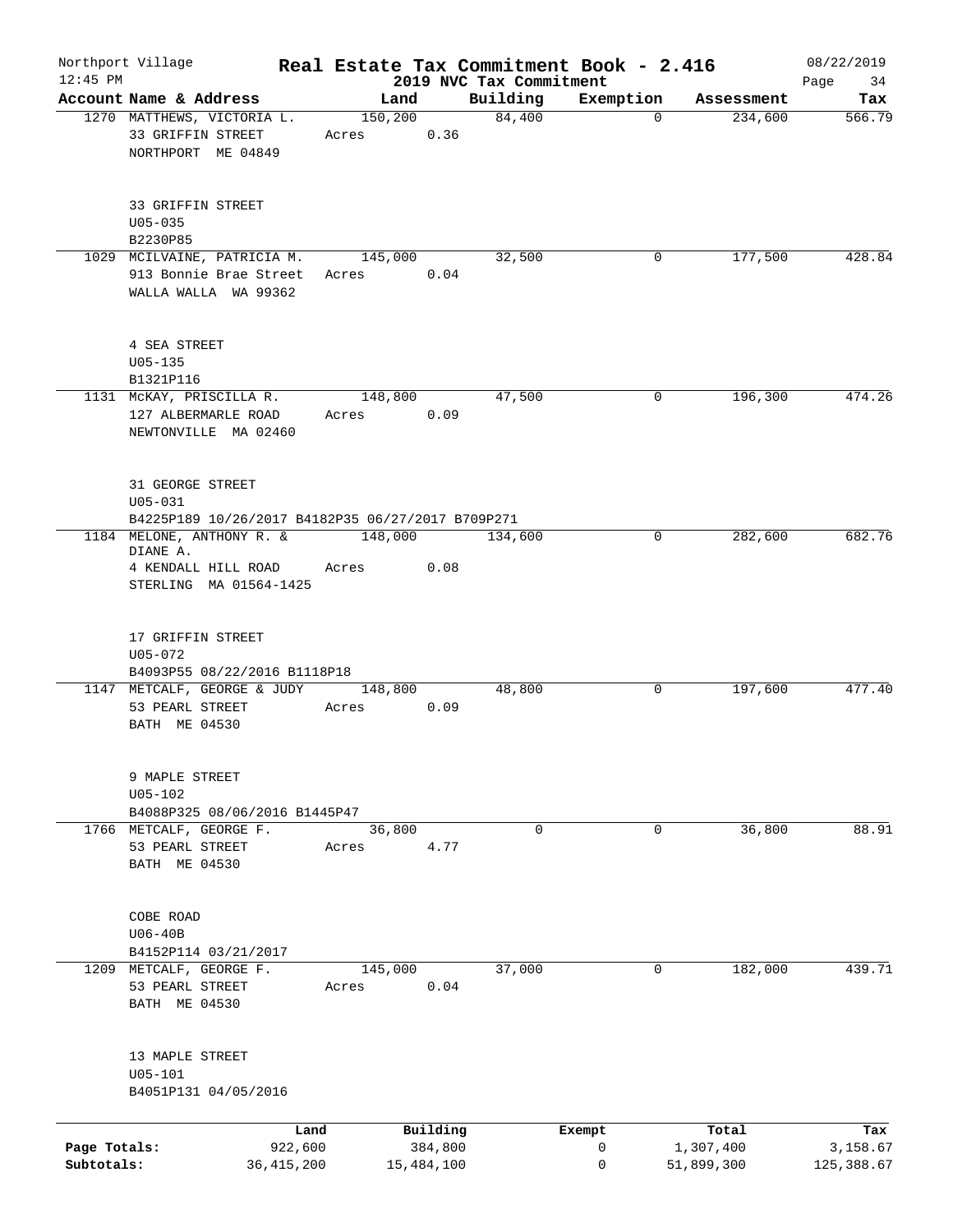| Northport Village<br>$12:45$ PM |                                                                                             |                  |        | 2019 NVC Tax Commitment | Real Estate Tax Commitment Book - 2.416 |            | 08/22/2019<br>Page<br>35 |
|---------------------------------|---------------------------------------------------------------------------------------------|------------------|--------|-------------------------|-----------------------------------------|------------|--------------------------|
|                                 | Account Name & Address                                                                      | Land             |        | Building                | Exemption                               | Assessment | Tax                      |
|                                 | 1239 Miska, Douglas S<br>Miska, Sima<br>12835 SW 75 Ave<br>Miami Fl 33156                   | 435,800<br>Acres | 0.37   | 167,400                 | $\mathbf 0$                             | 603,200    | 1,457.33                 |
|                                 | 738 SHORE ROAD<br>$U07 - 25$<br>B4051P105 04/15/2016                                        |                  |        |                         |                                         |            |                          |
| 1151                            | MOLNAR, SUZANNE L.<br>1314 HICKORY OAK LANE<br>KNOXVILLE TN<br>37919-8138                   | 305,800<br>Acres | 0.05   | 43,000                  | 0                                       | 348,800    | 842.70                   |
|                                 | 17 PARK ROW<br>$U05 - 189$<br>B4248P151 02/28/2018 B782P141                                 |                  |        |                         |                                         |            |                          |
|                                 | 1207 MOSCOW, NORMAN &<br><b>ELEANOR</b><br>33 OAKVALE AVENUE<br>BERKELEY CA 94705           | 305,500<br>Acres | 0.18   | 59,500                  | 0                                       | 365,000    | 881.84                   |
|                                 | 52 BROADWAY<br>$U04 - 16$<br>B1172P208                                                      |                  |        |                         |                                         |            |                          |
|                                 | 1024 MOSS, ELAINE M.<br>BRECKENRIDGE, ALAN S.<br>6377 PERSHING STREET<br>ST. LOUIS MO 63130 | 186,500<br>Acres | 0.06   | 71,800                  | $\mathbf 0$                             | 258,300    | 624.05                   |
|                                 | 4 NORTH AVENUE<br>$U05 - 154$<br>B3482P25 09/23/2010                                        |                  |        |                         |                                         |            |                          |
|                                 | 1254 NELSON, STEVEN E. &<br>VICKI H.<br>481 ELIOT STREET<br>MILTON MA 02186                 | 188,800<br>Acres | 0.09   | 84,000                  | 0                                       | 272,800    | 659.08                   |
|                                 | 16 AUDITORIUM PARK<br>U05-176<br>B4193P65 08/15/2017                                        |                  |        |                         |                                         |            |                          |
|                                 | 1154 NORTHPORT GOLF CLUB<br>C/0 PAUL DOODY<br>PO BOX 187<br>BELFAST ME 04915                | 501,200<br>Acres | 133.40 | 131,600                 | 0                                       | 632,800    | 1,528.84                 |
|                                 | 581 BLUFF ROAD<br>$U04 - 25$<br>B664P203                                                    |                  |        |                         |                                         |            |                          |

|              | Land       | Building   | Exempt | Total      | Tax        |
|--------------|------------|------------|--------|------------|------------|
| Page Totals: | 1,923,600  | 557,300    |        | 2,480,900  | 5,993.84   |
| Subtotals:   | 38,338,800 | 16,041,400 |        | 54,380,200 | 131,382.51 |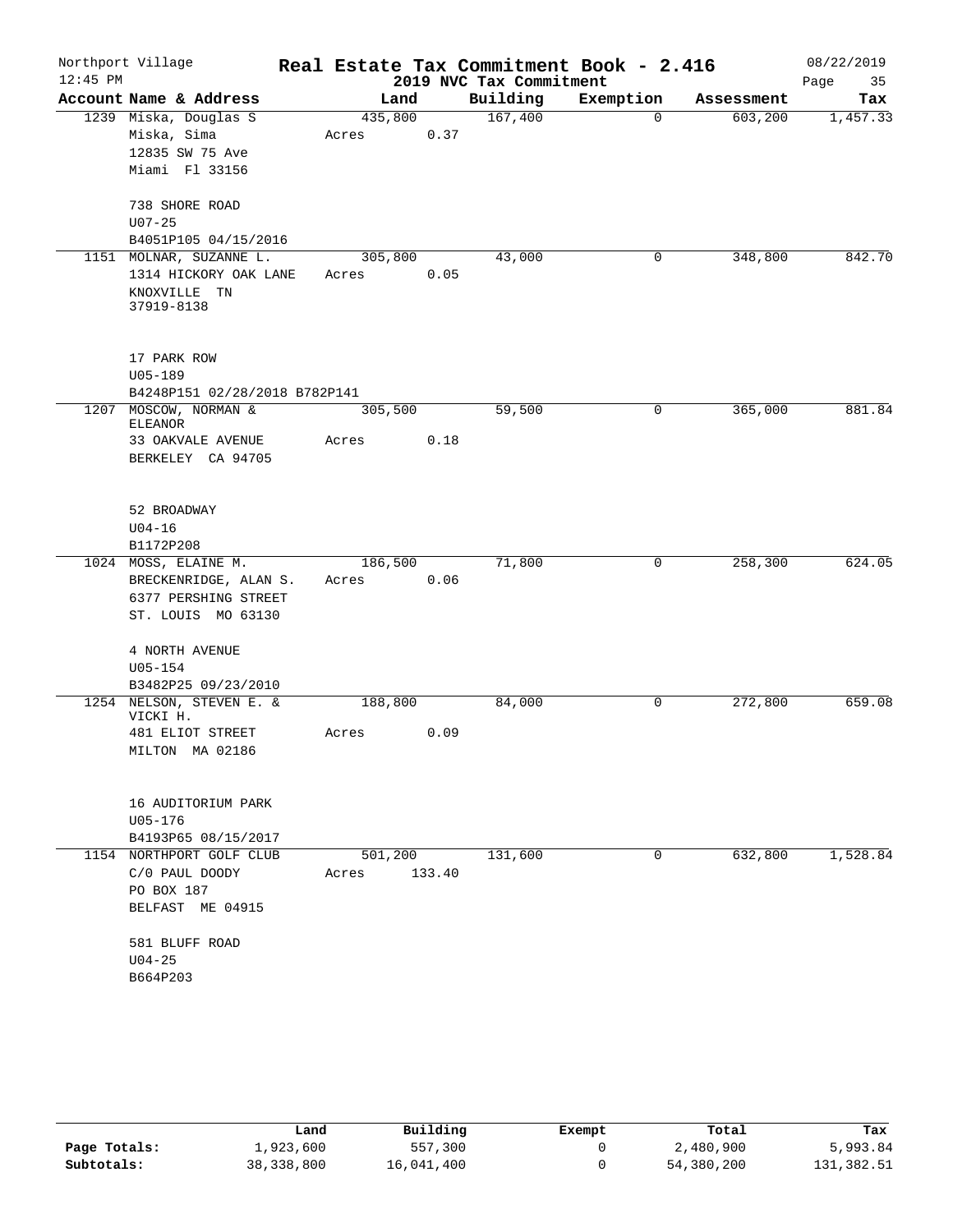| $12:45$ PM   | Northport Village                          | Real Estate Tax Commitment Book - 2.416 | 2019 NVC Tax Commitment |              |              | 08/22/2019        |
|--------------|--------------------------------------------|-----------------------------------------|-------------------------|--------------|--------------|-------------------|
|              | Account Name & Address                     | Land                                    | Building                | Exemption    | Assessment   | Page<br>36<br>Tax |
|              | 1197 NORTHPORT GOLF CORP.,                 | 62,500                                  | $\mathbf 0$             | $\Omega$     | 62,500       | 151.00            |
|              | THE                                        |                                         |                         |              |              |                   |
|              | C/O PAUL DOODY<br>PO BOX 187               | Acres<br>48.00                          |                         |              |              |                   |
|              | BELFAST ME 04915                           |                                         |                         |              |              |                   |
|              |                                            |                                         |                         |              |              |                   |
|              | 2 CROSS STREET                             |                                         |                         |              |              |                   |
|              | $R01 - 03$                                 |                                         |                         |              |              |                   |
|              | B1421P156                                  |                                         |                         |              |              |                   |
|              | 1169 NORTHPORT YACHT CLUB<br>PO BOX 957    | 0                                       | 25,800                  | 0            | 25,800       | 62.33             |
|              | BELFAST ME 04915                           |                                         |                         |              |              |                   |
|              |                                            |                                         |                         |              |              |                   |
|              |                                            |                                         |                         |              |              |                   |
|              | 10 RUGGLES PARK                            |                                         |                         |              |              |                   |
| 1255         | $U05 - 142 - L$<br>NOTTINGHAM PROPERTIES,  | 412,200                                 | 211,900                 | 0            | 624,100      | 1,507.83          |
|              | LLC                                        |                                         |                         |              |              |                   |
|              | 11 BROADWAY SUITE 967                      | 1.00<br>Acres                           |                         |              |              |                   |
|              | NEW YORK NY 10004                          |                                         |                         |              |              |                   |
|              |                                            |                                         |                         |              |              |                   |
|              | 626 SHORE ROAD                             |                                         |                         |              |              |                   |
|              | $U08 - 20$                                 |                                         |                         |              |              |                   |
|              | B4099P155 09/14/2016 B1728P290             |                                         |                         |              |              |                   |
|              | 1102 NOVOTNY, JANAE H.<br>121 BROOK STREET | 305,000<br>0.04                         | 91,600                  | 0            | 396,600      | 958.19            |
|              | SAN CARLOS CA 94070                        | Acres                                   |                         |              |              |                   |
|              |                                            |                                         |                         |              |              |                   |
|              |                                            |                                         |                         |              |              |                   |
|              | 7 PARK ROW                                 |                                         |                         |              |              |                   |
|              | U05-194<br>B3927P67 08/22/2013             |                                         |                         |              |              |                   |
|              | 960 OATES-NIES, KATHLEEN                   | 185,800                                 | 61,800                  | 0            | 247,600      | 598.20            |
|              | 427 SAINT MARKS AVE.                       | 0.05<br>Acres                           |                         |              |              |                   |
|              | WESTFIELD NJ 07090                         |                                         |                         |              |              |                   |
|              |                                            |                                         |                         |              |              |                   |
|              | 12 AUDITORIUM PARK                         |                                         |                         |              |              |                   |
|              | $U05 - 174$                                |                                         |                         |              |              |                   |
|              | B4202P303 09/12/2017                       |                                         |                         |              |              |                   |
| 1178         | OBERG, COLLEEN M.                          | 411,000<br>0.10                         | 53,500                  | 0            | 464,500      | 1,122.23          |
|              | OBERG, CARL I.<br>776 LIGHTWOOD LANE       | Acres                                   |                         |              |              |                   |
|              | HARTWELL GA 30643                          |                                         |                         |              |              |                   |
|              |                                            |                                         |                         |              |              |                   |
|              | 4 BAY STREET                               |                                         |                         |              |              |                   |
| 1092         | U05-124<br>OCEAN VIEW ASSOCIATES,          | 257,400                                 | 68,600                  | 0            | 326,000      | 787.62            |
|              | LLC                                        |                                         |                         |              |              |                   |
|              | 202 DAWTAW DRIVE                           | 0.13<br>Acres                           |                         |              |              |                   |
|              | ST. HELENA SC 29920                        |                                         |                         |              |              |                   |
|              |                                            |                                         |                         |              |              |                   |
|              | 758 SHORE ROAD<br>$U06 - 09$               |                                         |                         |              |              |                   |
|              | B4296P207 08/13/2018                       |                                         |                         |              |              |                   |
|              |                                            |                                         |                         |              |              |                   |
|              |                                            | Building<br>Land                        |                         | Exempt       | Total        | Tax               |
| Page Totals: | 1,633,900                                  | 513,200                                 |                         | $\mathsf{O}$ | 2,147,100    | 5,187.40          |
| Subtotals:   | 39,972,700                                 | 16,554,600                              |                         | 0            | 56, 527, 300 | 136,569.91        |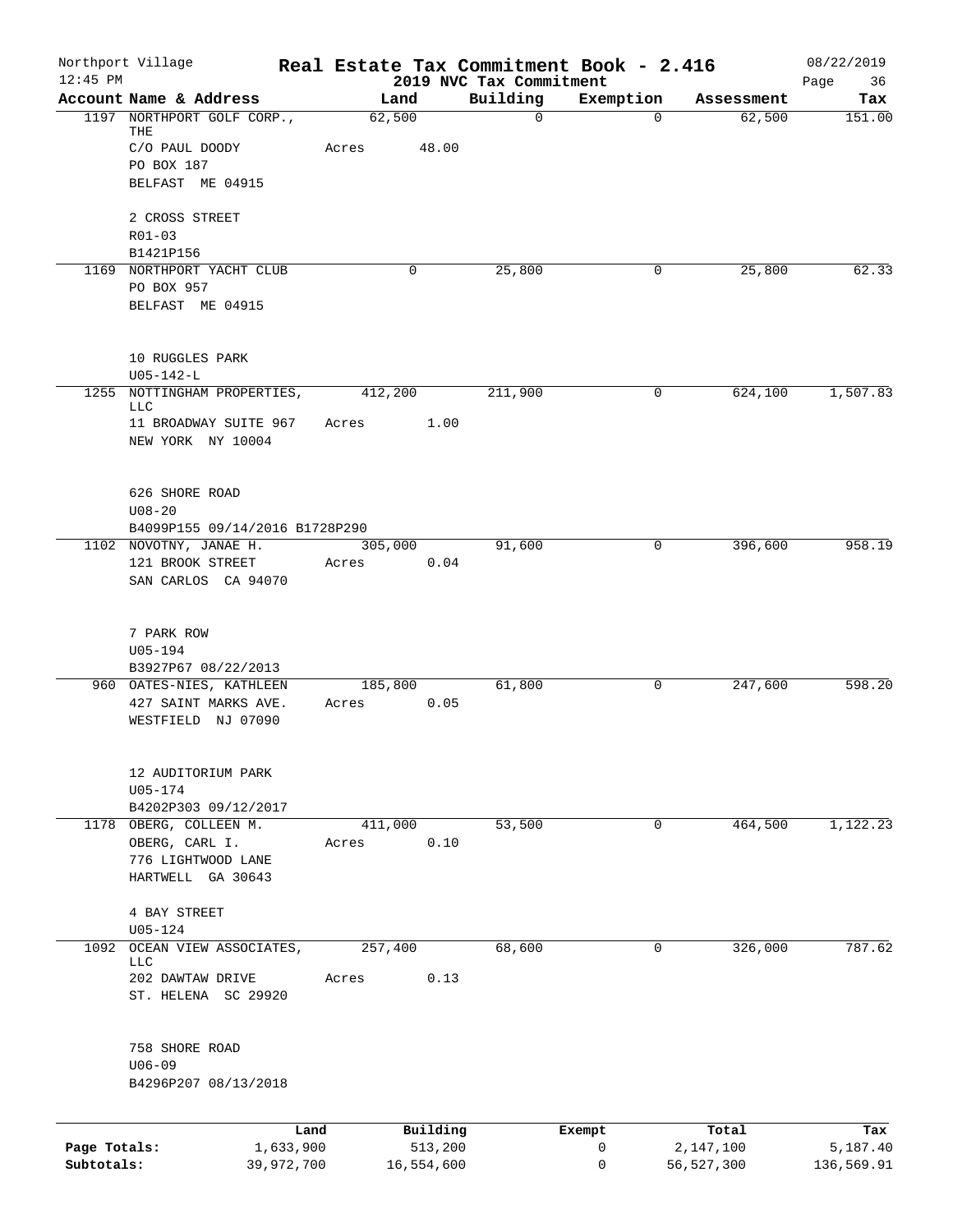|            | Northport Village                       |         |      |                         | Real Estate Tax Commitment Book - 2.416 |            | 08/22/2019 |
|------------|-----------------------------------------|---------|------|-------------------------|-----------------------------------------|------------|------------|
| $12:45$ PM |                                         |         |      | 2019 NVC Tax Commitment |                                         |            | Page<br>37 |
|            | Account Name & Address                  | Land    |      | Building                | Exemption                               | Assessment | Tax        |
|            | 1091 O'KEEFE, MAUREEN<br>THERESE        | 62,000  |      | 65,300                  | $\mathbf 0$                             | 127,300    | 307.56     |
|            | 756 SHORE ROAD                          | Acres   | 0.12 |                         |                                         |            |            |
|            | NORTHPORT ME 04849                      |         |      |                         |                                         |            |            |
|            | 757 SHORE ROAD                          |         |      |                         |                                         |            |            |
|            | $U06 - 08$                              |         |      |                         |                                         |            |            |
|            | B3496P264 11/08/2010                    |         |      |                         |                                         |            |            |
|            | 1242 O'KEEFE, MAUREEN<br>THERESE        | 57,000  |      | 12,600                  | 0                                       | 69,600     | 168.15     |
|            | STALLA, TIMOTHY Z.                      | Acres   | 0.12 |                         |                                         |            |            |
|            | 756 SHORE ROAD<br>NORTHPORT ME 04849    |         |      |                         |                                         |            |            |
|            | 755 SHORE ROAD                          |         |      |                         |                                         |            |            |
|            | $U06 - 06$                              |         |      |                         |                                         |            |            |
|            | B3519P92 01/03/2011                     |         |      |                         |                                         |            |            |
|            | 1243 O'KEEFE, MAUREEN<br>THERESE        | 276,100 |      | 135,000                 | 0                                       | 411,100    | 993.22     |
|            | OKEEFE, MAUREEN                         | Acres   | 0.15 |                         |                                         |            |            |
|            | 756 SHORE ROAD<br>NORTHPORT ME 04849    |         |      |                         |                                         |            |            |
|            | 756 SHORE ROAD<br>$U06 - 07$            |         |      |                         |                                         |            |            |
|            | B3496P264 11/08/2010                    |         |      |                         |                                         |            |            |
|            | 1113 OUR BAYSIDE, LLC                   | 145,000 |      | 43,700                  | 0                                       | 188,700    | 455.90     |
|            | P.O. BOX 31<br>HARRISON ME 04040        | Acres   | 0.04 |                         |                                         |            |            |
|            | 37 BROADWAY                             |         |      |                         |                                         |            |            |
|            | $U05 - 050$                             |         |      |                         |                                         |            |            |
|            | B3696P316 10/13/2012 B2156P293          |         |      |                         |                                         |            |            |
|            | 1514 PAIGE, WILLIAM E.<br>24 COBE ROAD  | 35,800  |      | 19,200                  | 0                                       | 55,000     | 132.88     |
|            | NORTHPORT ME 04849                      | Acres   | 1.76 |                         |                                         |            |            |
|            | 24 COBE ROAD                            |         |      |                         |                                         |            |            |
|            | $U06 - 40B - 1$                         |         |      |                         |                                         |            |            |
|            | B3926P30 12/19/2014 B3926P16 12/19/2014 |         |      |                         |                                         |            |            |
|            | 1176 PARSLOE, LINDA A TRUST             | 149,500 |      | 39,500                  | 0                                       | 189,000    | 456.62     |
|            | 220 BEACON ST                           | Acres   | 0.10 |                         |                                         |            |            |
|            | MILTON MA 02186                         |         |      |                         |                                         |            |            |
|            | 9 MAIN STREET                           |         |      |                         |                                         |            |            |
|            | $U05 - 087$                             |         |      |                         |                                         |            |            |
|            | B3340P153 06/22/2009                    |         |      |                         |                                         |            |            |

|              | Land       | Building   | Exempt | Total      | Tax        |
|--------------|------------|------------|--------|------------|------------|
| Page Totals: | 725,400    | 315,300    |        | 1,040,700  | 2,514.33   |
| Subtotals:   | 40,698,100 | 16,869,900 |        | 57,568,000 | 139,084.24 |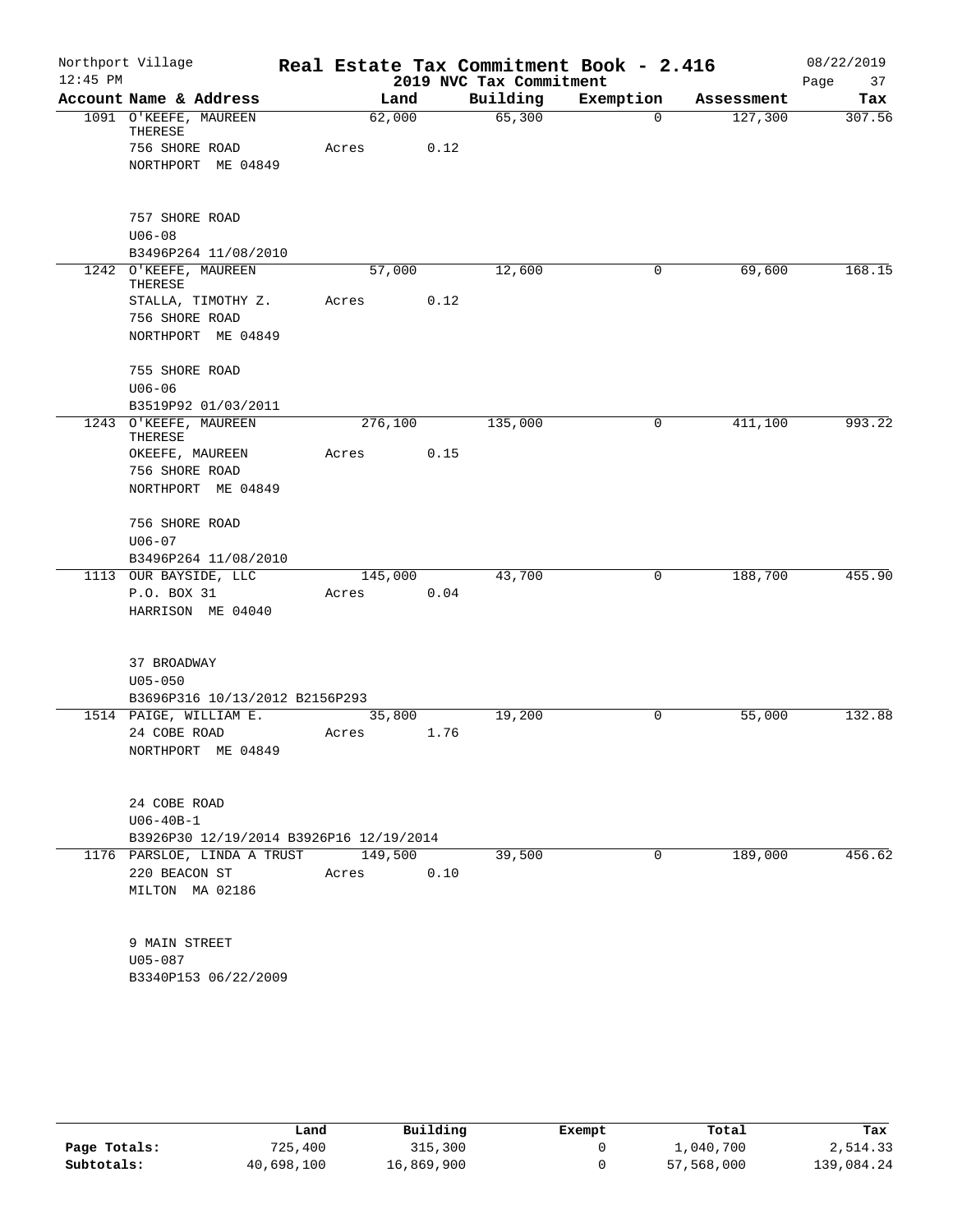| $12:45$ PM | Northport Village                                       |         |      | 2019 NVC Tax Commitment | Real Estate Tax Commitment Book - 2.416 |            | 08/22/2019<br>Page<br>38 |
|------------|---------------------------------------------------------|---------|------|-------------------------|-----------------------------------------|------------|--------------------------|
|            | Account Name & Address                                  | Land    |      | Building                | Exemption                               | Assessment | Tax                      |
|            | 1177 PARSONS, STUART J.<br>(TRUSTEE)                    | 381,800 |      | 166,700                 | $\mathbf 0$                             | 548,500    | 1,325.18                 |
|            | STUART J. PARSONS<br>REVOCABLE TRUST                    | Acres   | 0.81 |                         |                                         |            |                          |
|            | 408 CLAYTON AVE.                                        |         |      |                         |                                         |            |                          |
|            | LEHIGH ACRES FL 33972                                   |         |      |                         |                                         |            |                          |
|            | 66 BROADWAY                                             |         |      |                         |                                         |            |                          |
|            | $U04 - 12$<br>B3760P239 05/13/2013 B3156P335 11/07/2007 |         |      |                         |                                         |            |                          |
|            | 1179 PATTEN REVOCABLE LIVING<br>TRUST                   | 45,700  |      | 95,400                  | 0                                       | 141,100    | 340.90                   |
|            | PO BOX 206                                              | Acres   | 4.22 |                         |                                         |            |                          |
|            | BELFAST ME 04915                                        |         |      |                         |                                         |            |                          |
|            | 84 CROSS STREET                                         |         |      |                         |                                         |            |                          |
|            | $U03 - 23$                                              |         |      |                         |                                         |            |                          |
|            | B4160P53 04/25/2017 B3854P334 04/11/2014 B901P221       |         |      |                         |                                         |            |                          |
|            | 1081 PATTEN, TERRY                                      | 78,600  |      | 67,400                  | $\mathbf 0$                             | 146,000    | 352.74                   |
|            | 22 PRIEST RD.<br>NORTHPORT ME 04849                     | Acres   | 0.47 |                         |                                         |            |                          |
|            |                                                         |         |      |                         |                                         |            |                          |
|            | 90 CROSS STREET                                         |         |      |                         |                                         |            |                          |
|            | $U03 - 21$                                              |         |      |                         |                                         |            |                          |
|            | B3362P140 07/29/2009                                    |         |      |                         |                                         |            |                          |
|            | 1078 PELLETIER, HELEN E.                                | 145,000 |      | 39,200                  | $\mathsf{O}$                            | 184,200    | 445.03                   |
|            | SPRITZ, JOHN A.                                         | Acres   | 0.04 |                         |                                         |            |                          |
|            | 69 CHENERY ST.                                          |         |      |                         |                                         |            |                          |
|            | PORTLAND ME 04103                                       |         |      |                         |                                         |            |                          |
|            | <b>40 CLINTON AVENUE</b>                                |         |      |                         |                                         |            |                          |
|            | $U05 - 063$                                             |         |      |                         |                                         |            |                          |
|            | B3688P49 09/12/2012                                     |         |      |                         |                                         |            |                          |
|            | 1181 PENDLETON, HAROLD &<br>IMORGA                      | 28,700  |      | 45,700                  | 0                                       | 74,400     | 179.75                   |
|            | 1158 ATLANTIC HIGHWAY                                   | Acres   | 0.34 |                         |                                         |            |                          |
|            | NORTHPORT ME 04849                                      |         |      |                         |                                         |            |                          |
|            |                                                         |         |      |                         |                                         |            |                          |
|            | 1158 ATLANTIC HIGHWAY                                   |         |      |                         |                                         |            |                          |
|            | $R04 - 40$                                              |         |      |                         |                                         |            |                          |
|            | B1283P223<br>1196 PENOBSCOT MCCRUM LLC                  | 572,600 |      | 306,000                 | 0                                       | 878,600    | 2,122.70                 |
|            | P.O. BOX 229                                            | Acres   | 1.80 |                         |                                         |            |                          |
|            | BELFAST ME 04915                                        |         |      |                         |                                         |            |                          |
|            |                                                         |         |      |                         |                                         |            |                          |
|            | 718 SHORE ROAD                                          |         |      |                         |                                         |            |                          |
|            | $U07 - 20$                                              |         |      |                         |                                         |            |                          |
|            | B3510P160 12/29/2010                                    |         |      |                         |                                         |            |                          |
|            |                                                         |         |      |                         |                                         |            |                          |
|            |                                                         |         |      |                         |                                         |            |                          |

|              | Land       | Building   | Exempt | Total      | Tax        |
|--------------|------------|------------|--------|------------|------------|
| Page Totals: | 1,252,400  | 720,400    |        | 1,972,800  | 4,766.30   |
| Subtotals:   | 41,950,500 | 17,590,300 |        | 59,540,800 | 143,850.54 |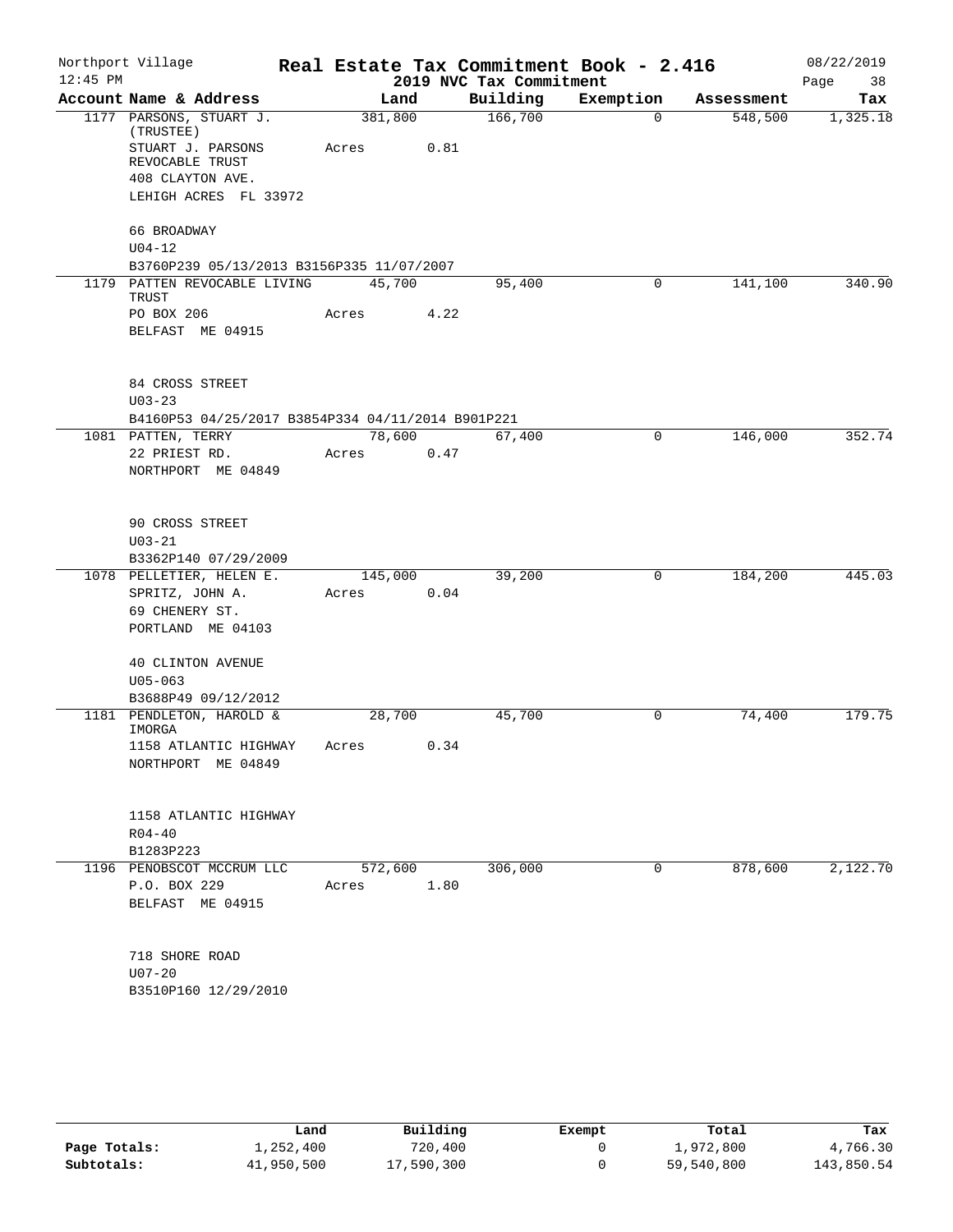| $12:45$ PM | Northport Village                                             |                  |       | 2019 NVC Tax Commitment | Real Estate Tax Commitment Book - 2.416 |            | 08/22/2019<br>Page<br>39 |
|------------|---------------------------------------------------------------|------------------|-------|-------------------------|-----------------------------------------|------------|--------------------------|
|            | Account Name & Address                                        | Land             |       | Building                | Exemption                               | Assessment | Tax                      |
|            | 998 PENSCO TRUST CO.,<br>CUSTODIAN FBO                        | 81,200           |       | 102,500                 | 0                                       | 183,700    | 443.82                   |
|            | JULIAN E. CANNELL IRA<br>625 SHORE ROAD<br>NORTHPORT ME 04849 | Acres            | 0.72  |                         |                                         |            |                          |
|            |                                                               |                  |       |                         |                                         |            |                          |
|            | 35 COBE ROAD<br>$U06 - 39$                                    |                  |       |                         |                                         |            |                          |
|            | B3838P126 08/28/2013 B3408P256 01/08/2010                     |                  |       |                         |                                         |            |                          |
|            | 1210 PETER V. SAMPO, TRUSTEE<br>SAMPO 2003 REALITY<br>TRUST   | 148,000          |       | 100,400                 | 0                                       | 248,400    | 600.13                   |
|            | 511 KEARSARGE MT. RD                                          | Acres            | 0.08  |                         |                                         |            |                          |
|            | WARNER NH 03278                                               |                  |       |                         |                                         |            |                          |
|            | 5 GRIFFIN STREET                                              |                  |       |                         |                                         |            |                          |
|            | $U05 - 076$                                                   |                  |       |                         |                                         |            |                          |
|            | B745P135<br>1189 RACKLIFFE, PETER                             | 89,000           |       | $\Omega$                | 0                                       | 89,000     | 215.02                   |
|            | 647 SHORE ROAD                                                | Acres            | 11.00 |                         |                                         |            |                          |
|            | NORTHPORT ME 04849                                            |                  |       |                         |                                         |            |                          |
|            |                                                               |                  |       |                         |                                         |            |                          |
|            | 639 SHORE ROAD                                                |                  |       |                         |                                         |            |                          |
|            | $U08 - 23$                                                    |                  |       |                         |                                         |            |                          |
|            | B1122P246                                                     |                  |       |                         |                                         |            |                          |
|            | 1188 RACKLIFFE, PETER J.                                      | 95,100           |       | 113,900                 | 0                                       | 209,000    | 504.94                   |
|            | 647 SHORE ROAD                                                | Acres            | 8.00  |                         |                                         |            |                          |
|            | NORTHPORT ME 04849                                            |                  |       |                         |                                         |            |                          |
|            | 647 SHORE ROAD                                                |                  |       |                         |                                         |            |                          |
|            | $U07 - 01$                                                    |                  |       |                         |                                         |            |                          |
|            | B1062P47                                                      |                  |       |                         |                                         |            |                          |
|            | 1192 RAND, SHIRLEY T.<br>91 MYRTLE STREET                     | 126,200<br>Acres | 0.03  | 50,300                  | 0                                       | 176,500    | 426.42                   |
|            | MANCHESTER ME 04351                                           |                  |       |                         |                                         |            |                          |
|            |                                                               |                  |       |                         |                                         |            |                          |
|            | 27 BROADWAY                                                   |                  |       |                         |                                         |            |                          |
|            | $U05 - 060$<br>B1163P96                                       |                  |       |                         |                                         |            |                          |
|            | 1148 REA, MARY A., ANDREW R.                                  | 185,000          |       | 70,400                  | $\Omega$                                | 255,400    | 617.05                   |
|            | & STEVEN P. Trustees                                          |                  |       |                         |                                         |            |                          |
|            | REA FAMILY TRUST d/o/e<br>$3 - 7 - 91$ , THE                  | Acres            | 0.04  |                         |                                         |            |                          |
|            | 244 SOUTH QUINCE STREET                                       |                  |       |                         |                                         |            |                          |
|            | PHILADELPHIA PA 19107                                         |                  |       |                         |                                         |            |                          |
|            | 9 CLINTON AVENUE                                              |                  |       |                         |                                         |            |                          |
|            | $U05 - 157$                                                   |                  |       |                         |                                         |            |                          |
|            |                                                               |                  |       |                         |                                         |            |                          |

|              | Land       | Building   | Exempt | Total      | Tax        |
|--------------|------------|------------|--------|------------|------------|
| Page Totals: | 724,500    | 437,500    |        | 1,162,000  | 2,807.38   |
| Subtotals:   | 42,675,000 | 18,027,800 |        | 60,702,800 | 146,657.92 |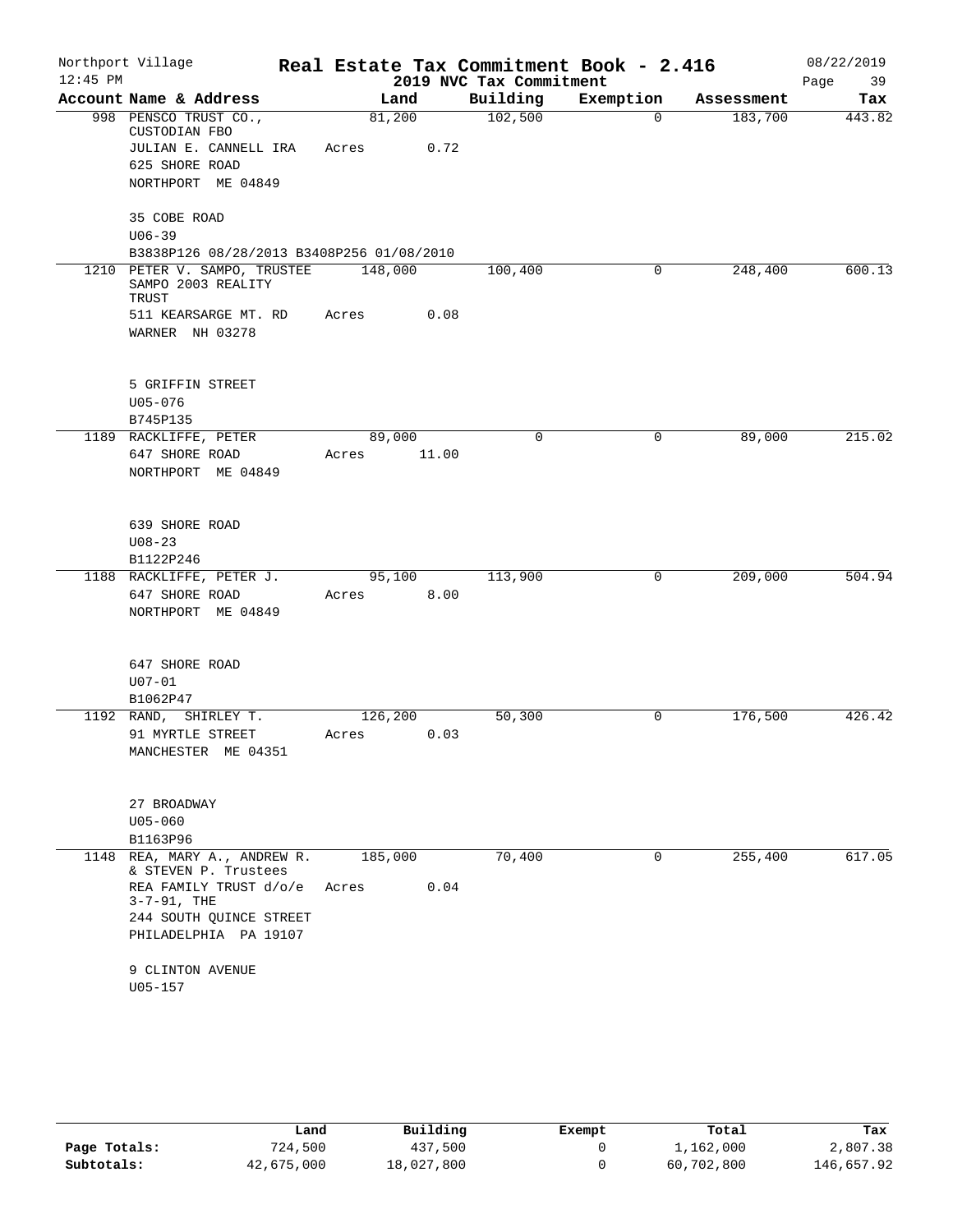| $12:45$ PM | Northport Village                    |                            |                  |       | 2019 NVC Tax Commitment | Real Estate Tax Commitment Book - 2.416 |            | 08/22/2019<br>Page<br>40 |
|------------|--------------------------------------|----------------------------|------------------|-------|-------------------------|-----------------------------------------|------------|--------------------------|
|            | Account Name & Address               |                            | Land             |       | Building                | Exemption                               | Assessment | Tax                      |
|            | 1193 REARDON, DANIEL &<br>SUZANNA    | 420 WEST END AVE. #5B      | 112,500<br>Acres | 1.20  | 30,600                  | $\Omega$                                | 143,100    | 345.73                   |
|            |                                      | NEW YORK NY 10024-5708     |                  |       |                         |                                         |            |                          |
|            | 789 SHORE ROAD<br>$U06 - 29$         |                            |                  |       |                         |                                         |            |                          |
|            | B3576P42 08/13/2011                  |                            |                  |       |                         |                                         |            |                          |
|            | L.                                   | 956 REEVE, DANIEL & MARTHA | 40,200           |       | 0                       | 0                                       | 40,200     | 97.12                    |
|            | 460 BLUFF ROAD<br>NORTHPORT ME 04849 |                            | Acres            | 1.10  |                         |                                         |            |                          |
|            | 460 BLUFF ROAD                       |                            |                  |       |                         |                                         |            |                          |
|            | $U06 - 42 - B$                       |                            |                  |       |                         |                                         |            |                          |
|            | B1934P248<br>1008 REEVE, DANIEL H.   |                            | 79,800           |       | 8,600                   | 0                                       | 88,400     | 213.57                   |
|            | 460 BLUFF RD                         |                            | Acres            | 0.92  |                         |                                         |            |                          |
|            | NORTHPORT ME 04849                   |                            |                  |       |                         |                                         |            |                          |
|            | 759 SHORE ROAD                       |                            |                  |       |                         |                                         |            |                          |
|            | $U06 - 10$                           |                            |                  |       |                         |                                         |            |                          |
|            | B4296P203 08/03/2018                 |                            |                  |       |                         |                                         |            |                          |
|            | 1397 REEVE, MARTHA                   |                            | 47,000           |       | 167,300                 | 0                                       | 214,300    | 517.75                   |
|            | 460 BLUFF ROAD<br>NORTHPORT ME 04849 |                            | Acres            | 1.00  |                         |                                         |            |                          |
|            | KELLY COVE LANE                      |                            |                  |       |                         |                                         |            |                          |
|            | $U06 - 42 - 3$                       |                            |                  |       |                         |                                         |            |                          |
|            | B2047P213                            |                            |                  |       |                         |                                         |            |                          |
|            | 1291 REEVE, MARTHA                   |                            | 2,300            |       | $\mathbf 0$             | $\mathbf 0$                             | 2,300      | 5.56                     |
|            | REEVE, DANIEL                        |                            | Acres            | 0.22  |                         |                                         |            |                          |
|            | 460 BLUFF ROAD<br>NORTHPORT ME 04849 |                            |                  |       |                         |                                         |            |                          |
|            | 457 BLUFF ROAD                       |                            |                  |       |                         |                                         |            |                          |
|            | $U06 - 43$<br>B4281P271 07/02/2018   |                            |                  |       |                         |                                         |            |                          |
|            | 1048 REID, GERALD T &<br>DOROTHY J   |                            | 125,600          |       | 949,400                 | $\mathbf 0$                             | 1,075,000  | 2,597.20                 |
|            | 459 BLUFF ROAD                       |                            | Acres            | 13.00 |                         |                                         |            |                          |
|            | NORTHPORT ME 04849                   |                            |                  |       |                         |                                         |            |                          |
|            | 459 BLUFF ROAD                       |                            |                  |       |                         |                                         |            |                          |
|            | $U06 - 41$                           |                            |                  |       |                         |                                         |            |                          |
|            | B2123P280                            |                            |                  |       |                         |                                         |            |                          |

|              | Land       | Building   | Exempt | Total      | Tax        |
|--------------|------------|------------|--------|------------|------------|
| Page Totals: | 407,400    | ⊥,155,900  |        | 1,563,300  | 3,776.93   |
| Subtotals:   | 43,082,400 | 19,183,700 |        | 62,266,100 | 150,434.85 |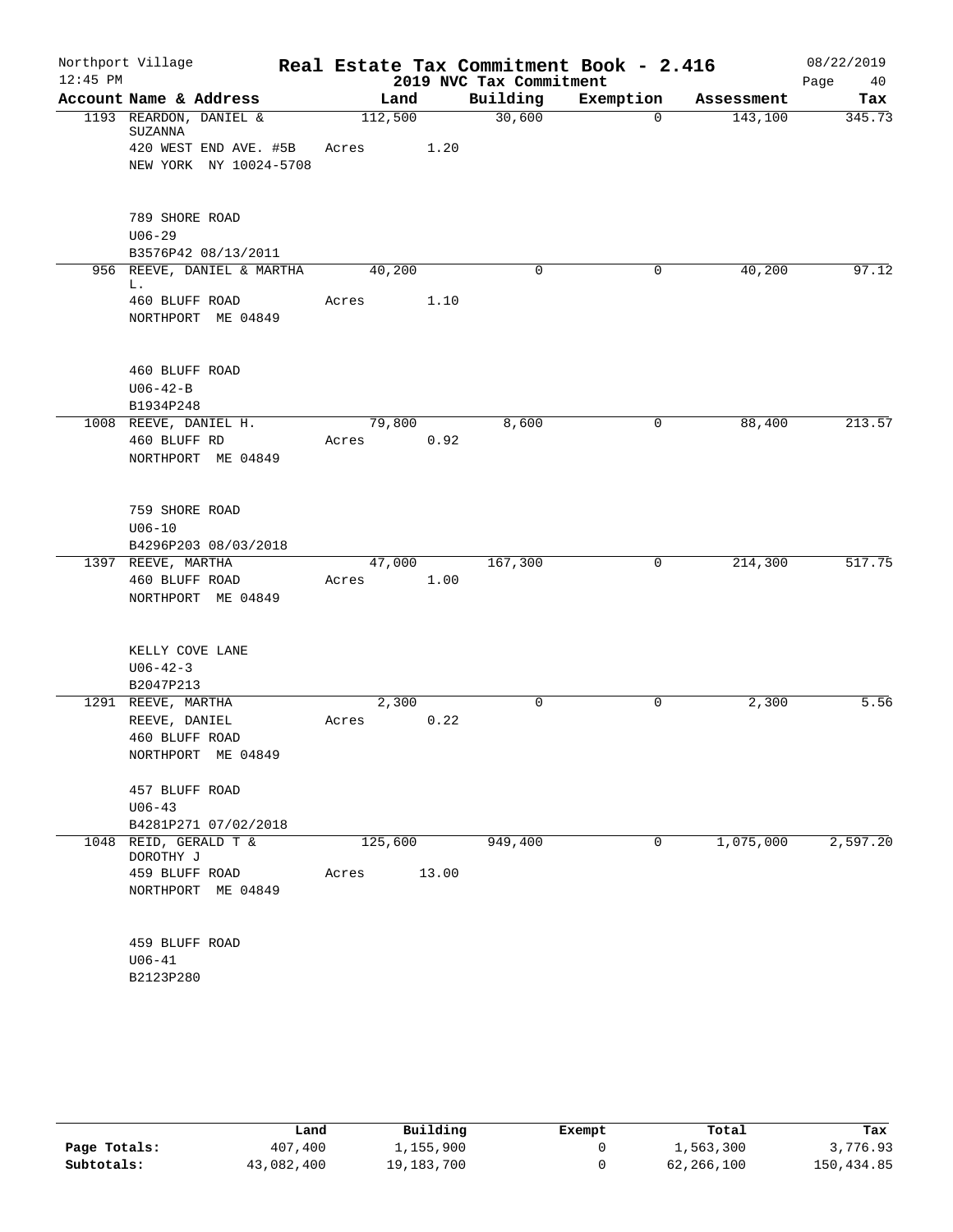|            | Northport Village                   |         |       |                         | Real Estate Tax Commitment Book - 2.416 |            | 08/22/2019 |
|------------|-------------------------------------|---------|-------|-------------------------|-----------------------------------------|------------|------------|
| $12:45$ PM |                                     |         |       | 2019 NVC Tax Commitment |                                         |            | Page<br>41 |
|            | Account Name & Address              | Land    |       | Building                | Exemption                               | Assessment | Tax        |
|            | 1049 REID, GERALD T &               | 29,600  |       | $\mathbf 0$             | $\Omega$                                | 29,600     | 71.51      |
|            | DOROTHY J<br>459 BLUFF ROAD         | Acres   | 37.00 |                         |                                         |            |            |
|            | NORTHPORT ME 04849                  |         |       |                         |                                         |            |            |
|            |                                     |         |       |                         |                                         |            |            |
|            | 449 BLUFF ROAD                      |         |       |                         |                                         |            |            |
|            | $U06 - 44$                          |         |       |                         |                                         |            |            |
|            | B2123P280                           |         |       |                         |                                         |            |            |
|            | 1195 REILLY, FRANK & PAULA          | 126,200 |       | 33,400                  | 0                                       | 159,600    | 385.59     |
|            | 114 GLENWOOD AVE                    | Acres   | 0.03  |                         |                                         |            |            |
|            | PORTLAND ME 04103                   |         |       |                         |                                         |            |            |
|            | 17 BROADWAY                         |         |       |                         |                                         |            |            |
|            | $U05 - 055$                         |         |       |                         |                                         |            |            |
|            | B778P994                            |         |       |                         |                                         |            |            |
|            | 1612 RICHARDS, MARK & CARINA 44,400 |         |       | 103,900                 | 0                                       | 148,300    | 358.29     |
|            | 44 CROSS STREET                     | Acres   | 6.50  |                         |                                         |            |            |
|            | NORTHPROT ME 04849                  |         |       |                         |                                         |            |            |
|            |                                     |         |       |                         |                                         |            |            |
|            | 44 CROSS STREET                     |         |       |                         |                                         |            |            |
|            | $R01-03B$                           |         |       |                         |                                         |            |            |
|            | B2606P19 05/19/2004                 |         |       |                         |                                         |            |            |
|            | 1297 ROBBINS, MICHAEL F.            | 145,800 |       | 61,900                  | 0                                       | 207,700    | 501.80     |
|            | ROBBINS, KATHLEEN A.                | Acres   | 0.05  |                         |                                         |            |            |
|            | 41 COLUMBUS AVE<br>SALEM MA 01970   |         |       |                         |                                         |            |            |
|            |                                     |         |       |                         |                                         |            |            |
|            | 33 BROADWAY                         |         |       |                         |                                         |            |            |
|            | $U05 - 048$                         |         |       |                         |                                         |            |            |
|            | B4010P18 10/02/2015 B2290P306       |         |       |                         |                                         |            |            |
|            | 1201 ROBINSON, RALPH L. F.          | 105,600 |       | 94,900                  | 0                                       | 200, 500   | 484.41     |
|            | 799 SHORE ROAD                      | Acres   | 0.45  |                         |                                         |            |            |
|            | NORTHPORT ME 04849                  |         |       |                         |                                         |            |            |
|            | 799 SHORE ROAD                      |         |       |                         |                                         |            |            |
|            | $U06 - 32$                          |         |       |                         |                                         |            |            |
|            | B1096P4                             |         |       |                         |                                         |            |            |
|            | 1202 ROHWEDER, JUDITH               | 411,000 |       | 37,000                  | $\mathbf 0$                             | 448,000    | 1,082.37   |
|            | 8 CLINTON STREET                    | Acres   | 0.11  |                         |                                         |            |            |
|            | NORTHPORT ME 04849                  |         |       |                         |                                         |            |            |
|            |                                     |         |       |                         |                                         |            |            |
|            | 2 BAYVIEW PARK                      |         |       |                         |                                         |            |            |
|            | $U05 - 127$                         |         |       |                         |                                         |            |            |
|            | B762P665                            |         |       |                         |                                         |            |            |

|              | Land       | Building   | Exempt | Total      | Tax         |
|--------------|------------|------------|--------|------------|-------------|
| Page Totals: | 862,600    | 331,100    |        | 1,193,700  | 2,883.97    |
| Subtotals:   | 43,945,000 | 19,514,800 |        | 63,459,800 | 153, 318.82 |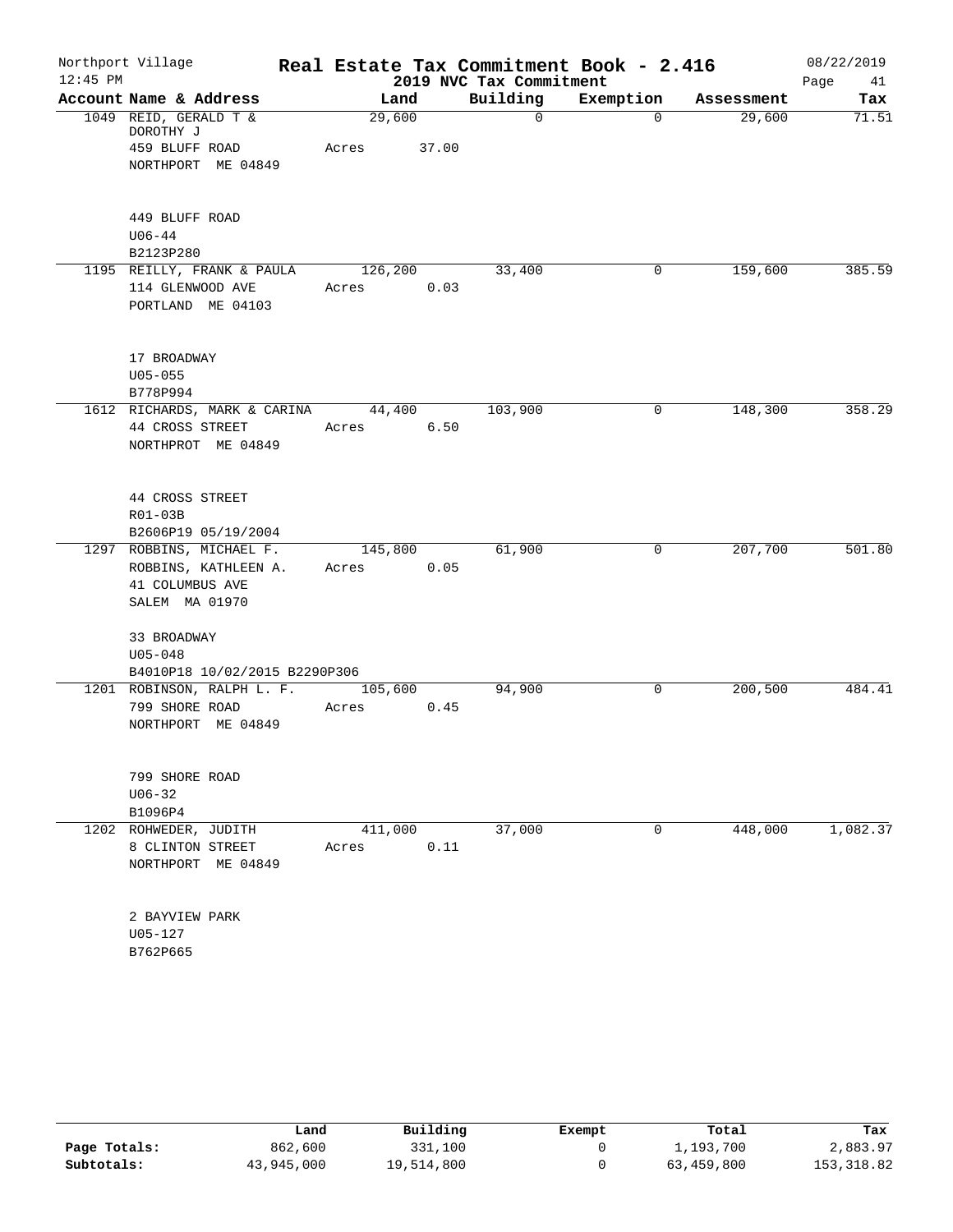| $12:45$ PM | Northport Village                                                                                                                       |                  |      | 2019 NVC Tax Commitment | Real Estate Tax Commitment Book - 2.416 |            | 08/22/2019<br>42 |
|------------|-----------------------------------------------------------------------------------------------------------------------------------------|------------------|------|-------------------------|-----------------------------------------|------------|------------------|
|            | Account Name & Address                                                                                                                  | Land             |      | Building                | Exemption                               | Assessment | Page<br>Tax      |
|            | 1267 ROHWEDER, JUDITH<br>*% WELLS FARGO REAL<br>ESTATE SVCS<br>MAC X2502-011                                                            | 149,800<br>Acres | 0.22 | 64,300                  | $\mathbf 0$                             | 214,100    | 517.27           |
|            | DES MOINES IA<br>50328-0001                                                                                                             |                  |      |                         |                                         |            |                  |
|            | <b>45 CLINTON AVENUE</b><br>$U05 - 045$                                                                                                 |                  |      |                         |                                         |            |                  |
|            | B2037P54                                                                                                                                |                  |      |                         |                                         |            |                  |
|            | 985 ROSA, RACHEL; JOHNSON,<br>SUSAN (TRUSTEES)<br>ALLEY, MICHAEL; BAKER,<br>ROBIN (TRUSTEES)<br>163 EATON RIDGE ROAD<br>HOLDEN ME 04429 | 185,000<br>Acres | 0.04 | 52,200                  | 0                                       | 237,200    | 573.08           |
|            | 7 AUDITORIUM PARK<br>$U05 - 164$                                                                                                        |                  |      |                         |                                         |            |                  |
|            | B3838P97 12/18/2013 B2165P100<br>1205 ROSENBLUM, HARRY A. JR.                                                                           | 411,300          |      | 61,100                  | 0                                       | 472,400    | 1,141.32         |
|            | ROSENBLUM, HARRY C. &<br>AARON L.                                                                                                       | Acres            | 0.23 |                         |                                         |            |                  |
|            | P.O. BOX 666<br>KATONAH NY 10536-0666                                                                                                   |                  |      |                         |                                         |            |                  |
|            | 20 BAY STREET<br>$U05 - 146$                                                                                                            |                  |      |                         |                                         |            |                  |
|            | B3808P339 10/04/2013 B808P915                                                                                                           |                  |      |                         |                                         |            |                  |
|            | 1436 ROSS, JAMES M. & CATHY<br>М.<br>TRUSTEES OF THEROSS<br>REVOCABLE FAMILY TRUST.<br>1797 SEDGEFIELD DRIVE<br>OOLTEWAH TN 37363-4973  | 120,000          |      | 84,500                  | 0                                       | 204,500    | 494.07           |
|            | 1 C BROADWAY<br>$U05 - 105 - 5$                                                                                                         |                  |      |                         |                                         |            |                  |
|            | B2962P344 07/13/2006                                                                                                                    |                  |      |                         |                                         |            |                  |
|            | 1119 ROSSI, SALVATORE J.JR.&<br>THERESA W.                                                                                              | 522,200          |      | 255,000                 | 0                                       | 777,200    | 1,877.72         |
|            | 4 Hearth Lane<br>WILMINGTON DE 19807                                                                                                    | Acres            | 1.40 |                         |                                         |            |                  |
|            | 730 SHORE ROAD<br>$U07 - 23$                                                                                                            |                  |      |                         |                                         |            |                  |
|            | B2189P259                                                                                                                               |                  |      |                         |                                         |            |                  |
| 1248       | ROSSI, THERESA<br>ROSSI, SALVATORE JR.<br>4 HEARTH LN<br>WILMINGTON DE 19807                                                            | 318,100<br>Acres | 0.20 | 56,600                  | 0                                       | 374,700    | 905.28           |
|            | 736 SHORE ROAD<br>$U07 - 24$                                                                                                            |                  |      |                         |                                         |            |                  |

|              | Land       | Building   | Exempt | Total      | Tax        |
|--------------|------------|------------|--------|------------|------------|
| Page Totals: | 1,706,400  | 573,700    |        | 2,280,100  | 5,508.74   |
| Subtotals:   | 45,651,400 | 20,088,500 |        | 65,739,900 | 158,827.56 |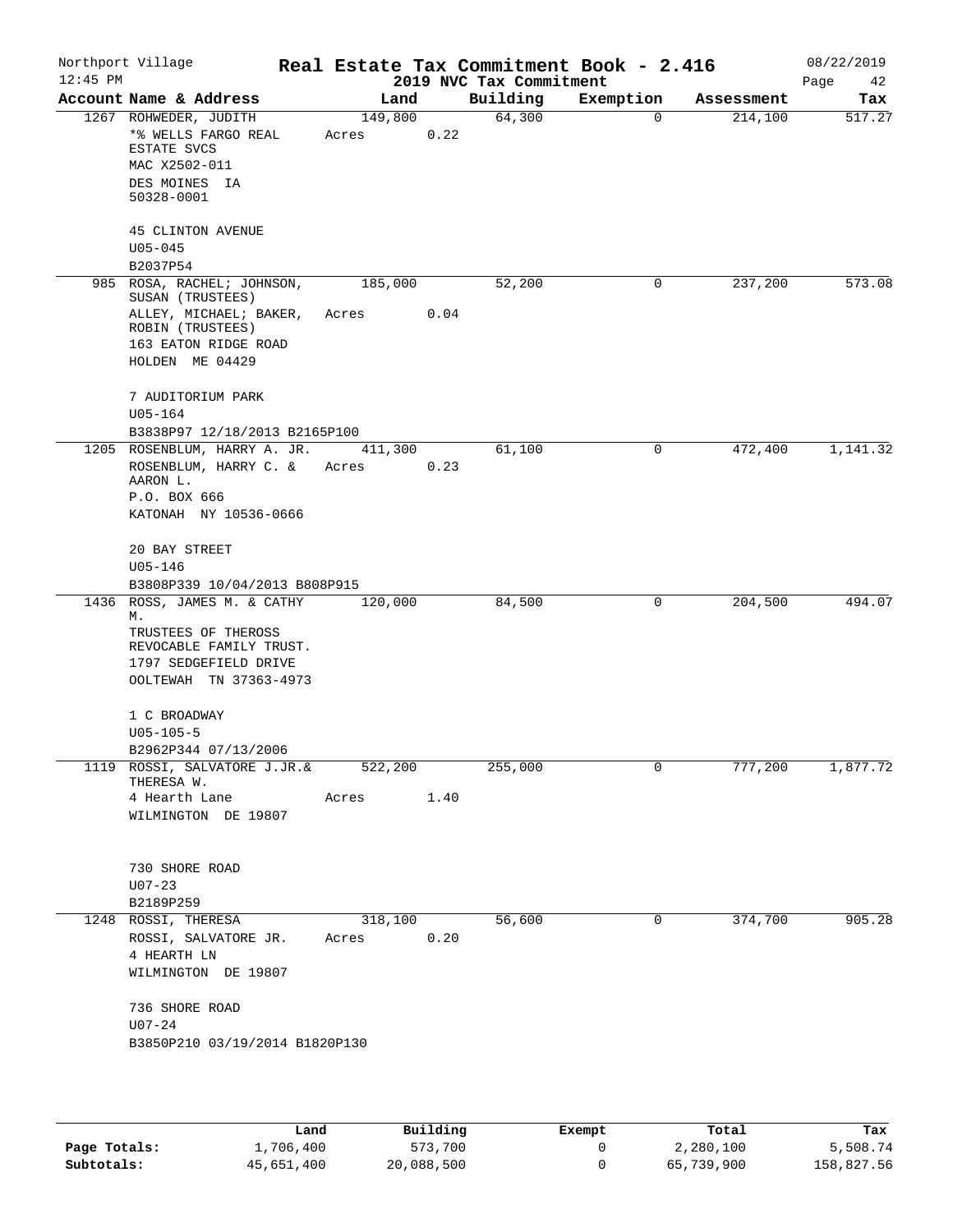| Account Name & Address                                                                           |                                                                                                                         |                               |                                                                                                                                           | 2019 NVC Tax Commitment |            | Page<br>43        |
|--------------------------------------------------------------------------------------------------|-------------------------------------------------------------------------------------------------------------------------|-------------------------------|-------------------------------------------------------------------------------------------------------------------------------------------|-------------------------|------------|-------------------|
|                                                                                                  | Land                                                                                                                    |                               | Building                                                                                                                                  | Exemption               | Assessment | Tax               |
| 1222 RUBINO, WILLIAM ROBERT<br>RUBINO, LEAH KNOX<br>6388 CHICKERING CIRCLE<br>NASHVILLE TN 37215 | 140,900<br>Acres                                                                                                        | 3.19                          | 121,600                                                                                                                                   | $\mathbf 0$             | 262,500    | 634.20            |
| 374 BLUFF ROAD<br>$U07 - 33$                                                                     |                                                                                                                         |                               |                                                                                                                                           |                         |            |                   |
|                                                                                                  |                                                                                                                         |                               |                                                                                                                                           |                         |            |                   |
| RUBINO, LEAH KNOX<br>6388 CHICKERING CIRCLE<br>NASHVILLE TN 37215                                | Acres                                                                                                                   | 0.07                          |                                                                                                                                           |                         |            | 34.07             |
| 686 SHORE ROAD<br>$U07 - 11$                                                                     |                                                                                                                         |                               |                                                                                                                                           |                         |            |                   |
|                                                                                                  |                                                                                                                         |                               |                                                                                                                                           |                         |            |                   |
| 1 SOUTH EAST THIRD<br>AVE., STE #1400<br>MIAMI FL 33139                                          | Acres                                                                                                                   | 0.07                          |                                                                                                                                           |                         |            | 534.42            |
| 15 MAPLE STREET<br>$U05 - 100$<br>B4221P21 11/08/2017                                            |                                                                                                                         |                               |                                                                                                                                           |                         |            |                   |
| 3 EDGEWOOD PLACE<br>SOUTH RIVER NJ 08882                                                         | Acres                                                                                                                   | 0.48                          | 127,700                                                                                                                                   | 0                       | 204,000    | 492.86            |
| 541 BLUFF ROAD<br>$U05 - 023 - A$<br>B3354P255 B1620P338                                         |                                                                                                                         |                               |                                                                                                                                           |                         |            |                   |
| TRUSTEE<br>1025 RIO LANE<br>SEVERNA PARK MD<br>21146-4822                                        |                                                                                                                         | 0.05                          | 44,900                                                                                                                                    | 0                       | 350,700    | 847.29            |
| 15 PARK ROW<br>$U05 - 190$<br>B3227P7 11/30/2007                                                 |                                                                                                                         |                               |                                                                                                                                           |                         |            |                   |
| TRUSTEE<br>1025 RIO LANE<br>SEVERNA PARK MD<br>21146-4822                                        | Acres                                                                                                                   | 0.01                          | 0                                                                                                                                         | $\mathsf{O}$            | 4,200      | 10.15             |
| 1 PLEASANT LANE<br>$U05 - 186$<br>B3227P7 11/30/2007                                             |                                                                                                                         |                               |                                                                                                                                           |                         |            |                   |
| 1221                                                                                             | RUBINO, WILLIAM ROBERT<br>1140 SAMBAS, LLC<br>1145 SAMSEL, JOSEPH<br>1213 SAMWAY, H TERRENCE<br>1214 SAMWAY, H TERRENCE | H TERRENCE SAMWAY TRUST Acres | B4171P210 06/06/2017 B3470P316 08/24/2010<br>14,100<br>B4171P210 06/06/2017 B3470P316 08/24/2010<br>147,300<br>76,300<br>305,800<br>4,200 | $\Omega$<br>73,900      | 0<br>0     | 14,100<br>221,200 |

|              | Land       | Building   | Exempt | Total      | Tax        |
|--------------|------------|------------|--------|------------|------------|
| Page Totals: | 688,600    | 368,100    |        | l,056,700  | 2,552.99   |
| Subtotals:   | 46,340,000 | 20,456,600 |        | 66,796,600 | 161,380.55 |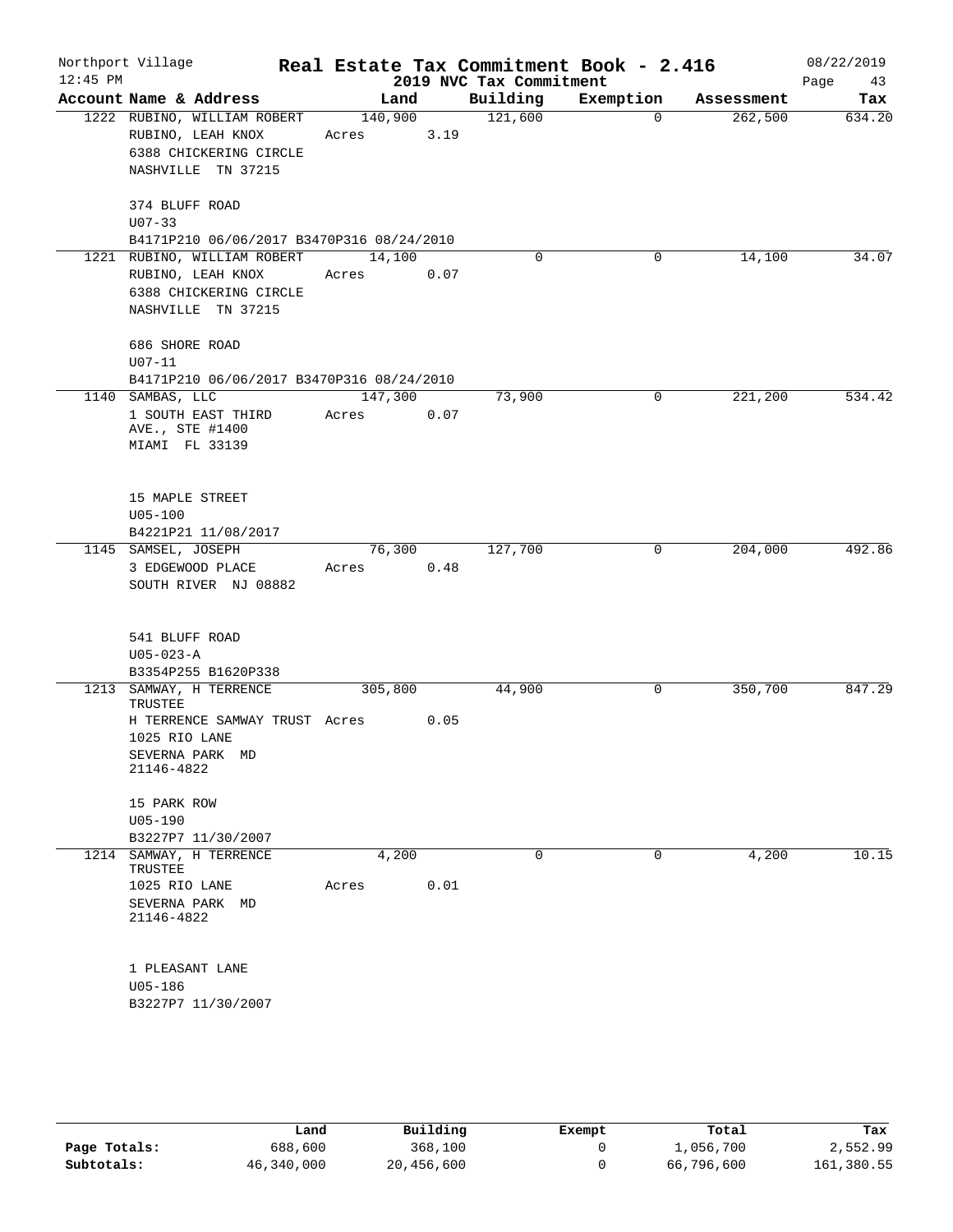| Account Name & Address<br>Building<br>Exemption<br>Land<br>Assessment<br>105,600<br>1215 SAMWAY, J. TIMOTHY &<br>328,200<br>$\Omega$<br>433,800<br>ANNE MARIE<br>*REVOCABLE TRUST<br>Acres<br>0.46<br>33 OLD STAGE ROAD<br><b>BOX248</b><br>HAMPTON FALLS NH 03844<br>614 SHORE ROAD<br>$U08 - 17$<br>B1945P319<br>1146 SAMWAY, MICHAEL &<br>126,200<br>36,000<br>162,200<br>0<br>JENNIFER<br>114 8TH DILIDO TERRACE<br>0.03<br>Acres<br>MIAMI BEACH FL 33139<br>7 OAK STREET<br>$U05 - 115$<br>B4193P250 08/16/2017<br>1526 SANDERSON, GUY J.<br>81,600<br>178,600<br>260,200<br>0<br>0.93<br>575 BLUFF ROAD<br>Acres<br>NORTHPORT ME 04849<br>575 Bluff Road<br>$U04 - 025 - B$<br>B2274P143<br>1190 SAPOCH, JOHN C. III<br>604,800<br>44,200<br>649,000<br>0<br>2.30<br>83 WEST BROAD STREET<br>Acres<br>HOPEWELL NJ 08525<br>640 SHORE ROAD<br>$U08 - 22$<br>B3778P254 07/12/2013<br>1277 SARGENT, REBECCA<br>120,000<br>425,300<br>0<br>545,300 | $12:45$ PM | Northport Village |  | 2019 NVC Tax Commitment | Real Estate Tax Commitment Book - 2.416 | 08/22/2019<br>Page<br>44 |
|------------------------------------------------------------------------------------------------------------------------------------------------------------------------------------------------------------------------------------------------------------------------------------------------------------------------------------------------------------------------------------------------------------------------------------------------------------------------------------------------------------------------------------------------------------------------------------------------------------------------------------------------------------------------------------------------------------------------------------------------------------------------------------------------------------------------------------------------------------------------------------------------------------------------------------------------------|------------|-------------------|--|-------------------------|-----------------------------------------|--------------------------|
|                                                                                                                                                                                                                                                                                                                                                                                                                                                                                                                                                                                                                                                                                                                                                                                                                                                                                                                                                      |            |                   |  |                         |                                         | Tax                      |
|                                                                                                                                                                                                                                                                                                                                                                                                                                                                                                                                                                                                                                                                                                                                                                                                                                                                                                                                                      |            |                   |  |                         |                                         | 1,048.06                 |
|                                                                                                                                                                                                                                                                                                                                                                                                                                                                                                                                                                                                                                                                                                                                                                                                                                                                                                                                                      |            |                   |  |                         |                                         |                          |
|                                                                                                                                                                                                                                                                                                                                                                                                                                                                                                                                                                                                                                                                                                                                                                                                                                                                                                                                                      |            |                   |  |                         |                                         |                          |
|                                                                                                                                                                                                                                                                                                                                                                                                                                                                                                                                                                                                                                                                                                                                                                                                                                                                                                                                                      |            |                   |  |                         |                                         |                          |
|                                                                                                                                                                                                                                                                                                                                                                                                                                                                                                                                                                                                                                                                                                                                                                                                                                                                                                                                                      |            |                   |  |                         |                                         |                          |
|                                                                                                                                                                                                                                                                                                                                                                                                                                                                                                                                                                                                                                                                                                                                                                                                                                                                                                                                                      |            |                   |  |                         |                                         |                          |
|                                                                                                                                                                                                                                                                                                                                                                                                                                                                                                                                                                                                                                                                                                                                                                                                                                                                                                                                                      |            |                   |  |                         |                                         |                          |
|                                                                                                                                                                                                                                                                                                                                                                                                                                                                                                                                                                                                                                                                                                                                                                                                                                                                                                                                                      |            |                   |  |                         |                                         | 391.88                   |
|                                                                                                                                                                                                                                                                                                                                                                                                                                                                                                                                                                                                                                                                                                                                                                                                                                                                                                                                                      |            |                   |  |                         |                                         |                          |
|                                                                                                                                                                                                                                                                                                                                                                                                                                                                                                                                                                                                                                                                                                                                                                                                                                                                                                                                                      |            |                   |  |                         |                                         |                          |
|                                                                                                                                                                                                                                                                                                                                                                                                                                                                                                                                                                                                                                                                                                                                                                                                                                                                                                                                                      |            |                   |  |                         |                                         |                          |
|                                                                                                                                                                                                                                                                                                                                                                                                                                                                                                                                                                                                                                                                                                                                                                                                                                                                                                                                                      |            |                   |  |                         |                                         |                          |
|                                                                                                                                                                                                                                                                                                                                                                                                                                                                                                                                                                                                                                                                                                                                                                                                                                                                                                                                                      |            |                   |  |                         |                                         |                          |
|                                                                                                                                                                                                                                                                                                                                                                                                                                                                                                                                                                                                                                                                                                                                                                                                                                                                                                                                                      |            |                   |  |                         |                                         | 628.64                   |
|                                                                                                                                                                                                                                                                                                                                                                                                                                                                                                                                                                                                                                                                                                                                                                                                                                                                                                                                                      |            |                   |  |                         |                                         |                          |
|                                                                                                                                                                                                                                                                                                                                                                                                                                                                                                                                                                                                                                                                                                                                                                                                                                                                                                                                                      |            |                   |  |                         |                                         |                          |
|                                                                                                                                                                                                                                                                                                                                                                                                                                                                                                                                                                                                                                                                                                                                                                                                                                                                                                                                                      |            |                   |  |                         |                                         |                          |
|                                                                                                                                                                                                                                                                                                                                                                                                                                                                                                                                                                                                                                                                                                                                                                                                                                                                                                                                                      |            |                   |  |                         |                                         |                          |
|                                                                                                                                                                                                                                                                                                                                                                                                                                                                                                                                                                                                                                                                                                                                                                                                                                                                                                                                                      |            |                   |  |                         |                                         |                          |
|                                                                                                                                                                                                                                                                                                                                                                                                                                                                                                                                                                                                                                                                                                                                                                                                                                                                                                                                                      |            |                   |  |                         |                                         | 1,567.98                 |
|                                                                                                                                                                                                                                                                                                                                                                                                                                                                                                                                                                                                                                                                                                                                                                                                                                                                                                                                                      |            |                   |  |                         |                                         |                          |
|                                                                                                                                                                                                                                                                                                                                                                                                                                                                                                                                                                                                                                                                                                                                                                                                                                                                                                                                                      |            |                   |  |                         |                                         |                          |
|                                                                                                                                                                                                                                                                                                                                                                                                                                                                                                                                                                                                                                                                                                                                                                                                                                                                                                                                                      |            |                   |  |                         |                                         |                          |
|                                                                                                                                                                                                                                                                                                                                                                                                                                                                                                                                                                                                                                                                                                                                                                                                                                                                                                                                                      |            |                   |  |                         |                                         |                          |
|                                                                                                                                                                                                                                                                                                                                                                                                                                                                                                                                                                                                                                                                                                                                                                                                                                                                                                                                                      |            |                   |  |                         |                                         |                          |
|                                                                                                                                                                                                                                                                                                                                                                                                                                                                                                                                                                                                                                                                                                                                                                                                                                                                                                                                                      |            | J.-TRUSTEE OF THE |  |                         |                                         | 1,317.44                 |
| 3.51<br>GRANDMA'S TALL OAK'S<br>Acres                                                                                                                                                                                                                                                                                                                                                                                                                                                                                                                                                                                                                                                                                                                                                                                                                                                                                                                |            |                   |  |                         |                                         |                          |
| TRUST                                                                                                                                                                                                                                                                                                                                                                                                                                                                                                                                                                                                                                                                                                                                                                                                                                                                                                                                                |            |                   |  |                         |                                         |                          |
| P.O. BOX 179                                                                                                                                                                                                                                                                                                                                                                                                                                                                                                                                                                                                                                                                                                                                                                                                                                                                                                                                         |            |                   |  |                         |                                         |                          |
| ELLSWORTH ME 04605                                                                                                                                                                                                                                                                                                                                                                                                                                                                                                                                                                                                                                                                                                                                                                                                                                                                                                                                   |            |                   |  |                         |                                         |                          |
| 37 Tall Oaks Drive                                                                                                                                                                                                                                                                                                                                                                                                                                                                                                                                                                                                                                                                                                                                                                                                                                                                                                                                   |            |                   |  |                         |                                         |                          |
| $U04 - 05$                                                                                                                                                                                                                                                                                                                                                                                                                                                                                                                                                                                                                                                                                                                                                                                                                                                                                                                                           |            |                   |  |                         |                                         |                          |
| B3513P55 01/03/2011                                                                                                                                                                                                                                                                                                                                                                                                                                                                                                                                                                                                                                                                                                                                                                                                                                                                                                                                  |            |                   |  |                         |                                         |                          |
| 179,700<br>34,700<br>1216<br>SAUEREISEN, AURORA RENE<br>145,000<br>0                                                                                                                                                                                                                                                                                                                                                                                                                                                                                                                                                                                                                                                                                                                                                                                                                                                                                 |            |                   |  |                         |                                         | 434.16                   |
| 0.04<br>17 JAMES ROSS PLACE<br>Acres                                                                                                                                                                                                                                                                                                                                                                                                                                                                                                                                                                                                                                                                                                                                                                                                                                                                                                                 |            |                   |  |                         |                                         |                          |
| PITTSBURG PA 15215                                                                                                                                                                                                                                                                                                                                                                                                                                                                                                                                                                                                                                                                                                                                                                                                                                                                                                                                   |            |                   |  |                         |                                         |                          |
| <b>46 GEORGE STREET</b>                                                                                                                                                                                                                                                                                                                                                                                                                                                                                                                                                                                                                                                                                                                                                                                                                                                                                                                              |            |                   |  |                         |                                         |                          |
| U05-066                                                                                                                                                                                                                                                                                                                                                                                                                                                                                                                                                                                                                                                                                                                                                                                                                                                                                                                                              |            |                   |  |                         |                                         |                          |
| B3638P145 03/01/2012                                                                                                                                                                                                                                                                                                                                                                                                                                                                                                                                                                                                                                                                                                                                                                                                                                                                                                                                 |            |                   |  |                         |                                         |                          |
|                                                                                                                                                                                                                                                                                                                                                                                                                                                                                                                                                                                                                                                                                                                                                                                                                                                                                                                                                      |            |                   |  |                         |                                         |                          |

|              | Land       | Building   | Exempt | Total      | Tax        |
|--------------|------------|------------|--------|------------|------------|
| Page Totals: | 1,711,100  | 519,100    |        | 2,230,200  | 5,388.16   |
| Subtotals:   | 48,051,100 | 20,975,700 |        | 69,026,800 | 166,768.71 |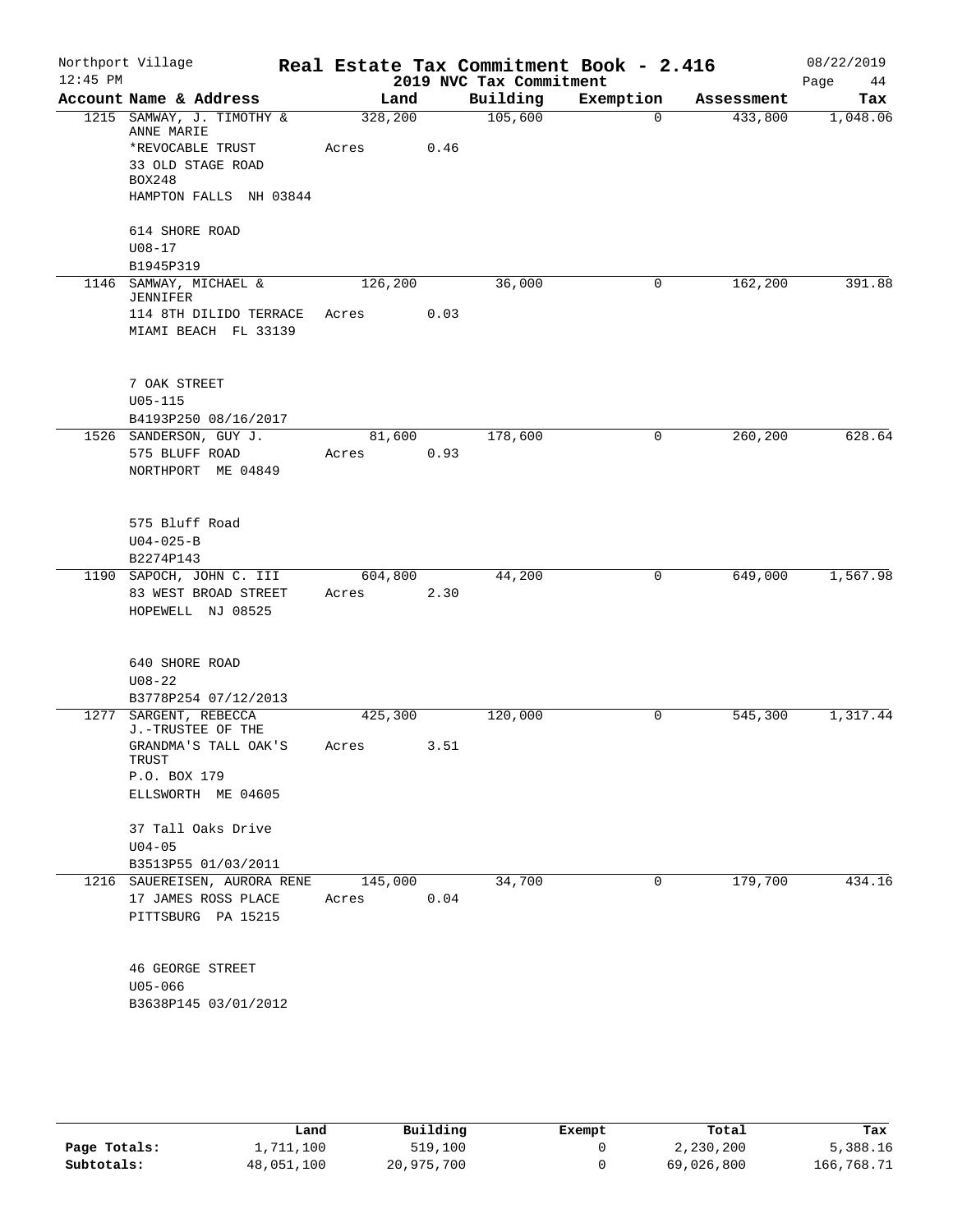|            | Northport Village                                                                                                                                                               |                 |      |                         | Real Estate Tax Commitment Book - 2.416 |            | 08/22/2019 |
|------------|---------------------------------------------------------------------------------------------------------------------------------------------------------------------------------|-----------------|------|-------------------------|-----------------------------------------|------------|------------|
| $12:45$ PM |                                                                                                                                                                                 |                 |      | 2019 NVC Tax Commitment |                                         |            | Page<br>45 |
|            | Account Name & Address                                                                                                                                                          | Land            |      | Building                | Exemption                               | Assessment | Tax        |
|            | 1759 SAVITZ, JERRY & GAIL<br>72 BROADWAY<br>NORTHPORT ME 04849                                                                                                                  | 40,200<br>Acres | 0.72 | $\mathsf{O}$            | $\Omega$                                | 40,200     | 97.12      |
|            | $U04-10A$<br>B3776P183 07/02/2013                                                                                                                                               |                 |      |                         |                                         |            |            |
|            | 1276 Sawyer, III, Howard P.<br>Ryan, Marcia<br>7 SEA BROOK LANE<br>Northport ME 04849                                                                                           | 92,500<br>Acres | 5.41 | 84,800                  | 0                                       | 177,300    | 428.36     |
|            | 7 SEABROOK LANE<br>$U07 - 07$<br>B3960P36 05/15/2015 B3956P60 04/29/2015                                                                                                        |                 |      |                         |                                         |            |            |
| 1219       | SAWYER, ULRIC & RUTH<br>(ESTATE)<br>C/O TERRY SAWYER                                                                                                                            | 82,300<br>Acres | 1.30 | 63,100                  | 0                                       | 145,400    | 351.29     |
|            | 416 CROSS ROAD<br>SWANVILLE ME 04915                                                                                                                                            |                 |      |                         |                                         |            |            |
|            | 98 CROSS STREET<br>$U03 - 20$<br>B4306P322 B456P114 10/14/1945                                                                                                                  |                 |      |                         |                                         |            |            |
|            | 1076 SCHILLING, LEE H. &<br>SHARON                                                                                                                                              | 285,000         |      | 84,000                  | 0                                       | 369,000    | 891.50     |
|            | 6 TURNBERRY LANE<br>LOOKOUT MOUNTAIN GA<br>30750                                                                                                                                | Acres           | 0.16 |                         |                                         |            |            |
|            | 762 SHORE ROAD<br>$U06 - 12$<br>B3906P38 10/03/2014                                                                                                                             |                 |      |                         |                                         |            |            |
| 1117       | SCHOLHAMER, NANCY<br>P(TRUST)                                                                                                                                                   | 409,000         |      | 51,300                  | 0                                       | 460,300    | 1,112.08   |
|            | C/O LESLIE GILLOCK<br>903 Woodhurst Drive<br>Monroe NC 28110                                                                                                                    | Acres           | 0.08 |                         |                                         |            |            |
|            | 18 BAY STREET<br>$U05 - 118$<br>B2175P82                                                                                                                                        |                 |      |                         |                                         |            |            |
|            | 1103 SCHWALL, GARRY J.<br>SCHWALL, BARBARA<br>PINE GROVE COTTAGES<br>2076 ATLANTIC HIGHWAY<br>LINCOLNVILLE ME 04849<br>KELLY COVE LANE<br>$U06 - 42 - 8$<br>B4313P52 09/28/2018 | 23,700<br>Acres | 1.60 | 0                       | $\mathbf 0$                             | 23,700     | 57.26      |

|              | Land       | Building     | Exempt | Total      | Tax        |
|--------------|------------|--------------|--------|------------|------------|
| Page Totals: | 932,700    | 283,200      |        | 1,215,900  | 2,937.61   |
| Subtotals:   | 48,983,800 | 21, 258, 900 |        | 70,242,700 | 169,706.32 |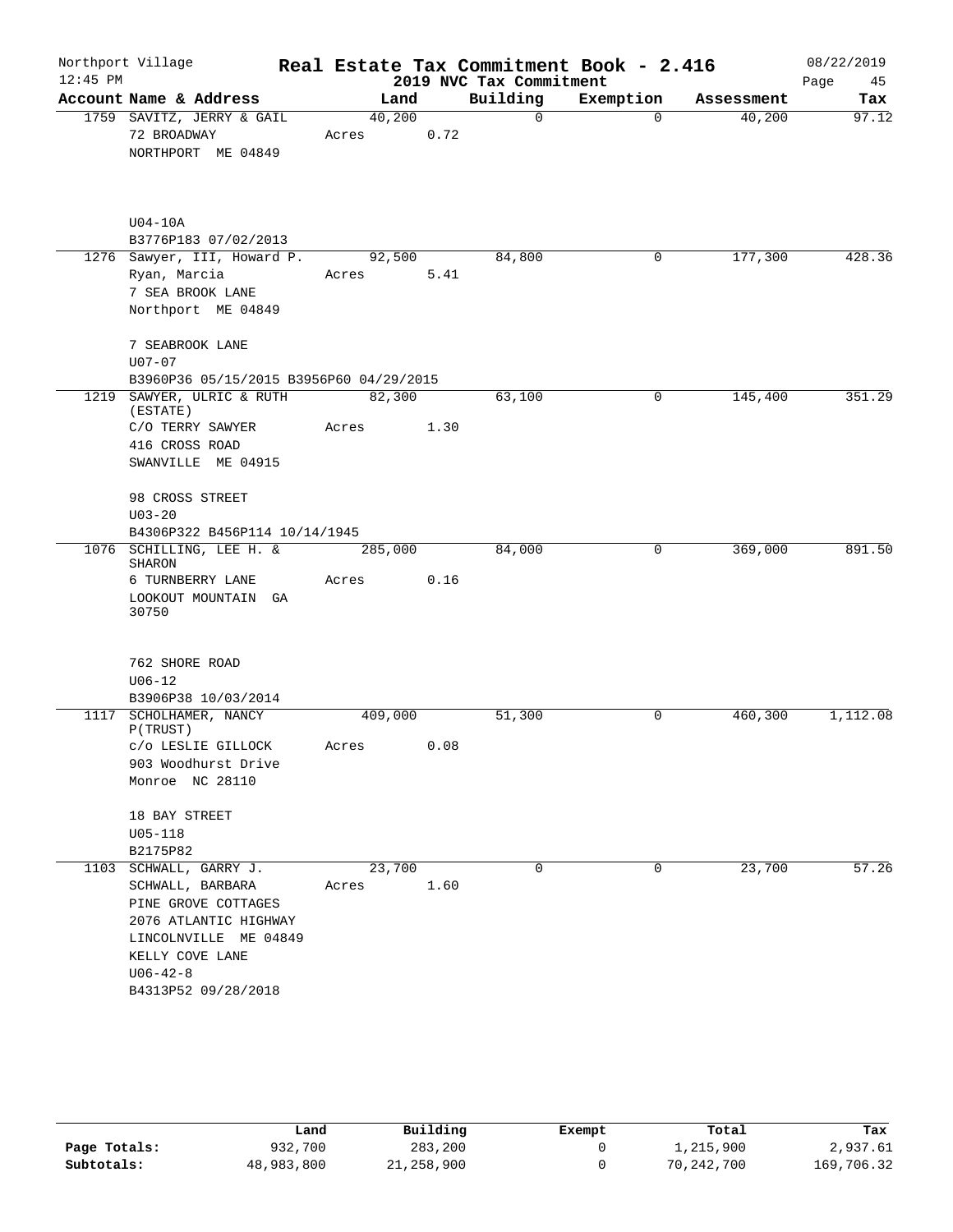| $12:45$ PM | Northport Village                                                                              |                  |      | 2019 NVC Tax Commitment | Real Estate Tax Commitment Book - 2.416 |            | 08/22/2019<br>Page<br>46 |
|------------|------------------------------------------------------------------------------------------------|------------------|------|-------------------------|-----------------------------------------|------------|--------------------------|
|            | Account Name & Address                                                                         | Land             |      | Building                | Exemption                               | Assessment | Tax                      |
|            | 1361 SEELIG, GUSTAVE<br>MILLER, MARIANNE<br>83B NORTH CHAMPLAIN<br>BURLINGTON VT 05401         | 5,300<br>Acres   | 0.01 | 0                       | $\mathbf 0$                             | 5,300      | 12.80                    |
|            | 689 SHORE ROAD<br>$U07-11-A$<br>B4228P160 12/01/2017                                           |                  |      |                         |                                         |            |                          |
|            | 983 SEELIG, RACHEL<br>SEELIG, GUSTAVE<br>83 B NORTH CHAMPLAIN<br>STREET<br>BURLINGTON VT 05401 | 187,300<br>Acres | 0.78 | 73,500                  | 0                                       | 260, 800   | 630.09                   |
|            | 689 SHORE ROAD<br>$U07 - 12$<br>B4228P160 12/01/2017                                           |                  |      |                         |                                         |            |                          |
|            | 1191 SERLENGA, ROBERT F.<br>SERLENGA, JUDITH A.<br>170 CENTER ST.<br>BRIDGEWATER MA 02324      | 126,200<br>Acres | 0.03 | 51,200                  | 0                                       | 177,400    | 428.60                   |
|            | 50 GEORGE STREET<br>$U05 - 065$<br>B2436P111                                                   |                  |      |                         |                                         |            |                          |
|            | 1223 SEZAK, ANNE<br>SAM SEZAK<br>2 WAINWRIGHT DRIVE<br>CAPE ELIZABETH ME<br>04107              | 321,500<br>Acres | 0.43 | 85,500                  | 0                                       | 407,000    | 983.31                   |
|            | 610 SHORE ROAD<br>$U08 - 16$<br>B821P496                                                       |                  |      |                         |                                         |            |                          |
|            | 997 SHAVER, NANCY<br>82 SOUTH STREET<br>ST. AUGUSTINE FL 32084                                 | 148,800<br>Acres | 0.09 | 31,100                  | 0                                       | 179,900    | 434.64                   |
|            | 29 MAPLE STREET<br>$U05 - 011$<br>B1906P211                                                    |                  |      |                         |                                         |            |                          |
|            | 1231 SHERMAN, ROBERT<br>3619 N.W. 40TH TERRACE<br>GAINESVILLE FL 32606                         | 145,000<br>Acres | 0.04 | 35,200                  | $\overline{0}$                          | 180,200    | 435.36                   |
|            | 18 BROADWAY<br>U05-182<br>B801P534                                                             |                  |      |                         |                                         |            |                          |

|              | Land       | Building   | Exempt | Total      | Tax        |
|--------------|------------|------------|--------|------------|------------|
| Page Totals: | 934,100    | 276,500    |        | 1,210,600  | 2,924.80   |
| Subtotals:   | 49,917,900 | 21,535,400 |        | 71,453,300 | 172,631.12 |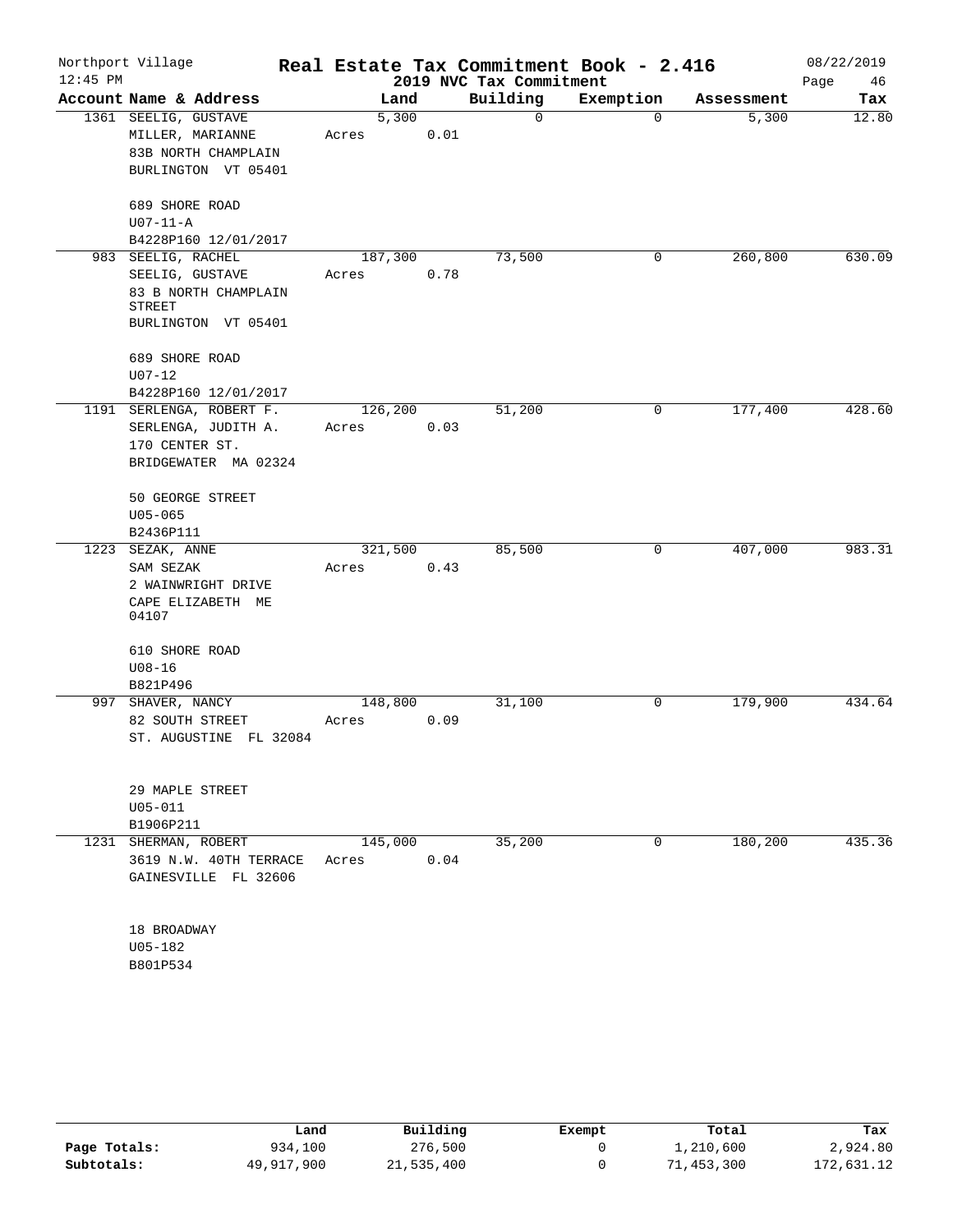| $12:45$ PM     | Northport Village                                                |                  |      | 2019 NVC Tax Commitment | Real Estate Tax Commitment Book - 2.416 |            | 08/22/2019<br>Page<br>47 |
|----------------|------------------------------------------------------------------|------------------|------|-------------------------|-----------------------------------------|------------|--------------------------|
|                | Account Name & Address                                           | Land             |      | Building                | Exemption                               | Assessment | Tax                      |
|                | 1175 Sinnott, David S &<br>Francesca M. Trustees<br>Francesca A. | 527,200<br>Acres | 1.40 | 348,600                 | $\mathbf 0$                             | 875,800    | 2,115.93                 |
|                | Morselli-Sinnott Trust<br>131 GROVE STREET                       |                  |      |                         |                                         |            |                          |
|                | WELLESLEY MA 02482                                               |                  |      |                         |                                         |            |                          |
|                | 650 SHORE ROAD<br>$U07 - 02$                                     |                  |      |                         |                                         |            |                          |
|                | B3659P46 06/06/2012 B2801P182 08/01/2005                         |                  |      |                         |                                         |            |                          |
|                | 1694 SMIT, ROBERT P.                                             | 149,800          |      | 26,700                  | 0                                       | 176,500    | 426.42                   |
|                | SMIT, ANNE LOUISE<br>BOTTOM                                      | Acres            | 0.20 |                         |                                         |            |                          |
|                | P.O. BOX 6607<br>LAWRENCEVILLE NJ 09648                          |                  |      |                         |                                         |            |                          |
|                | 9 SEA STREET<br>$U05 - 111 - 0A$                                 |                  |      |                         |                                         |            |                          |
|                | B3652P229 05/25/2012 B2836P277 09/20/2007                        |                  |      |                         |                                         |            |                          |
| 967            | SMIT, ROBERT P. &<br>ANNELOUISE B.                               | 149,600          |      | 74,000                  | $\mathbf 0$                             | 223,600    | 540.22                   |
|                | P.O. BOX 6607                                                    | Acres            | 0.15 |                         |                                         |            |                          |
|                | LAWRENCEVILLE NJ 09648                                           |                  |      |                         |                                         |            |                          |
|                | 7 SEA STREET                                                     |                  |      |                         |                                         |            |                          |
|                | U05-111                                                          |                  |      |                         |                                         |            |                          |
|                | B3141P302 09/20/2007                                             |                  |      |                         |                                         |            |                          |
|                | 1234 SMITH JR., ROBERT                                           | 147,500          |      | 63,000                  | 0                                       | 210,500    | 508.57                   |
| 12 Main Street | Northport ME 04849                                               | Acres            | 0.06 |                         |                                         |            |                          |
|                | 12 MAIN STREET                                                   |                  |      |                         |                                         |            |                          |
|                | U05-097                                                          |                  |      |                         |                                         |            |                          |
|                | B696P375                                                         |                  |      |                         |                                         |            |                          |
| 1300           | SMITH, AMBIA M. &                                                | 257,400          |      | 58,100                  | 0                                       | 315,500    | 762.25                   |
|                | KENNETH-TRUSTEES<br>OF THE SMITH FAMILY<br>TRUST                 | Acres            | 0.13 |                         |                                         |            |                          |
|                | 27 LIDEN AVE<br>BEVERLY MA 01915                                 |                  |      |                         |                                         |            |                          |
|                | 760 SHORE ROAD                                                   |                  |      |                         |                                         |            |                          |
|                | $U06 - 11$                                                       |                  |      |                         |                                         |            |                          |
|                | B3517P29 01/11/2011<br>1203 SMITH, BRUCE E. &                    | 149,600          |      | 62,900                  | 0                                       | 212,500    | 513.40                   |
|                | SCHMIT, ELAINE M.<br>119B CHARLES STREET                         | Acres            | 0.15 |                         |                                         |            |                          |
|                | ANNAPOLIS MD 21401                                               |                  |      |                         |                                         |            |                          |
|                | 8 PLEASANT STREET<br>$U05 - 069$                                 |                  |      |                         |                                         |            |                          |
|                | B3848P29 03/09/2014 B3111P239 07/18/2007                         |                  |      |                         |                                         |            |                          |
|                |                                                                  |                  |      |                         |                                         |            |                          |

|              | Land       | Building   | Exempt | Total      | Tax             |
|--------------|------------|------------|--------|------------|-----------------|
| Page Totals: | l,381,100  | 633,300    |        | 2,014,400  | 4,866.79        |
| Subtotals:   | 51,299,000 | 22,168,700 |        | 73,467,700 | 1,497.91<br>177 |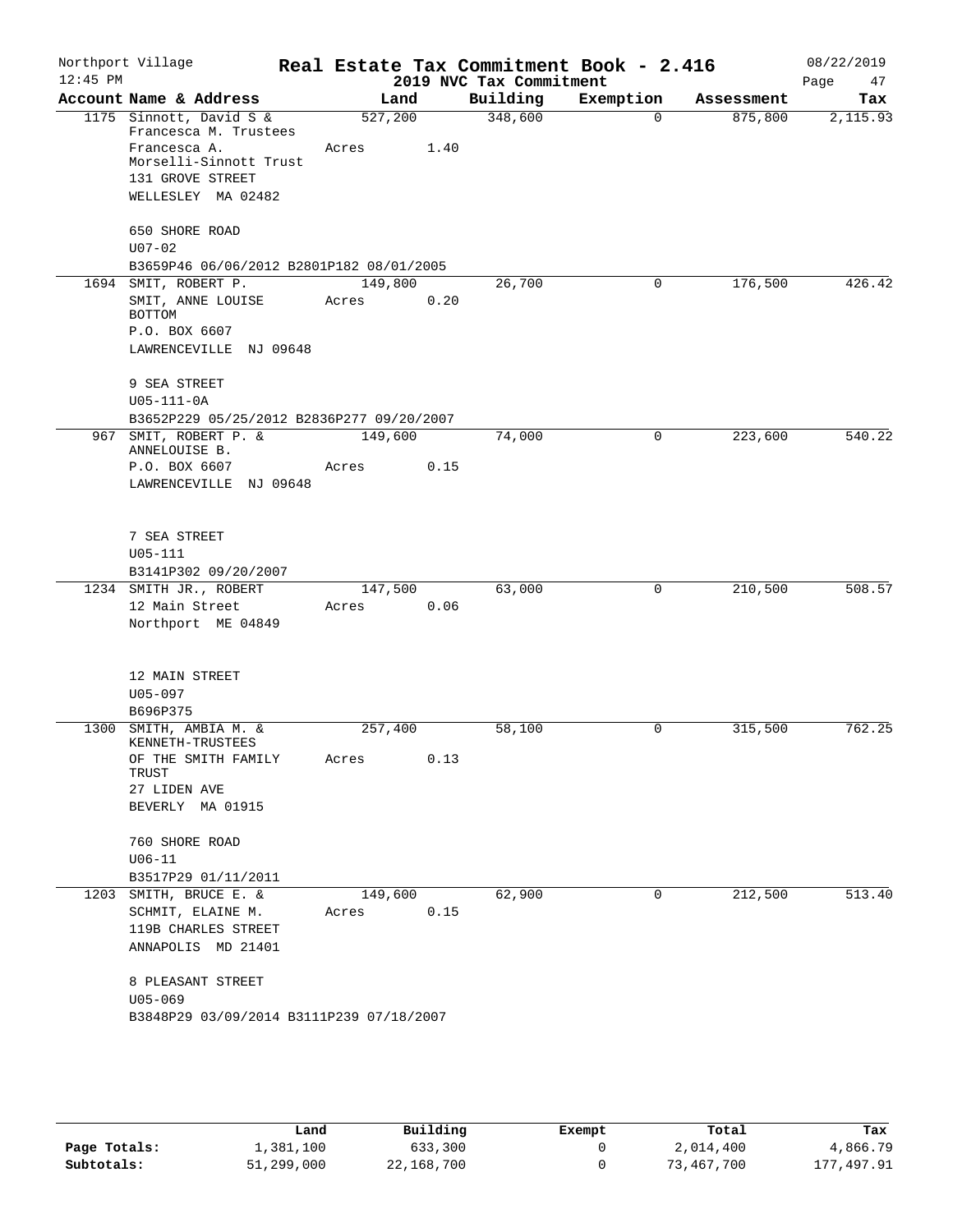| $12:45$ PM                 | Northport Village                                                                                 |                                 |         |                                   |                                     | Real Estate Tax Commitment Book - 2.416 |                                  | 08/22/2019                    |
|----------------------------|---------------------------------------------------------------------------------------------------|---------------------------------|---------|-----------------------------------|-------------------------------------|-----------------------------------------|----------------------------------|-------------------------------|
|                            | Account Name & Address                                                                            |                                 | Land    |                                   | 2019 NVC Tax Commitment<br>Building | Exemption                               | Assessment                       | Page<br>48<br>Tax             |
|                            | 1003 SMITH, CARLTON P.<br>24 BROADWAY<br>NORTHPORT ME 04849                                       | Acres                           | 187,300 | 0.07                              | 96,600                              | $\Omega$                                | 283,900                          | 685.90                        |
|                            | 24 BROADWAY<br>$U05 - 179$<br>B3736P337 02/25/2013 B3707P102 05/01/2012 B1887P74                  |                                 |         |                                   |                                     |                                         |                                  |                               |
| 1235                       | SMITH, ROBERT A. &<br>DAVID B.<br>SMITH, EMERSON L.<br>3105 HAVENHILL COURT<br>EDGEWATER MD 21037 | Acres                           | 147,300 | 0.07                              | 44,800                              | 0                                       | 192,100                          | 464.11                        |
|                            | 9 GRIFFIN STREET<br>$U05 - 074$<br>B3557P211 06/22/2011                                           |                                 |         |                                   |                                     |                                         |                                  |                               |
|                            | 1237 SNIDER, BRUCE<br>37 CONDON STREET<br>BELFAST ME 04915                                        | Acres                           | 149,500 | 0.10                              | 74,200                              | 0                                       | 223,700                          | 540.46                        |
|                            | 25 MAIN STREET<br>$U05 - 029$<br>B813P184                                                         |                                 |         |                                   |                                     |                                         |                                  |                               |
|                            | 1082 SOAVE, ANNE M.<br>HARMON, JAMES P.<br>9 SANDALWOOD LANE<br>BELFAST ME 04915                  | Acres                           | 145,800 | 0.05                              | 36,400                              | $\mathbf 0$                             | 182,200                          | 440.20                        |
|                            | 36 BROADWAY<br>$U05 - 147$<br>B803P7                                                              |                                 |         |                                   |                                     |                                         |                                  |                               |
|                            | 1132 SOPRANO, ROBERT<br>SOPRANO, LAURA<br>1409 SINGER RD.<br>JOPPA MD 21085                       | Acres                           | 383,700 | 1.50                              | 4,200                               | 0                                       | 387,900                          | 937.17                        |
|                            | <b>48 BROWNS HEAD</b><br>$U04-01$<br>B3738P181 02/25/2013 B3477P240 09/08/2010                    |                                 |         |                                   |                                     |                                         |                                  |                               |
| 1052                       | SPOLLETT, PETER F. &<br>SUSAN M.<br>369 US RT #1<br>FREEPORT ME 04032                             | Acres                           | 149,700 | 0.16                              | 60,900                              | $\mathbf 0$                             | 210,600                          | 508.81                        |
|                            | <b>34 CLINTON AVENUE</b><br>$U05 - 051$<br>B1344P1                                                |                                 |         |                                   |                                     |                                         |                                  |                               |
| 1009                       | STANKIEWICZ, MARY ANN<br>605 MCCORMICK AVENUE<br>STATE COLLEGE PA 16801                           | Acres                           | 187,300 | 0.07                              | 69,500                              | 0                                       | 256,800                          | 620.43                        |
|                            | 1 BAY STREET<br>$U05 - 133$<br>B1839P68                                                           |                                 |         |                                   |                                     |                                         |                                  |                               |
| Page Totals:<br>Subtotals: |                                                                                                   | Land<br>1,350,600<br>52,649,600 |         | Building<br>386,600<br>22,555,300 |                                     | Exempt<br>0<br>0                        | Total<br>1,737,200<br>75,204,900 | Tax<br>4,197.08<br>181,694.99 |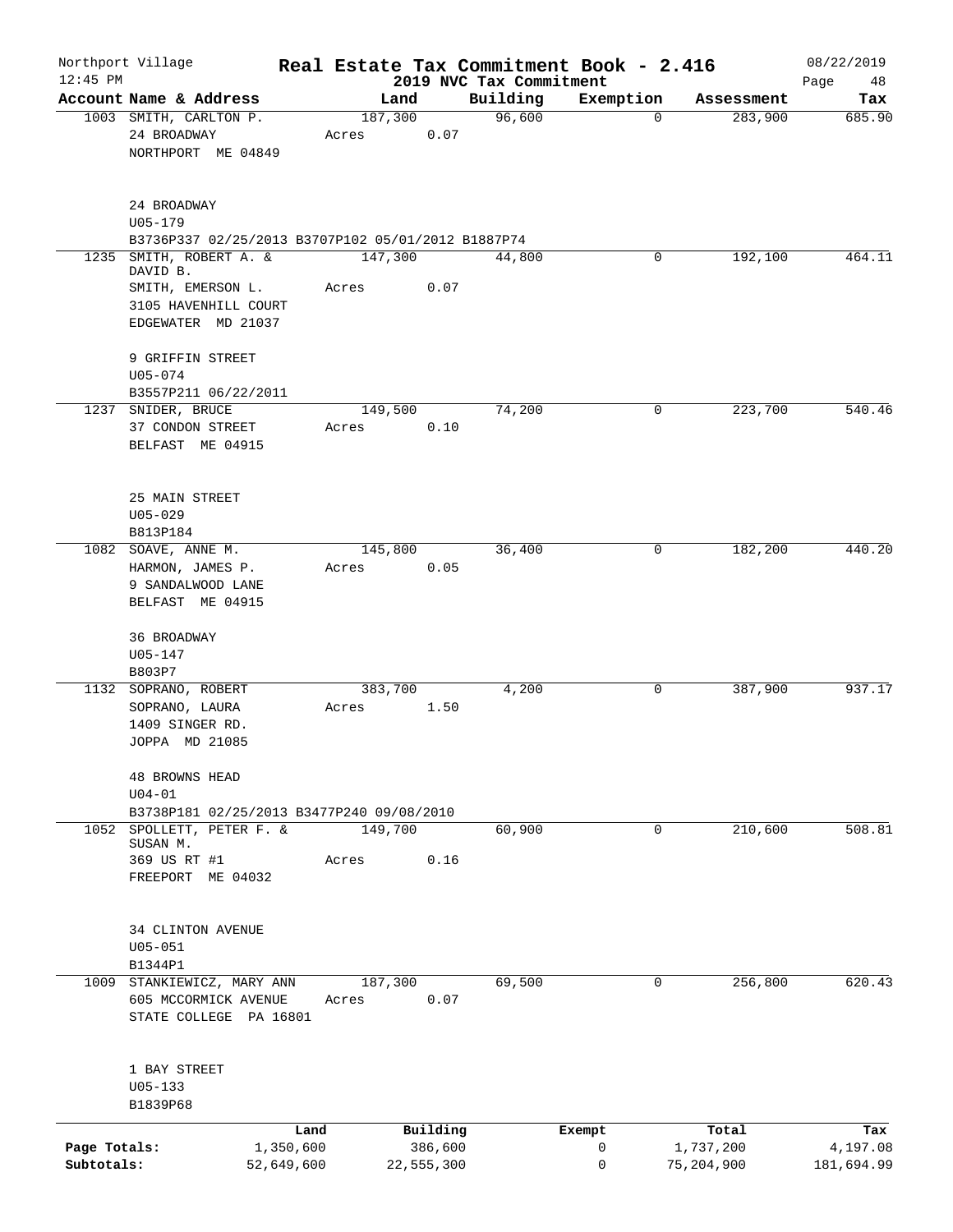| $12:45$ PM | Northport Village                                                                                                        |                   |      | 2019 NVC Tax Commitment | Real Estate Tax Commitment Book - 2.416 |            | 08/22/2019<br>Page<br>49 |
|------------|--------------------------------------------------------------------------------------------------------------------------|-------------------|------|-------------------------|-----------------------------------------|------------|--------------------------|
|            | Account Name & Address                                                                                                   | Land              |      | Building                | Exemption                               | Assessment | Tax                      |
|            | 1206 STARKMAN, BARRY S. &<br>LYNN D.                                                                                     | 149,700           |      | 87,500                  | $\mathbf 0$                             | 237,200    | 573.08                   |
|            | 2588 RESERVE STREET<br>ERIE CO 80516                                                                                     | Acres             | 0.16 |                         |                                         |            |                          |
|            | 546 BLUFF ROAD<br>$U05 - 041$<br>B2558P291 02/16/2004                                                                    |                   |      |                         |                                         |            |                          |
|            | 1288 STELMACK, MARK<br>STELMACK, PAULA -FOLEY<br>207 FORE ST UNIT 1<br>PORTLAND ME 04101                                 | 104, 000<br>Acres | 0.02 | 47,400                  | 0                                       | 151,400    | 365.78                   |
|            | 3 PLEASANT LANE<br>$U05 - 185$<br>B3111P245 07/13/2007                                                                   |                   |      |                         |                                         |            |                          |
|            | 1109 STETSER, ROBERT E. &<br>EMILY                                                                                       | 147,300           |      | 43,300                  | 0                                       | 190,600    | 460.49                   |
|            | 1471 FRANKLIN COURT<br>BETHLEHEM PA 18015                                                                                | Acres             | 0.07 |                         |                                         |            |                          |
|            | 25 BROADWAY<br>$U05 - 059$<br>B1558P99                                                                                   |                   |      |                         |                                         |            |                          |
|            | 1138 STEWARD, JAMES C.<br>115 WINANT ROAD<br>PRINCETON NJ 08540                                                          | 411,000<br>Acres  | 0.10 | 42,300                  | 0                                       | 453,300    | 1,095.17                 |
|            | 2 AUDITORIUM PARK<br>$U05 - 169$<br>B4142P43 01/06/2017                                                                  |                   |      |                         |                                         |            |                          |
|            | 989 STEWART, WILLIAM S. &<br>LAURA M.                                                                                    | 76,200            |      | 95,000                  | 0                                       | 171,200    | 413.62                   |
|            | 212 AZALEA DRIVE<br>AFTON VA 22920                                                                                       | Acres             | 0.74 |                         |                                         |            |                          |
|            | 25 COBE ROAD<br>$U06 - 38$                                                                                               |                   |      |                         |                                         |            |                          |
|            | B3999P280 09/17/2015                                                                                                     |                   |      |                         | $\mathbf 0$                             | 205,500    | 496.49                   |
|            | 982 STODDARD, DAMERON A.<br>WEBSTER, DONALD<br>STODDARD<br>WEBSTER, LEE KERBY<br>426 S 43RD STREET<br>PHILADELPHIA PA PA | 149,700<br>Acres  | 0.18 | 55,800                  |                                         |            |                          |
|            | 19104-3935<br>15 GEORGE STREET<br>$U05 - 007$<br>B2581P141 04/01/2004                                                    |                   |      |                         |                                         |            |                          |

|              | Land       | Building   | Exempt | Total      | Tax        |
|--------------|------------|------------|--------|------------|------------|
| Page Totals: | 1,037,900  | 371,300    |        | 1,409,200  | 3,404.63   |
| Subtotals:   | 53,687,500 | 22,926,600 |        | 76,614,100 | 185,099.62 |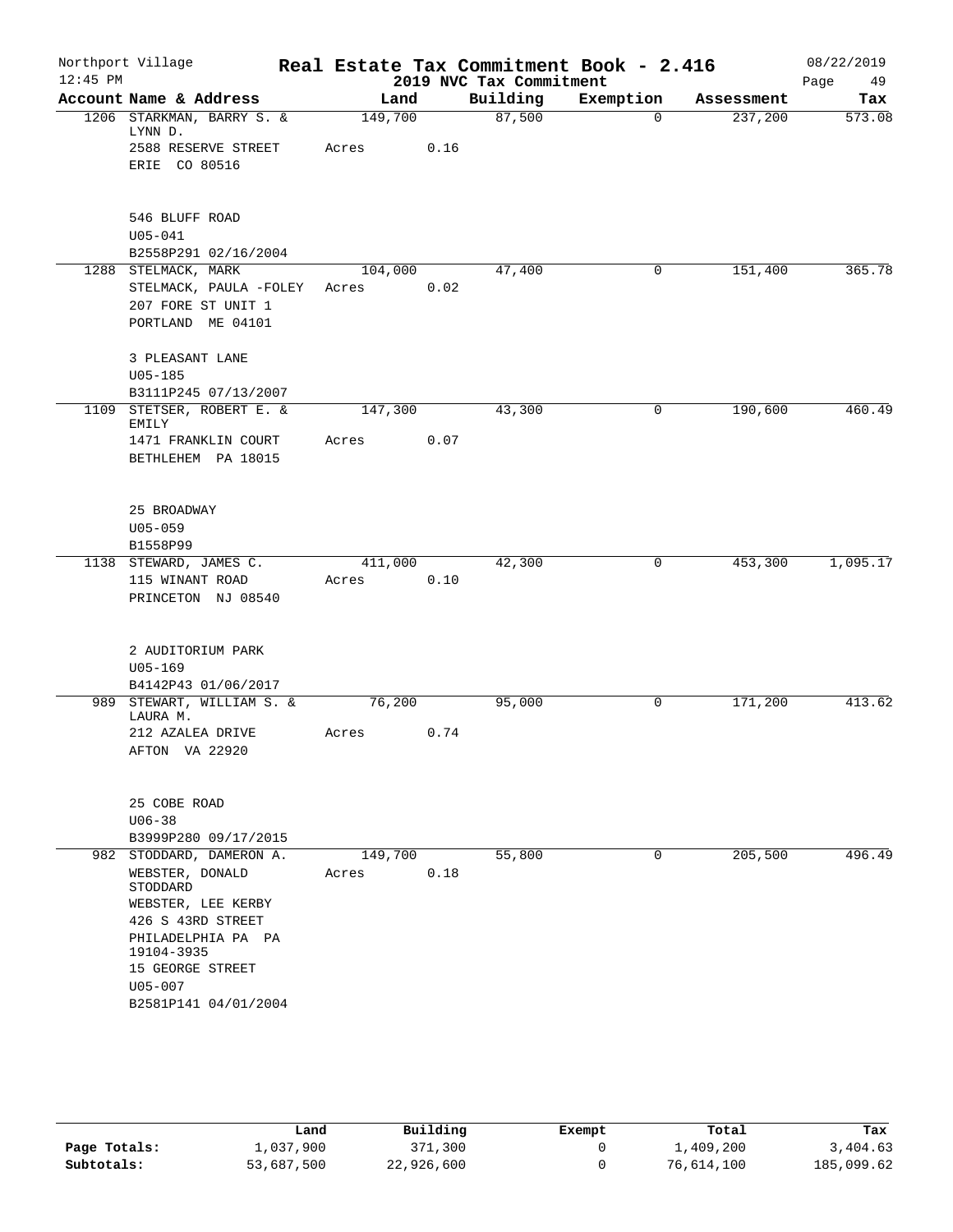|            | Northport Village                                                                             |                  |      |                         | Real Estate Tax Commitment Book - 2.416 |            | 08/22/2019 |
|------------|-----------------------------------------------------------------------------------------------|------------------|------|-------------------------|-----------------------------------------|------------|------------|
| $12:45$ PM |                                                                                               |                  |      | 2019 NVC Tax Commitment |                                         |            | Page<br>50 |
|            | Account Name & Address                                                                        | Land             |      | Building                | Exemption                               | Assessment | Tax        |
|            | 1470 STRAHAN, MARY<br>62 FORESIDE ROAD<br>CUMBERLAND ME 04110                                 | 120,000          |      | 55,300                  | $\Omega$                                | 175,300    | 423.52     |
|            | 1 BROADWAY<br>$U05 - 105 - 2$<br>B2269P317                                                    |                  |      |                         |                                         |            |            |
|            | 1199 STRAUSS, JANE M.<br>794 Shore Road<br>Northport Me 04849                                 | 413,200<br>Acres | 0.34 | 149,000                 | 0                                       | 562,200    | 1,358.28   |
|            | 794 SHORE ROAD<br>$U06 - 30$<br>B1682P350                                                     |                  |      |                         |                                         |            |            |
|            | 1228 STUART, PHILIP A.<br>STUART, JEAN M.<br>560 BLUFF ROAD<br>NORTHPORT ME 04849             | 80,900<br>Acres  | 0.57 | 187,200                 | 0                                       | 268,100    | 647.73     |
|            | 560 BLUFF ROAD<br>$U04 - 24 - B$<br>B3717P85 12/14/2012 B1946P62                              |                  |      |                         |                                         |            |            |
| 1280       | STUENWEISENBACH FAMILY<br>TRUST<br>301 W 115TH ST 4J<br>NEW YORK NY 10026                     | 185,100<br>Acres | 0.08 | 94,700                  | 0                                       | 279,800    | 676.00     |
|            | 17 BAY STREET<br>$U05 - 106$<br>B4194P017 08/08/2017 B816P295                                 |                  |      |                         |                                         |            |            |
|            | 1246 STURRUP, ALBERT &<br>*SHELLEY, KIM<br>120 DICKEY MILL ROAD<br>BELMONT ME 04952           | 146,500<br>Acres | 0.06 | 51,000                  | 0                                       | 197,500    | 477.16     |
|            | 7 GRIFFIN STREET<br>$U05 - 075$<br>B1092P157                                                  |                  |      |                         |                                         |            |            |
|            | 1071 STURRUP, ALBERT B.<br>THOMAS & ANNE EATON<br>8636 SEAWARD LANE<br>INDIANAPOLIS, IN 46256 | 147,300<br>Acres | 0.07 | 102,000                 | 0                                       | 249,300    | 602.31     |
|            | 6 GRIFFIN STREET<br>U05-080<br>B2238P285                                                      |                  |      |                         |                                         |            |            |

|              | Land       | Building   | Exempt | Total      | Tax        |
|--------------|------------|------------|--------|------------|------------|
| Page Totals: | 1,093,000  | 639,200    |        | 1,732,200  | 4,185.00   |
| Subtotals:   | 54,780,500 | 23,565,800 |        | 78,346,300 | 189,284.62 |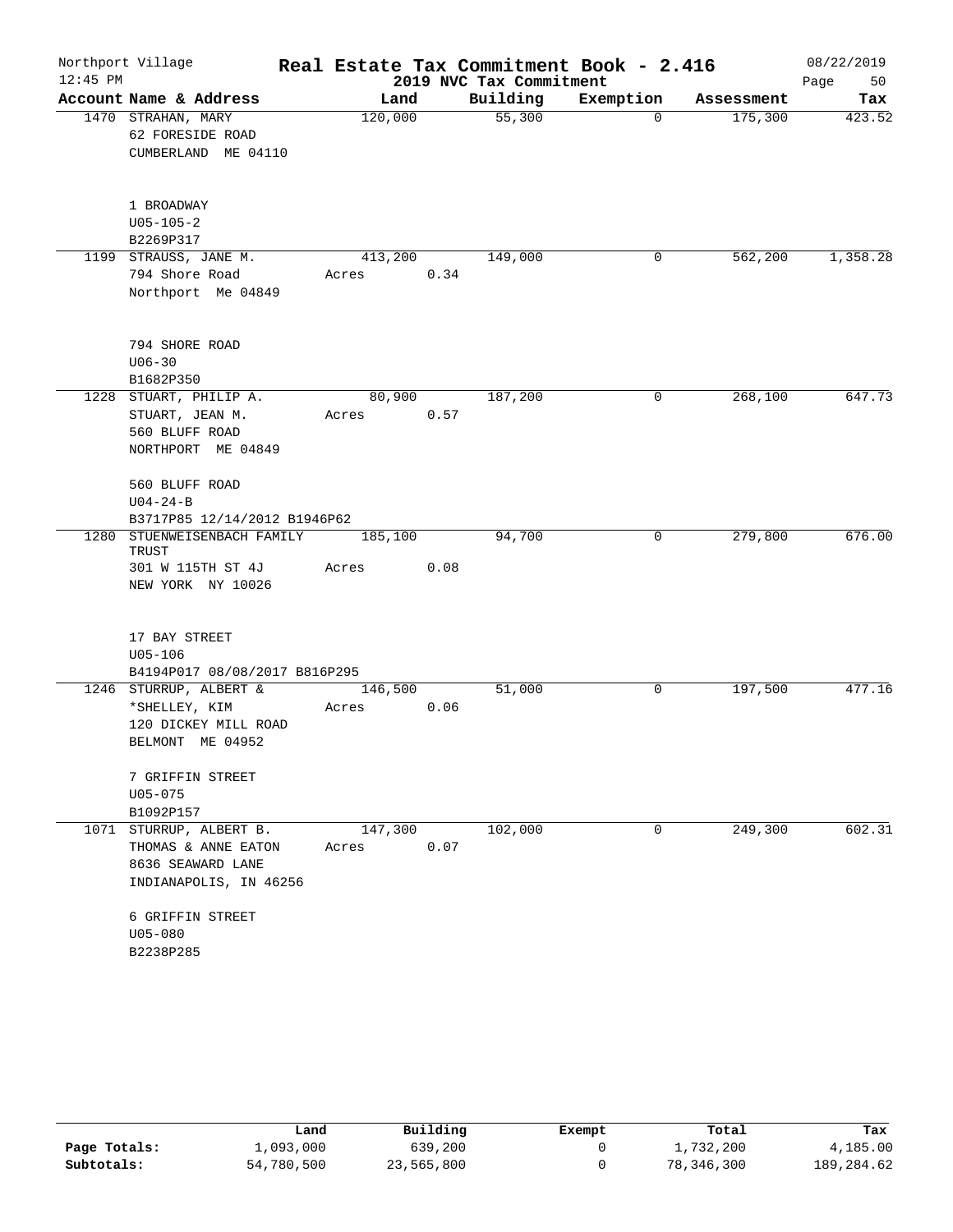| $12:45$ PM | Northport Village                                    |                  |      | 2019 NVC Tax Commitment | Real Estate Tax Commitment Book - 2.416 |            | 08/22/2019<br>Page<br>51 |
|------------|------------------------------------------------------|------------------|------|-------------------------|-----------------------------------------|------------|--------------------------|
|            | Account Name & Address                               | Land             |      | Building                | Exemption                               | Assessment | Tax                      |
|            | 1226 Susan P. Mayer Living<br>Trust                  | 80,900           |      | 131,500                 | $\mathbf 0$                             | 212,400    | 513.16                   |
|            | C/O Susan P. Mayer &<br>Douglas F. Mayer             | Acres            | 1.33 |                         |                                         |            |                          |
|            | 568 BLUFF ROAD                                       |                  |      |                         |                                         |            |                          |
|            | NORTHPORT ME 04849                                   |                  |      |                         |                                         |            |                          |
|            | 568 BLUFF ROAD<br>$U04 - 24$                         |                  |      |                         |                                         |            |                          |
|            | B3010P68 10/05/2006                                  |                  |      |                         |                                         |            |                          |
|            | 1084 TABB, SEAN P. &                                 | 149,500          |      | 40,000                  | 0                                       | 189,500    | 457.83                   |
|            | JENNIFER W.<br>39 LAWN AVE.                          | Acres            | 0.11 |                         |                                         |            |                          |
|            | PORTLAND ME 04103                                    |                  |      |                         |                                         |            |                          |
|            | 29 GRIFFIN STREET                                    |                  |      |                         |                                         |            |                          |
|            | $U05 - 036$                                          |                  |      |                         |                                         |            |                          |
|            | B3929P334 01/02/2015                                 |                  |      |                         |                                         |            |                          |
| 1134       | TALBOTT, WILLIAM & JANE<br>L.<br>11630 GLEN ARM ROAD | 186,500<br>Acres | 0.06 | 59,300                  | $\mathbf 0$                             | 245,800    | 593.85                   |
|            | #U38                                                 |                  |      |                         |                                         |            |                          |
|            | GLEN ARM MD 21057-9439                               |                  |      |                         |                                         |            |                          |
|            | 7 NORTH AVENUE                                       |                  |      |                         |                                         |            |                          |
|            | $U05 - 150$                                          |                  |      |                         |                                         |            |                          |
| 1218       | B1920P31<br>THE JERRY B. & GAIL E.                   | 480,400          |      | 165,200                 | 0                                       | 645,600    | 1,559.77                 |
|            | H. SAVITZ REVOC TRUST                                |                  |      |                         |                                         |            |                          |
|            | JERRY B. & GAIL SAVITZ<br>TRUSTEES                   | Acres            | 1.78 |                         |                                         |            |                          |
|            | 72 BROADWAY                                          |                  |      |                         |                                         |            |                          |
|            | NORTHPORT ME 04849                                   |                  |      |                         |                                         |            |                          |
|            | 72 BROADWAY                                          |                  |      |                         |                                         |            |                          |
|            | $U04 - 10$                                           |                  |      |                         |                                         |            |                          |
|            | B768P546                                             |                  |      |                         |                                         |            |                          |
|            | 1257 THORNDIKE, RENA                                 | 126, 200         |      | 28,700                  |                                         | 154,900    | 374.24                   |
|            | C/O OLIVIA COOK<br>102 CHRIS DRIVE                   | Acres            | 0.03 |                         |                                         |            |                          |
|            | HAWKINSVILLE GA 31036                                |                  |      |                         |                                         |            |                          |
|            | 11 OAK STREET                                        |                  |      |                         |                                         |            |                          |
|            | $U05 - 113$                                          |                  |      |                         |                                         |            |                          |
|            | B3584P109 09/12/2011                                 |                  |      |                         |                                         |            |                          |
|            | 1032 THORPE, DIANTHA                                 | 186,500          |      | 81,300                  | 0                                       | 267,800    | 647.00                   |
|            | 44 NORTH HILL ROAD<br>NORTH HAVEN CT 06473           | Acres            | 0.06 |                         |                                         |            |                          |
|            | 7 BROADWAY                                           |                  |      |                         |                                         |            |                          |
|            | $U05 - 093$                                          |                  |      |                         |                                         |            |                          |
|            | B4067P217 06/10/2016                                 |                  |      |                         |                                         |            |                          |
|            |                                                      |                  |      |                         |                                         |            |                          |

|              | Land       | Building   | Exempt | Total      | Tax          |
|--------------|------------|------------|--------|------------|--------------|
| Page Totals: | 1,210,000  | 506,000    |        | 1,716,000  | 4,145.85     |
| Subtotals:   | 55,990,500 | 24,071,800 |        | 80,062,300 | 193, 430. 47 |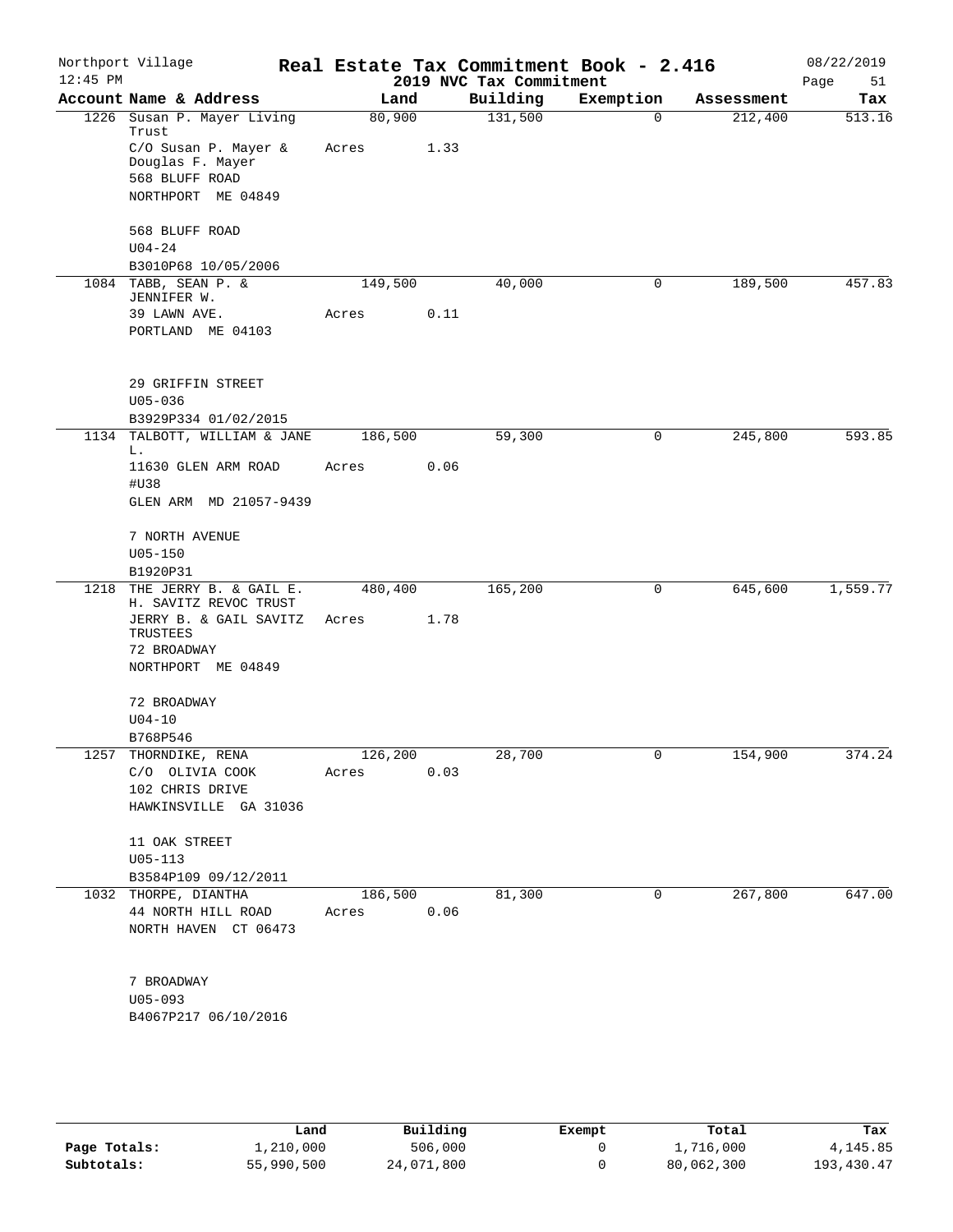| Account Name & Address<br>Building<br>Land<br>Exemption<br>Assessment<br>310, 100<br>32,900<br>343,000<br>1170 THURSTON COTTAGE TRUST<br>$\mathbf 0$<br>PERS. REP. - NORTON,<br>0.19<br>Acres<br>TIMOTHY & STEPHEN &<br>DOUGLAS; C<br>13 FIELDSTONE DRIVE<br>OAKLAND ME 04963<br>776 SHORE ROAD<br>$U06 - 21$<br>B3937P216 02/13/2015 B1093P34<br>1017 TIRRELL, MICHAEL A.<br>93,700<br>401,700<br>308,000<br>0<br>0.08<br>MARTINEZ, CARLOS<br>Acres<br>77 PARK AVE., APT 7D<br>NEW YORK NY 10016<br>16 RUGGLES PARK<br>$U05 - 143$<br>B4106P192 10/05/2016<br>14,900<br>14,900<br>686 TOULOUSE, MARTINE<br>0<br>0<br>14 WOOD LANE<br>NORTHPORT ME 04849<br>14 WOOD LANE<br>$R04 - 33 - "ON - 5"$<br>1230 TRASATTI, KAREN &<br>41,800<br>0<br>145,800<br>104,000<br>MICHAEL<br>0.02<br>6 WASON LANE<br>Acres<br>ATKINSON NH 03811<br>20 BROADWAY<br>$U05 - 181$<br>B3913P199 11/03/2014<br>1020 TREADWELL, CAROLYN &<br>203,700<br>145,000<br>58,700<br>0<br><b>CURT</b><br>0.04<br>25 COLONY DRIVE<br>Acres<br>TURNER ME 04282<br>6 SEA STREET<br>$U05 - 136$<br>B4283P64 06/29/2018<br>1247 TRENHOLM, MARK &<br>105,100<br>498,600<br>393,500<br>0<br>GRENIER, LAURA<br>1336 ATLANTIC HWY<br>1.10<br>Acres<br>NORTHPORT ME 04849<br>36 Browns Head<br>$U04 - 02$<br>B2030P341 | $12:45$ PM | Northport Village |  | 2019 NVC Tax Commitment | Real Estate Tax Commitment Book - 2.416 | 08/22/2019<br>Page<br>52 |
|---------------------------------------------------------------------------------------------------------------------------------------------------------------------------------------------------------------------------------------------------------------------------------------------------------------------------------------------------------------------------------------------------------------------------------------------------------------------------------------------------------------------------------------------------------------------------------------------------------------------------------------------------------------------------------------------------------------------------------------------------------------------------------------------------------------------------------------------------------------------------------------------------------------------------------------------------------------------------------------------------------------------------------------------------------------------------------------------------------------------------------------------------------------------------------------------------------------------------------------------------------------------------------|------------|-------------------|--|-------------------------|-----------------------------------------|--------------------------|
|                                                                                                                                                                                                                                                                                                                                                                                                                                                                                                                                                                                                                                                                                                                                                                                                                                                                                                                                                                                                                                                                                                                                                                                                                                                                                 |            |                   |  |                         |                                         | Tax                      |
|                                                                                                                                                                                                                                                                                                                                                                                                                                                                                                                                                                                                                                                                                                                                                                                                                                                                                                                                                                                                                                                                                                                                                                                                                                                                                 |            |                   |  |                         |                                         | 828.69                   |
|                                                                                                                                                                                                                                                                                                                                                                                                                                                                                                                                                                                                                                                                                                                                                                                                                                                                                                                                                                                                                                                                                                                                                                                                                                                                                 |            |                   |  |                         |                                         |                          |
|                                                                                                                                                                                                                                                                                                                                                                                                                                                                                                                                                                                                                                                                                                                                                                                                                                                                                                                                                                                                                                                                                                                                                                                                                                                                                 |            |                   |  |                         |                                         |                          |
|                                                                                                                                                                                                                                                                                                                                                                                                                                                                                                                                                                                                                                                                                                                                                                                                                                                                                                                                                                                                                                                                                                                                                                                                                                                                                 |            |                   |  |                         |                                         |                          |
|                                                                                                                                                                                                                                                                                                                                                                                                                                                                                                                                                                                                                                                                                                                                                                                                                                                                                                                                                                                                                                                                                                                                                                                                                                                                                 |            |                   |  |                         |                                         | 970.51                   |
|                                                                                                                                                                                                                                                                                                                                                                                                                                                                                                                                                                                                                                                                                                                                                                                                                                                                                                                                                                                                                                                                                                                                                                                                                                                                                 |            |                   |  |                         |                                         |                          |
|                                                                                                                                                                                                                                                                                                                                                                                                                                                                                                                                                                                                                                                                                                                                                                                                                                                                                                                                                                                                                                                                                                                                                                                                                                                                                 |            |                   |  |                         |                                         | 36.00                    |
|                                                                                                                                                                                                                                                                                                                                                                                                                                                                                                                                                                                                                                                                                                                                                                                                                                                                                                                                                                                                                                                                                                                                                                                                                                                                                 |            |                   |  |                         |                                         |                          |
|                                                                                                                                                                                                                                                                                                                                                                                                                                                                                                                                                                                                                                                                                                                                                                                                                                                                                                                                                                                                                                                                                                                                                                                                                                                                                 |            |                   |  |                         |                                         | 352.25                   |
|                                                                                                                                                                                                                                                                                                                                                                                                                                                                                                                                                                                                                                                                                                                                                                                                                                                                                                                                                                                                                                                                                                                                                                                                                                                                                 |            |                   |  |                         |                                         |                          |
|                                                                                                                                                                                                                                                                                                                                                                                                                                                                                                                                                                                                                                                                                                                                                                                                                                                                                                                                                                                                                                                                                                                                                                                                                                                                                 |            |                   |  |                         |                                         |                          |
|                                                                                                                                                                                                                                                                                                                                                                                                                                                                                                                                                                                                                                                                                                                                                                                                                                                                                                                                                                                                                                                                                                                                                                                                                                                                                 |            |                   |  |                         |                                         |                          |
|                                                                                                                                                                                                                                                                                                                                                                                                                                                                                                                                                                                                                                                                                                                                                                                                                                                                                                                                                                                                                                                                                                                                                                                                                                                                                 |            |                   |  |                         |                                         | 492.14                   |
|                                                                                                                                                                                                                                                                                                                                                                                                                                                                                                                                                                                                                                                                                                                                                                                                                                                                                                                                                                                                                                                                                                                                                                                                                                                                                 |            |                   |  |                         |                                         |                          |
|                                                                                                                                                                                                                                                                                                                                                                                                                                                                                                                                                                                                                                                                                                                                                                                                                                                                                                                                                                                                                                                                                                                                                                                                                                                                                 |            |                   |  |                         |                                         |                          |
|                                                                                                                                                                                                                                                                                                                                                                                                                                                                                                                                                                                                                                                                                                                                                                                                                                                                                                                                                                                                                                                                                                                                                                                                                                                                                 |            |                   |  |                         |                                         |                          |
|                                                                                                                                                                                                                                                                                                                                                                                                                                                                                                                                                                                                                                                                                                                                                                                                                                                                                                                                                                                                                                                                                                                                                                                                                                                                                 |            |                   |  |                         |                                         | 1,204.62                 |
|                                                                                                                                                                                                                                                                                                                                                                                                                                                                                                                                                                                                                                                                                                                                                                                                                                                                                                                                                                                                                                                                                                                                                                                                                                                                                 |            |                   |  |                         |                                         |                          |
|                                                                                                                                                                                                                                                                                                                                                                                                                                                                                                                                                                                                                                                                                                                                                                                                                                                                                                                                                                                                                                                                                                                                                                                                                                                                                 |            |                   |  |                         |                                         |                          |
|                                                                                                                                                                                                                                                                                                                                                                                                                                                                                                                                                                                                                                                                                                                                                                                                                                                                                                                                                                                                                                                                                                                                                                                                                                                                                 |            |                   |  |                         |                                         |                          |

|              | Land       | Building   | Exempt | Total      | Tax         |
|--------------|------------|------------|--------|------------|-------------|
| Page Totals: | 1,260,600  | 347,100    |        | 1,607,700  | 3,884.21    |
| Subtotals:   | 57,251,100 | 24,418,900 |        | 81,670,000 | 197, 314.68 |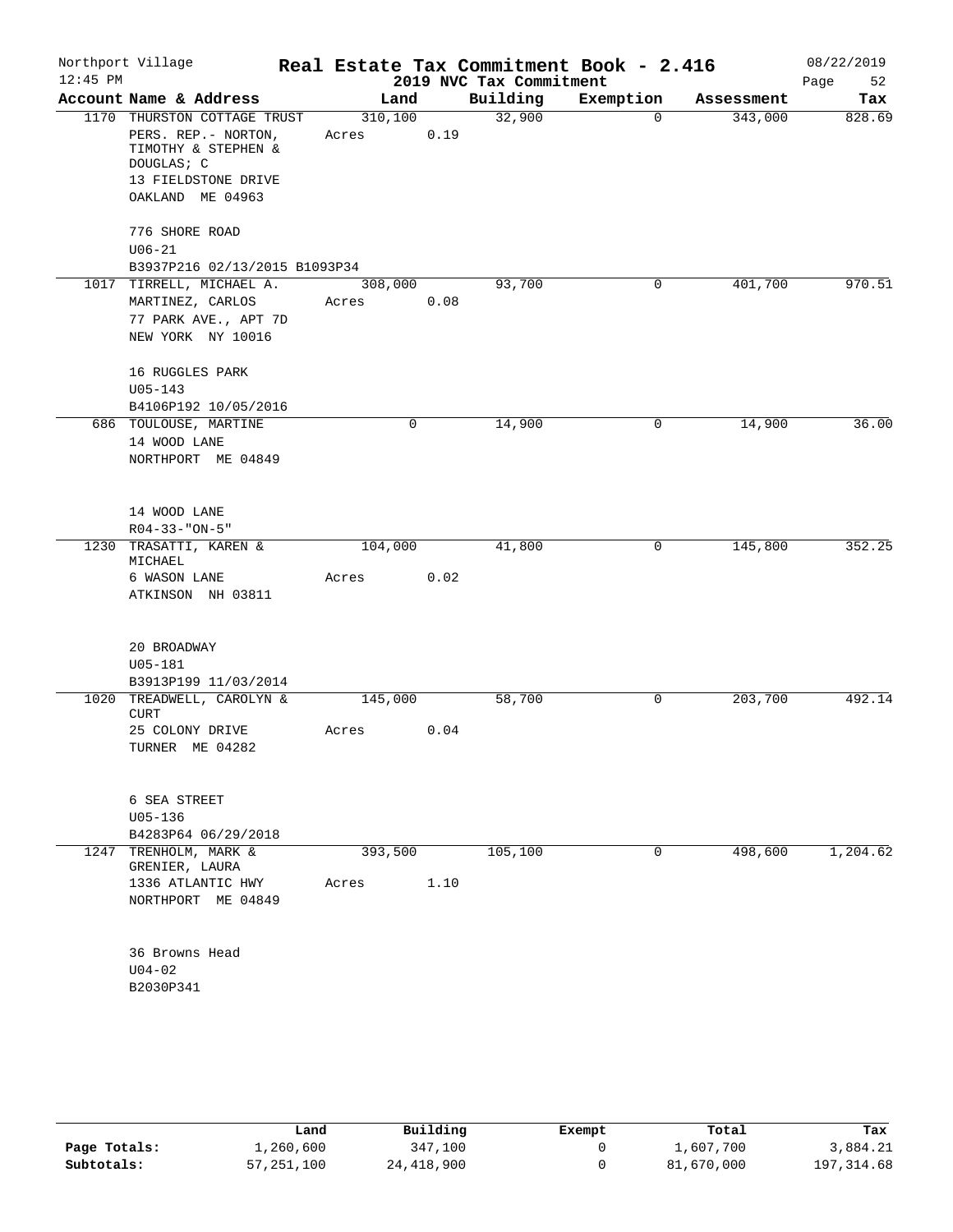| Account Name & Address<br>1469 TRENHOLM, STEVEN &<br>SALLY<br>62 FORESIDE ROAD<br>CUMBERLAND FORESIDE ME                           | Land<br>120,000  |      | 2019 NVC Tax Commitment<br>Building<br>80, 800 | Exemption<br>0 | Assessment | Page<br>53<br>Tax |
|------------------------------------------------------------------------------------------------------------------------------------|------------------|------|------------------------------------------------|----------------|------------|-------------------|
|                                                                                                                                    |                  |      |                                                |                |            |                   |
| 04110                                                                                                                              |                  |      |                                                |                | 200, 800   | 485.13            |
| 1 BROADWAY<br>$U05 - 105 - 1$<br>B1980P78                                                                                          |                  |      |                                                |                |            |                   |
| 1182 TUBIO, JOSEPH A.<br>12740 S.W. 34TH PLACE<br>DAVIE FL 33330-1250                                                              | 149,900<br>Acres | 0.24 | 131,700                                        | 0              | 281,600    | 680.35            |
| 540 BLUFF ROAD<br>$U05 - 041 - A$<br>B2991P179 09/21/2006                                                                          |                  |      |                                                |                |            |                   |
| 1085 TURNER, ALICE P.<br>TRUSTEE OF THE<br>ALICE P. TURNER TRUST<br>250 PANTOPS MOUNTAIN<br>RD, #25<br>CHARLOTTESVILLE VA<br>22911 | 351,400<br>Acres | 0.03 | 64,500                                         | 0              | 415,900    | 1,004.81          |
| 10 BAY STREET<br>$U05 - 121$<br>B3488P336 10/11/2010                                                                               |                  |      |                                                |                |            |                   |
| 1245 VANBIBBER, PATRICIA A.<br>& AMOS M.<br>212 MISSIONARY RIDGE<br>HAMPTON VA 23669                                               | 126,200<br>Acres | 0.03 | 79,700                                         | 0              | 205,900    | 497.45            |
| 3 BROADWAY<br>$U05 - 091$<br>B1724P230                                                                                             |                  |      |                                                |                |            |                   |
| 1118 VON BERGEN, JOHN &<br>HEIDI<br>2644 POST STREET<br>CLINTON NY 13323                                                           | 149,600<br>Acres | 0.15 | 80,900                                         | 0              | 230,500    | 556.89            |
| 52 CLINTON AVENUE<br>$U05 - 064$<br>B1243P334                                                                                      |                  |      |                                                |                |            |                   |
| 1187 VONGRIMMENSTEIN, CLAIRE 160,900<br>L.<br>11133 PEPPERMILL LANE<br>FISHERS IN 46037-9082                                       | Acres 0.03       |      | 79,800                                         | $\overline{0}$ | 240,700    | 581.53            |
| 5 BROADWAY<br>U05-092<br>B3904P55 09/08/2014 B3692P347 09/29/2012 B1735P69                                                         |                  |      |                                                |                |            |                   |

|              | Land       | Building   | Exempt | Total        | Tax        |
|--------------|------------|------------|--------|--------------|------------|
| Page Totals: | L,058,000  | 517,400    |        | 1,575,400    | 3,806.16   |
| Subtotals:   | 58,309,100 | 24,936,300 |        | 83, 245, 400 | 201,120.84 |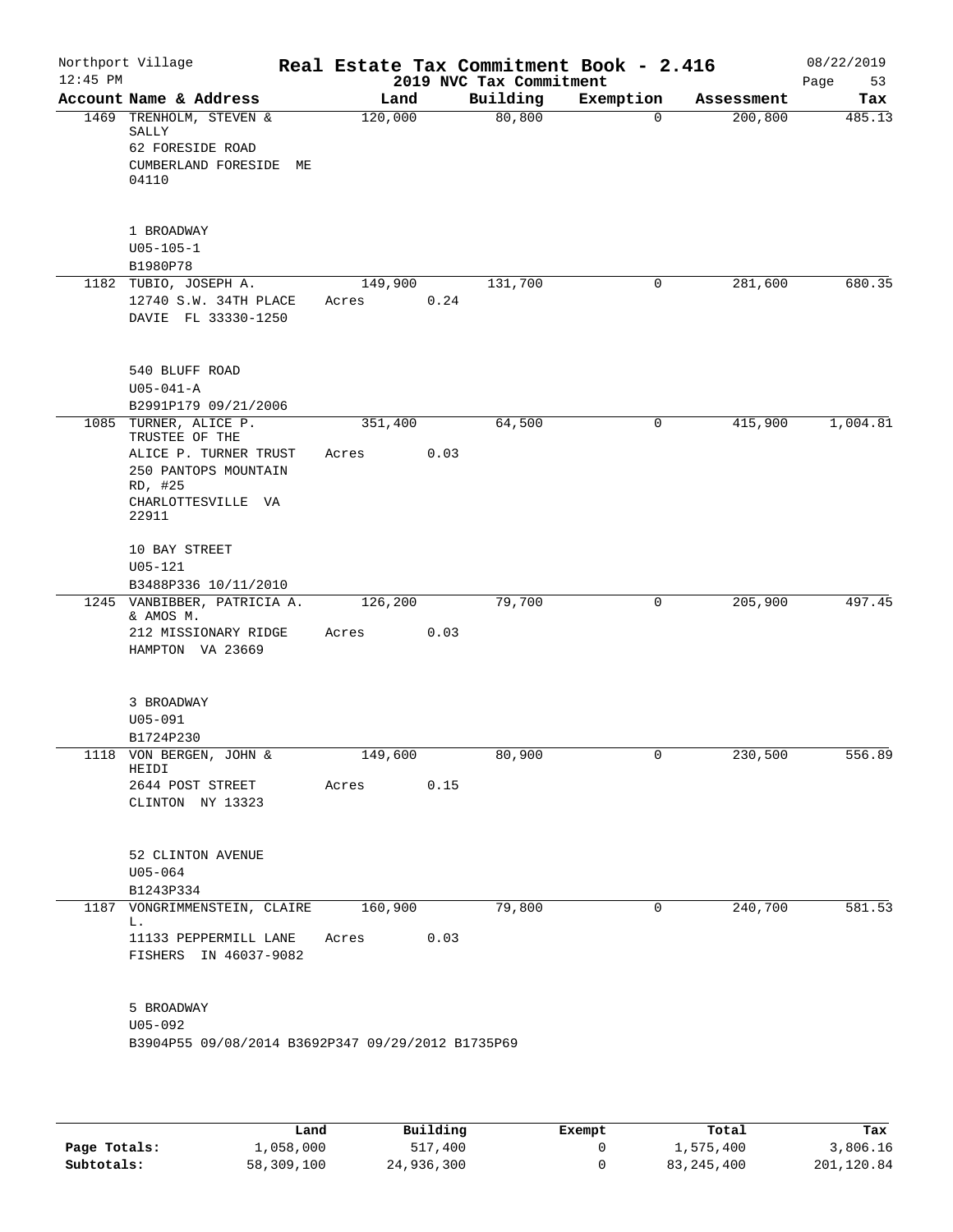| Northport Village<br>$12:45$ PM |                                                                                                  |                  |      | 2019 NVC Tax Commitment | Real Estate Tax Commitment Book - 2.416 |            | 08/22/2019<br>Page<br>54 |
|---------------------------------|--------------------------------------------------------------------------------------------------|------------------|------|-------------------------|-----------------------------------------|------------|--------------------------|
|                                 | Account Name & Address                                                                           | Land             |      | Building                | Exemption                               | Assessment | Tax                      |
|                                 | 1298 WEBSTER, DANIEL T IV<br>WEBSTER, LISA HENDREN<br>242 RAVENSCLIFF ROAD<br>WAYNE PA 19087     | 285,000<br>Acres | 0.16 | 53,600                  | $\Omega$                                | 338,600    | 818.06                   |
|                                 | 750 SHORE ROAD<br>$U06 - 01$<br>B3751P178 04/05/2013 B3751P150 04/05/2013 B3478P93               |                  |      |                         |                                         |            |                          |
|                                 | 08/27/2010<br>1019 WEBSTER, DANIEL T IV                                                          | 371,800          |      | 111,900                 | 0                                       | 483,700    | 1,168.62                 |
|                                 | WEBSTER, LISA HENDREN<br>242 RAVENSCLIFF ROAD<br>WAYNE PA 19087                                  | Acres            | 0.33 |                         |                                         |            |                          |
|                                 | 746 SHORE ROAD<br>$U07 - 27$<br>B3750P93 04/05/2013 B3750P64 04/05/2013 B3475P135<br>08/14/2010  |                  |      |                         |                                         |            |                          |
|                                 | 976 WEBSTER, DANIEL T IV                                                                         | 61,600           |      | $\Omega$                | 0                                       | 61,600     | 148.83                   |
|                                 | TRUSTEE<br>DANIEL WEBSTER IV REV<br>TRUST<br>242 RAVENSCLIFF ROAD<br>WAYNE PA 10987-4732         | Acres            | 0.30 |                         |                                         |            |                          |
|                                 | 743 SHORE ROAD<br>$U07 - 28$<br>B3278P125 11/21/2008                                             |                  |      |                         |                                         |            |                          |
|                                 | 1299 WEBSTER, DANIEL T IV                                                                        | 54,000           |      | $\Omega$                | 0                                       | 54,000     | 130.46                   |
|                                 | TRUSTEE<br>DANIEL T WEBSTER IV REV Acres<br>TRUST<br>242 RAVENSCLIFF ROAD<br>WAYNE PA 10987-4732 |                  | 0.23 |                         |                                         |            |                          |
|                                 | 751 SHORE ROAD                                                                                   |                  |      |                         |                                         |            |                          |
|                                 | $U06 - 02$                                                                                       |                  |      |                         |                                         |            |                          |
|                                 | B3278P125 11/21/2008                                                                             |                  |      |                         |                                         |            |                          |
|                                 | 1279 WEBSTER, DONALD & LYNDA 153,800<br>27 ROGERS ROAD<br>NORTHPORT ME 04849                     | Acres            | 1.80 | 101,600                 | $\mathbf{0}$                            | 255,400    | 617.05                   |
|                                 | 27 ROGERS ROAD<br>$U05 - 003$<br>B3794P260 08/19/2013 B2892P66 01/31/2006                        |                  |      |                         |                                         |            |                          |
|                                 | 991 WEBSTER, DONALD C. ET 59,600                                                                 |                  |      | 800                     | 0                                       | 60,400     | 145.93                   |
|                                 | AL<br>27 ROGERS ROAD<br>NORTHPORT ME 04849                                                       | Acres            | 1.80 |                         |                                         |            |                          |
|                                 | 508 BLUFF ROAD<br>$U05 - 020 - A$<br>B3480P147 09/23/2010                                        |                  |      |                         |                                         |            |                          |

|              | Land       | Building     | Exempt | Total      | Tax          |
|--------------|------------|--------------|--------|------------|--------------|
| Page Totals: | 985,800    | 267,900      |        | 1,253,700  | 3,028.95     |
| Subtotals:   | 59,294,900 | 25, 204, 200 |        | 84,499,100 | 204, 149. 79 |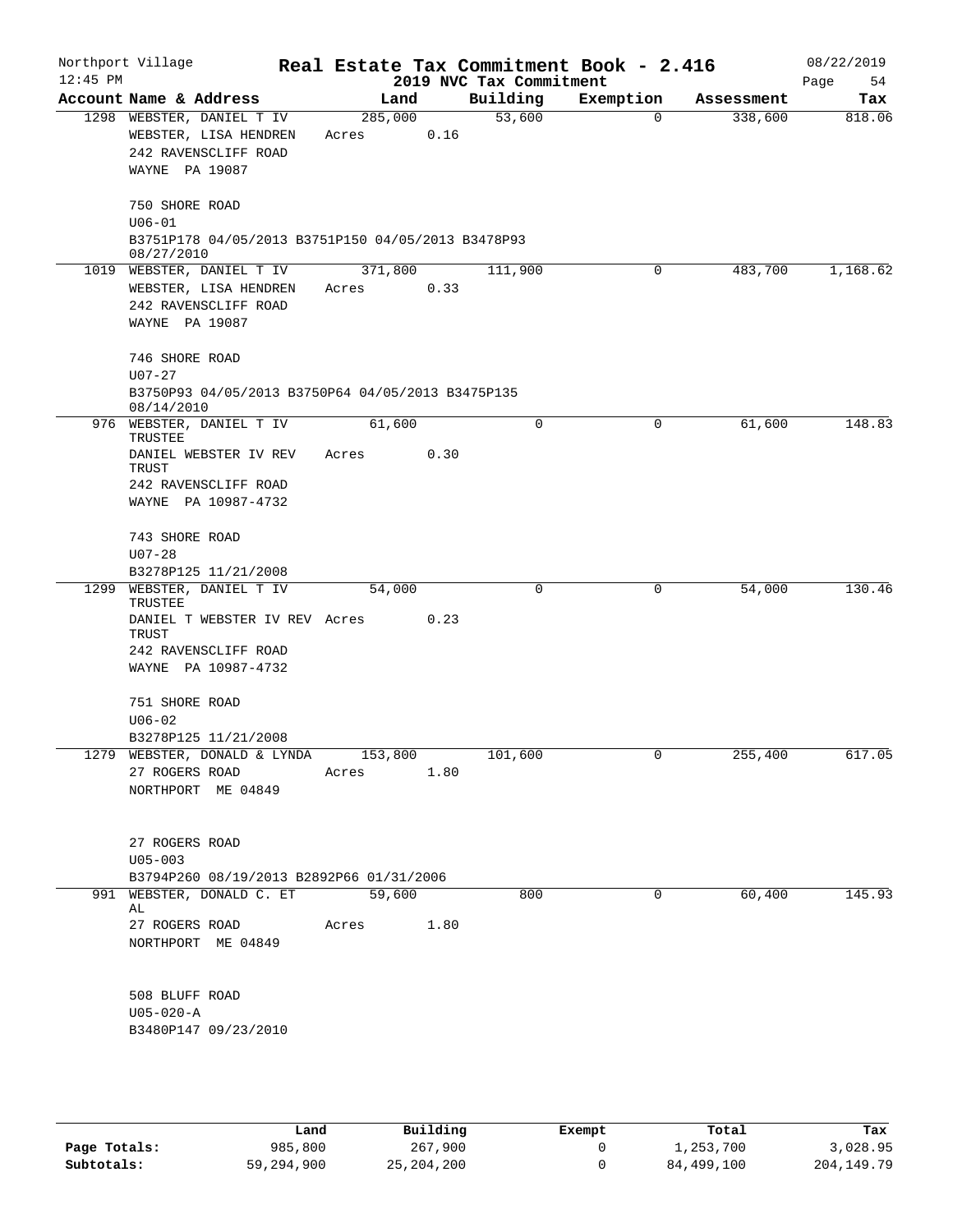|                                                                     |                 |                                      | 2019 NVC Tax Commitment | Real Estate Tax Commitment Book - 2.416 |            | 08/22/2019<br>Page<br>55 |
|---------------------------------------------------------------------|-----------------|--------------------------------------|-------------------------|-----------------------------------------|------------|--------------------------|
| Account Name & Address                                              | Land            |                                      | Building                | Exemption                               | Assessment | Tax                      |
| 1057 WEISENBACH, PAUL &                                             | 215,000         |                                      | 72,900                  | $\Omega$                                | 287,900    | 695.57                   |
| 583 ROYAL PARK COURT<br>ROCHESTER MI 48306                          | Acres           | 0.09                                 |                         |                                         |            |                          |
|                                                                     |                 |                                      |                         |                                         |            |                          |
| B2991P248 09/20/2006                                                |                 |                                      |                         |                                         |            |                          |
| 1142 WHITE, DREXELL &<br>KOYANAGI, GAYLE                            | 145,800         |                                      | 141,300                 | 0                                       | 287,100    | 693.63                   |
| Northport ME 04849                                                  | Acres           | 0.05                                 |                         |                                         |            |                          |
|                                                                     |                 |                                      |                         |                                         |            |                          |
|                                                                     |                 |                                      |                         |                                         |            |                          |
| 995 WHITE, MARGARET &                                               | 372,100         |                                      | 97,700                  | 0                                       | 469,800    | 1,135.04                 |
| 212 MONTCLAIR AVENUE<br>UPPER MONTCLAIR NJ                          | Acres           | 0.65                                 |                         |                                         |            |                          |
|                                                                     |                 |                                      |                         |                                         |            |                          |
| 340 WHITTEN MD, DANA &                                              | 46,000          |                                      | 121,700                 | $\mathbf 0$                             | 167,700    | 405.16                   |
| NORTHPORT ME 04849                                                  | Acres           | 1.50                                 |                         |                                         |            |                          |
|                                                                     |                 |                                      |                         |                                         |            |                          |
|                                                                     |                 |                                      |                         |                                         |            |                          |
| 1114 WICKENDEN, STEPHEN W.<br>70 BAYSIDE ROAD<br>NORTHPORT ME 04849 | 83,900<br>Acres | 2.10                                 | 84,100                  | 0                                       | 168,000    | 405.89                   |
| 70 BAYSIDE ROAD                                                     |                 |                                      |                         |                                         |            |                          |
| B3397P58 11/19/2009                                                 |                 |                                      |                         |                                         |            |                          |
| 1284 WIECHA, JOHN & JOSEPH &                                        | 346,100         |                                      | 74,000                  | 0                                       | 420,100    | 1,014.96                 |
| WELLESLEY MA 02482                                                  |                 |                                      |                         |                                         |            |                          |
| 45 Tall Oaks Drive                                                  |                 |                                      |                         |                                         |            |                          |
|                                                                     |                 | Acres<br>B4067P39 03/08/2016 B484P12 | 0.46                    |                                         |            |                          |

|              | Land       | Building   | Exempt | Total      | Tax        |
|--------------|------------|------------|--------|------------|------------|
| Page Totals: | 1,208,900  | 591,700    |        | 1,800,600  | 4,350.25   |
| Subtotals:   | 60,503,800 | 25,795,900 |        | 86,299,700 | 208,500.04 |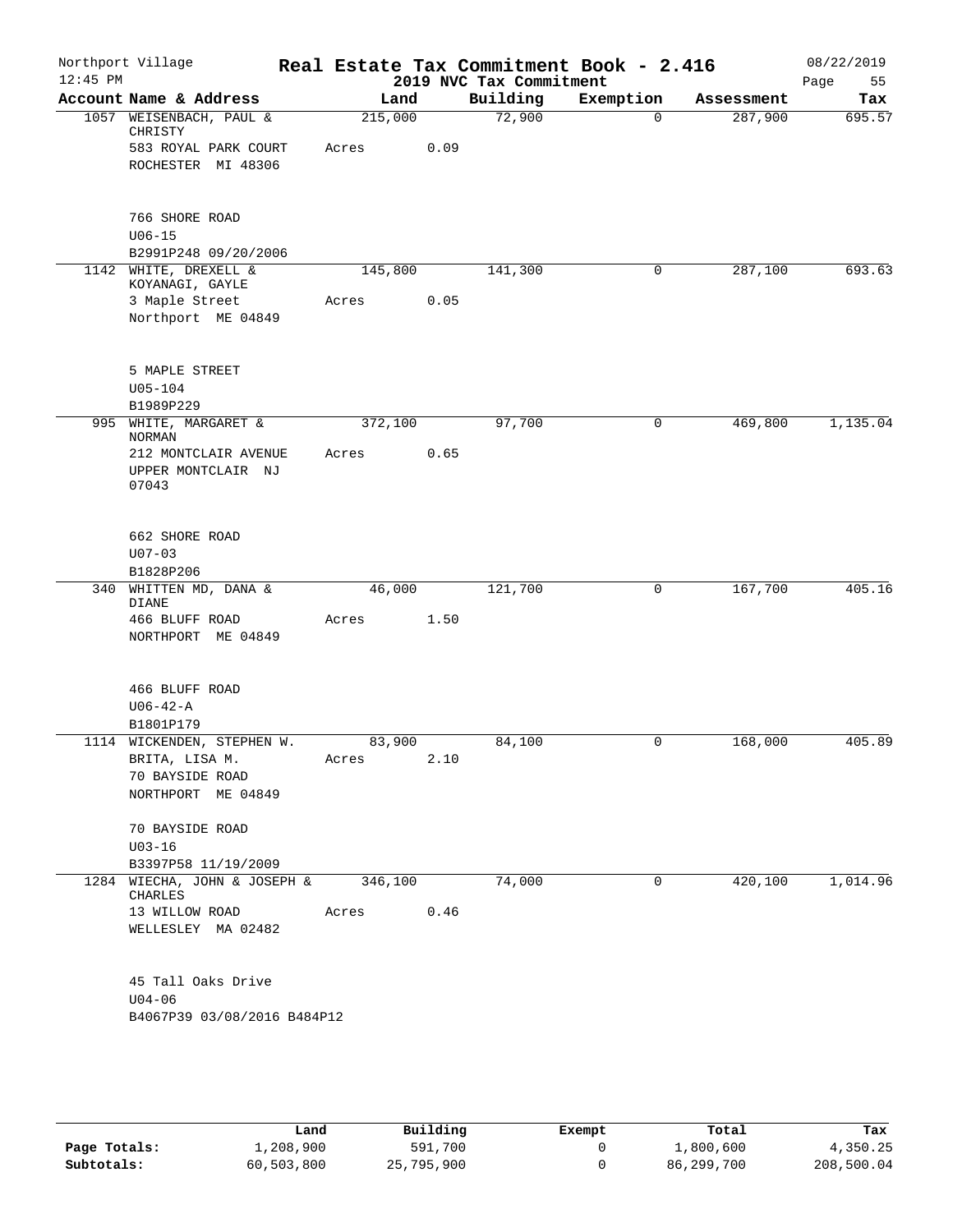| $12:45$ PM | Northport Village                                                                           |                  |      | 2019 NVC Tax Commitment | Real Estate Tax Commitment Book - 2.416 |            | 08/22/2019<br>Page<br>56 |
|------------|---------------------------------------------------------------------------------------------|------------------|------|-------------------------|-----------------------------------------|------------|--------------------------|
|            | Account Name & Address                                                                      | Land             |      | Building                | Exemption                               | Assessment | Tax                      |
|            | 1099 WILDENSTEIN, RUDY C.<br>WILDENSTEIN, KAREN M.<br>288 RESERVE LANE<br>ROCKPORT TX 78382 | 149,900<br>Acres | 0.26 | 53,800                  | $\Omega$                                | 203,700    | 492.14                   |
|            | 76 GEORGE STREET<br>$U04 - 21$<br>B3738P183 03/04/2013 B3732P64 02/01/2013 B2139P18         |                  |      |                         |                                         |            |                          |
|            | 1478 WILEY, JEFFREY RAYMOND                                                                 | 51,000           |      | 152,500                 | 0                                       | 203,500    | 491.66                   |
|            | 10 KELLEY COVE LN<br>NORTHPORT ME 04849                                                     | Acres            | 1.50 |                         |                                         |            |                          |
|            | 10 Kelly Cove Lane<br>$U07 - 37 - 6$                                                        |                  |      |                         |                                         |            |                          |
|            | B3927P281 12/29/2014 B3579P165 08/25/2010                                                   |                  |      |                         |                                         |            |                          |
|            | 1171 WILLIAMS, EDWARD &<br>PAMELA                                                           | 111,100          |      | 68,800                  | $\mathbf 0$                             | 179,900    | 434.64                   |
|            | 771 Shore Road<br>Northport ME 04849                                                        | Acres            | 0.50 |                         |                                         |            |                          |
|            | 771 SHORE ROAD                                                                              |                  |      |                         |                                         |            |                          |
|            | $U06 - 20$                                                                                  |                  |      |                         |                                         |            |                          |
|            | B1851P4<br>994 WILLIAMS, JANE L.                                                            | 148,000          |      | 76,300                  | 0                                       | 224,300    | 541.91                   |
|            | WILLIAMS, GREGORY D.<br>66 JEWEL STREET<br>SOUTH HAMPTON NH 03827                           | Acres            | 0.08 |                         |                                         |            |                          |
|            | 16 MAIN STREET<br>$U05 - 099$                                                               |                  |      |                         |                                         |            |                          |
|            | B2816P318 09/01/2005                                                                        |                  |      |                         |                                         |            |                          |
|            | 1287 WILSON, ELIZABETH (LIFE<br>ESTATE) $(1/2 INT.)$                                        | 145,000          |      | 56,600                  | 0                                       | 201,600    | 487.07                   |
|            | HOWARD, WILLIAM R., JR. Acres<br>& LORI COLLEEN (1/2<br>$INT.$ )                            |                  | 0.04 |                         |                                         |            |                          |
|            | c/o Lori Howard<br>125 KING PHILLIP DRIVE                                                   |                  |      |                         |                                         |            |                          |
|            | NORTH KINGSTOWN RI<br>02852                                                                 |                  |      |                         |                                         |            |                          |
|            | 8 SEA STREET                                                                                |                  |      |                         |                                         |            |                          |
|            | $U05 - 137$<br>B1349P298 01/21/1993 B685P1147                                               |                  |      |                         |                                         |            |                          |
|            | 1096 WILSON, SARA                                                                           | 264,800          |      | 35,600                  | 0                                       | 300, 400   | 725.77                   |
|            | 120 BAY RD.<br>DUXBURY MA 02332                                                             | Acres            | 0.03 |                         |                                         |            |                          |
|            | 19 PARK ROW                                                                                 |                  |      |                         |                                         |            |                          |
|            | $U05 - 188$<br>B802P976                                                                     |                  |      |                         |                                         |            |                          |
|            |                                                                                             |                  |      |                         |                                         |            |                          |
|            |                                                                                             |                  |      |                         |                                         |            |                          |

|              | Land       | Building   | Exempt | Total      | Tax        |
|--------------|------------|------------|--------|------------|------------|
| Page Totals: | 869,800    | 443,600    |        | 1,313,400  | 3, 173. 19 |
| Subtotals:   | 61,373,600 | 26,239,500 |        | 87,613,100 | 211,673.23 |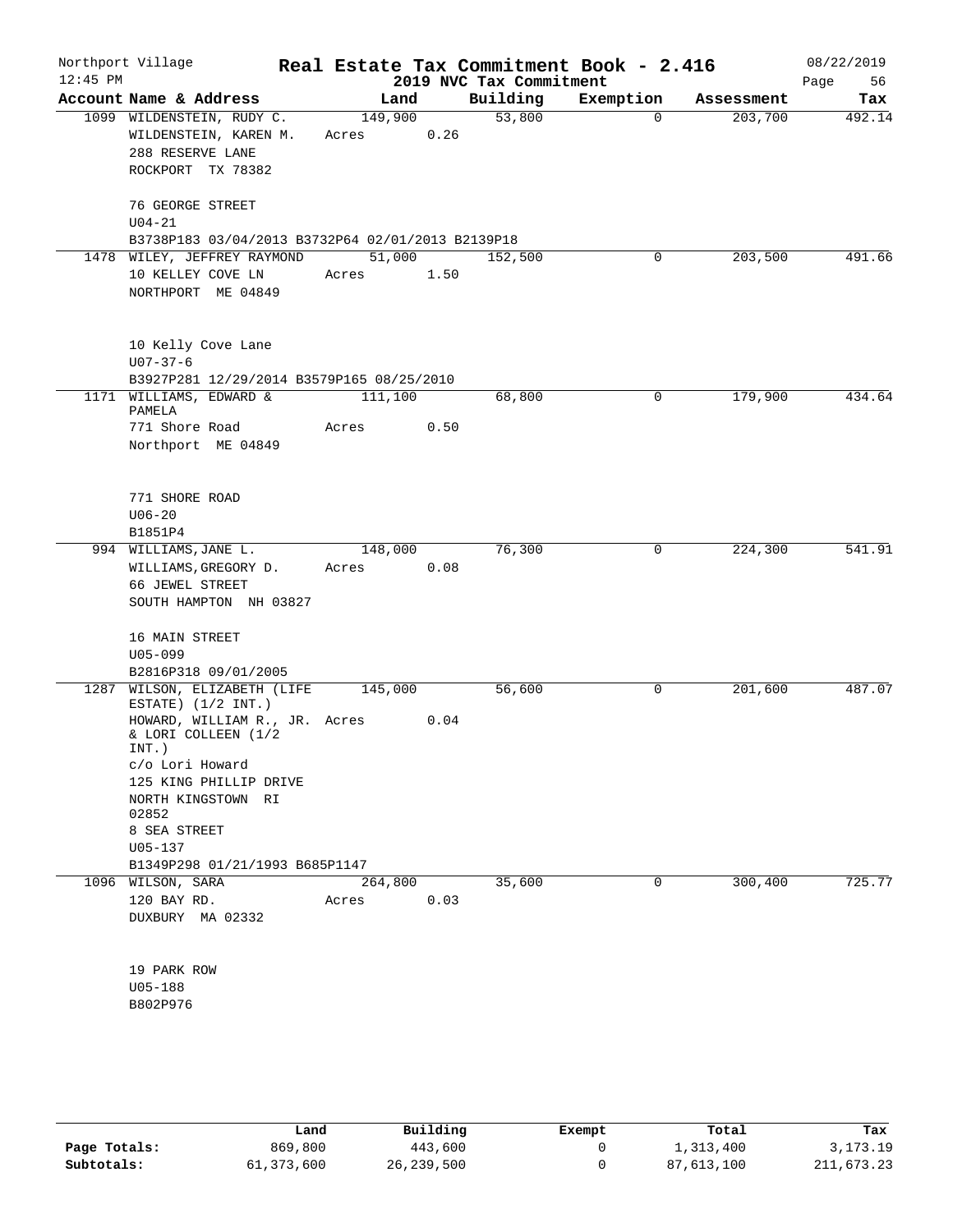| $12:45$ PM | Northport Village                           |                 |      | 2019 NVC Tax Commitment | Real Estate Tax Commitment Book - 2.416 |            | 08/22/2019<br>Page<br>57 |
|------------|---------------------------------------------|-----------------|------|-------------------------|-----------------------------------------|------------|--------------------------|
|            | Account Name & Address                      | Land            |      | Building                | Exemption                               | Assessment | Tax                      |
|            | 1053 WILT, JEFFREY L. &<br>TAMRA M.         | 147,300         |      | $\overline{54,100}$     | 0                                       | 201,400    | 486.58                   |
|            | 3420 WEST FRANKLIN<br><b>STREET</b>         | Acres           | 0.07 |                         |                                         |            |                          |
|            | RICHMOND VA 23221                           |                 |      |                         |                                         |            |                          |
|            | 35 MAIN STREET                              |                 |      |                         |                                         |            |                          |
|            | $U05 - 026$<br>B3994P294 08/28/2015         |                 |      |                         |                                         |            |                          |
|            | 1135 WOLFIRE, DOUGLAS &<br>DEANNA           | 185,000         |      | 35,300                  | 0                                       | 220,300    | 532.24                   |
|            | 3722 HARRISON ST, NW<br>WASHINGTON DC 20015 | Acres           | 0.04 |                         |                                         |            |                          |
|            | 4 AUDITORIUM PARK<br>$U05 - 170$            |                 |      |                         |                                         |            |                          |
|            | B1906P250                                   |                 |      |                         |                                         |            |                          |
|            | 1289 WOOD, CECIL K. JR.<br>619 SHORE ROAD   | 91,600<br>Acres | 1.80 | 198,600                 | $\mathbf 0$                             | 290,200    | 701.12                   |
|            | NORTHPORT ME 04849                          |                 |      |                         |                                         |            |                          |
|            | 619 SHORE ROAD                              |                 |      |                         |                                         |            |                          |
|            | $U08 - 18$                                  |                 |      |                         |                                         |            |                          |
|            | B891P7<br>1294 WOOLSEY, BENJAMIN &          | 150,000         |      | 67,000                  | 0                                       | 217,000    | 524.27                   |
|            | PETER                                       |                 |      |                         |                                         |            |                          |
|            | C/O BENJAMIN WOOLSEY                        | Acres           | 0.30 |                         |                                         |            |                          |
|            | 4326 OSAGE AVENUE<br>PHILADELPHIA PA 19104  |                 |      |                         |                                         |            |                          |
|            |                                             |                 |      |                         |                                         |            |                          |
|            | 22 WEST STREET                              |                 |      |                         |                                         |            |                          |
|            | $U05 - 039$                                 |                 |      |                         |                                         |            |                          |
|            | B3721P196 12/27/2012 B951P319               |                 |      |                         |                                         |            |                          |
|            | 1137 WOOLSEY, BETTE & JOHN<br>D.            | 40,000          |      | 0                       | 0                                       | 40,000     | 96.64                    |
|            | 225 Race Street #300                        | Acres           | 0.30 |                         |                                         |            |                          |
|            | Philadelphia PA 19106                       |                 |      |                         |                                         |            |                          |
|            | 49 GEORGE STREET                            |                 |      |                         |                                         |            |                          |
|            | $U05 - 042$<br>B1832P149                    |                 |      |                         |                                         |            |                          |
|            | 1293 WOOLSEY, JOHN & BETTY                  | 160,900         |      | 84,100                  | 0                                       | 245,000    | 591.92                   |
|            | 225 Race Street                             | Acres           | 0.03 |                         |                                         |            |                          |
|            | Philadelphia PA 19106                       |                 |      |                         |                                         |            |                          |
|            | 22 BAY STREET                               |                 |      |                         |                                         |            |                          |
|            | $U05 - 145$                                 |                 |      |                         |                                         |            |                          |
|            | B771P483                                    |                 |      |                         |                                         |            |                          |
|            |                                             |                 |      |                         |                                         |            |                          |
|            |                                             |                 |      |                         |                                         |            |                          |

|              | Land       | Building   | Exempt | Total      | Tax        |
|--------------|------------|------------|--------|------------|------------|
| Page Totals: | 774,800    | 439,100    |        | 1,213,900  | 2,932.77   |
| Subtotals:   | 62,148,400 | 26,678,600 |        | 88,827,000 | 214,606.00 |